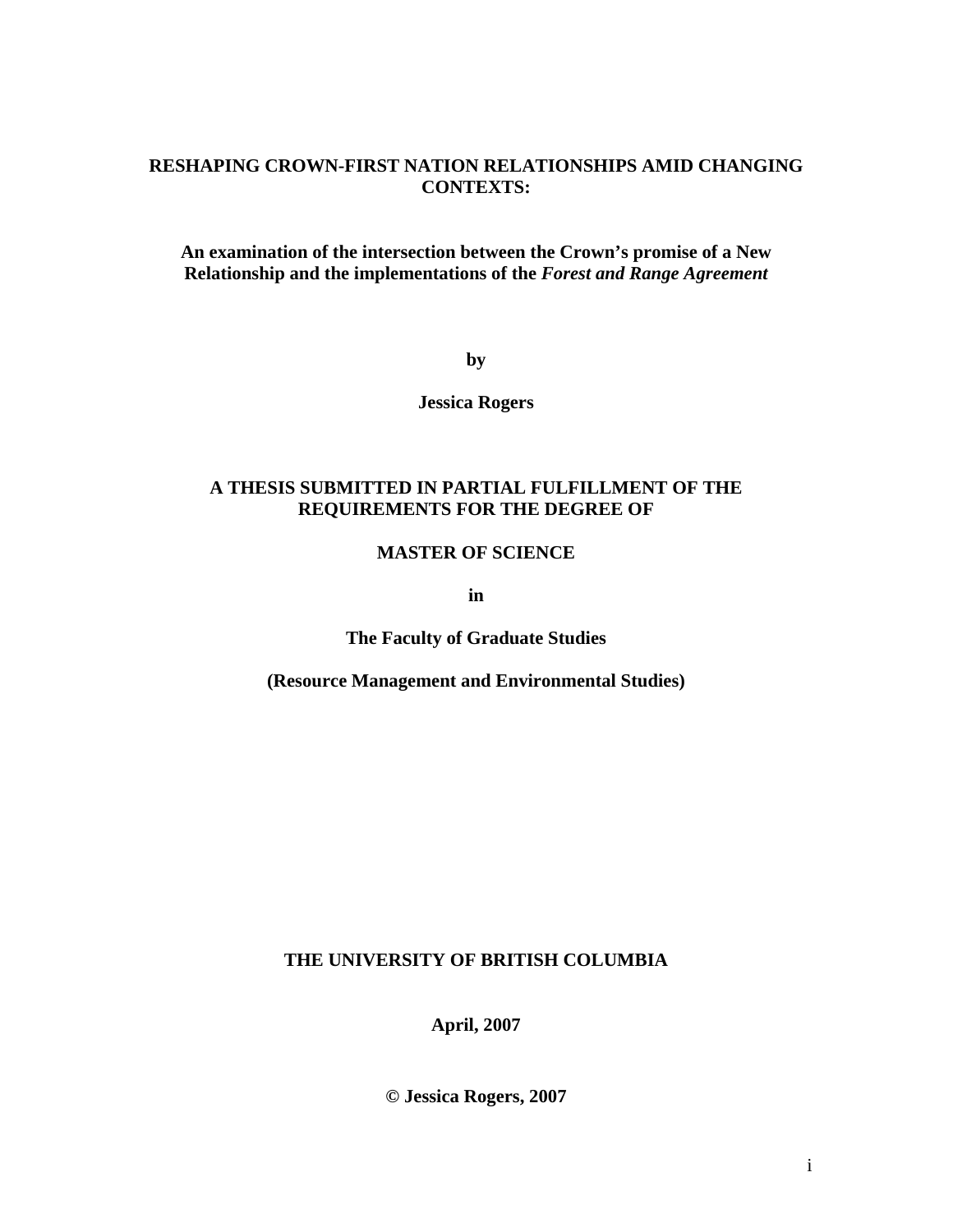## <span id="page-1-0"></span>**Abstract**

As of June 2006, despite court rulings and sustained political opposition, onehundred and six First Nations had signed *Forest and Range Agreements/Opportunities*, providing access to seventeen million cubic meters of timber and sharing more than onehundred and twenty million dollars in revenue. The legality and 'fairness' of these policies has been analyzed and discussed, however *FRA*s continue to be ratified with little research on how they are actually working on the ground.

Using anthropological and political-science research and analytic tools, the thesis examines the state of the implementation of the Gitxaala Nation's *Forest and Range Agreement* in the era of the *New Relationship*'s commitment to work towards the reconciliation of Aboriginal and Crown titles and jurisdictions.

The examination demonstrates that the *New Relationship's* vision is ambiguous and has resulted in a lack of a shared understanding concerning objectives and successful implementation. The findings indicate that this lack of mutual understanding is impeding the establishment of a truly new relationship in which the Crown and the Gitxaala Nation can work together to successfully implement the *FRA.* Furthermore the case study demonstrates that Provincial policy without clear directives allows for interpretation by local policy implementers which is resulting in discrepancies in policy outcomes.

In the case of Gitxaala, until clear policies and directives are developed that respond to a mutually understood vision, the *New Relationship* and the *FRA* simply represent a 'new' Provincial tactic for the Province to maintain a hold on resources and create certainty for industry in an era of strengthened Aboriginal claims.

ii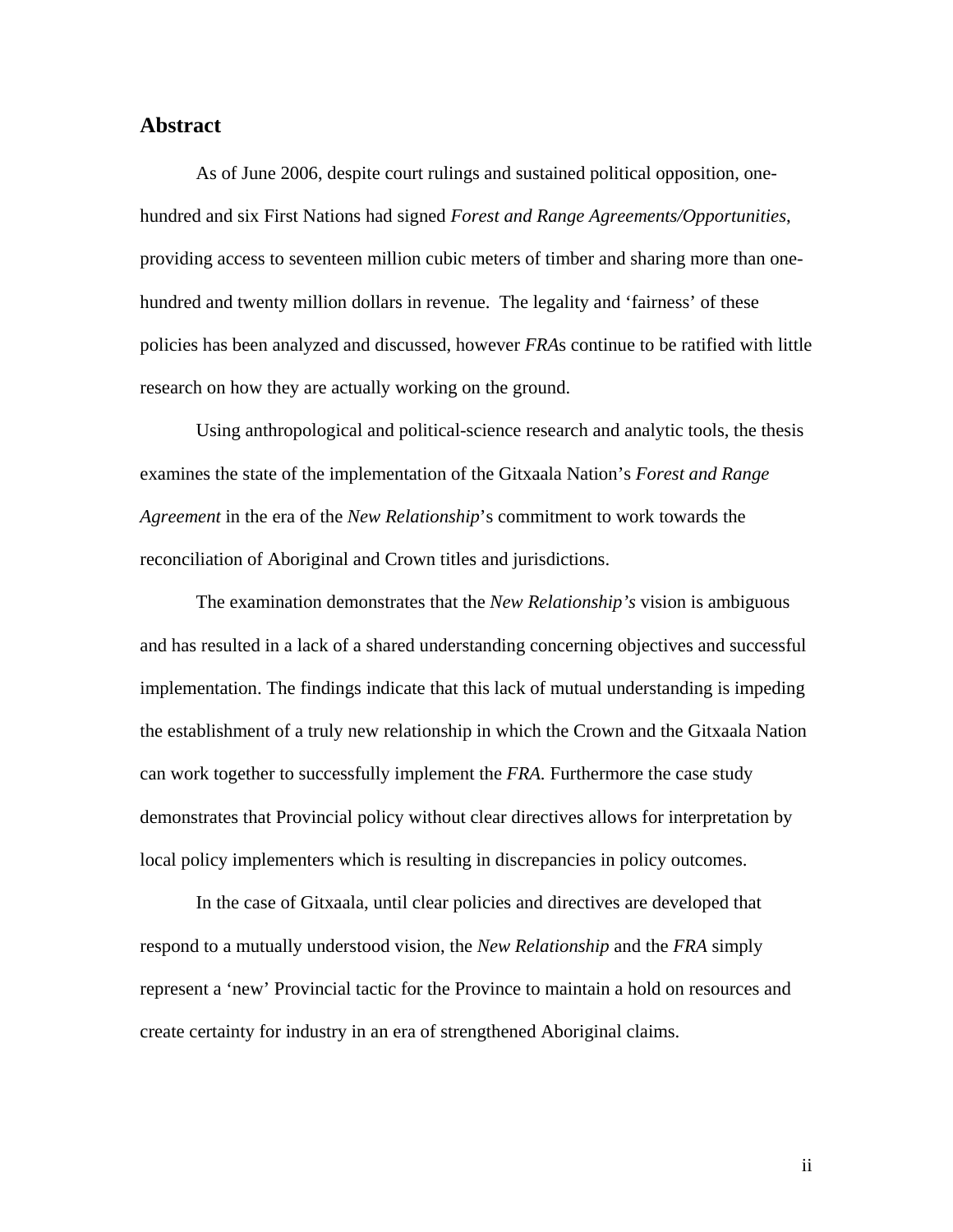## <span id="page-2-0"></span>**Table of Contents**

| The Forest and Range Agreement: Expectations versus realities 8<br>1.1                   |  |
|------------------------------------------------------------------------------------------|--|
|                                                                                          |  |
|                                                                                          |  |
|                                                                                          |  |
|                                                                                          |  |
|                                                                                          |  |
| <b>Contextualization and Examination of the Research Results 52</b><br><b>Section 2:</b> |  |
| 2.1:                                                                                     |  |
|                                                                                          |  |
| A Shared History: Historization of First Nations and Government Relations 54             |  |
| A Shared Understanding of Aspirations: What is co-management?  56                        |  |
|                                                                                          |  |
|                                                                                          |  |
|                                                                                          |  |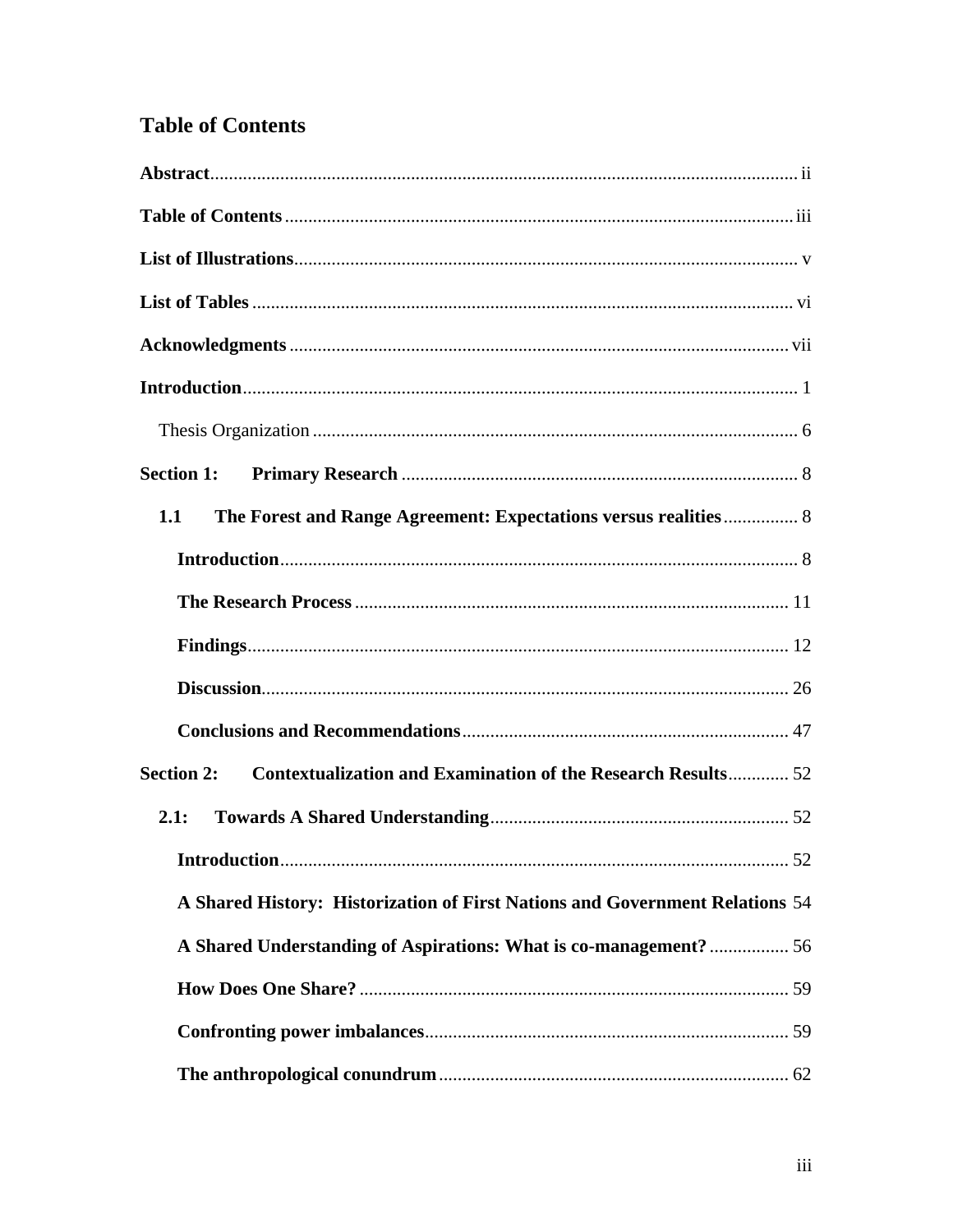| Assimilation or Adaptive Innovation? An Examination of the Impact of<br>2.2:    |  |
|---------------------------------------------------------------------------------|--|
|                                                                                 |  |
|                                                                                 |  |
|                                                                                 |  |
|                                                                                 |  |
|                                                                                 |  |
|                                                                                 |  |
|                                                                                 |  |
|                                                                                 |  |
| A Policy Analysis of BC Forestry Interim Agreements with First Nations90<br>3.1 |  |
|                                                                                 |  |
| Assembling the Evidence: The Context for the Development of Appropriate         |  |
|                                                                                 |  |
|                                                                                 |  |
| Alternatives for the Inclusion of First Nations in the Forestry Sector 98       |  |
| A Comparison of the Alternatives through Projected Outcomes 106                 |  |
|                                                                                 |  |
| <b>Section 4:</b>                                                               |  |
|                                                                                 |  |
| UBC Research Ethics Board's Certificate of Approval 127<br>Appendix A           |  |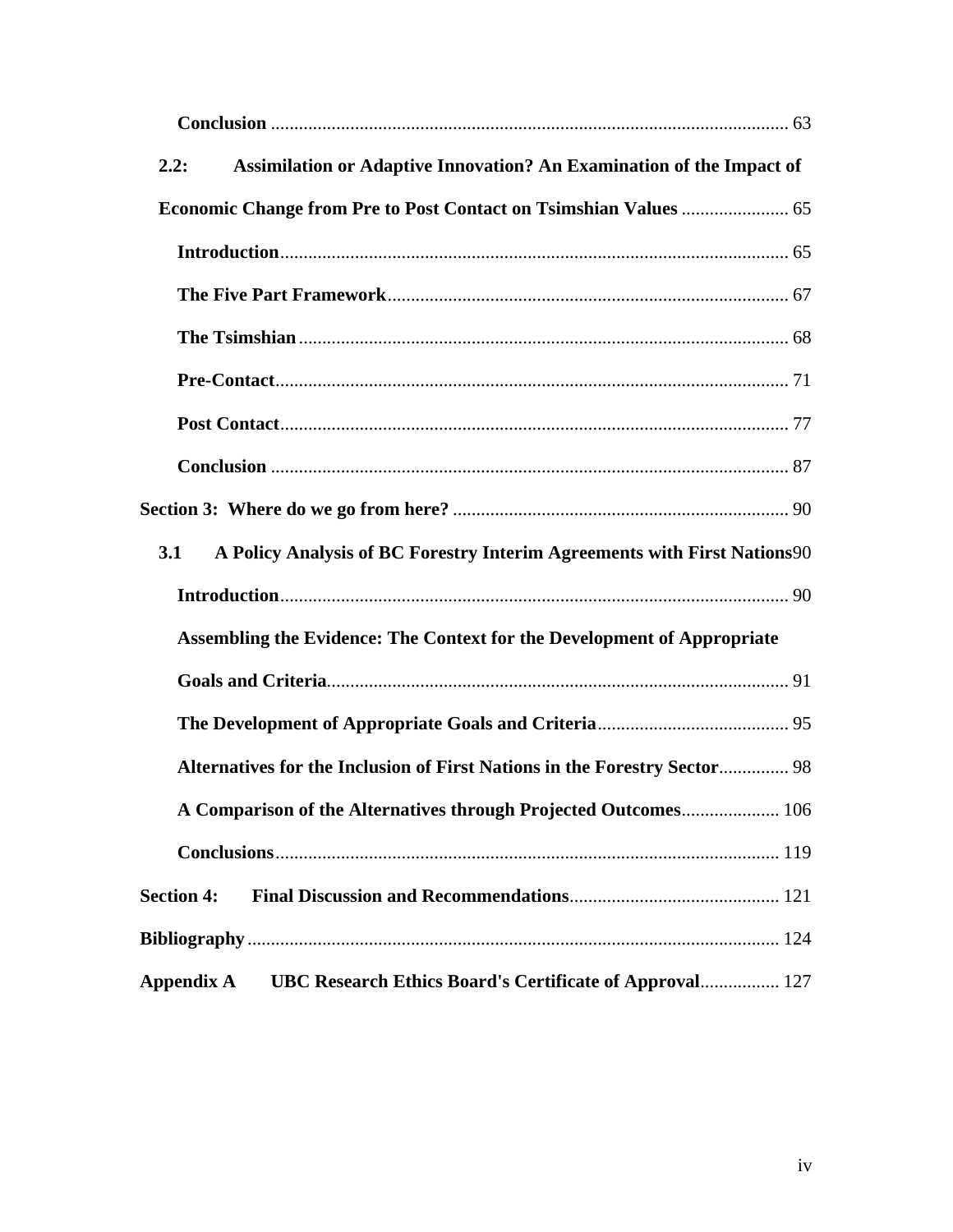## <span id="page-4-0"></span>**List of Illustrations**

|--|--|--|--|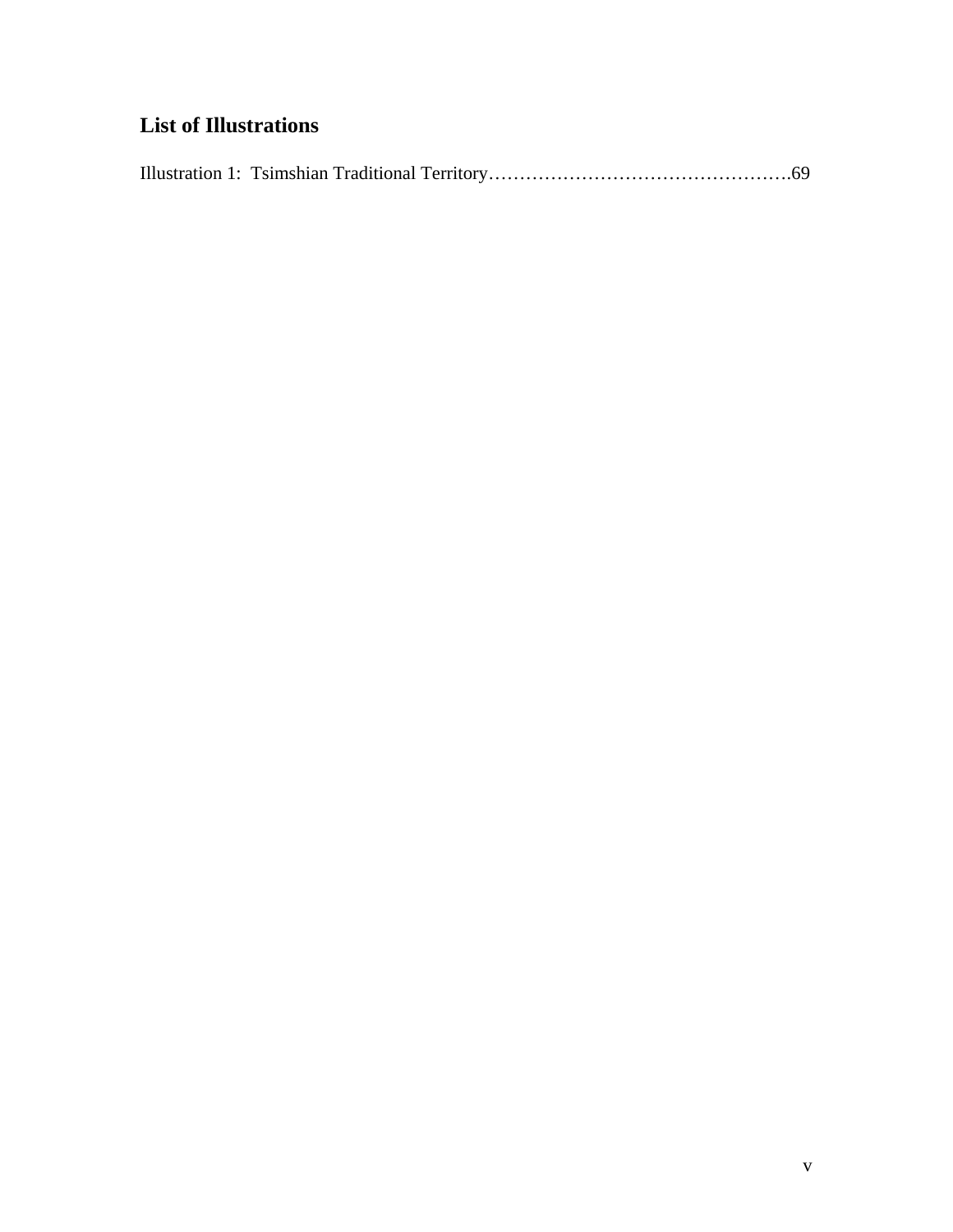## <span id="page-5-0"></span>**List of Tables**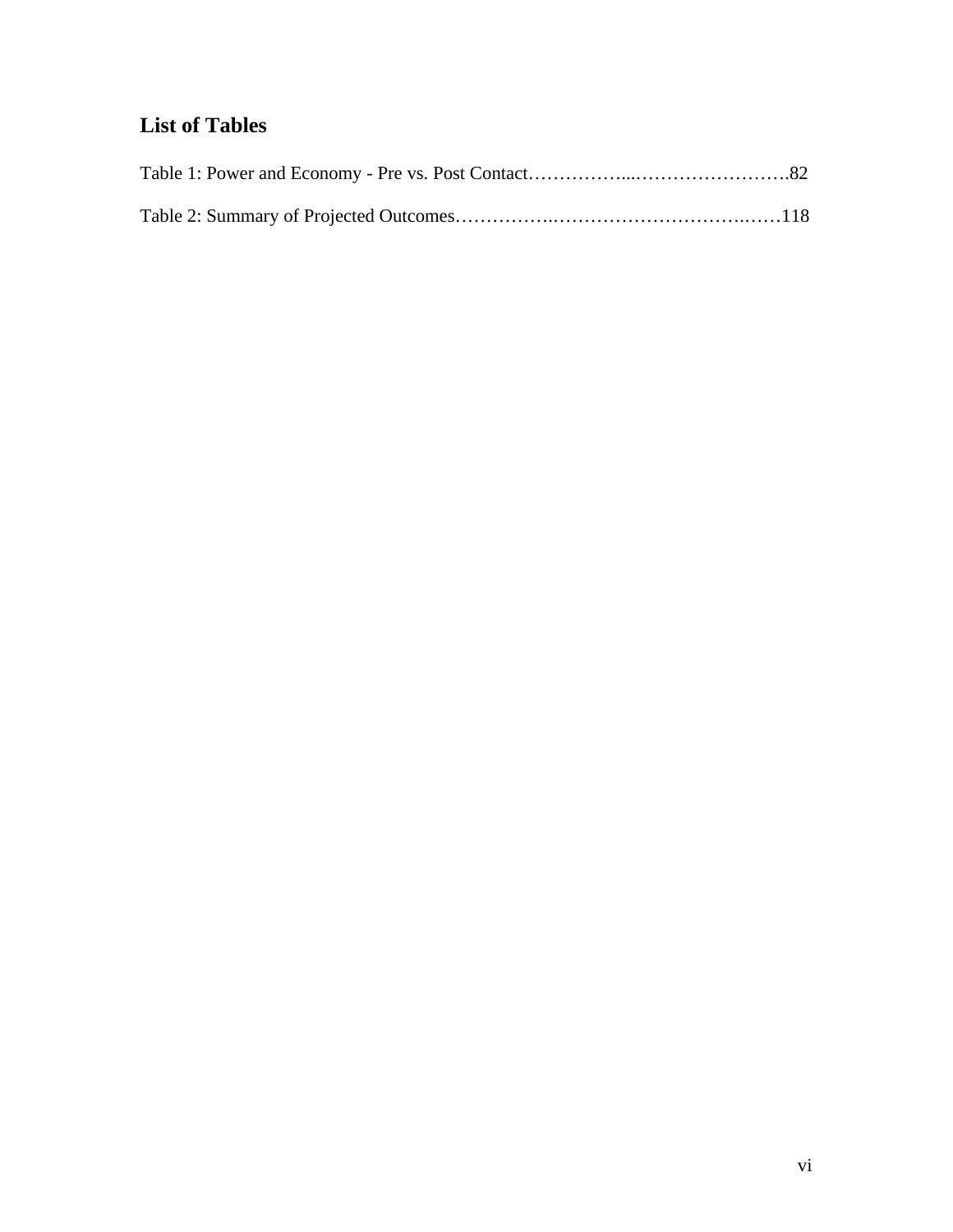## <span id="page-6-0"></span>**Acknowledgments**

First, I would like to acknowledge the community of Gitxaala for welcoming me into their territory and supporting this research.

I would also like to acknowledge the participation of the North Coast and Kalum District forestry workers who voluntarily donated their time to share their personal experiences and professional observations. I would like to recognize Dr. Caroline Butler who was instrumental in the success of my research and my supervising committee of Drs. Ron Trosper and John Innes whose comments and review helped shape the final product. Lastly, I would like to acknowledge my supervisor Dr. Charles Menzies for his support, direction and guidance throughout the entire process.

On a personal note I would like to acknowledge my parents Ed and Marianne for their unwavering support. Your belief in me and support of my decisions and goals have allowed me to arrive at a place where I am capable of creating my own success and happiness. Your continual generosity and love has not gone unnoticed, thank you. Finally -- Andrew, thank you for balance.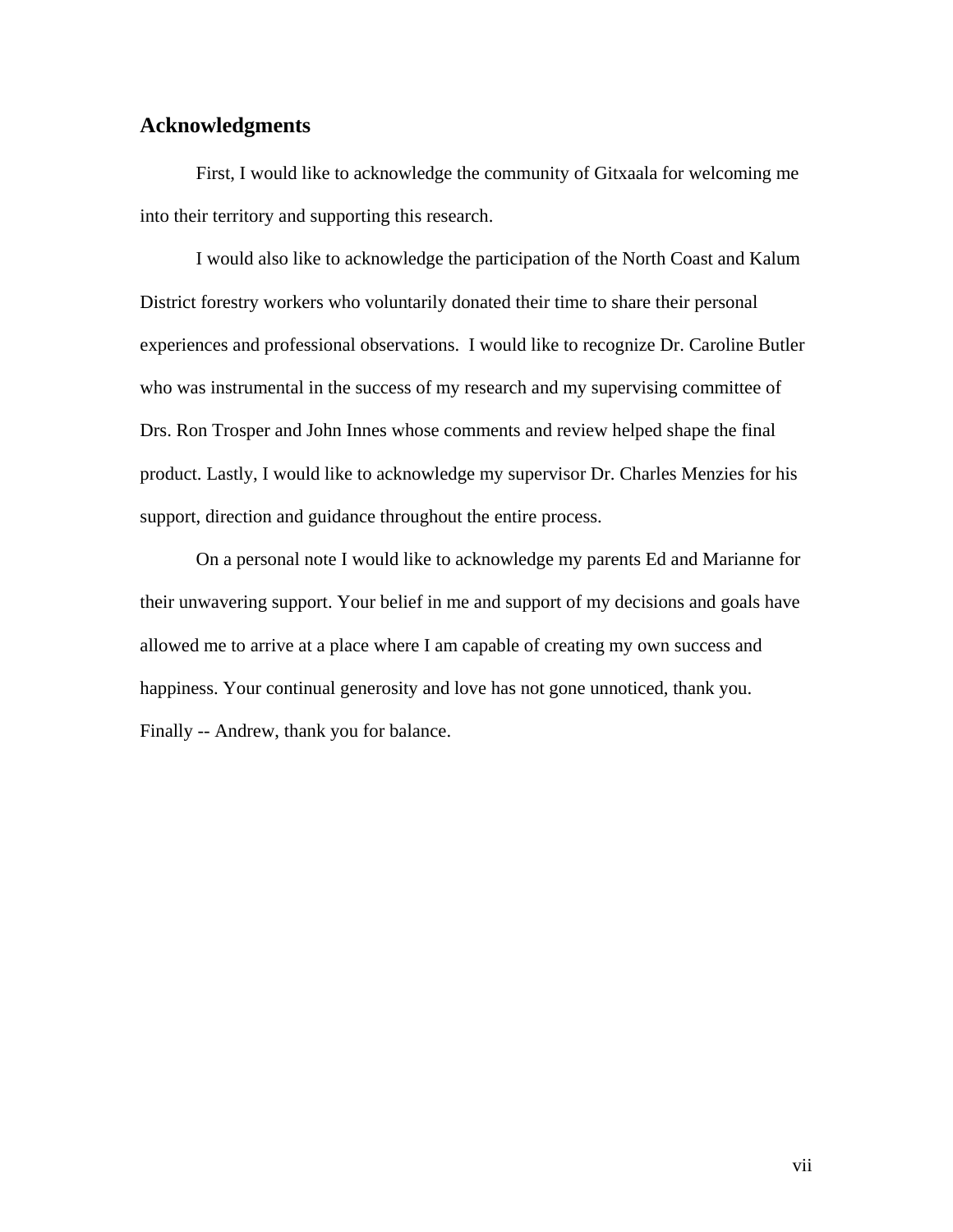## <span id="page-7-0"></span>**Introduction**

 $\overline{a}$ 

In Canada in general and British Columbia in particular, First Nations traditional territories cover some of the most productive and economically viable forested lands. Claim to these resource rich areas has pitted First Nations and non First Nations against each other. The claim to these lands in British Columbia has been further complicated by the fact that with the exception of areas of Vancouver Island<sup>[1](#page-7-1)</sup> and Treaty 8 First Nations<sup>[2](#page-7-2)</sup> in the Northeastern corner of the Province, no treaties were signed upon colonization. First Nations assert that their rights and title were never extinguished and therefore they continue to be the proprietors of their traditional territories.

In order to resolve the land dispute that has polarized the province and stunted economic growth, the Federal and Provincial government with support from some First Nations<sup>[3](#page-7-3)</sup>, started the modern day tri-partite Treaty Process in the early 1990's. The modern day Treaty Process has proven to be extremely slow and inefficient, failing to produce a single finalized treaty within the fifteen years since its inception<sup>[4](#page-7-4)</sup>. First Nations are frustrated because industrial activity, which they feel is unsustainable and for which they are not being fairly economically compensated, is still occurring within the borders of their traditional territory. The Provincial government is frustrated because the

<span id="page-7-1"></span><sup>&</sup>lt;sup>1</sup> Between 1850 and 1854 fourteen land purchases were made. Known as the Douglas Treaties, they cover approximately 358 square miles of land around Victoria, Saanich, Sooke, Nanaimo and Port Hardy. See Ministry of Aboriginal Relations and Reconciliation, Douglas Treates: 1850-1854, <http://www.gov.bc.ca/arr/treaty/landmark/douglas/default.html>

<span id="page-7-2"></span><sup>&</sup>lt;sup>2</sup> See [http://www.gov.bc.ca/arr/firstnation/treaty\\_8/default.html](http://www.gov.bc.ca/arr/firstnation/treaty_8/default.html) and http://www.treaty8.bc.ca/ for further information on Treaty 8

<span id="page-7-3"></span><sup>&</sup>lt;sup>3</sup> Some First Nation's do not support the Treaty Process. The Union of BC Indian Chief's, as an organization, does not support the Treaty Process.

<span id="page-7-4"></span><sup>&</sup>lt;sup>4</sup> The Nisga'a Treaty was finalized in 2000, however negotiation started prior to and remained outside the modern day tri-partite treaty process.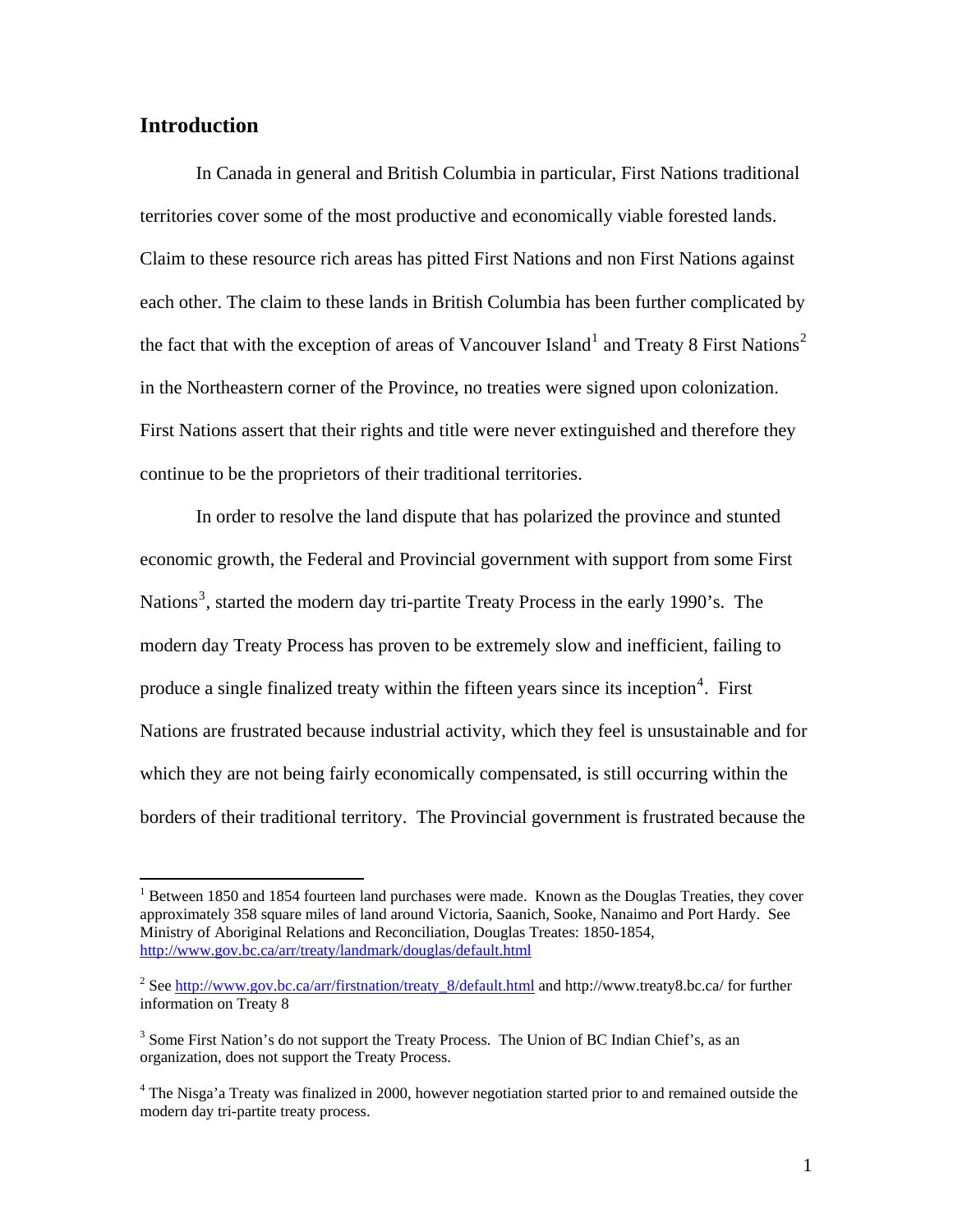Treaty Process, which has proven to be financially costly, has failed to create 'certainty' over jurisdiction and therefore a stable climate for economic investment. The inefficiency of the Treaty Process to resolve the land question has created a movement towards interim measures. Interim measures were originally conceived to address First Nations concern that their land not be further degraded while their claims are pending (BCCTF 1991). However they appear to now be utilized as a political tool to create short term economic advantages for First Nations and increased certainty for government and industry. An example of this is The *Forest and Range Agreement*, which was conceived as an interim measure to provide accommodation prior to treaty for industrial forestry taking place within First Nations territory. Using a per capita formula First Nations receive revenue and a direct award of timber tenure. According to the Ministry of Forests and Range website, "These agreements provide the Ministry with operational stability and assist First Nations to achieve their economic objectives by providing revenue and direct award of timber tenure"<sup>[5](#page-8-0)</sup>. Stability is achieved for the duration of the Agreement because by signing an *FRA* First Nations agree "that they have been accommodated for the economic component of administrative and operational decisions made during the term of the Agreement." Furthermore the First Nation agrees "to not support unlawful interference with forestry operations nor engage in litigation with respect to adequacy of accommodation, as set out in the Agreement."[6](#page-8-1)

Not all First Nations have been satisfied with the *FRA*, yet no other options are available for provincial forestry accommodation. Dissatisfaction has resulted in court

<span id="page-8-0"></span><sup>&</sup>lt;sup>5</sup> See Government of BC Ministry of Forests and Range. Forest and Range Agreements Frequently Asked Questions Available at: http://www.for.gov.bc.ca/haa/Docs/Public\_Q&A\_Oct27\_2004.htm#general

<span id="page-8-1"></span><sup>6</sup> Ibid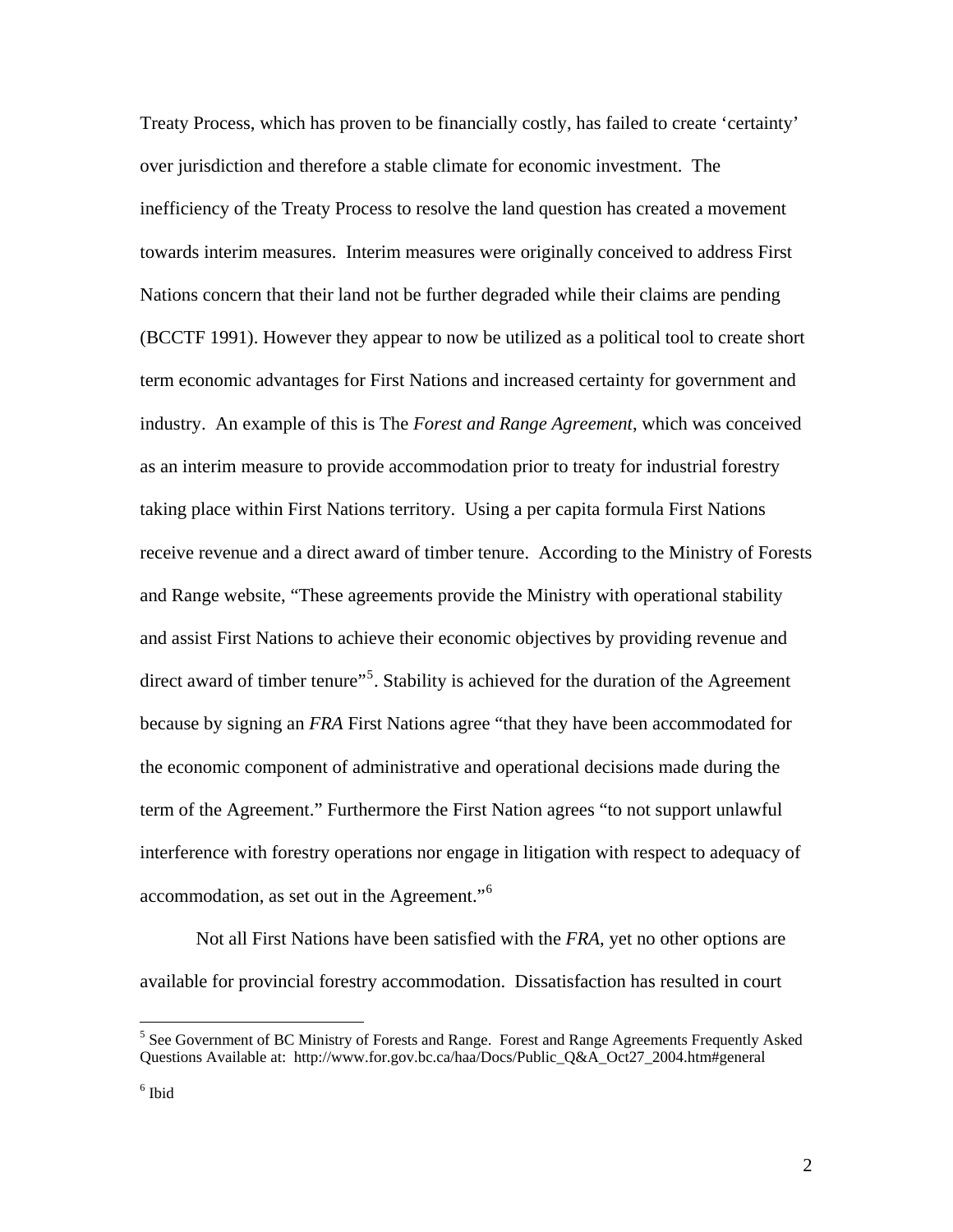and political action which has threatened the 'certainty' and 'stability' that the *FRA*'s were expressly intended to create (*Huu-Ay-Aht First Nation et al v. The Minister of Forests et al.*, [2005] BCSC 697, UBCIC 2006).

In March of 2005, one month after the Huu-Ay-Aht First Nation (HFN) ruling denouncing the *FRAs* ability to meet the Crown's constitutional duty to consult, the Provincial government announced that a document setting out a *New Relationship* with Aboriginal people had been signed by the First Nations Summit, the Union of British Columbia Indian Chiefs, the British Columbia Assembly of First Nations and the premier of British Columbia. The overriding principle of *The New Relationship* is a commitment by all parties to work towards the reconciliation of Aboriginal and Crown titles and jurisdictions<sup>[7](#page-9-0)</sup>. The document was heralded as a departure from previous Provincial First Nation policy and seen by many as a positive step forward. It appeared that the Provincial government was committed to changing its interactions with First Nations from adversarial to collaborative<sup>[8](#page-9-1)</sup>. However, despite some optimism that *The New Relationship* will bring about positive change, there is plenty of skepticism.

This skepticism likely stems from a long history and experience with government policies where despite some sounding positive, they have only contributed to the continuation of the 'old' relationship between the Crown and First Nations. At its foundation this relationship has been defined and structured by the Crown's attempt to secure access to resources; or, in terms recognizable to the current Provincial government, create 'certainty' over access to resources. As the context and conditions of

<span id="page-9-0"></span><sup>7</sup> See Province of BC, Ministry of Aboriginal Relations and Reconciliation. *The New Relationship.* Available at: http://www.gov.bc.ca/arr/newrelationship/default.html

<span id="page-9-1"></span><sup>&</sup>lt;sup>8</sup> See Letter from the Chief Commissioner in the BC Treaty Commission Annual Report 2005 http://www.bctreaty.net/files\_3/pdf\_documents/2005\_annual\_report.pdf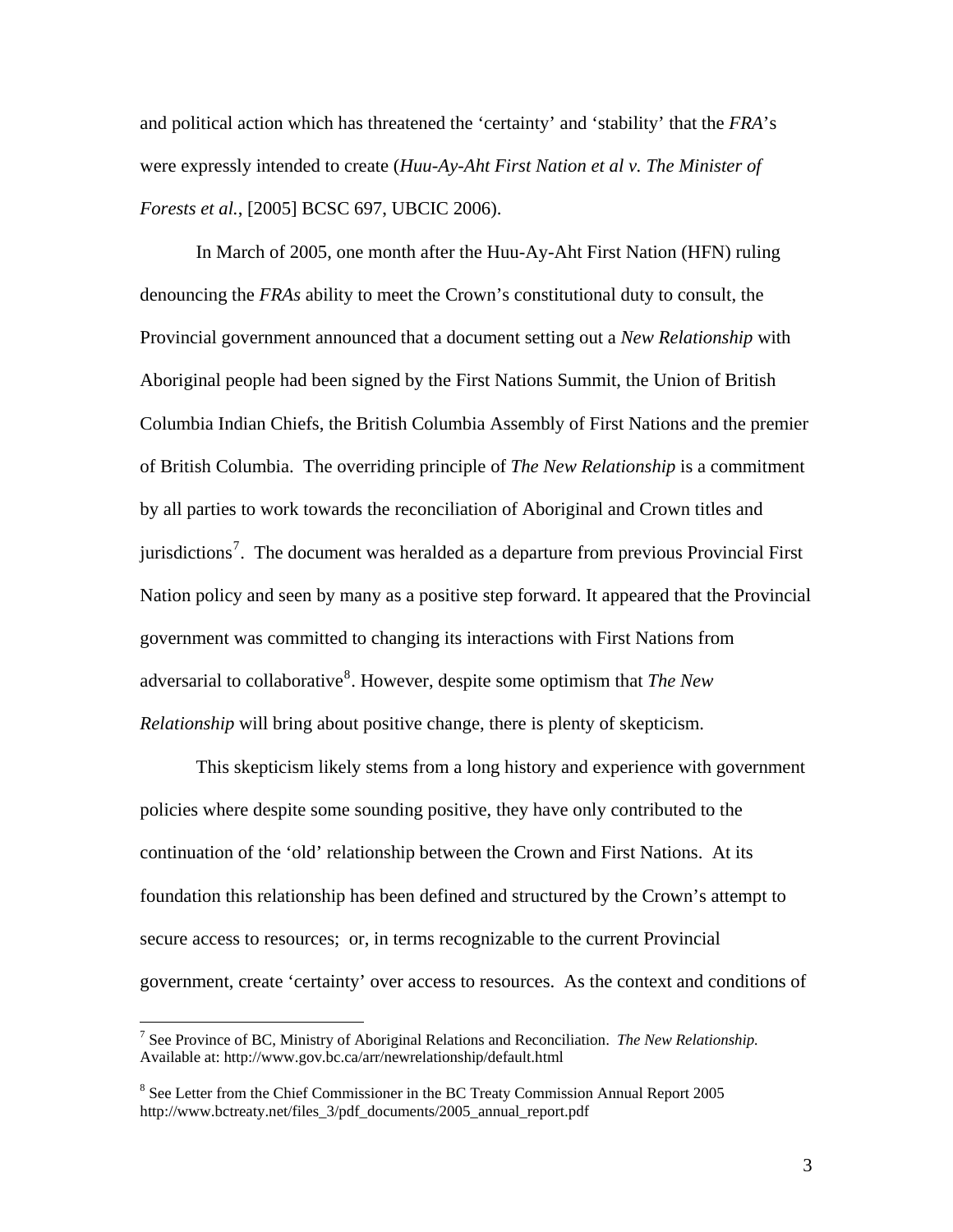Crown-First Nation relationships have changed the Crown has had to adapt and use different tactics. This changing context is exemplified by the HFN v. BC 2005 ruling and recent Supreme Court of Canada rulings. In 1997, the Supreme Court of Canada (SCC) held that under Section 35 of the *Constitution Act, 1982*, Aboriginal Rights and Title are recognized and affirmed and that Title is an interest in the land itself (*Delgamuukw v. British Columbia* [1997] SCC 1010). Moreover in 2004, the SCC ruled that from this Title flows the Crown's duty to consult with First Nations and accommodate their interests when making land-use management decisions within their claimed territories (*Haida Nation v. British Columbia (Ministry of Forests* [2004] 511 SCC 73).

 It remains to be seen how *The New Relationship* document will impact the lives of First Nations in the Province. *The New Relationship* has created a degree of optimism that looks past short term economic gain to a future that allows First Nations to participate in decision-making over their traditional land, benefit from its resources and build a sustainable future for their people. However, given the colonial history of assimilative and destructive policies that have defined the interactions between the Crown and First Nations, an examination of the claim of the arrival of a new relationship must be examined.

By researching the state of the implementation of the Gitxaala Nation's *FRA* in the era of a *New Relationship* and examining the results through the lens of their past relationship with the Crown, this thesis explores the argument that the *New Relationship* simply represents a 'new' Provincial tactic to maintain control of resources in the context of strengthened Aboriginal claims. Moreover this thesis will contend that the new tactic used by the Province is 'ambiguity'. It is recognized that in some circumstances this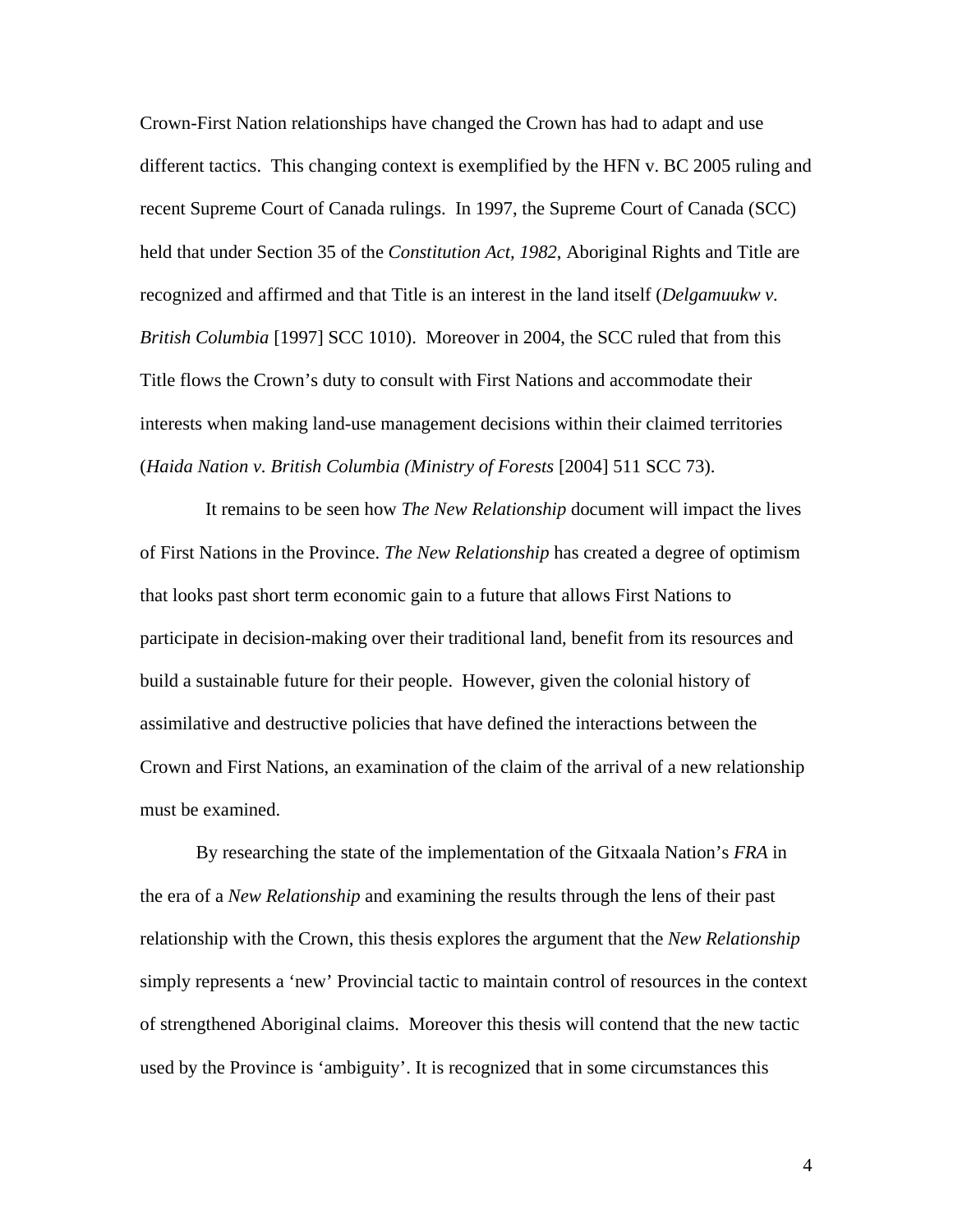tactic may be deemed constructive in that it allows all parties to claim victory and move forward. However research surrounding the implementation of Gitxaala's *FRA* will demonstrate that a lack of shared understanding of policy objectives has resulted from this ambiguity. The findings indicate that it is this lack of mutual understanding that lies in the path of the establishment of a truly new relationship in which the Crown and the Gitxaala Nation can work together to reconcile their title and jurisdiction. In particular the case study will demonstrate that Provincial policy without clear directives allows for interpretation by the local policy implementers. The result is that the process of implementation is subject to the personalities and politics of individual bureaucrats which can create discrepancies in policy outcomes that do not necessarily work towards a common Provincial vision such as that found in the *New Relationship[9](#page-11-0)* .

It is recognized that the template for the *FRA* and Gitxaala's signing of the agreement predates *The New Relationship*. However the *FRA*s implementation is occurring amid the Provincial promise that all policies and Crown - First Nation interactions will work towards *The New Relationship*'s vision and principles.

 Given the case study methodology employed it is fully acknowledged that the findings that will be used to substantiate the argument are not statistically 'significant' and cannot be extrapolated into a generalized statement concerning all Crown-First Nation interactions. However, this methodology has been deliberately chosen because it allows for the required level of analysis central to the argument of the continuation of a

<span id="page-11-0"></span><sup>&</sup>lt;sup>9</sup> The issue of a lack of consistency in the application of provincial policy by MoF staff due to differences in understanding of provincial policy and differing personal biases, was raised in a report commissioned by the Minister of Forests in 2003 (prior to FRAs and The New Relationship) in order to investigate whether First Nations saw the need to establish a Forest Policy Forum with the Province. See Merkel et al 2003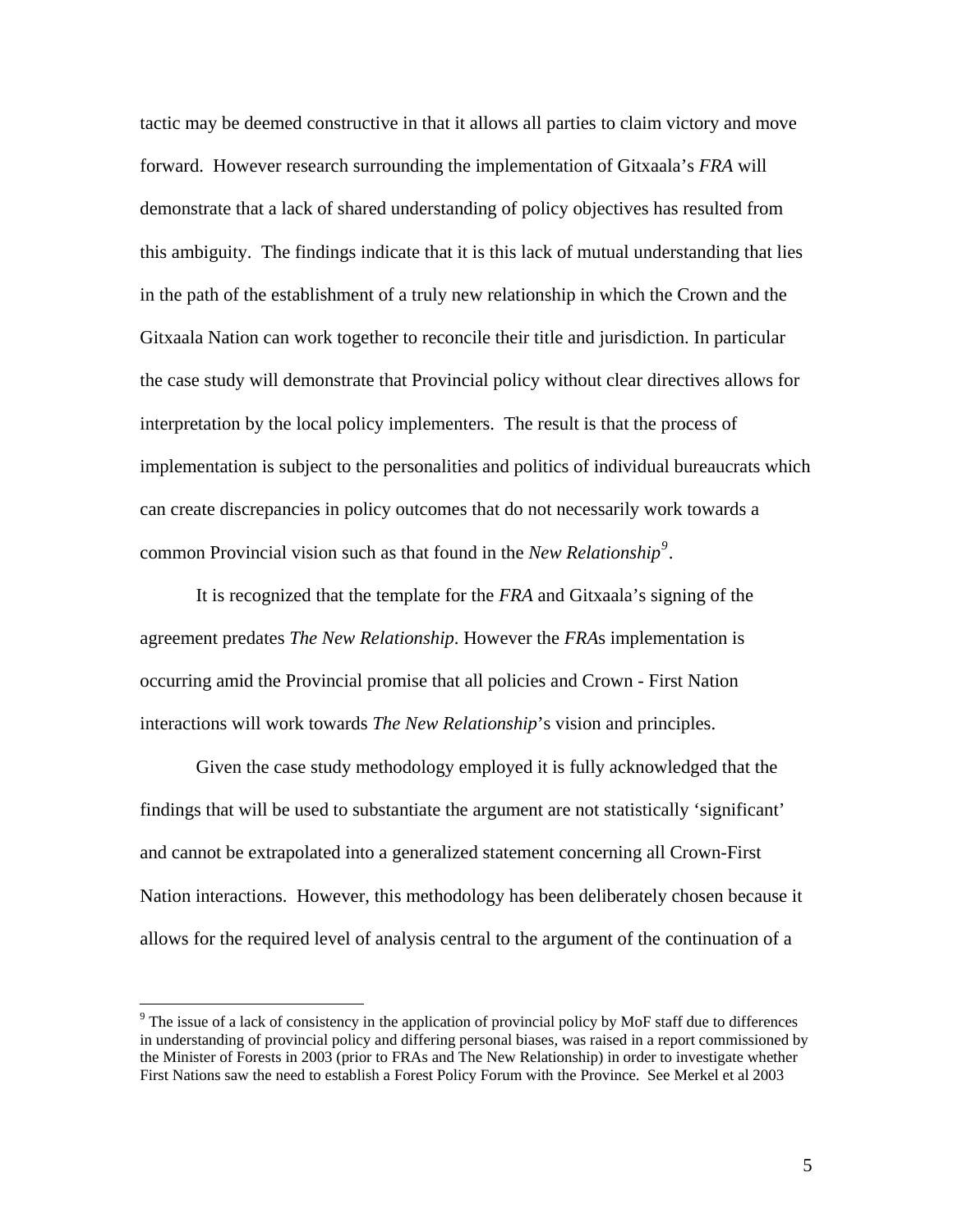<span id="page-12-0"></span>historical relationship, political ambiguity and a lack of shared understanding. This claim cannot be examined without making an in depth attempt to understand the positions of each party. The case study method allows for the potential that each Nation and each local government understandings are individualized. When the findings are used in conjunction with other future case studies they can contribute to a greater understanding of the current state of First Nation-Crown relationships throughout the province.

## Thesis Organization

The thesis begins with a report on the implementation, as of June 2006, of the Gitxaala Nation's *Forest and Range Agreement*. The subsequent section attempts to contextualize and provide insight into the findings. The examination begins with a discussion of the *New Relationship*'s challenges in meeting its commitment to the reconciliation of Aboriginal and Crown titles and jurisdictions and the potential it provides for positive change if the challenges are addressed and overcome. The merits of anthropology, one of the thesis's disciplinary perspectives, will be discussed in terms of its contribution to resolving ambiguity and reconciling First Nations rights and titles with those of non-First Nations. The following chapter will examine the impact of imposed systems of economics and exchange on Tsimshian culture. This analysis will help examine the concept of continuity in the relationship between the Crown and First Nations, and contribute to an understanding of the colonial effect on Tsimshian culture and its influence on present circumstances.

The third section is a policy analysis of the *Forest and Range Agreement* that will allow for a comparison of policy alternatives and a constitutional level change in meeting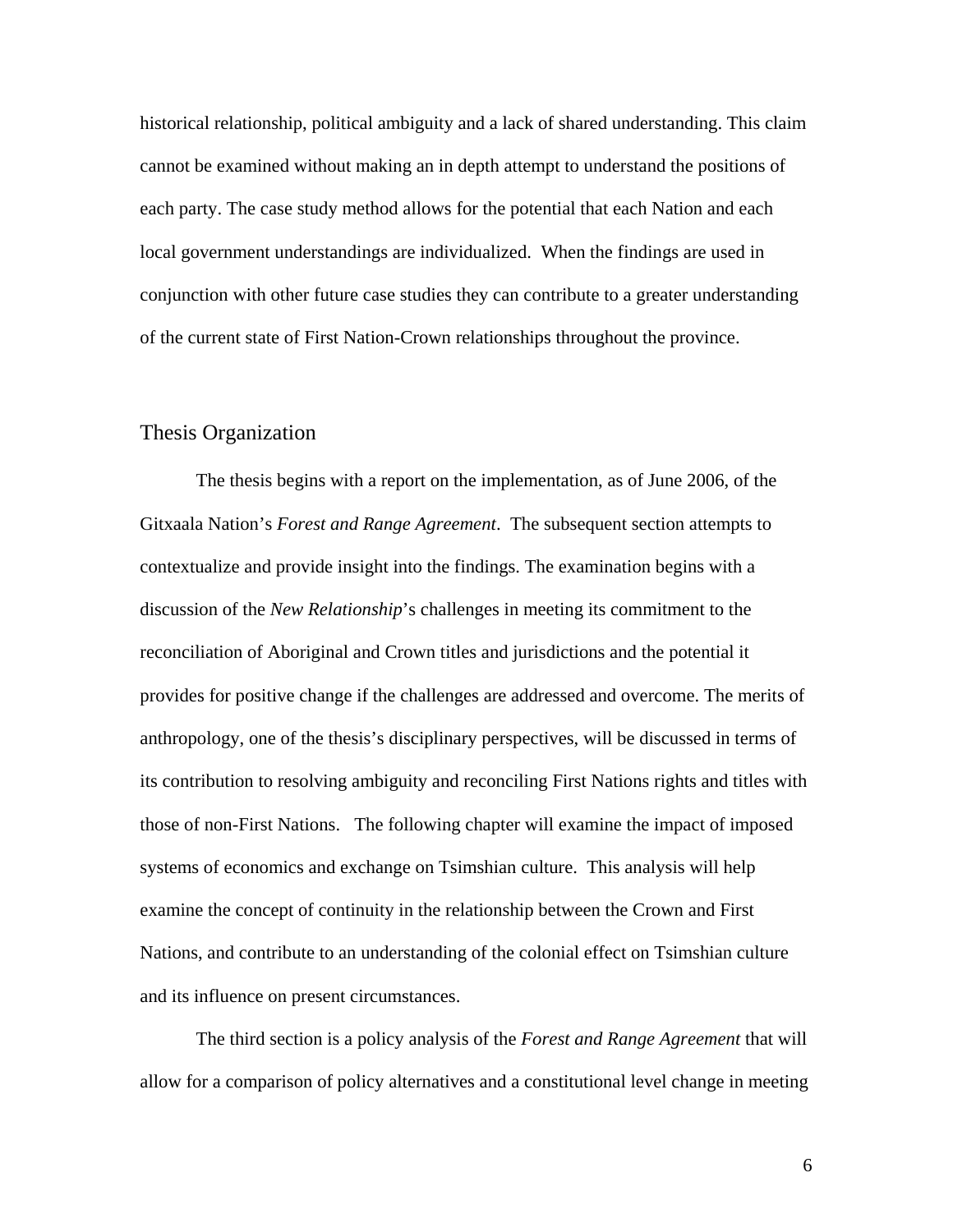the vision of the *New Relationship* and effectively including First Nations in the forestry sector.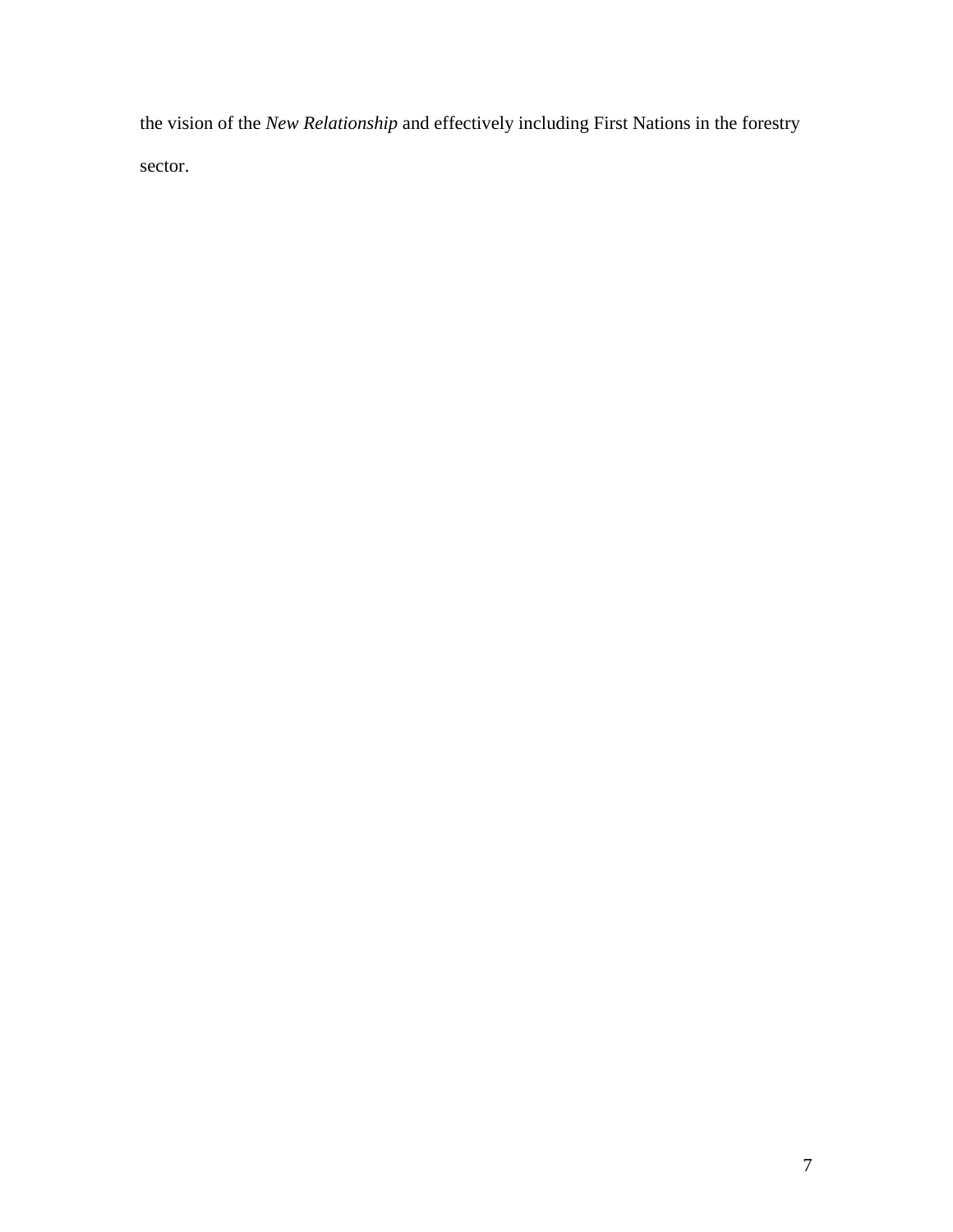## <span id="page-14-0"></span>**Section 1: Primary Research**

## **1.1 The Forest and Range Agreement: Expectations versus realities**

## **Introduction**

 $\overline{a}$ 

In 2002 in order to accommodate First Nation interests, the provincial government enacted the *Provincial Policy for Consultation with First Nations* to be used in conjunction with the Ministry of Forests ( MoF) *Strategic Policy Approaches to Accommodation (2003)[10](#page-14-1)*. The MoF *Strategic Policy* outlined criteria for accommodation in order to develop further policy surrounding timber and revenue sharing. From this document emerged the template for the *Forest and Range Agreement (FRA)*. The *FRA* was conceived as a negotiated interim measure between the Ministry of Forests and First Nations in order to accommodate the economic component of Title interests through revenue sharing and access to timber volumes.

This policy approach to accommodation and consultation has been met with opposition from First Nations in the form of refusal to sign, official statements made to the Province by First Nations organizations and court action. On February 11 2005 in *Huu-Ay-Aht First Nation v. Ministry of Forests* the court ruled in favour of the HFN, stating that *FRA*s do not represent meaningful consultation and accommodation as it does not give consideration to the strength of the First Nations claim or degree of potential

<span id="page-14-1"></span><sup>10</sup> Government of British Columbia, *Strategic Policy Approaches to Accomodation*. Ministry of Forests 31 July 2003, 15 June 2006

<sup>&</sup>lt;http://www.for.gov.bc.ca/haa/Docs/Accomodation\_Policy\_final\_draft\_10.pdf>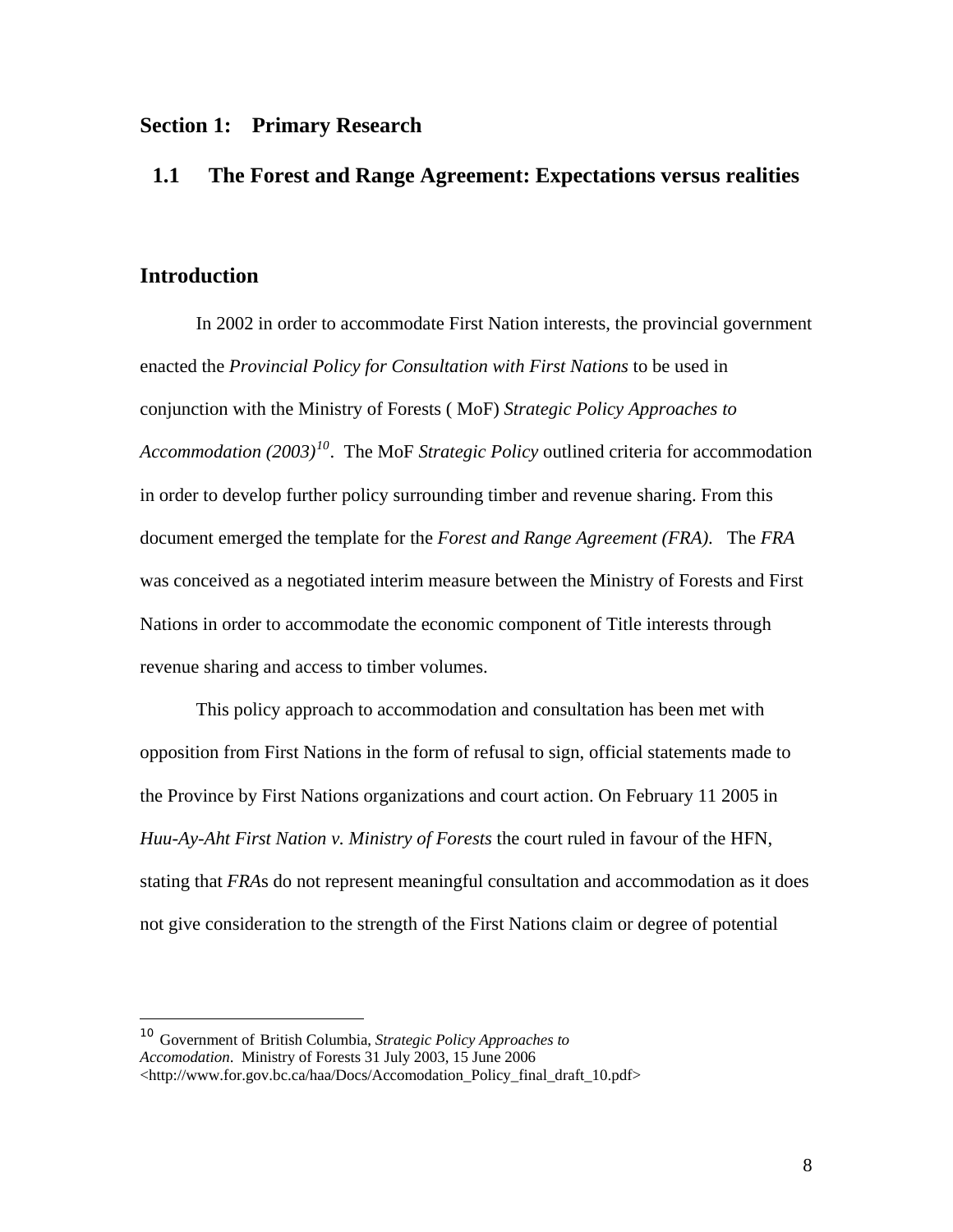infringement and therefore does not satisfy the Crown's constitutional duty. (*Huu-Ay-Aht First Nation et al v. The Minister of Forests et al.*, [2005] BCSC 697).

One month after the ruling the *New Relationship* was signed by the First Nations Summit, the Union of British Columbia Indian Chiefs, the British Columbia Assembly of First Nations and the British Columbia Premier. The *New Relationship* is a Provincial initiative that recognizes the detrimental relationship the Province has had with First Nations and seeks to achieve a mutually beneficial new relationship by involving First Nations as partners in the creation of public policy that affects their communities. The overriding principle of *The New Relationship* is a commitment by all parties to work towards the reconciliation of Aboriginal and Crown titles and jurisdictions. One of the commitments made by the Province of British Columbia in the *The New Relationship* was to revisit and rethink *Forest and Range Agreements* with the vision of *The New Relationship* in mind. This exercise produced a revision of the policy that the Province entitled *Forest and Range Opportunities*. In an open letter to the Premier dated February 6, 2006 the Union of BC Indian Chiefs stated:

The Union of B.C. Indian Chiefs' Chiefs Council has reviewed the Interim Agreement on Forest and Range Opportunities (the "FRO") proposed by the Province as a template from which to build agreements between B.C. and different First Nations communities. Regrettably, the UBCIC is not able to support the FRO in its present form. In several significant respects, the FRO falls short of fulfilling the promise represented by the New Relationship based on respect, recognition and accommodation of aboriginal title and rights. The FRO retains features of the previous Forest Range Agreements that were unacceptable to our membership (UBCIC, 2006).

Despite the controversy, the *Forest and Range Agreement, or Opportuniti*es as the agreements post revision are called, continues to be the sole interim policy for First Nation accommodation and inclusion in forestry. In the midst of the court rulings, policy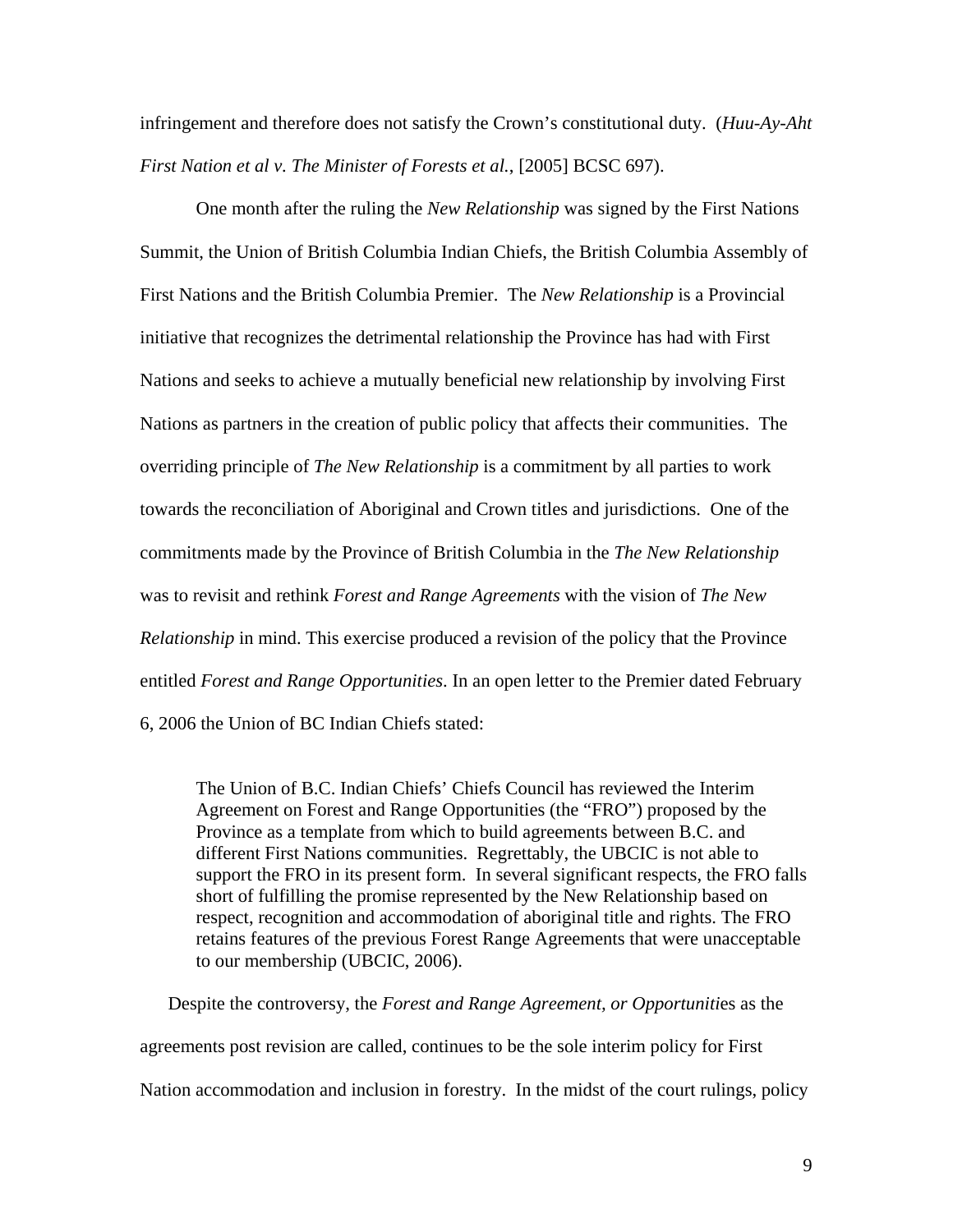formulations and reformulations, at the time of this research in June 2006, one-hundred and six First Nations have signed *Forest and Range Agreements/Opportunities*, providing access to seventeen million cubic meters of timber and sharing more than one-hundred and twenty million dollars in revenue<sup>[11](#page-16-0)</sup>. The wording and legal content of these policies have been debated and analyzed, however they continue to be ratified and there has been little research on how they are actually working on the ground. In recognition of this gap the purpose of my research was to assess the current state of the implementation of a *FRA* and the challenges and obstacles faced by the Gitxaala Nation, Industry and the North Coast District Ministry of Forests and Range<sup>[12](#page-16-1)</sup> during this process. Three research questions were used to guide the assessment:

- 1) Is there a shared understanding of the *FRA*s objectives and goals among the First Nation, local industry and District Ministry of Forests and Range?
- 2) Are these objectives and goals being achieved?

 $\overline{a}$ 

3) If these objectives and goals have not been achieved, what are the identified challenges?

The following chapter will introduce the research and the research process; present the general findings through a comparison of the issues for implementation identified by the District Ministry of Forests and Range and Non-Aboriginal Industry members versus the Gitxaala First Nation; discuss the emergent findings concerning the

<span id="page-16-0"></span><sup>&</sup>lt;sup>11</sup> See "Kwantlen Sign First New Forest and Range Agreement". News Release: Ministry of Forests and Range 31 July 2006, 15 June 2006 < [http://www2.news.gov.bc.ca/news\\_releases\\_2005-](http://www2.news.gov.bc.ca/news_releases_2005-2009/2006FOR0057-000705.htm) [2009/2006FOR0057-000705.htm>](http://www2.news.gov.bc.ca/news_releases_2005-2009/2006FOR0057-000705.htm)

<span id="page-16-1"></span><sup>&</sup>lt;sup>12</sup> The Ministry of Forests has been renamed the Ministry of Forests *and Range* since the drafting of the FRA template, however for the purpose of simplicity and consistency this thesis will hereafter refer to the Ministry of Forests or MOF.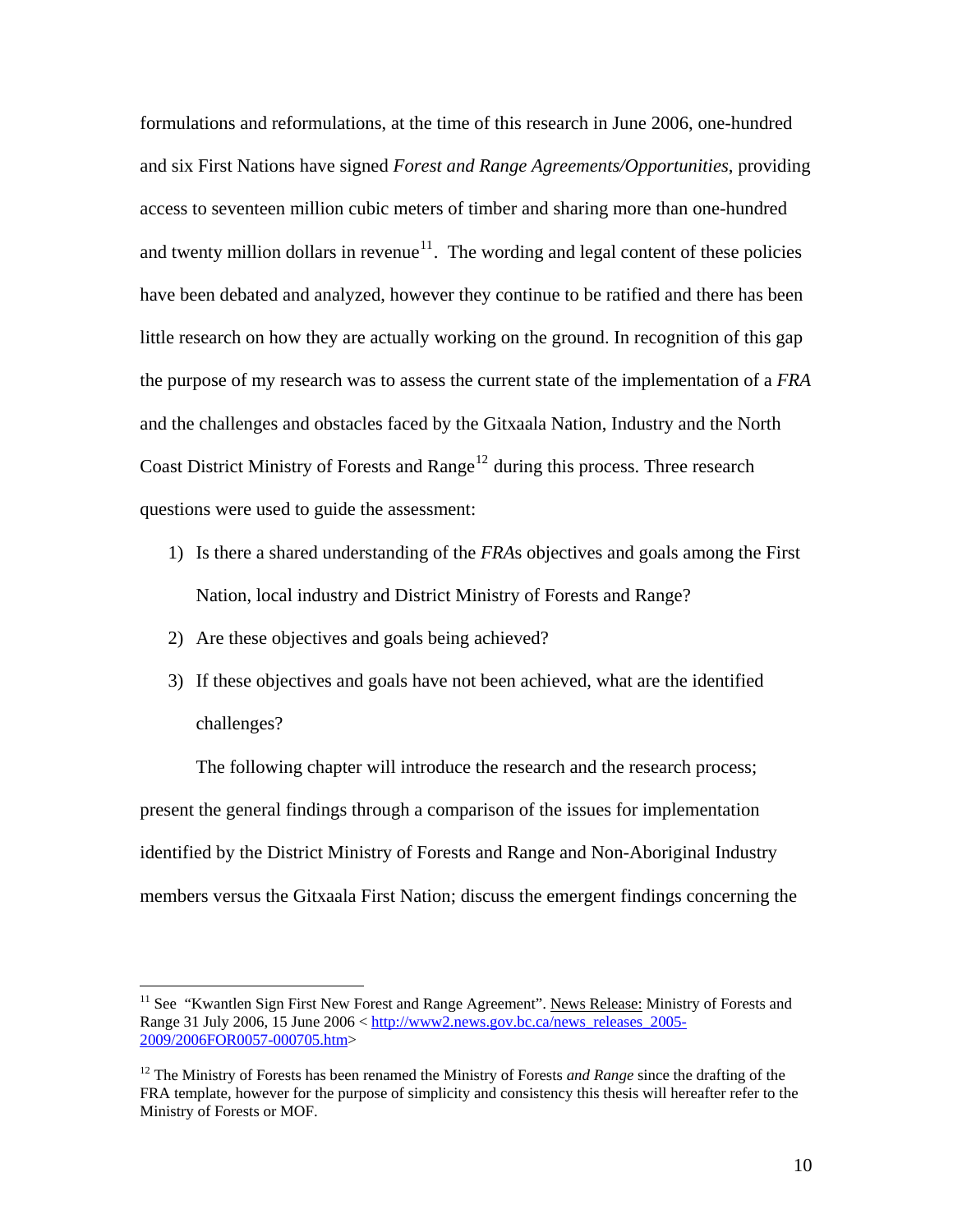<span id="page-17-0"></span>obstacles for implementation not explicitly identified by the participants; and then conclude and provide recommendations.

## **The Research Process**

The Gitxaala Nation signed a *Forest and Range Agreement* with the Ministry of Forests in 2004. Gitxaala has received the revenue sharing component of the agreement but they have yet to be designated an operational area to access their timber volume and commence their forestry operations. Initially the focus of this research was solely on Gitxaala and the parties associated and/or impacted by their *FRA*. However, the need to expand the scope in order to contextualize the issues that Gitxaala is facing emerged at the beginning of the study. The project expanded to include representatives of First Nations, government and industry from both the North Coast and Kalum Forest Districts. Gitxaala's inclusion in forestry remains the focus of the research; however other cases are included in order to better understand, contextualize and analyze the Gitxaala experience.

Initial research participants were identified based on their role and position relative to the North Coast and Kalum District's *Forest and Range Agreements*, these participants then made referrals to other key stakeholders. Through this process of identification and referral over twenty-five people were interviewed. Interviewees included MoF staff from both the North Coast and Kalum District; forestry consultants, contractors and tenure holders based out of Prince Rupert and Terrace; Gitxaala Nation Council members, and representatives of the Gitxaala First Nation's, Kitsumkalum First Nation's and Kitselas First Nation's forestry ventures. The interviews were structured around the following questions: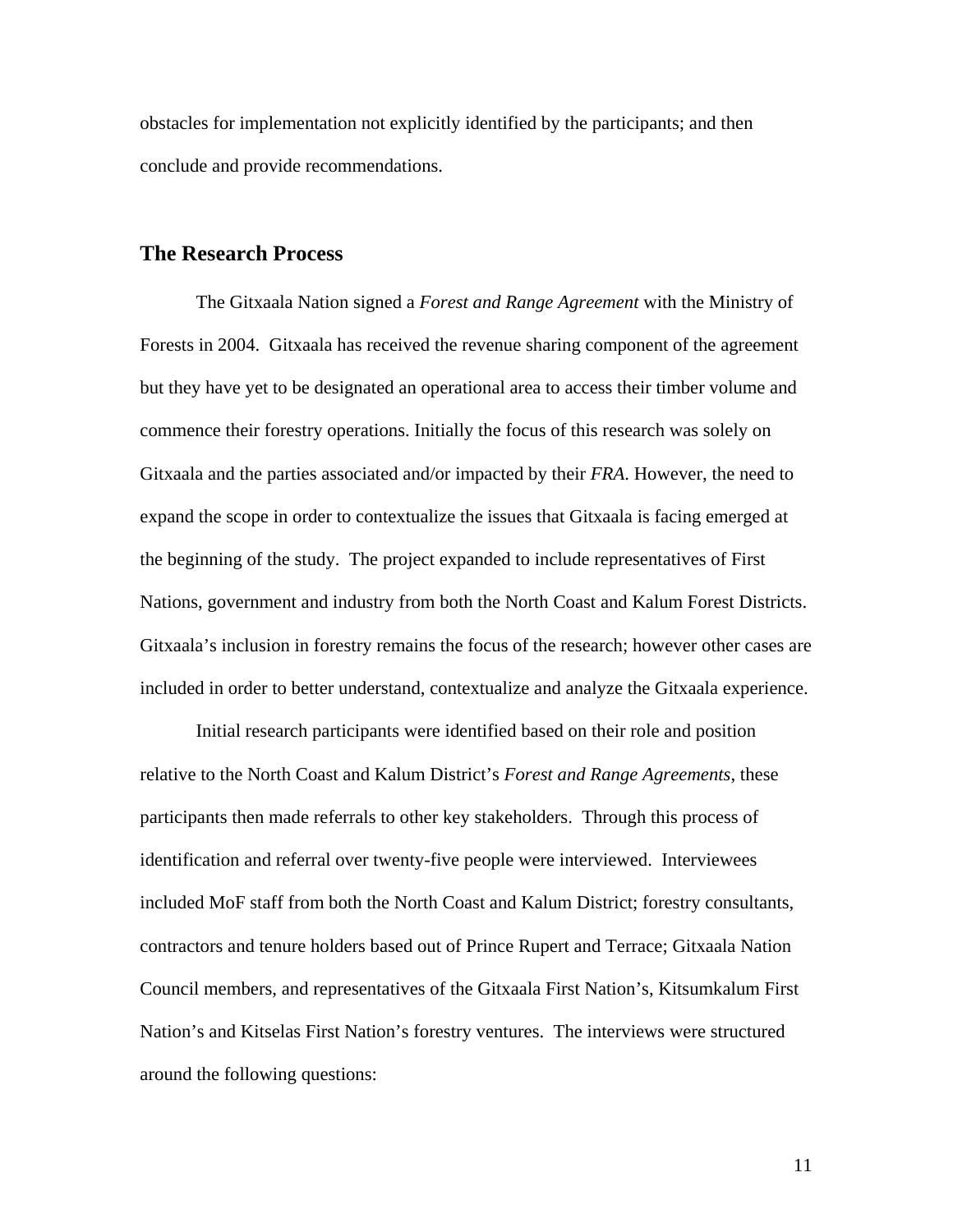- <span id="page-18-0"></span>o What was your initial understanding of the objectives of the *FRA* and expectations for implementation?
- o What experience and/or involvement with the actual implementation process do you have?
- o What are the challenges/obstacles that you perceive with implementation?
- o Why has or has not the *FRA*s implementation been consistent with your initial expectations?
- o Has the FRA had a positive or negative impact on the forestry industry?

## **Findings**

In the North Coast Forest District the process of implementing *Forest and Range Agreements* has been slow, and there is frustration being expressed by all those affected by the Agreement.

Everyone involved in the study, tenure holders, consultants, contractors,

government officials and First Nations themselves, recognized the need to include First Nations in forestry and expressed the desire for this to be done successfully. Aside from the legal necessity, the basis for this consensus was the belief that First Nation inclusion would benefit everyone. The majority of the participants in the study, regardless of their position in the industry, said that they were very optimistic that the inclusion of First Nations would have a positive impact on the larger community. The most consistently cited reason was it had the potential to put the control of the forests back into the hands of those who have a vested interest in the future of the region.

 So then what is the problem? Why is implementation of the *FRA* proving slow and frustrating in the North Coast District? In order to answer this question the issues and challenges identified with the *FRA* by the District MoF and non-Aboriginal industry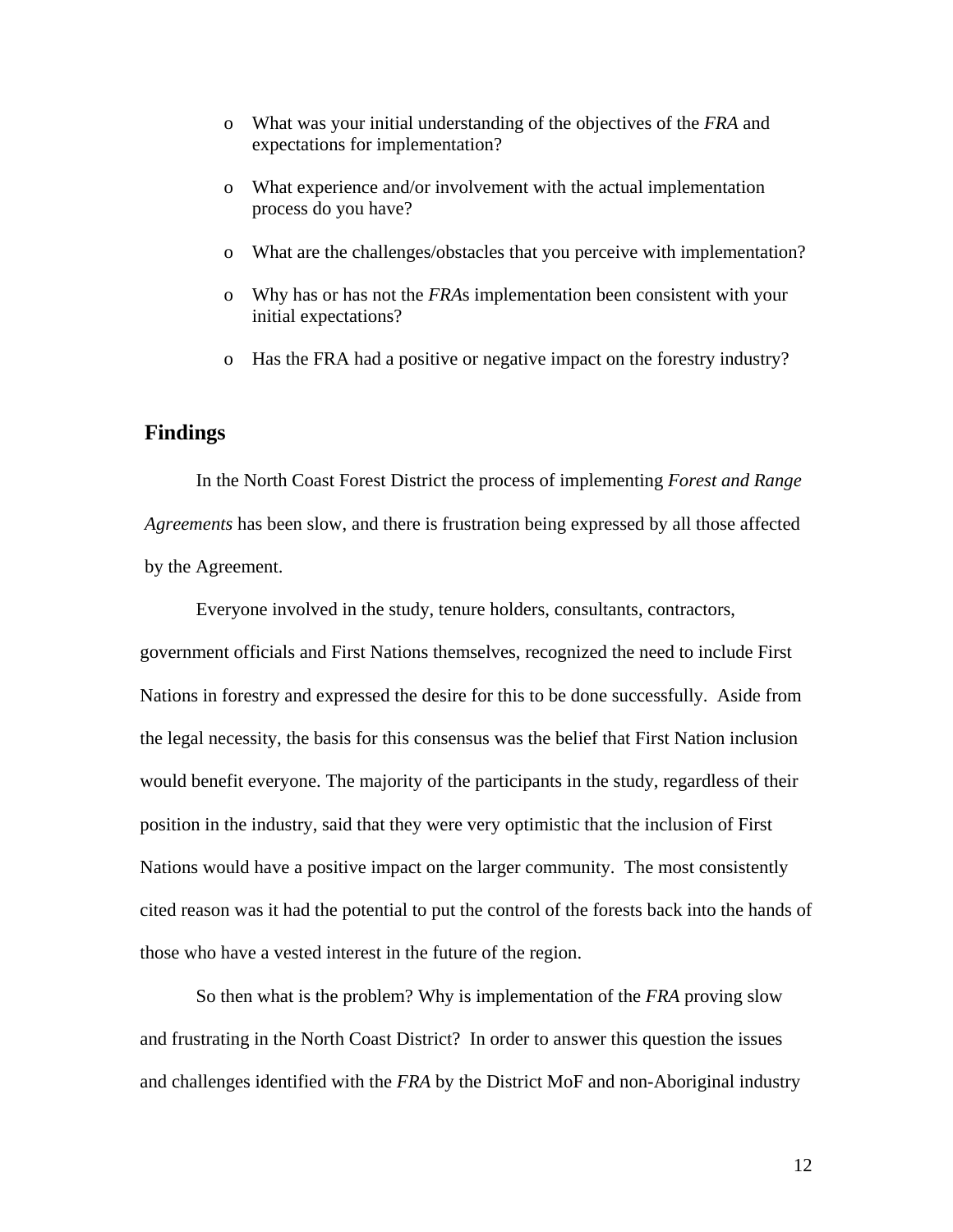members will be contrasted with those identified by Gitxaala. This will be followed by an analysis of emergent issues unidentified by the stakeholders and a brief look at implementation of the *FRA* in the Kalum Forest District

# **Issues for Implementation Identified by the North Coast District Ministry of Forests and Range and Non-Aboriginal Industry Members**

#### **Economic and Structural Issues**

There appears to be consensus that some of the problems with implementing the *FRA*s are due to larger forest industry problems. Research participants currently involved in the industry, including MoF employees, tenure holders and contractors expressed the general opinion that the concept of the *FRA* in terms of revenue sharing and providing tenure is good but due to current market and volume constraints successfully entering the industry at this time was not possible.

#### Economic Realities

Tenure holders feel that the inventory of the Annual Allowable Cut (ACC) is based on phantom numbers as only a portion of the AAC is actually viable in today's market. Hemlock and balsam were cited as being useless due to the loss of the Japanese hemlock market, and low pulp values relative to high extraction prices. They stressed that even though First Nations have been awarded tenure it does not mean that there exists viable operating areas. Consultants and tenure holders see this as especially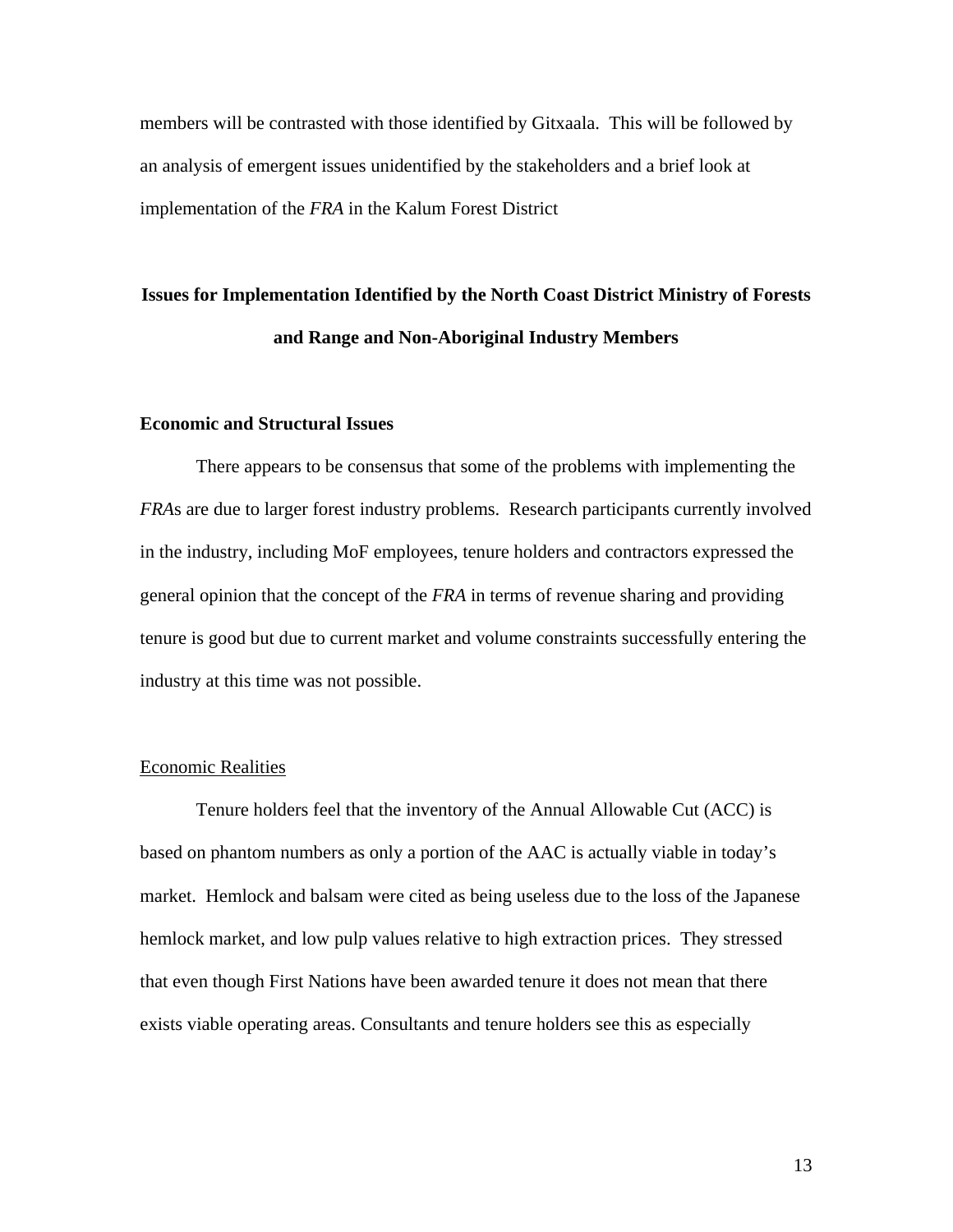problematic because they feel First Nations have a false and misguided expectation that there are large quantities of money to be made in the industry.

#### Sustainability

 $\overline{a}$ 

A common statement made by consultants and tenure holders was that the *FRA* does not look to the long term sustainability of the North Coast forest industry. The *FRA* timber volumes were to be made available through the reallocation that occurred as part of the *Forestry Revitalization Plan[13](#page-20-0)* that was introduced in 2003 to restructure the ailing industry; however many argue that that AAC never existed in a viable or sustainable form to begin with.

There was much discussion around the ability, or lack there of, of the region to support *FRA* timber allocations. The MoF spoke more in terms of the possible lack of AAC to sustain and/or accommodate future allocations given that a large portion of the allocated timber volumes are utilizing past undercut. While it was widely stated by those working in the forests that the current AAC is too high and a disproportionate amount of cedar and spruce is being removed from the timber profile as it is the only viable timber to harvest. It was believed by industry workers that under these conditions the future of forestry in the area is bleak.

<span id="page-20-0"></span><sup>13</sup> Government of British Columbia, *The Forestry Revitalization Plan*. Ministry of Forests and Range. March 2003, 15 June 2006 < http://www.for.gov.bc.ca/mof/plan/>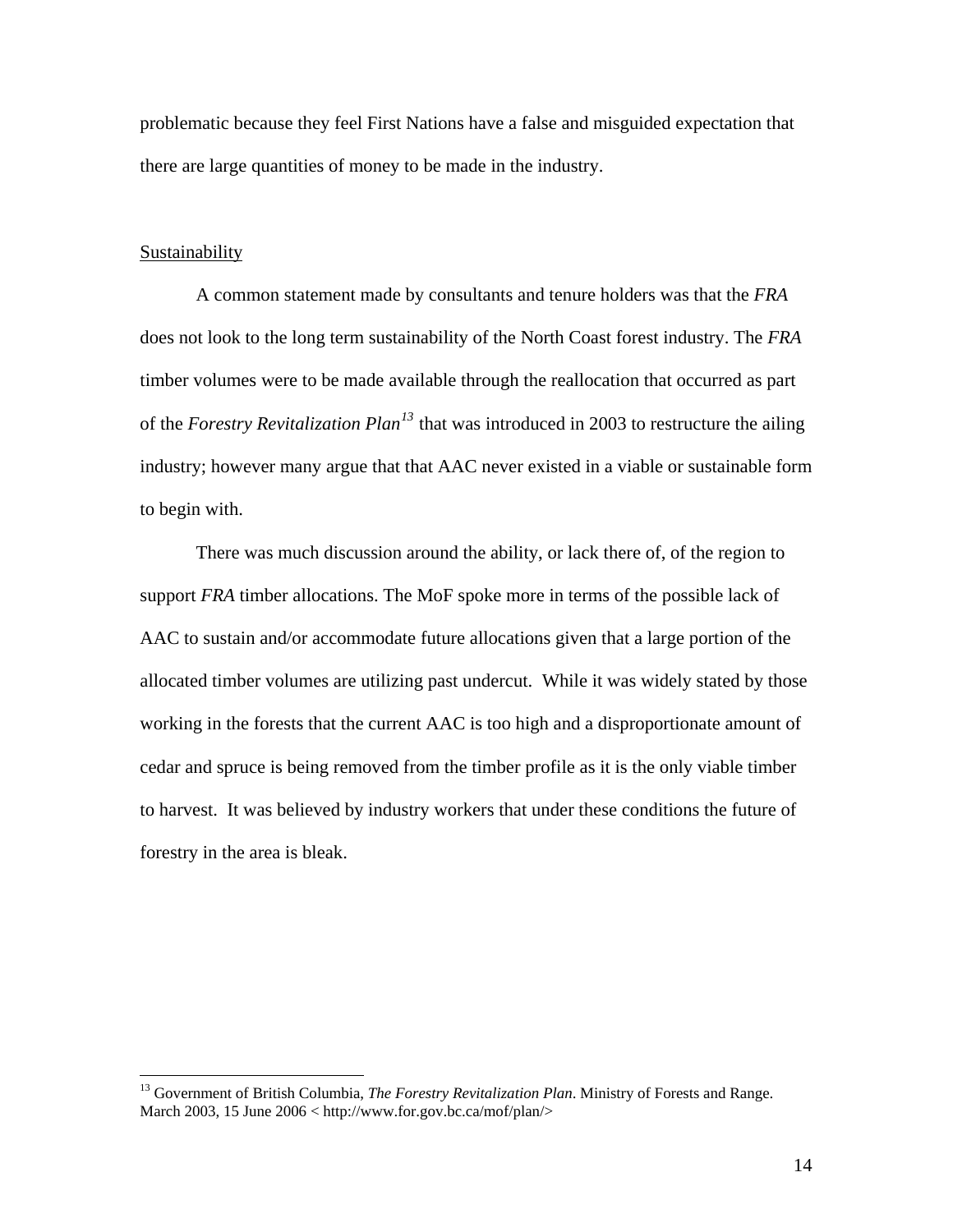#### The Land and Resource Management Plan (LRMP) Process

 The LRMP process and the resulting establishment of protected areas occurred around the same time as the announcement of forest allocation to First Nations through the *FRA*. Every interest group interviewed mentioned the North Coast LRMP process as having a large impact on the available timber in the North Coast. The increased protected areas have resulted in a shrinking land base expected to support new timber allocations.

#### **Political Issues**

## Governmental hierarchy

Agreement emerged among many of the participating contractors, consultants, tenure holders and District MoF staff that implementation is challenged by the fact that a higher level of government is driving and structuring the changes while the District MoF is left to implement the promises on the ground. This disconnect is felt to have created difficulties in implementation because the current realities of the industry, such as the previously mentioned economic and structural issues, were not properly planned for during policy formation. This is also perceived to have created a problem of accountability. Consultants working with First Nations voiced frustration with the lack of clarity over the responsibilities of each level of government. It was felt that the District MoF was paralyzed by their inability to act until a higher level of government either forced them into action or set clearly defined precedence for each action. Even among the MoF employees involved in the study there was a reticence to formally acknowledge their powers over the implementation of the *FRA* or the powers of their senior colleagues such as those in the Regional Offices. The observation was made by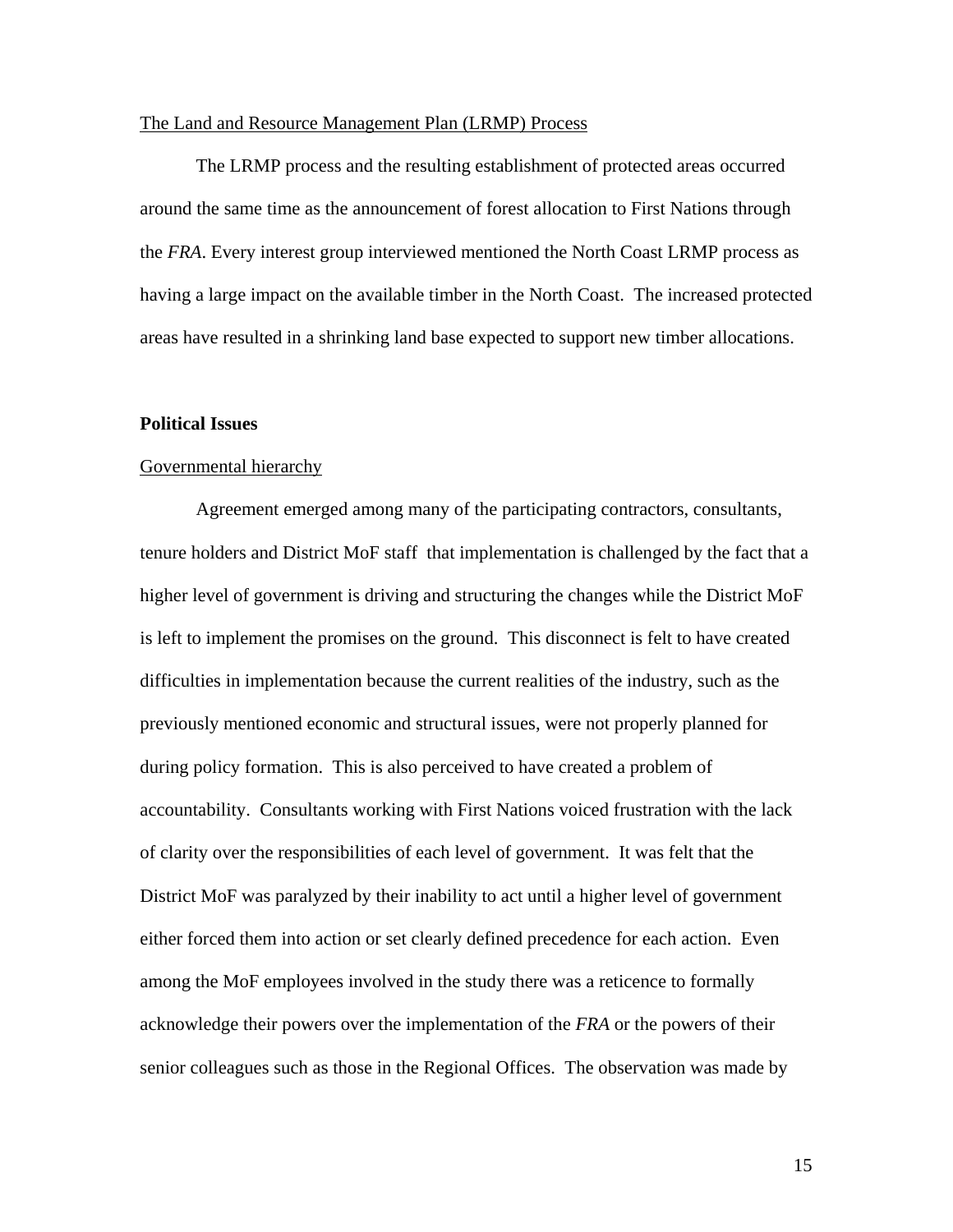one contractor that the disconnect between Branch headquarters in Victoria, the Regions and the Districts and the parsing of roles in implementation has created a situation where no single person or entity sees a policy all the way through from formulation to implementation. As a result there is no one on the ground making sure that implementation happens in the spirit of the Provincial government's stated intentions. The result is that the *FRA* lacks a strong provincial policy directive and it is felt that its implementation is greatly influenced by leadership and strategic direction at the District level.

Well I think there's a pretty significant disconnect between the theoretical offer of the *FRA* and the actual practical application or support on the local level. It's been my experience….that there is very little support on the local level for MoF to deliver these agreements.

*Consultant working in the North Coast[14](#page-22-0)* 

#### Conflicting mandates

British Columbia Timber Sales' mandate poses a problem for dealing with the *FRA*. As an "independent organization within the B.C. Ministry of Forests"<sup>[15](#page-22-1)</sup> the office is struggling to reconcile the *FRA*'s objectives with the directives they have been given from higher levels of government. One BCTS employee explained that even though they are in the same building and part of the same Ministry there is a split between the District's and BCTS mandates. The District has a mandate to manage the forest for various objectives; while BCTS main objective is to put Crown timber on the market and sell it using a competitive bid auction system.

<sup>&</sup>lt;sup>14</sup> Personal communication June 8, 2006

<span id="page-22-1"></span><span id="page-22-0"></span><sup>15</sup> See BC Timber Sales Website: http://www.for.gov.bc.ca/bcts/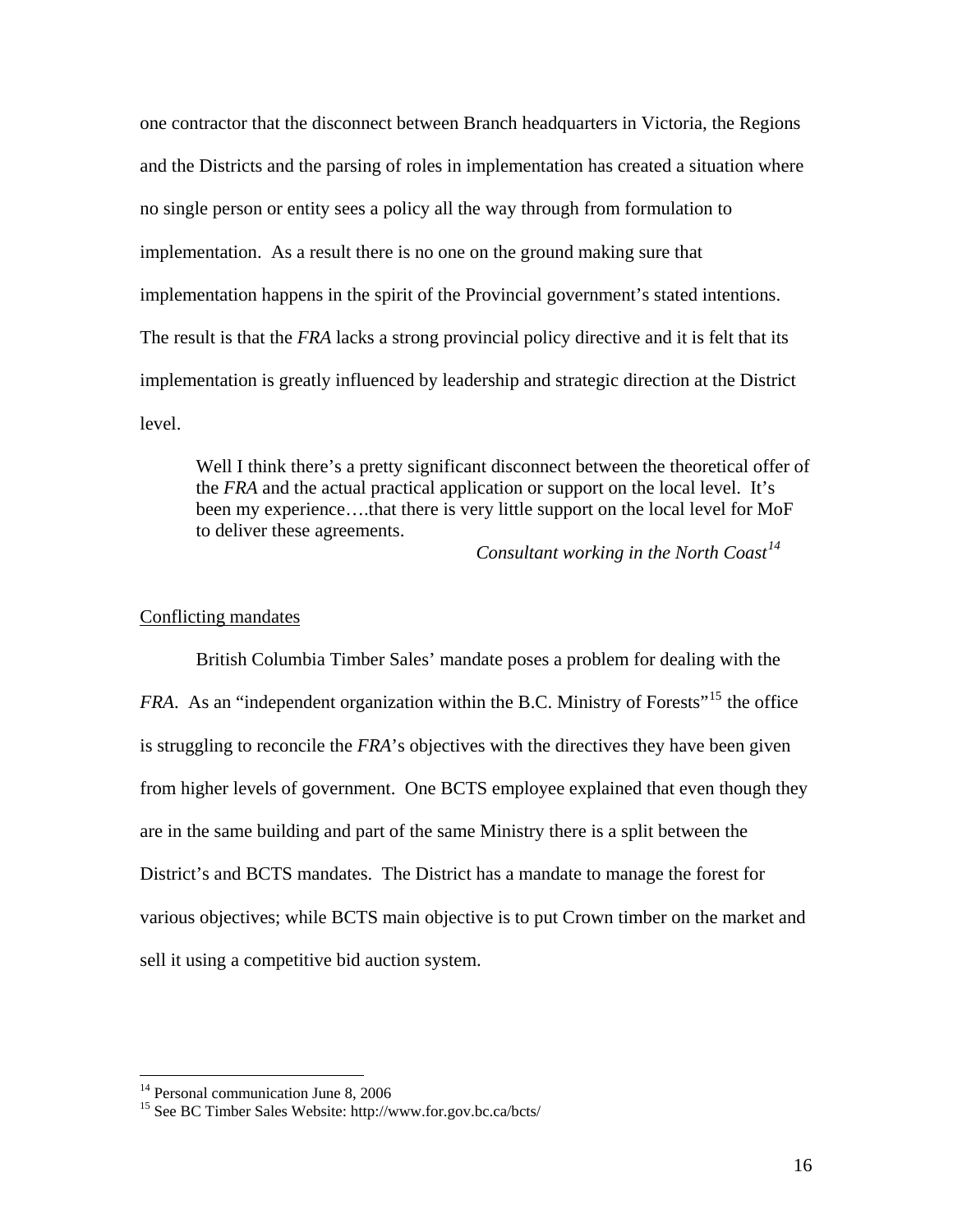For some people in government, objectives may be to provide First Nations with money and support, to establish their own business whether it's in forestry or whatever. But then in another part of the government, BCTS as an example our objective maybe to harvest blocks of timber within the traditional use areas of those same First Nations.

## *BCTS employee[16](#page-23-0)*

Those inside and outside BCTS appear to be aware of the problem. As a result of their strict business mandate BCTS staff feel they are challenged in their ability to build meaningful productive relationships with First Nations. Consultants in the Kalum and North Coast District have observed the problem, stating that BCTS is known for having poor consultation strategies that are driven by their mandate around revenue, and setting stumpage. BCTS's approach, according to tenure holders and consultants working in the same territories, has not promoted relationship building but instead has been confrontational as it has been about protecting and defending what is felt to be their entitlement. Consultants working in close proximity to BCTS operational areas expressed the opinion that in order to accommodate the *FRA*'s and First Nations inclusion in forestry a shift in the culture and organization of BCTS is required.

#### Political instability among and between First Nations

The MoF and tenure holders in particular, cited the political instability of First Nations governments as an obstacle to implementation. They said it was difficult to keep progressing forward when the individuals they were negotiating with, and had begun to reach an understanding, changed before an agreement came to fruition.

<span id="page-23-0"></span><sup>&</sup>lt;sup>16</sup> Personal communication June 12, 2006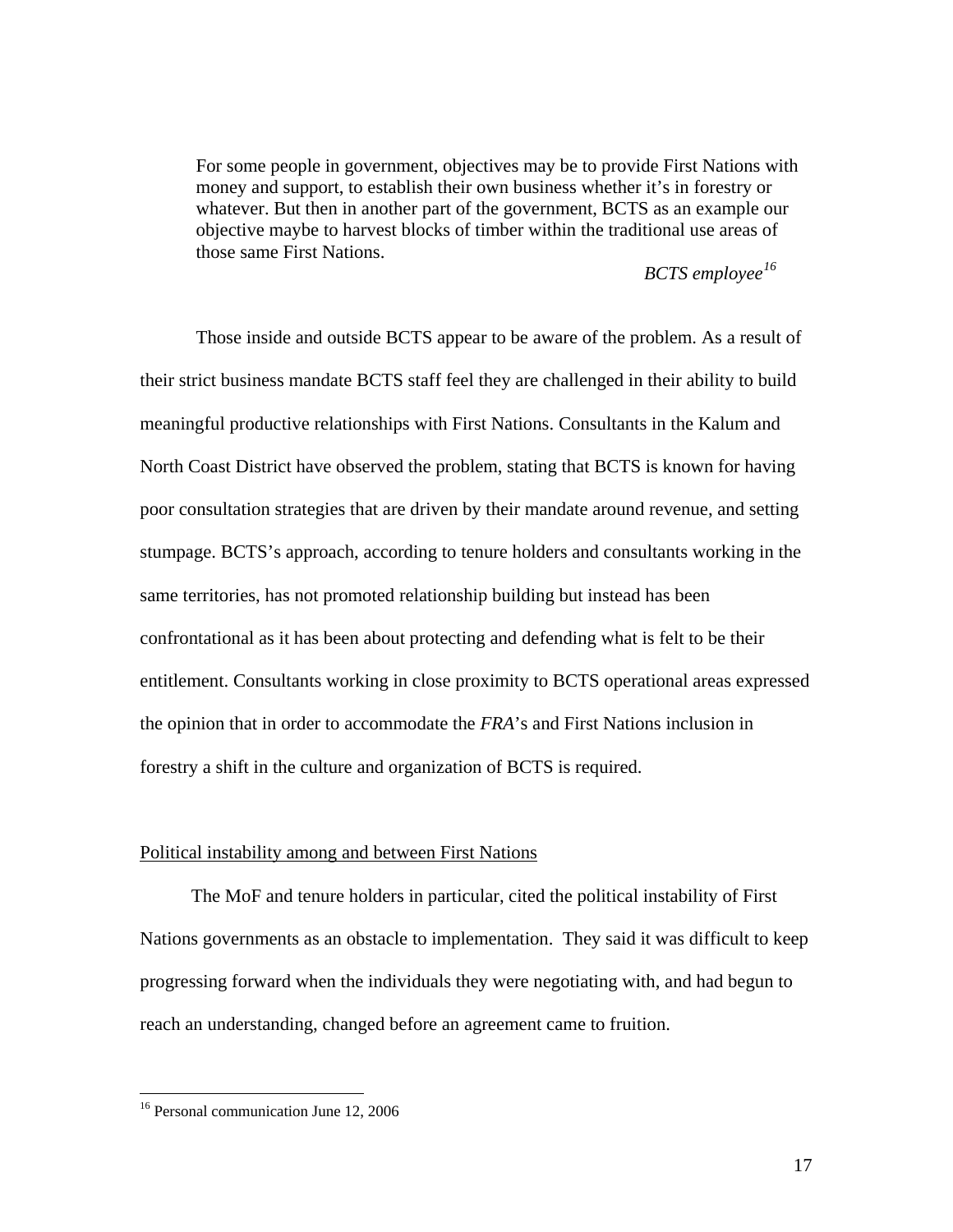The MoF and tenure holders said it was also difficult to deal with inter-community conflicts over territorial boundaries. This has posed a problem for the MoF in terms of establishing operational areas and has further complicated industry's consultative duties and attempts at building relationships.

# **Issues of Implementation Identified by the Gitxaala First Nation Economic and Structural**

#### Sustainability

Members of the Gitxaala First Nation elected Council identified sustainability as the primary concern and issue for their forestry venture and the implementation of the *FRA*. Representatives of Gitxaala's Council are concerned that their territory is being harvested at unsustainable levels. Although industry also identified this as an issue it was embedded in the factors affecting the economic viability of the district. Gitxaala sees sustainability as a pressing issue that goes beyond the economic viability of the area; the community wants sustainability to be achieved in order to protect their interests and values, and those of generations to come. At the current level of harvest Gitxaala estimates that they would have a maximum lifespan of 15 to 20 years in the industry. Gitxaala's Council has identified this as an unacceptable environment in which to enter forestry and therefore a breach in the Agreement made by the Government as the timber allotted is unrealistic. They have expressed the desire for a voluntary reduction in the volume of cut by the other licensees in their territory in order to rectify the situation and allow the Province to fulfill their promised allocation to the community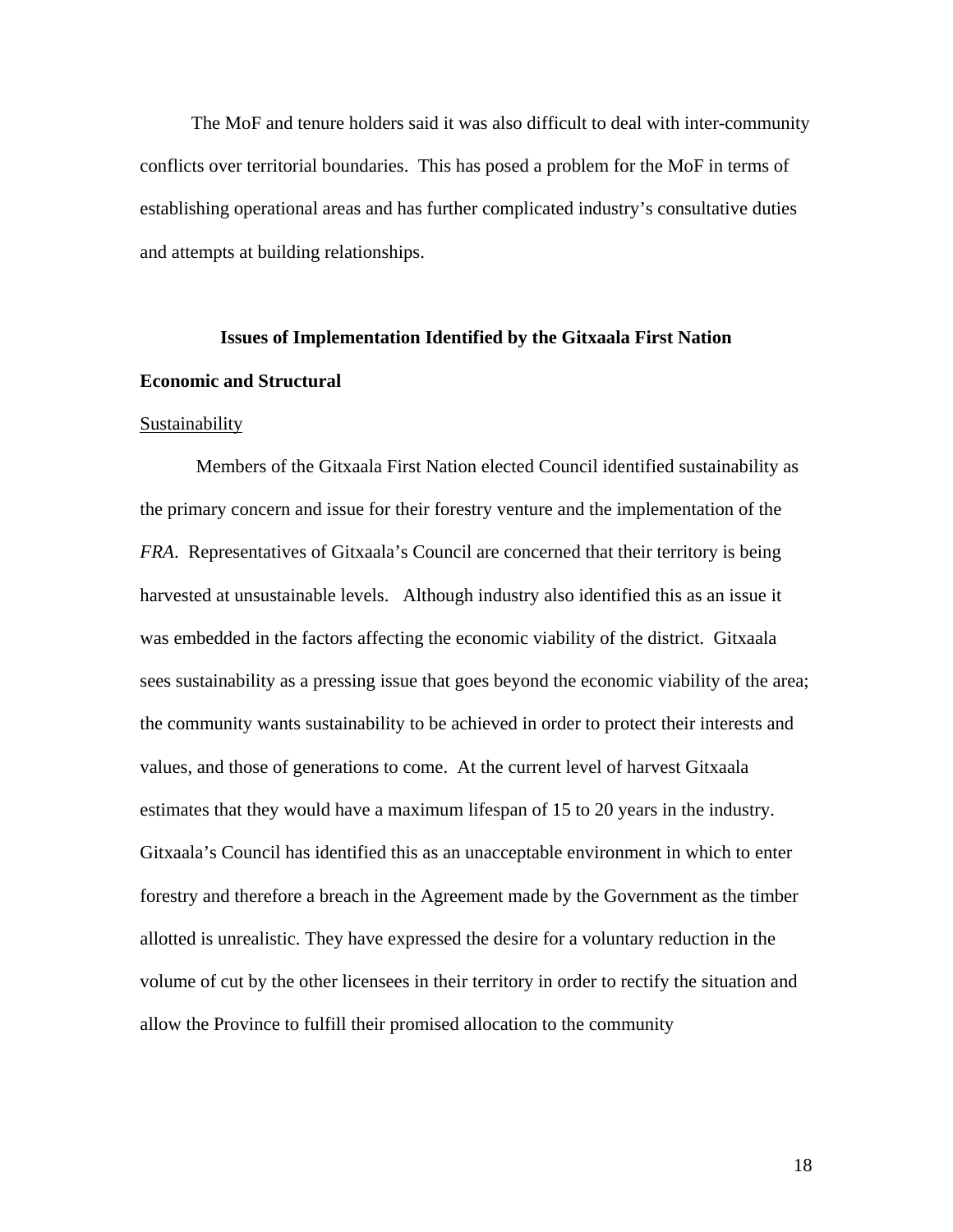#### Lack of access to capital

Gitxaala Council members expressed the opinion that economic development in the village has been challenged by a lack of access to start up capital. It was explained that banks were not willing to provide the initial financing required for development projects and that there was a limited amount of government funding available. Furthermore all of the First Nations that have signed a *FRA* are now competitors for what little government funding is available. Council expressed frustration that the Nations that were going to succeed were those who were first to sign because they were also the first to request financial support

Gitxaala has not put their revenue sharing component of the *FRA* into their business venture and it is felt that such an investment would not increase the likelihood of the ventures profitability:

…even if we did we still wouldn't make a profit. It would just soak it up, it would be gone. *Gitxaala Member of Council[17](#page-25-0)* 

 The revenue sharing monies realized from the *FRA* are for each Band to use as they see fit. It was felt by all members of Council interviewed that the *FRA* funds belong to the community. Once the forestry venture starts generating funds, then Gitxaala can reinvest in forestry.

### High cost of development

 $\overline{a}$ 

One of the biggest challenges cited by Council to the Gitxaala forestry venture is the cost of development. During negotiations of the *FRA*, Council says they were led to believe that the timber allocation component of their *FRA* would generate eight million

<span id="page-25-0"></span><sup>&</sup>lt;sup>17</sup> Personal communication June 28, 2006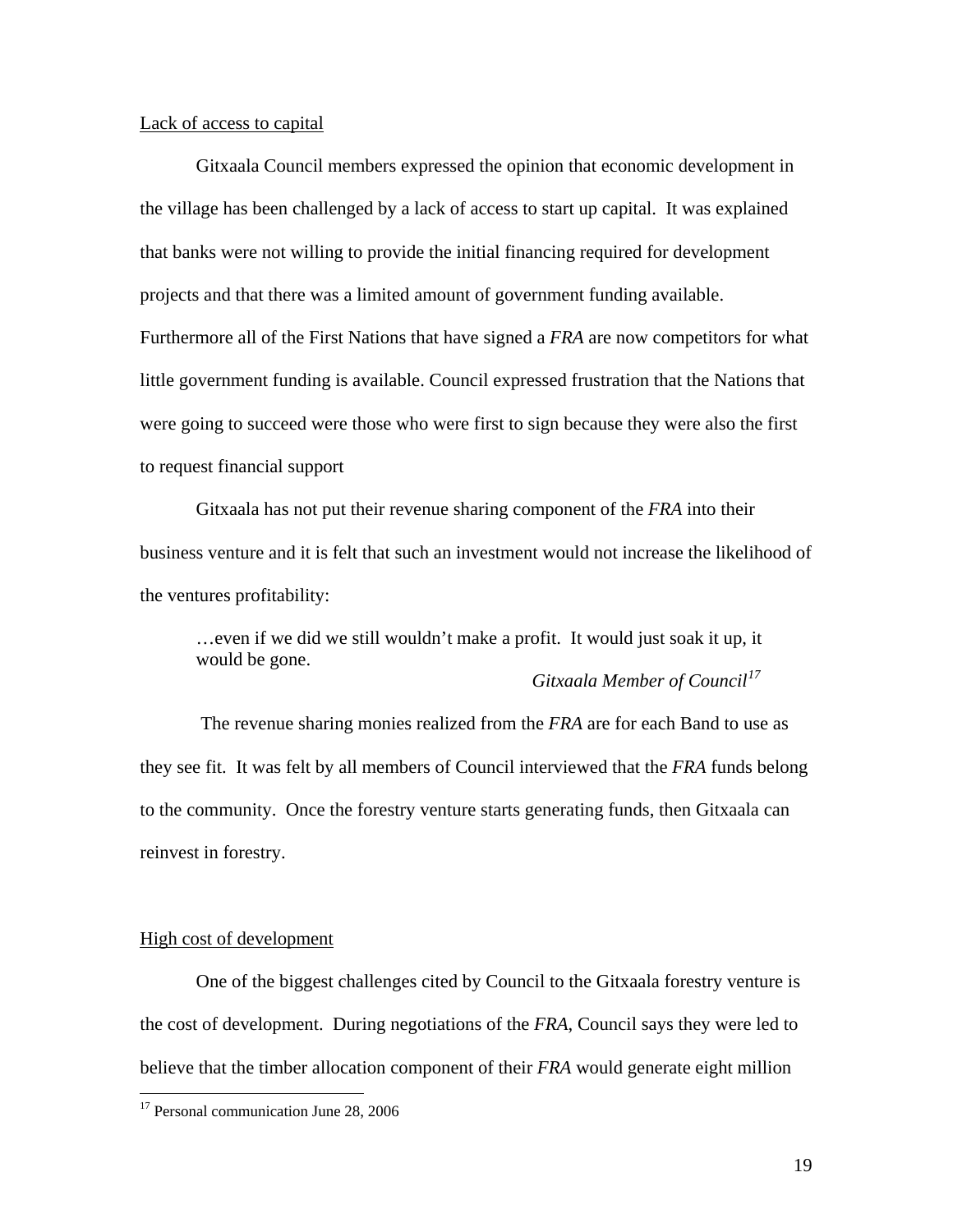dollars a year; therefore over five years it would have the potential to make them forty million dollars. Members of Council said this number was misleading and unrealistic because it does not take into consideration the cost of development such as road construction and other engineering expenditures. One Council member was worried about what would happen once the venture started logging and they were unable to show their community forty million dollars. He speculated that this was going to lead to distrust in the Council. Frustration on the part of members of Gitxaala's Council that their timber license will not be as profitable as they initially expected is further compounded by the belief that no matter what happens their industry partners will realize a profit because they have already invested in logging and will be collecting money off the use of their equipment and materials.

## Lack of knowledge and capacity

Gitxaala has little prior experience with or knowledge of the forest industry. Gitxaala has never been a logging community; they have far greater experience in the market economy as fishermen and cannery workers.

 So recognizing that we are fish out of water when it comes to forestry. None of our people have any academic training at all in forestry. All of our people are water people. And so they can tell you anything or everything about the water but they can't tell you about the forest and specifics. They know about the cedar, they've used the cedar, they know what cedar to cut for housing, canoes and that sort of things, for baskets and other medicinal purposes, so they know where to go and get all that stuff. But as far as the logging industry itself we don't have any qualified people to actually do that.

## *Gitxaala Member of Counci[18](#page-26-0)l*

Due to a lack of prior knowledge in forestry Gitxaala leaders feel they were not

fully aware of all the implications of entering into the *FRA* and that they negotiated and

<span id="page-26-0"></span><sup>&</sup>lt;sup>18</sup> Personal communication June 20, 2006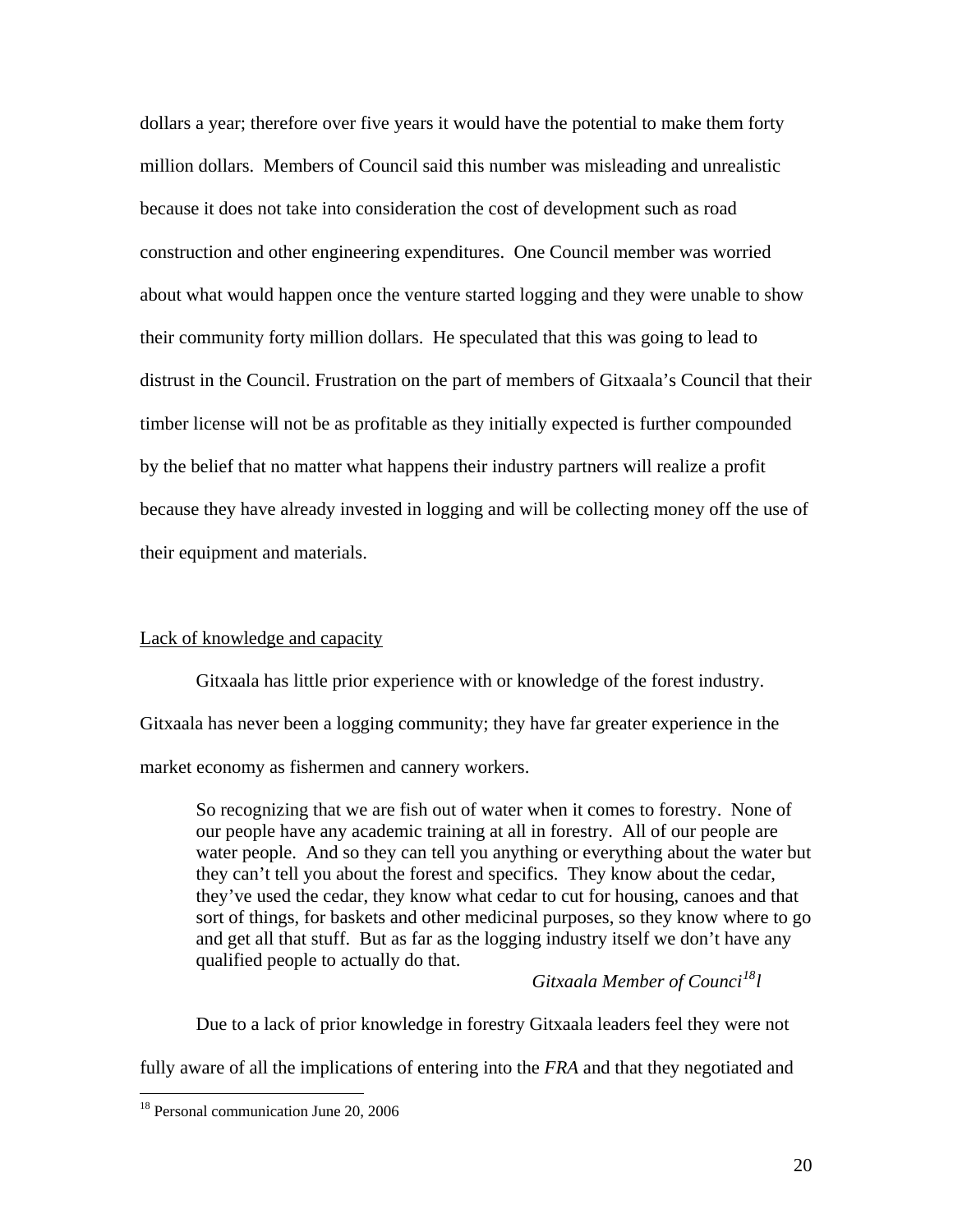signed an agreement for an industry for which they have very little technical expertise. The elected Chief claims that Gitxaala has been very up front with the Ministry about their lack of understanding and knowledge in the area of forestry. He told the District MoF that any accommodation received was being interpreted as the floor not the ceiling; they see the Agreement as merely getting their foot in the door. The elected Chief expressed frustration that the MoF has asserted ignorance of the situation by claiming that Gitxaala signatories understood everything pertaining to the *FRA* and that it represents a full accommodation agreement.

Members of Council explained that the lack of knowledge is further frustrated by a lack of capacity to build knowledge and deal with the sudden need to become professional foresters. It was mentioned by Council that the Ministry has put out invitations for training workshops and that those were a great idea; however the problem is that those who are willing and able to attend from the community are over-booked with demands on their time. Gitxaala Council members said that they are limited by the people they have available to take advantage of opportunities such as the workshops to build their knowledge. Chief and Council are inundated with work and demands on their time, making it difficult to have the people available to familiarize themselves with the protocols, procedures and enormous amount of new information required to operate in the forest industry.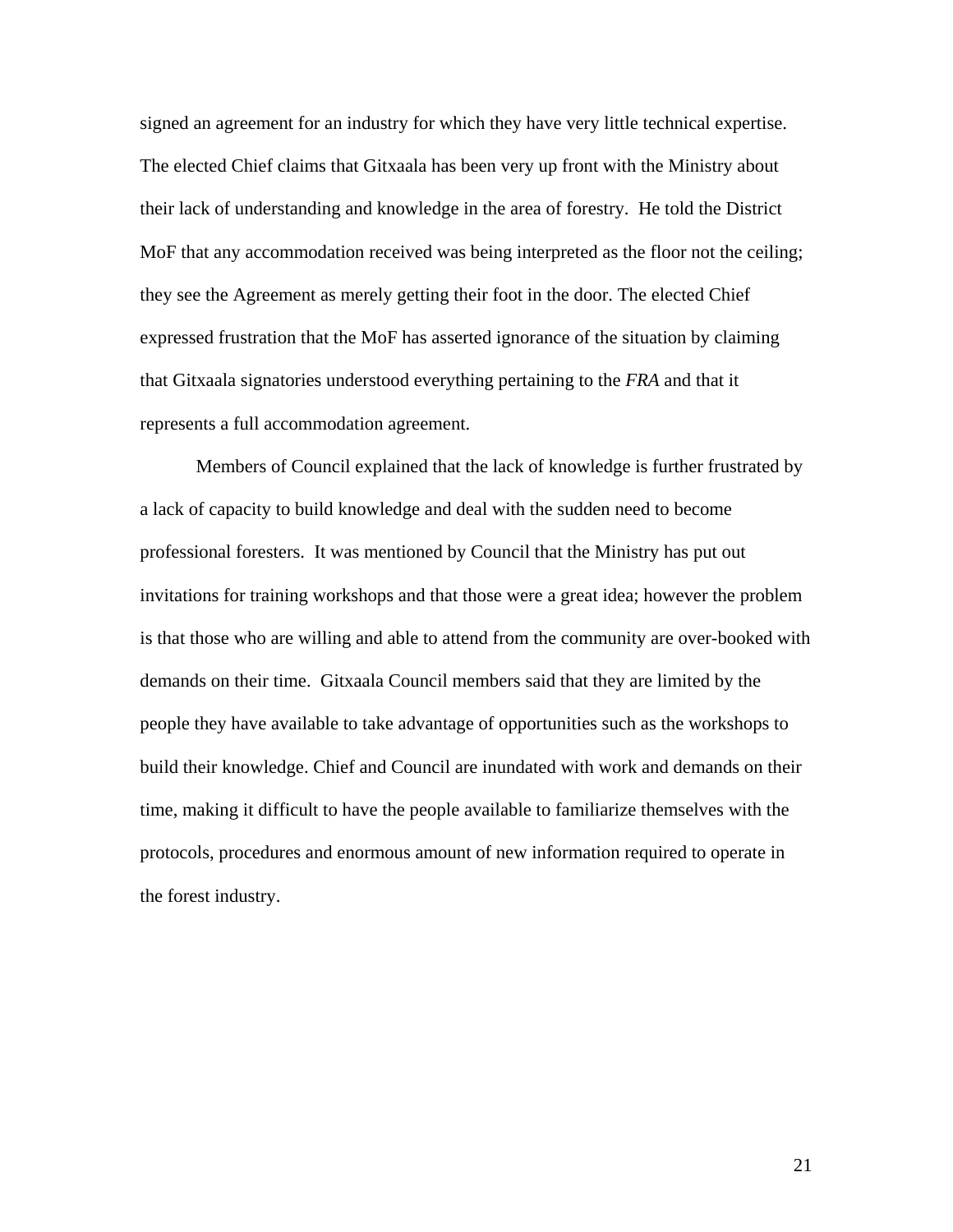## **Social and Political Issues**

#### Political instabilit*y*

Given that Council has the potential to change every two years, Gitxaala acknowledged that not separating business from Council could potentially pose a problem for the success of their forest venture. Some Councilors felt that the only way a business venture would succeed was if it was completely separated from politics; however it was felt that they did not have the resources in terms of knowledgeable people to make that separation.

## Tension between cultural values and economic development

It was stressed that all of their challenges are not with the outside world; they are also from within their Nation. Current and former Gitxaala Council members expressed the difficulty of developing a stable business strategy in the midst of tension between cultural values and economic development. When a member of Council was asked how he felt about Captains Cove being logged given its cultural significance, he said that all of their land has a cultural connection. He explained that their house leaders lived in all the different territories, "so where do you begin and how do you begin?"<sup>[19](#page-28-0)</sup>. He further explained that many of the obstacles that Gitxaala faced in economic development were rooted in the community as they stemmed from Gitxaala elders and their beliefs that ran counter to the commercialization of resources.

<span id="page-28-0"></span><sup>&</sup>lt;sup>19</sup> Personal communication June 28, 2006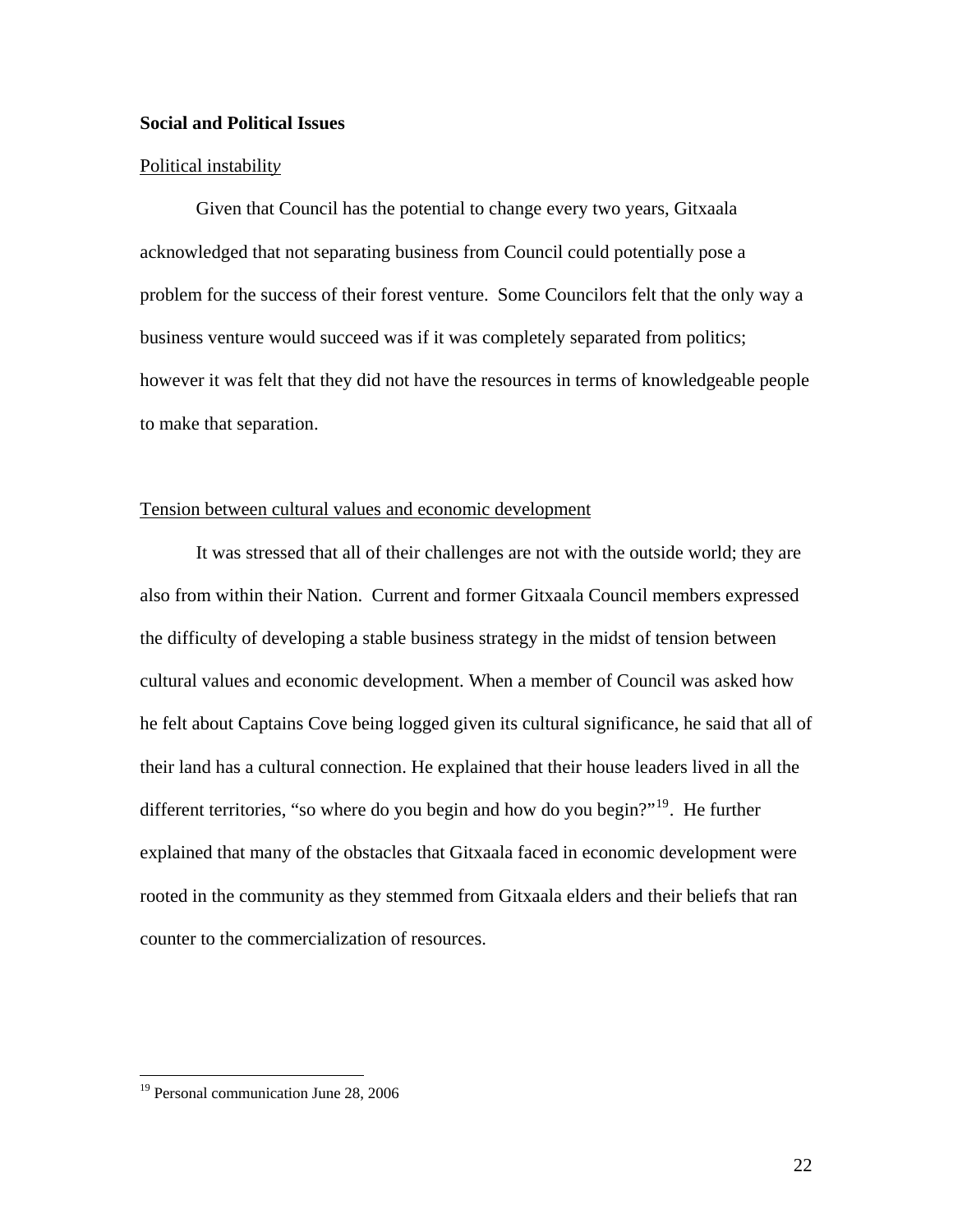There are no areas that have been set outside for us from our elders to say this is the area you could commercialize and make it sustainable, there hasn't been any.

## *Gitxaala member of Council[20](#page-29-0)*

It was mentioned that the community has talked about trying to identify some of those areas, but due to Gitxaala laws and customs it is difficult for elected Council to broach the subject of harvesting trees within house territories.

Gitxaala community members and councilor's expressed frustration with the state of their economic ventures. The need for a solid business plan and strategy for forestry and all other economic development was recognized. They said that in order to deal with their internal issues and create the changes needed to move forward, the initiative of very "business minded" individuals backed by a solid support team was required.

Good vision and a good support team. Too often the committees that they have structured, there's too many negatives in there. *Gitxaala community leader[21](#page-29-1)*

Among those that identified the need for a more business–oriented approach it was still agreed that cultural values had to be respected. However, there was no consensus over the values themselves and how they should be protected. One community member said that he was frustrated that they could not seem to create and implement a comprehensive business strategy; however he also stated that Captains Cove should have been made a park. He was worried that by logging Captains Cove, Gitxaala was going against their principles. He suggested there were other areas where they could start small and then develop further once they were successfully established. He thought that Captains Cove was a prime area, and it posed a high risk situation to the Nation.

<span id="page-29-0"></span> $20$  Ibid

<span id="page-29-1"></span><sup>21</sup> Personal communication June 27, 2006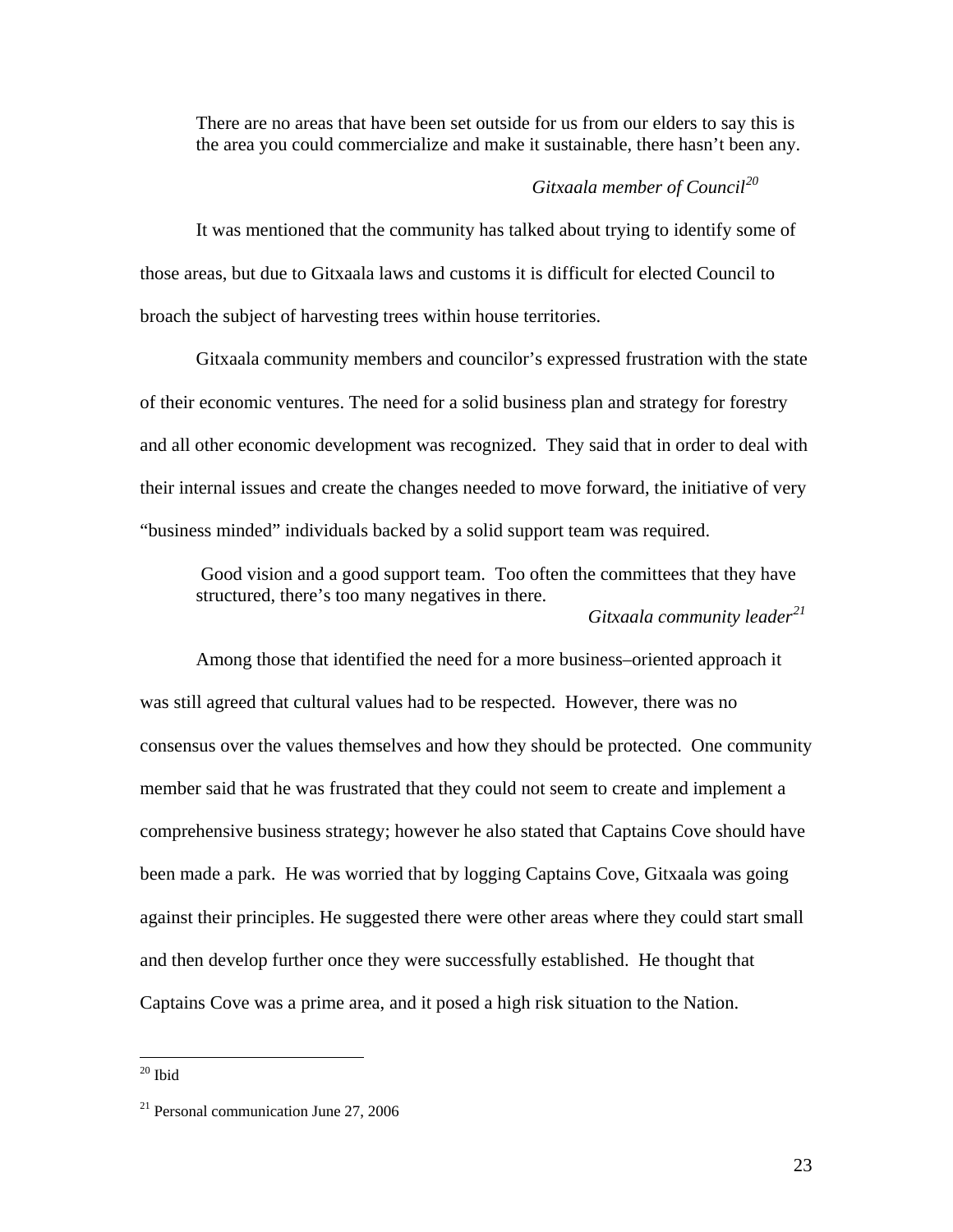The other problem cited with economic development and dealing with community desires and values was that they tended to shift. When a member of Council was asked about the community's reaction to the *FRA* he said that he had heard some of their elders speak in support of it one day and the next day totally against it. He said that this has been a common reaction to many development plans and that Council has dealt with fluctuating opinions by moving forward on the community's initial reaction. It was acknowledged that this was a very stressful situation but that Council had to be decisive when making a decision or projects would never be realized.

It's too hard for us to keep changing back and forth, someone needs to take the ball and take the heat for some of the decisions that were made.

*Gitxaala member of Council[22](#page-30-0)*

### Issues of Trust and Information Sharing

There was concern expressed among members of Gitxaala's Council and community about their business partnership. There appeared to be a general feeling of unease that their partners were not necessarily looking out for Gitxaala's best interest because of their primary focus on the venture's economic bottom line. There is uncertainty amongst Council and Community over how this will impact Gitxaala's future.

He's a good guy but he's there for business you know. And whatever it takes for business to succeed is what he'll do and we don't have people that understand that clearly here. And I'm just afraid he may lead us down the path to self destruct.

*Gitxaala community leader[23](#page-30-1)*

<span id="page-30-0"></span> $22$  Personal communication June 28, 2006

<span id="page-30-1"></span><sup>&</sup>lt;sup>23</sup> Personal communication June 27, 2006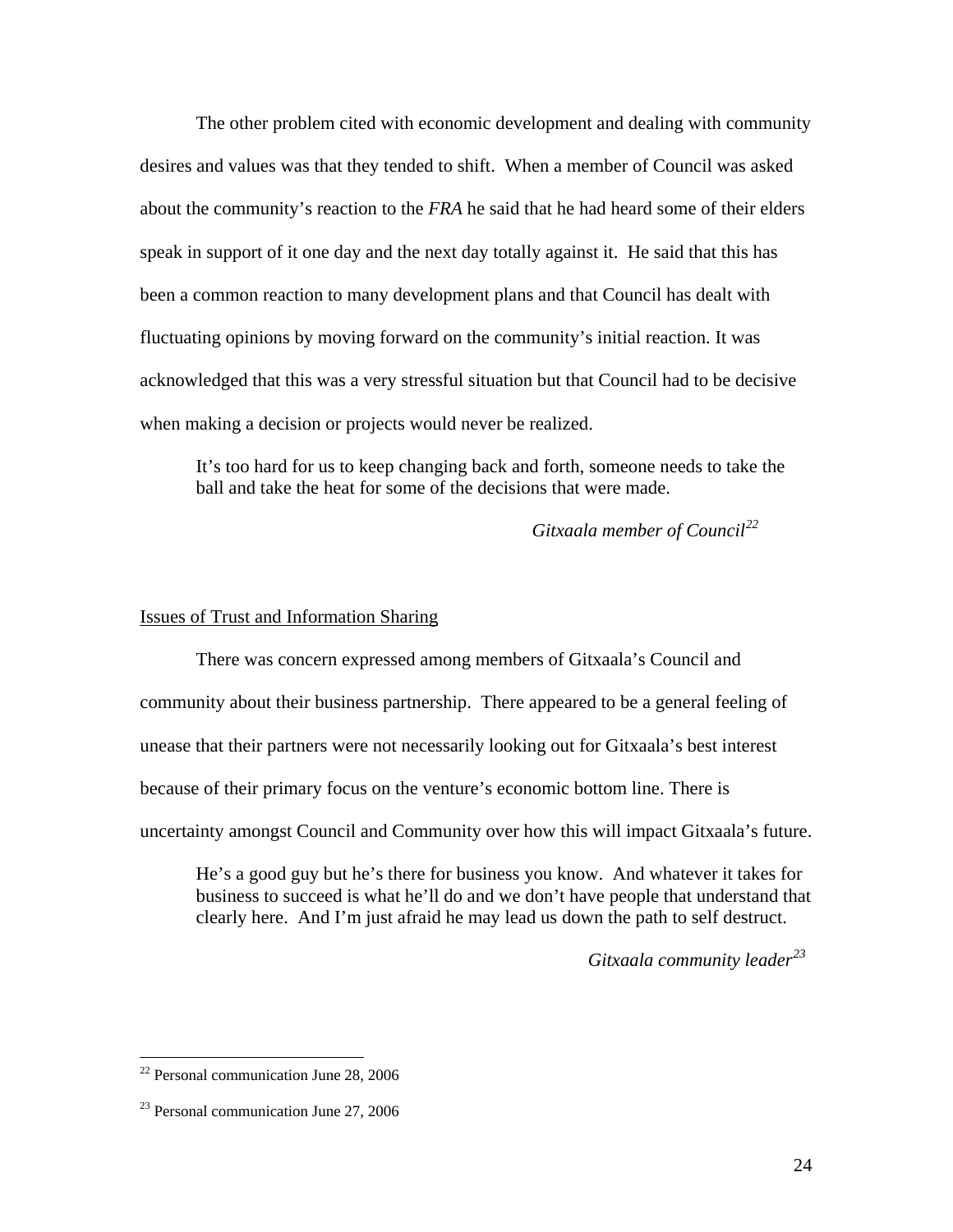There is also distrust by Gitxaala of the sincerity of promises made by their industry partner, especially over employment opportunities. There is a fear that the company will fulfill their agreement by training and allowing members of their community to work but as soon as a Gitxaala employee makes a mistake they will be fired. One member of the community told me that he had been warned by a member of another Nation who had experience with forestry partnerships that before long all Gitxaala workers would be gone and a whole new team of more experienced workers would replace them.

Gitxaala's Council also feels that people from the Ministry are not there to help them succeed; they are only there to look after their own interests. The same sentiments were expressed towards BCTS and others working in the industry. Gitxaala feels that they have had to push the District and forest companies in order to get enough information to negotiate. They feel inundated by information but that the pertinent information has not been provided. Council does not feel that the MoF and industry have been completely up front and honest and as a result they feel that they have not been negotiating in good faith. Gitxaala's Council has been told that they just have to ask the right questions to get the information they desire, but Council feels access to the information is obstructed as they do not know what the right questions are to ask as they have never participated in the industry.

You wouldn't believe the amount of road blocks that are put in when we ask for information and it takes awhile for us to pull out the information, it's like pulling teeth from a tiger…

*Gitxaala's Elected Chief[24](#page-31-0)*

<span id="page-31-0"></span> $24$  Personal communication June 20, 2006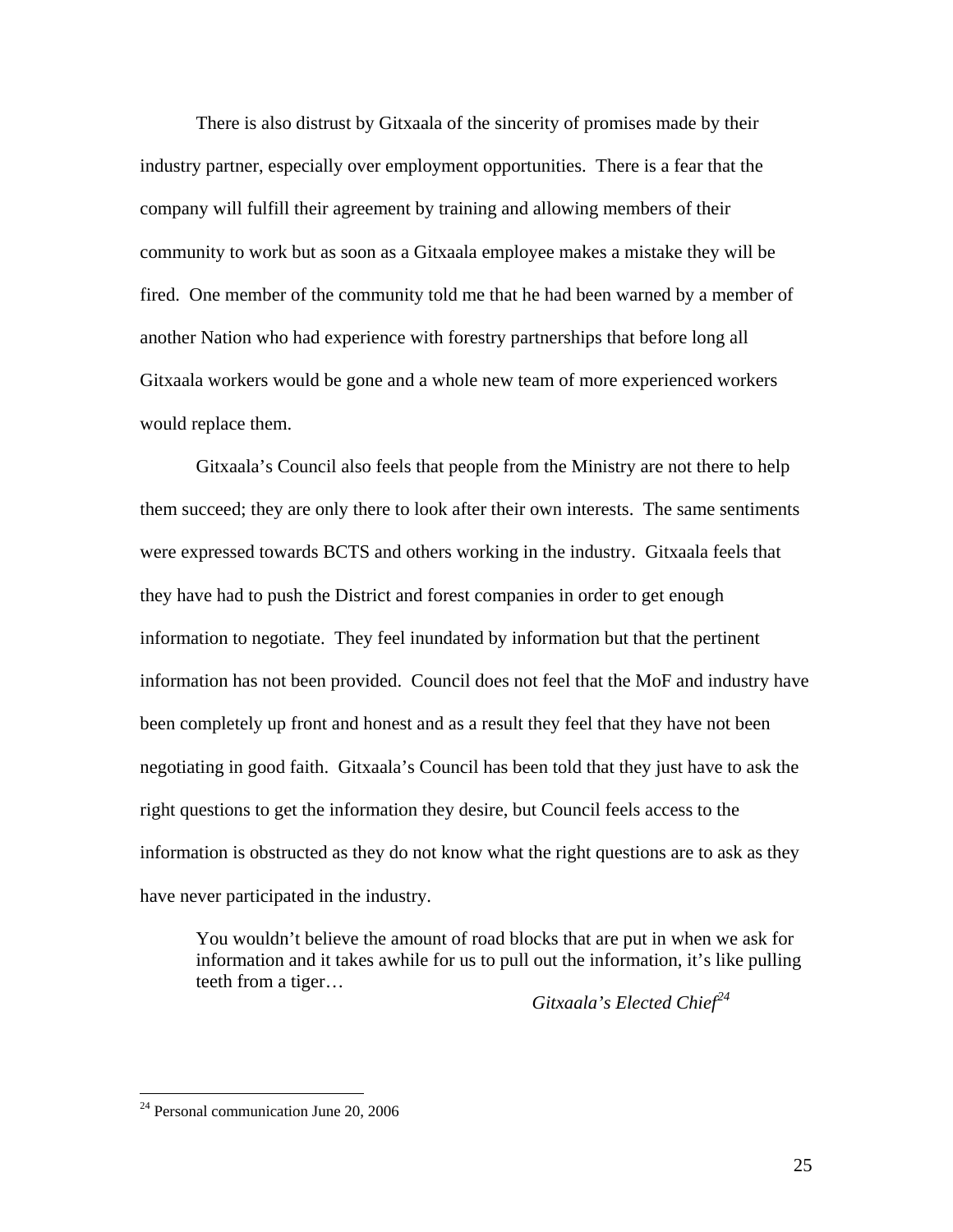<span id="page-32-0"></span>When asked why industry and government were not providing them access to all the information they required, Gitxaala representatives suggested that industry and government is on the defense because they do not understand the Nation's aspirations. Gitxaala feels that there are guards being put up by BCTS, industry and MoF to protect their own interests because there is a fear that Gitxaala is trying to take over the industry. Members of Council said that they were not trying to take over; they are trying to make sure that there is a viable industry for them to work in for years to come.

Members of Council explained that forestry is a complicated business and in order to bring their venture forward they need people that they can trust, who are not in it solely for themselves but for the community and the people. Council has not felt any support from the government or industry and as a consequence they feel that they can only rely on people from inside their community to look out for their best interests.

## **Discussion**

The North Coast District MoF, those currently participating in the forest industry and Gitxaala members of Council were quick to identify economic, structural, social and political factors that were challenging the implementation of the *FRA* and Gitxaala's ability to successful enter the forest industry. However it became clear that other factors existed that were challenging the implementation of the *FRA* that none of the groups explicitly identified. These issues emerged through analyzing the responses to the questions surrounding the stakeholders' understanding of the objectives of the Agreement.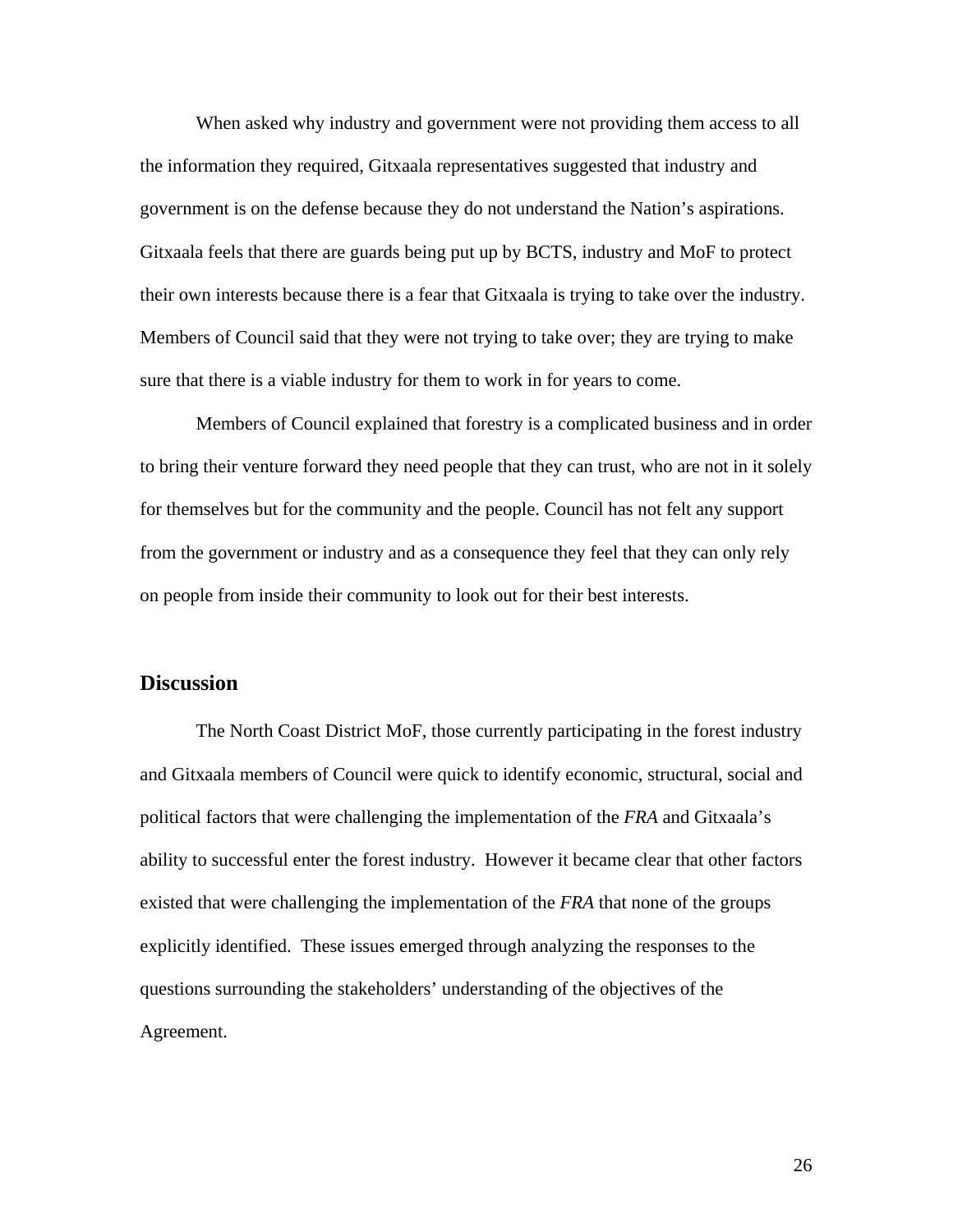#### **Lack of a Shared Understanding of the Objectives of the FRA**

Although each *FRA* signed, including Gitxaala's, uses a template which states the purpose of the Agreement the research revealed a lack of shared understanding and interpretation for the objectives. Through the findings that have emerged one can argue that there is a lack of shared understanding of the goals and objectives of the *FRA* and it is this absence of a common interpretation which forms the basis of many of the challenges of implementing the *FRA*. Much of the frustration being experienced in the North Coast District seems to stem from the fact that the parties are working towards different objectives and therefore have different ideas of successful implementation. Although the parties are making an attempt to communicate, they are not communicating from a common understanding; this is confounding communication and creating further problems.

When asked whether the other signatories shared their understanding of the objectives of the *FRA* and its successful implementation, all those involved felt that a common understanding existed. The Ministry cited the presence of lawyers and consultants at the negotiation table along with First Nations as proof of this understanding. First Nations cited court cases asserting their Title and Rights as proof that the Ministry understood their objectives. However, a survey of objectives reveals that despite these assertions there is an absence of a common understanding. Industry is not a signatory party to the *FRA* and as such they are not included in discussion of objectives but their perspectives will be reintroduced with the examination of expectations for successful implementation.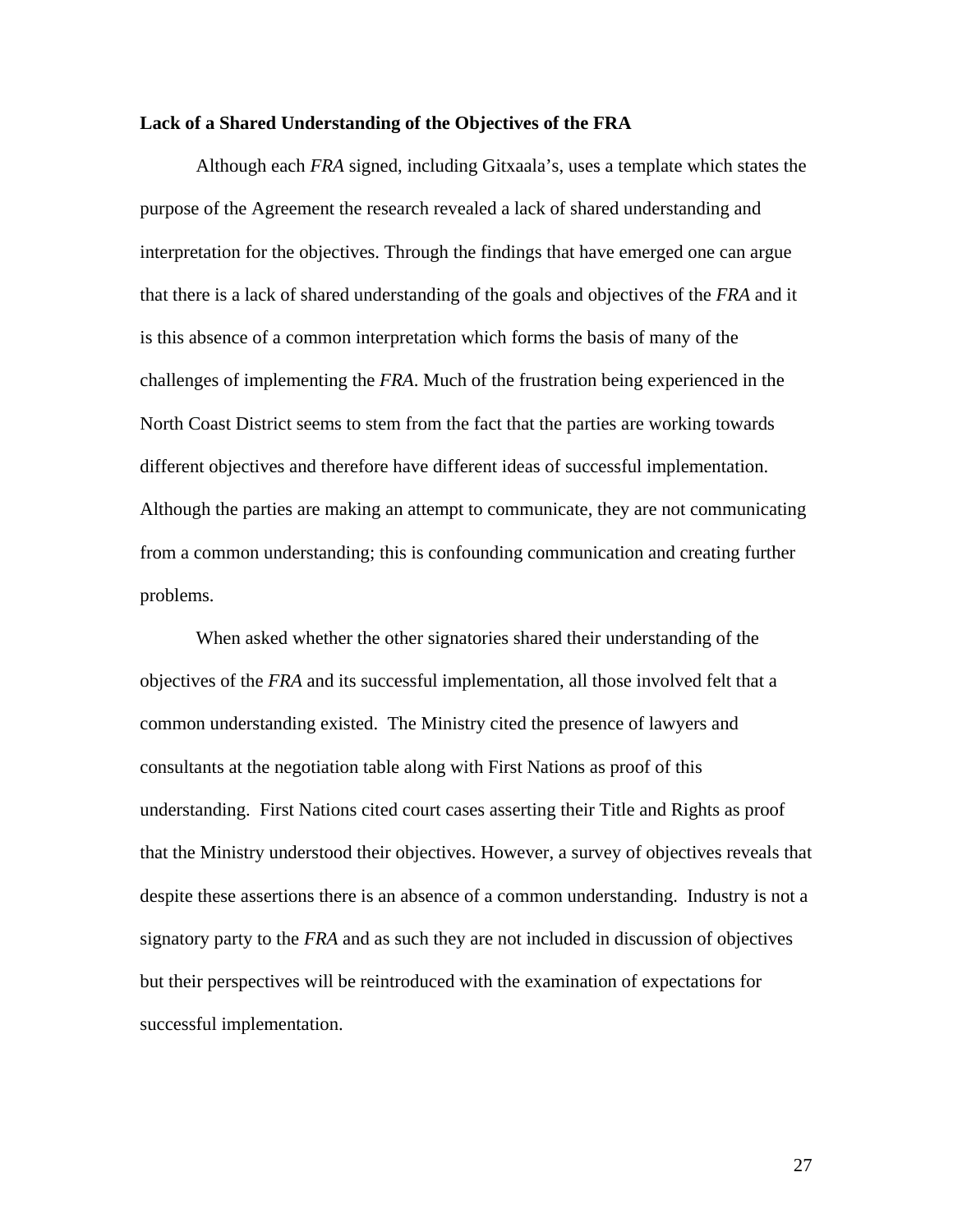### **The Objectives**

#### The Ministry of Forests and Range

Employees from both the North Coast and Kalum District's MoF were adamant that the *FRA* is purely an economic opportunity as its sole objective is to accommodate the economic component of First Nations Title interests.

#### Gitxaala Nation

It is important to note before discussing the objectives conveyed by representatives of Gitxaala's elected Council that they expressed hesitancy in signing the *FRA* and continue to be concerned over the impact that it might have on their community and environment. In some ways they did not even feel signing was a choice as the Agreement was the sole opportunity to involve themselves in the forest industry; however there is still a general sense that the benefits of signing outweigh the negatives. The signing of the Agreement has created a situation where Council feels conflicted in an attempt to reconcile community values with what they feel is best for the economic prosperity of Gitxaala.

 The environment is number one and sustainability we know is not possible within forestry then why are we doing it? If we know that we're going 15 -20 years then there is no more forest, why did we get into it? Well your kinda damned if you do, damned if you don't.

## *Gitxaala's Elected Chief[25](#page-34-0)*

Although members of Gitxaala's Council mentioned economic opportunity as one of their objectives in signing, it was not their only one and they did not judge success solely in terms of profit margins. It was explained that the *FRA* was first and foremost an opportunity, something that has been in short supply over the years. The *FRA* provided Gitxaala with an opportunity that could potentially fulfill their vision of becoming

<span id="page-34-0"></span> $25$  Personal communication June 20, 2006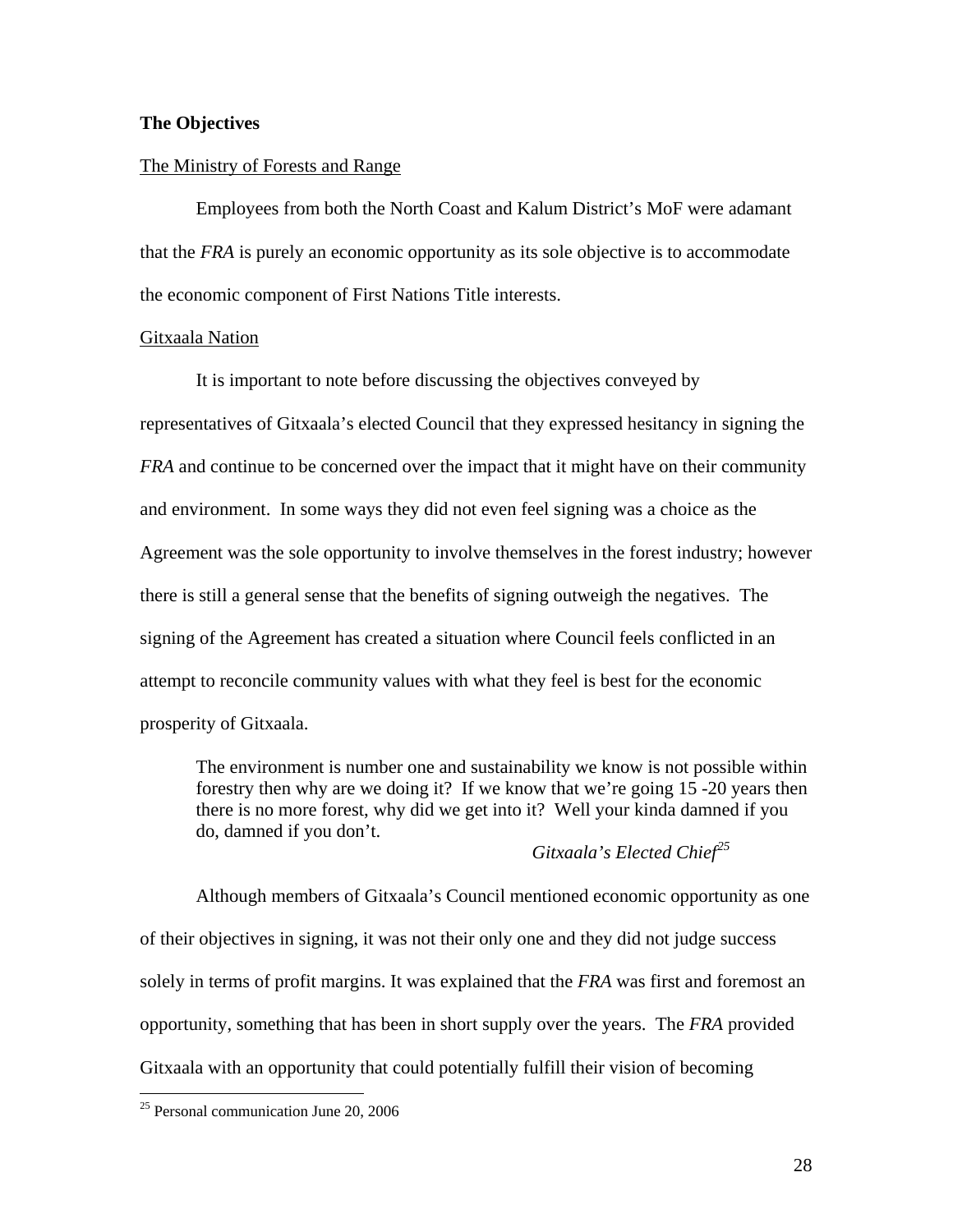independent and self governing. It would allow their people to take responsibility for themselves, to take on responsibility for their family and their community. Those are the Nation's motivations for signing the Agreement; their resulting objectives are as follows:

#### *i) Gain control over management of their territory*

One of Gitxaala's main objectives in signing the *FRA* was to gain official government recognition of their claim in relation to forestry operations. Gitxaala signed the *FRA* so that the government would be bound to listen to them. Gitxaala has never signed an agreement pertaining to forestry or land use and Council feels that the government has taken that to mean that they do not have a problem with the harvesting happening within their territory. The message Gitxaala felt they received from the government was that if they did not log their territory somebody else would. The *FRA* was seen as a way to protect at least a small portion of their territory by having direct management control. They felt that to officially participate in the industry provided a starting point from which to build and eventually manage their territory themselves.

## *ii) Provide discretionary income for the community*

Members of Gitxaala's Council stated that the community has been in a depressed economic situation for many years. Every penny that has entered the community has been through social programs that come with criteria attached outlining how the money can be spent. This has resulted in very little discretionary funding available to the community. The *FRA* presented an opportunity to bring money into the community that the Gitxaala Nation can decide how to spend and use to benefit the community.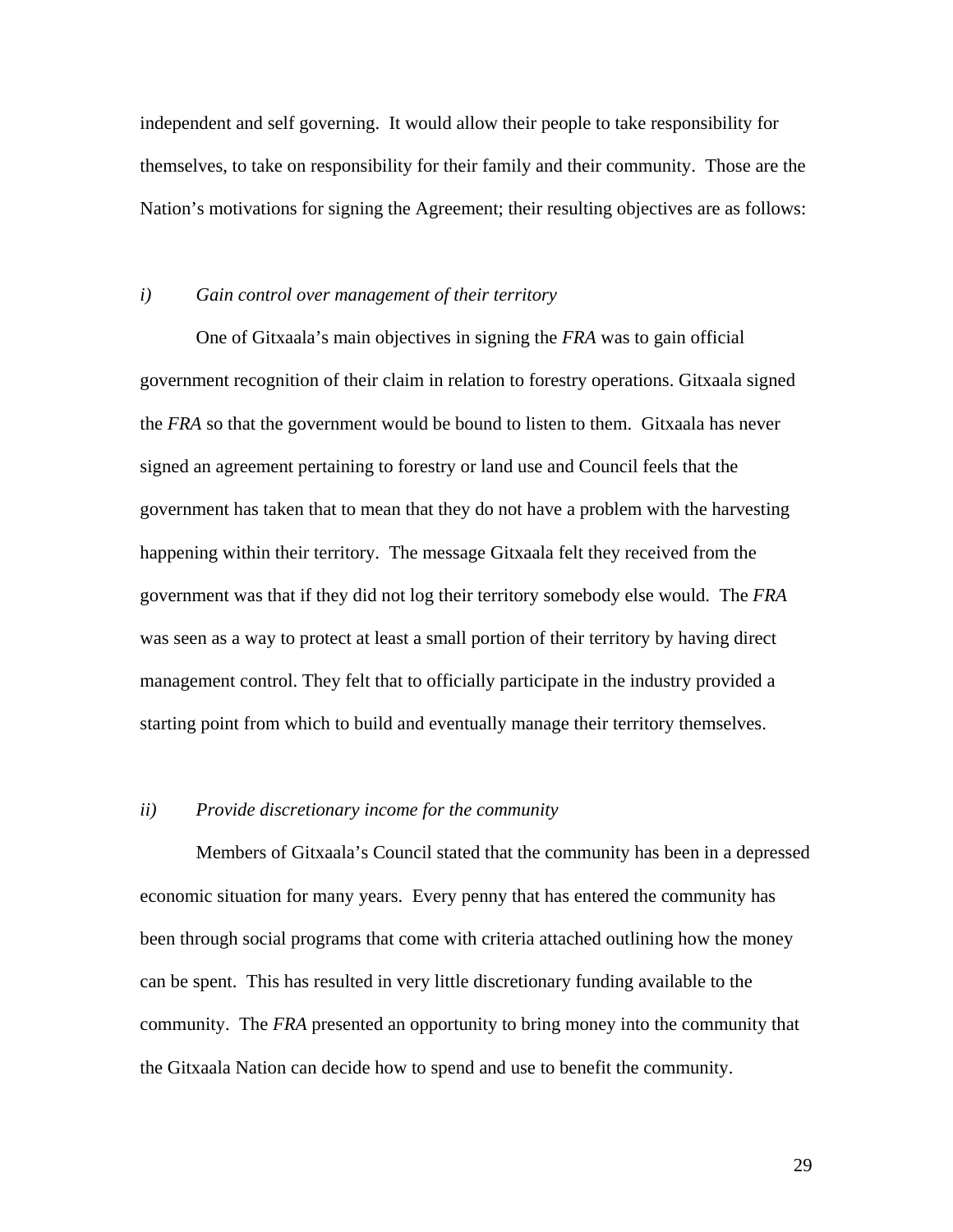#### *iii) Build community capacity*

Gitxaala has approximately an 80-90% on-reserve unemployment rate. There was optimism on the part of Council that logging would provide their people with entry into the job market. However, the opportunities that the joint venture will bring to their people are seen to be much greater than just income. Council hopes that the experience will build capacity within the community by creating the chance for their people to become responsible for themselves, and gain pride from being able to support their families.

Some community leaders felt that this change has to be initiated by the younger generation so as to break the cycle of dependency that the government has created. It was suggested that the government never pushed for economic development in Gitxaala; instead they pushed social programming which has resulted in their people becoming satisfied in receiving monthly payments from the government in order to subsist. As a result many of their members are not aggressive enough to compete in the outside world and do not know how to retain employment. One of the objectives in signing the *FRA* was to give Gitxaala members a vehicle to build the necessary skills and tools to enter and be competitive in the market economy.

#### **Lack of a Shared Definition of the Successful Implementation of the FRA**

Given that the objectives of Gitxaala and the District Ministry of Forests and Range are different it should not be surprising to learn that their definitions of successful implementation also vary. However, due to the structure of the industry, implementation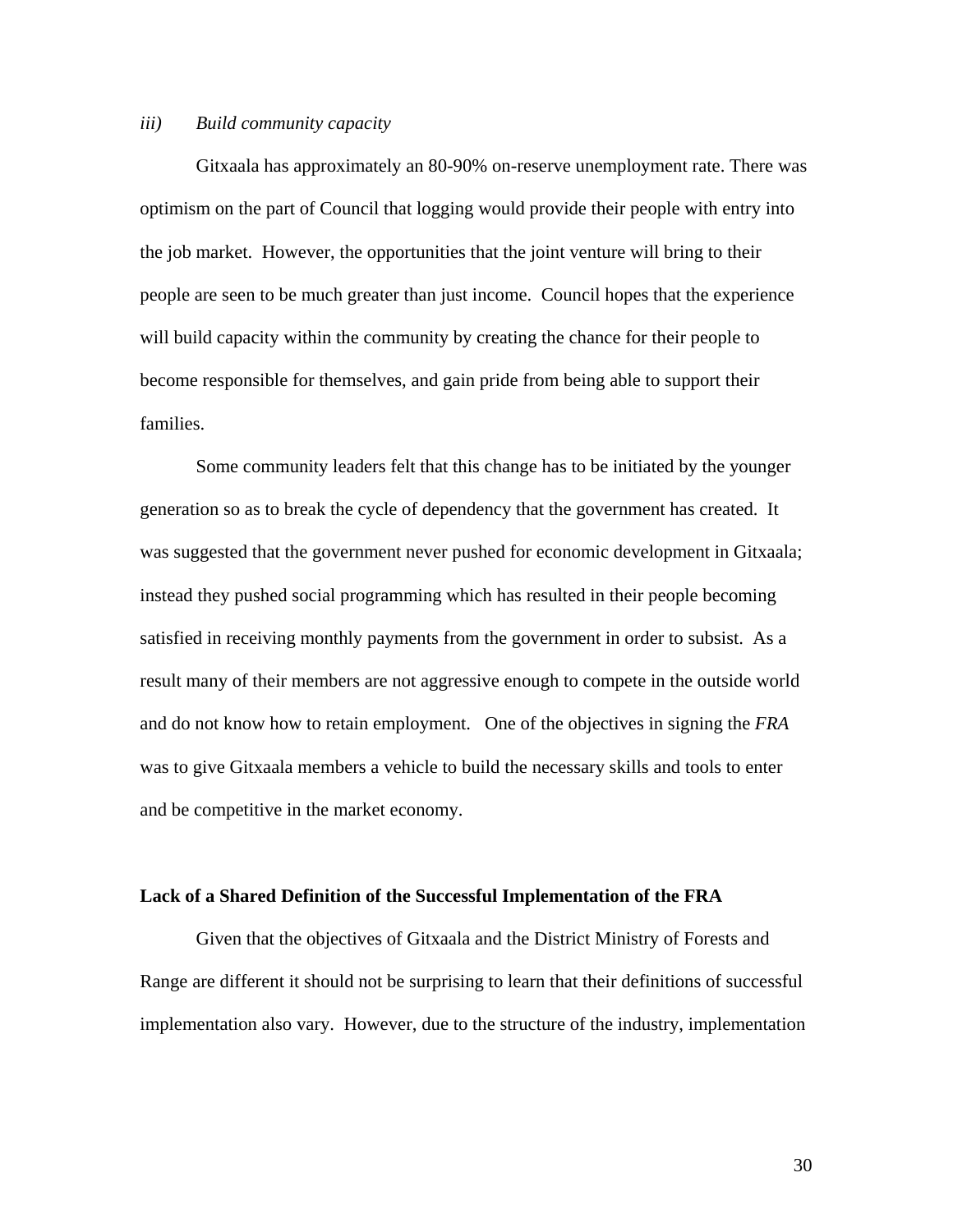does not only involve a First Nation and the District MoF; it also involves consultants, contractors and tenure holders, thus adding an entire new set of expectations.

Differing definitions among the stakeholders for the successful inclusion of First Nations in forestry emerged through the interview process. This is potentially quite problematic as the stakeholders' definition of success appears to form the basis for how they expect *Forest and Range Agreements* to be implemented and therefore their contribution and involvement in the process. The interviews revealed that First Nations see the successful implementation of the *FRA* as contributing towards the process of sovereignty and the creation of a community that is self reliant and able to make decisions concerning their future. The District Ministry of Forests and Range see the *FRA* as a vehicle to create 'certainty' over land use and thus contributing to a profitable and viable forest industry. Consultants and business envisioned *FRA*'s as the catalyst for the formation of stable business partnerships, while tenure holders see the policies in terms of creating certainty of their position in the industry and that this industry is going to be viable in the long-term.

The impact of the absence of a shared understanding of success has been felt by all parties. However, there seems to be no recognition that the challenges being experienced are a manifestation of a fundamental difference in understanding. Instead they have been labeled as trust and cultural issues between First Nations and their business partners and/or the Ministry.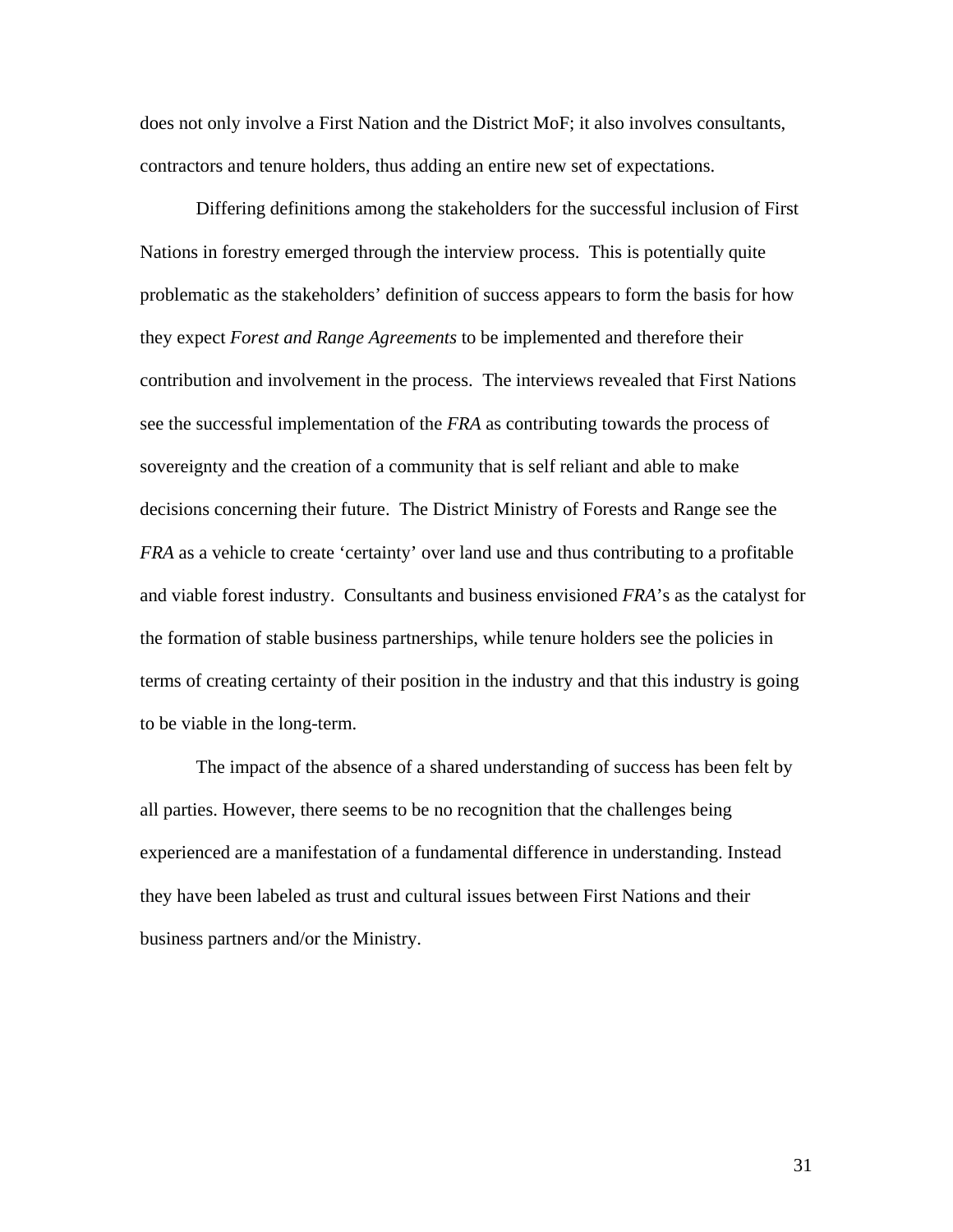# **Lack of a shared understanding of the purpose and potential for the revenue sharing component of the FRA**

 Another area of misunderstanding pertaining to the *FRA* concerns the use of the revenue sharing component of the *FRA*.

Gitxaala's industry partners do not understand why the First Nation is not using the revenue sharing component to train their members and build a workforce. They expressed surprise by the Gitxaala Council's unwillingness to invest in capacity building. The partners feel that Gitxaala's eight-hundred thousand dollars a year would multiply rapidly if they trained and placed their members in full time positions. The partners are perplexed by what they see as a lack of initiative on Gitxaala's part by placing the revenue sharing money in trust and counting on industry to provide successful job training. The industry partners explained that they had resources to do training but not the amount necessary to support the infrastructure, such as daycare and other services to facilitate working parents, which they feel the community requires for building long term capacity. They feel that Council has to participate and it is a reasonable demand given the money made available through revenue sharing.

The District Ministry of Forests and Range however, fully acknowledges that the revenue sharing money is there for First Nations to use at their discretion, however it was mentioned that it could be used by Gitxaala to further their control of management in their territory by bidding on volume like any other licensee. In recognition of Gitxaala's frustrations, a Ministry employee suggested that Gitxaala could bid on Timber Sales just like any other entity if they were so determined to gain more control over harvesting in their territory. When asked if he felt Gitxaala had the capacity to do that, he said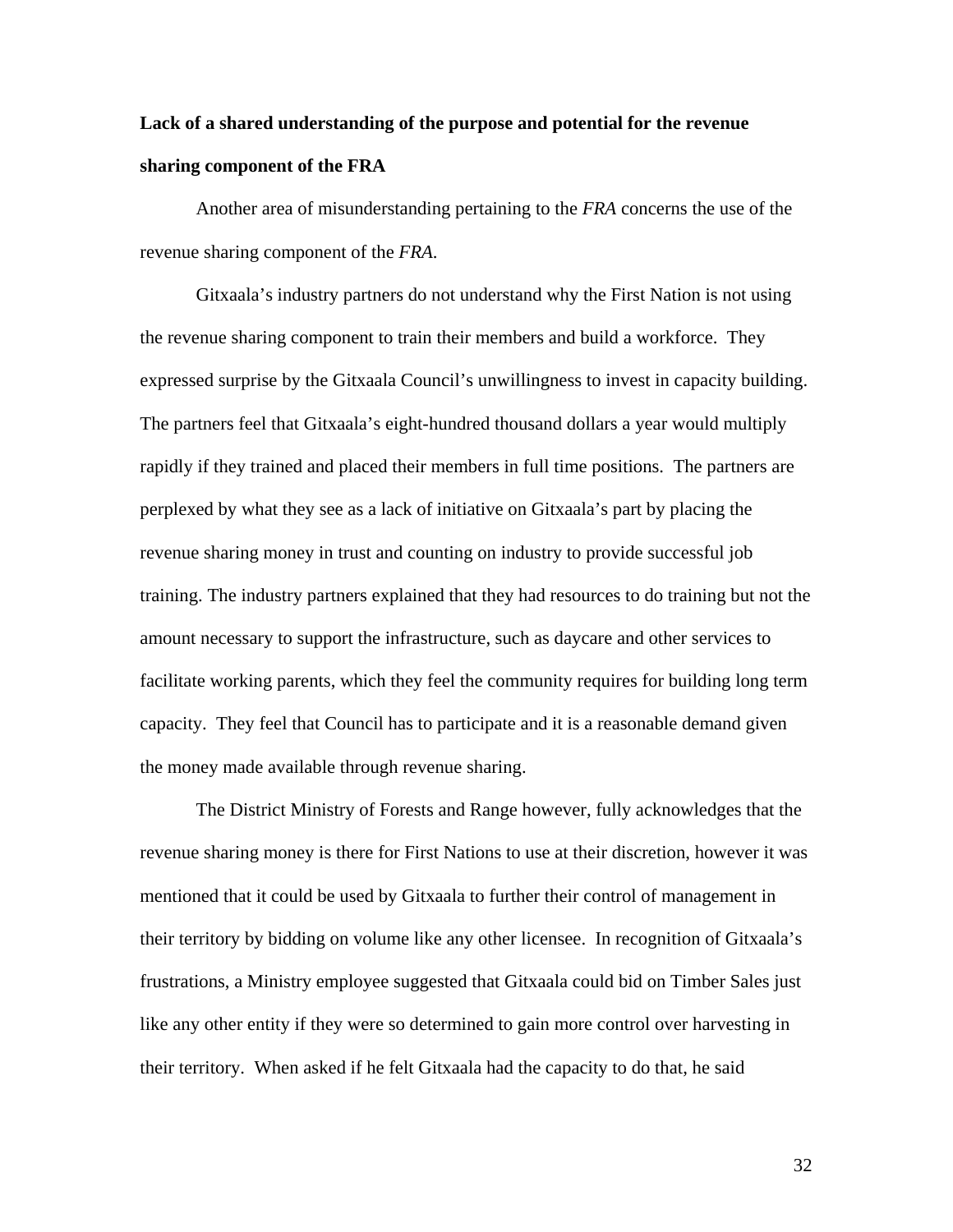Gitxaala had the resources because they had received the revenue sharing component of the *FRA*, which has "no strings attached" concerning how it can be spent. He was correct in his observation that the Provincial government did not place restrictions on how the money could be used. As a result it is completely up to the First Nation and therefore important that their aspirations for the revenue sharing component of the *FRA* are understood and respected.

Elected Chief Cliff White stated that the per capita accommodation package was deliberately left with the community to decide on its use. He further explained that the money is part of an accommodation package provided by the province to the communities that sign on to the *FRA*; as such Council has put the money in the hands of the community and given them the opportunity to decide how to spend it. Members of Council recognize that to most of the community it is an unimaginable amount of money and as such it has been difficult explaining to them the industrial world's economic value attached to the dollar amount. However the elected Chief thinks that it is important that the community be given ownership over it and the resulting responsibility to make decisions concerning its use. Council has put the money on the table and asked the community to break it down in terms of how they should use it to address social issues, elders, youth, alcohol and drugs, policing, etc. It provides their people with the opportunity to create an economic formula that will work for the community. Council is trying to get the community to develop a plan to make sure that the fund is not spent solely for the people of today but also for their children's children.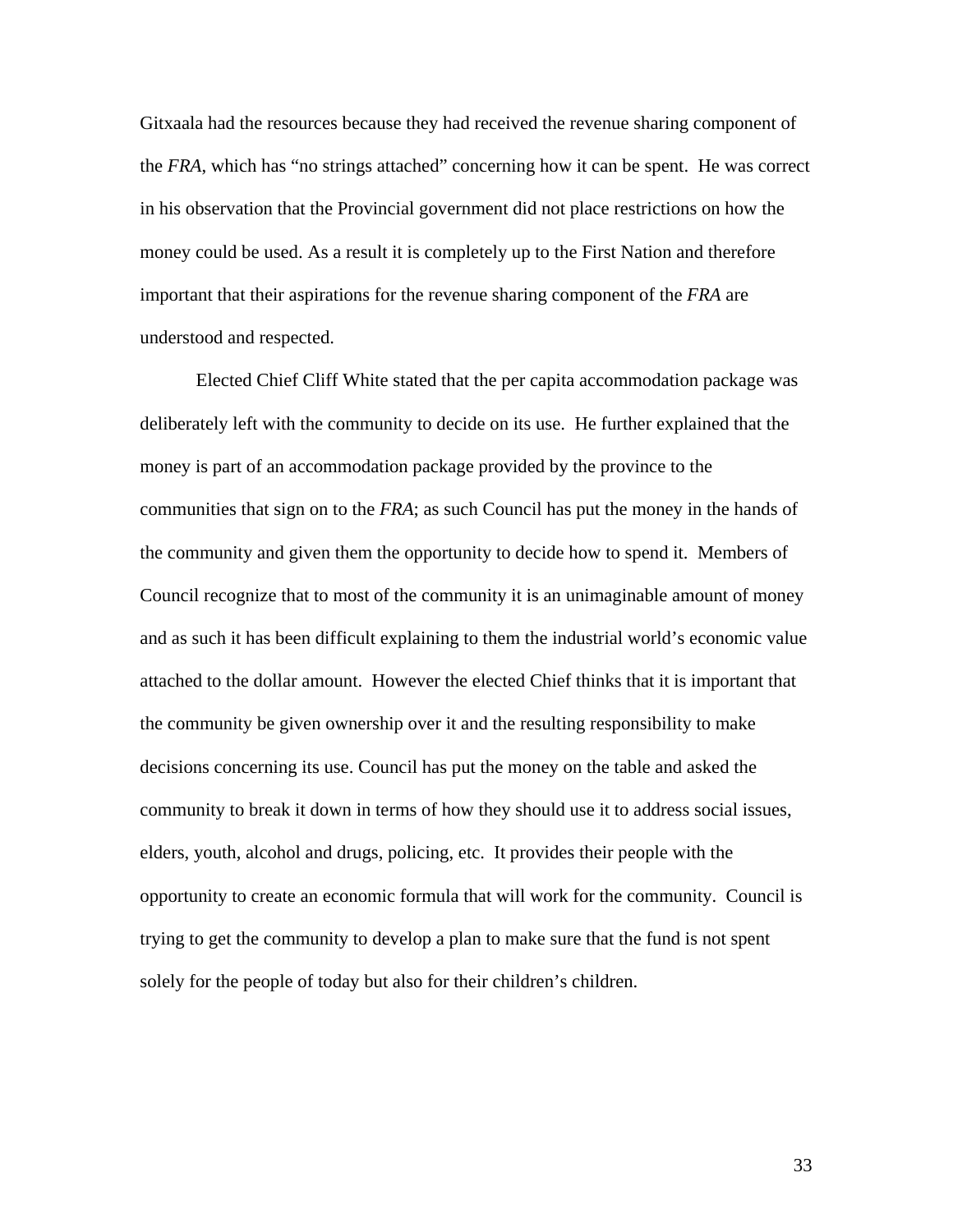# **Differing understandings of the impact of lack of knowledge and experience concerning the forest industry among First Nations**

This lack of knowledge and experience is widely identified, however, it appears to be affecting each party in different ways, which is creating challenges; while beneficial to some it is detrimental to others. Consultants see it as huge employment opportunity because First Nations require their services in order to navigate the industry and comply with Provincial policies. In contrast, First Nations see it as a source of frustration because they feel forced to depend on help from outside the community, which creates issues of trust as they attempt to find people who will look out for their best interests. Non –Aboriginal licensees see the resultant reliance on consultants as 'business as usual' instead of First Nation inclusion being used to create the larger scale changes in management that they feel are needed to make the whole industry sustainable and viable. The District Ministry of Forests and Range see First Nations inexperience and lack of knowledge as a challenge to the success of their operations. Each district is responding differently to this challenge which is also thought to be a factor in successful implementation.

During the interviews, the difference in progress achieved in the implementation of *FRAs* in the North Coast and Kalum Forest Districts became a topic of discussion and inquiry given their proximity and overlapping industry workers. It is quite a striking comparison and warrants examination in order to help understand the situation in the North Coast District and perhaps glean insight into potential ways to mitigate some of the impediments.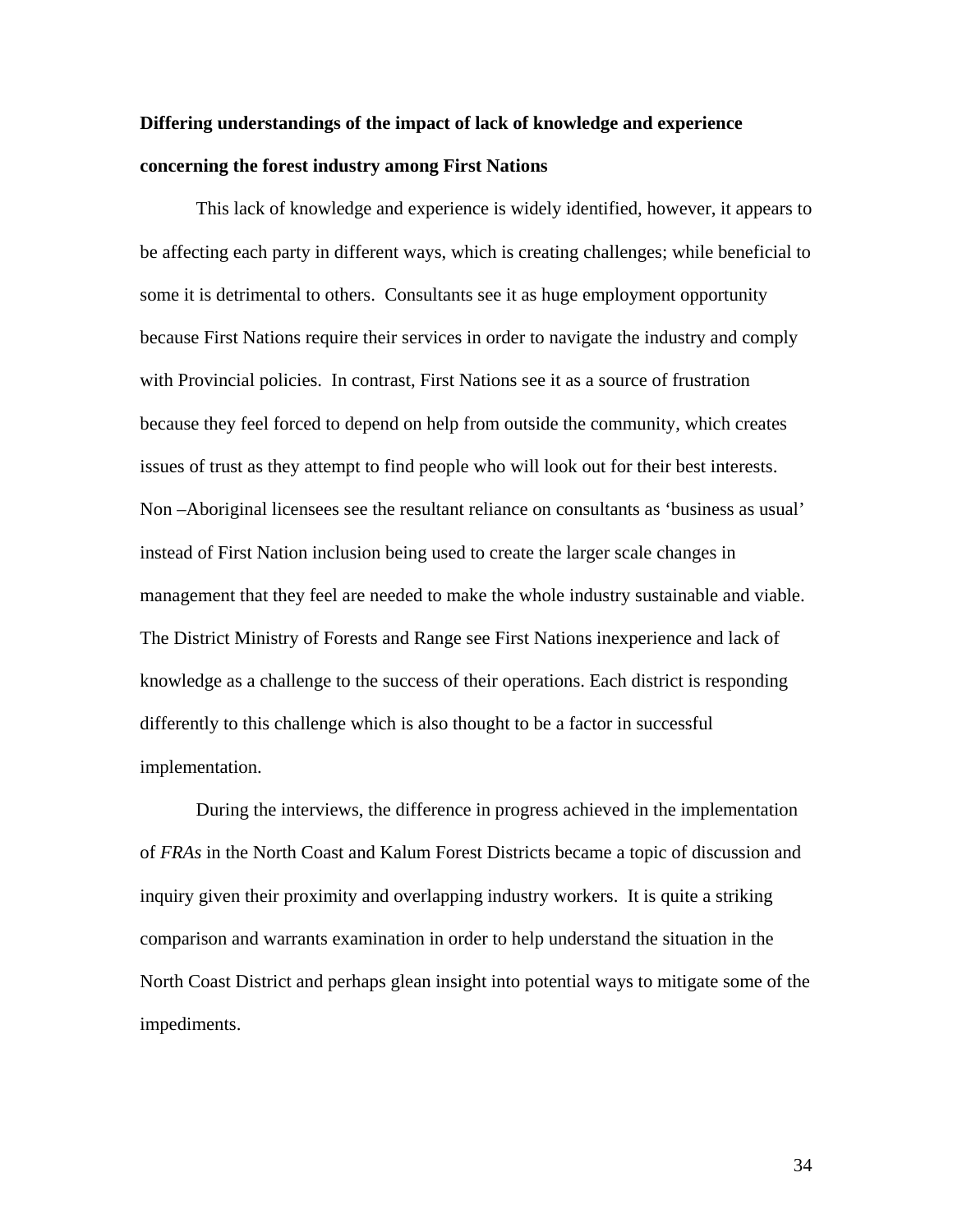#### **Lessons from the Kalum Forest District**

Both the Kitselas First Nation and Kitsumkalum First Nation have been allocated timber as part of an *FRA* and have forestry ventures that are successfully operating and generating a profit<sup>[26](#page-41-0)</sup>. Representatives from Kalum Ventures (Kitksumkalum) and Kitselas Forest Products were pleased with the way their *FRA* was implemented and looked forward to continued participation in the forestry industry.

The interviews revealed many factors that have contributed to the ability of the Kalum District to successfully implement the *FRA*. It was acknowledged by MoF employees, consultants and contractors that the North Coast is facing a unique set of structural and economic challenges. For instance, the LRMP process has not affected the AAC in the Kalum District and as such has been one of the reasons cited for the relative success of the First Nations in the Kalum District to receive their allocations and get their forestry operations up and running. A complete inventory of the structural and economic differences and their effect on implementation is not within the scope of this study. However, in order to provide perspective to the discussion, the basic structure of the two Forest Districts warrants mention.

The MoF states that only six percent of the total land base of the North Coast Forest District is suitable to harvest. Furthermore the harvestable six percent is found in difficult to access, rugged terrain where road construction is expensive and the majority of harvesting is done with helicopter or cable yarding systems. According to the MoF North Coast Forest District website, the AAC is  $546,524 \text{ m}^3$  and divided into five Forest

<span id="page-41-0"></span><sup>26</sup> Kitselas and Kitsumkalum jointly negotiated an *FRA*. See

http://www.for.gov.bc.ca/haa/Docs/kitselas\_kitsumkalum\_forest\_agreement.pdf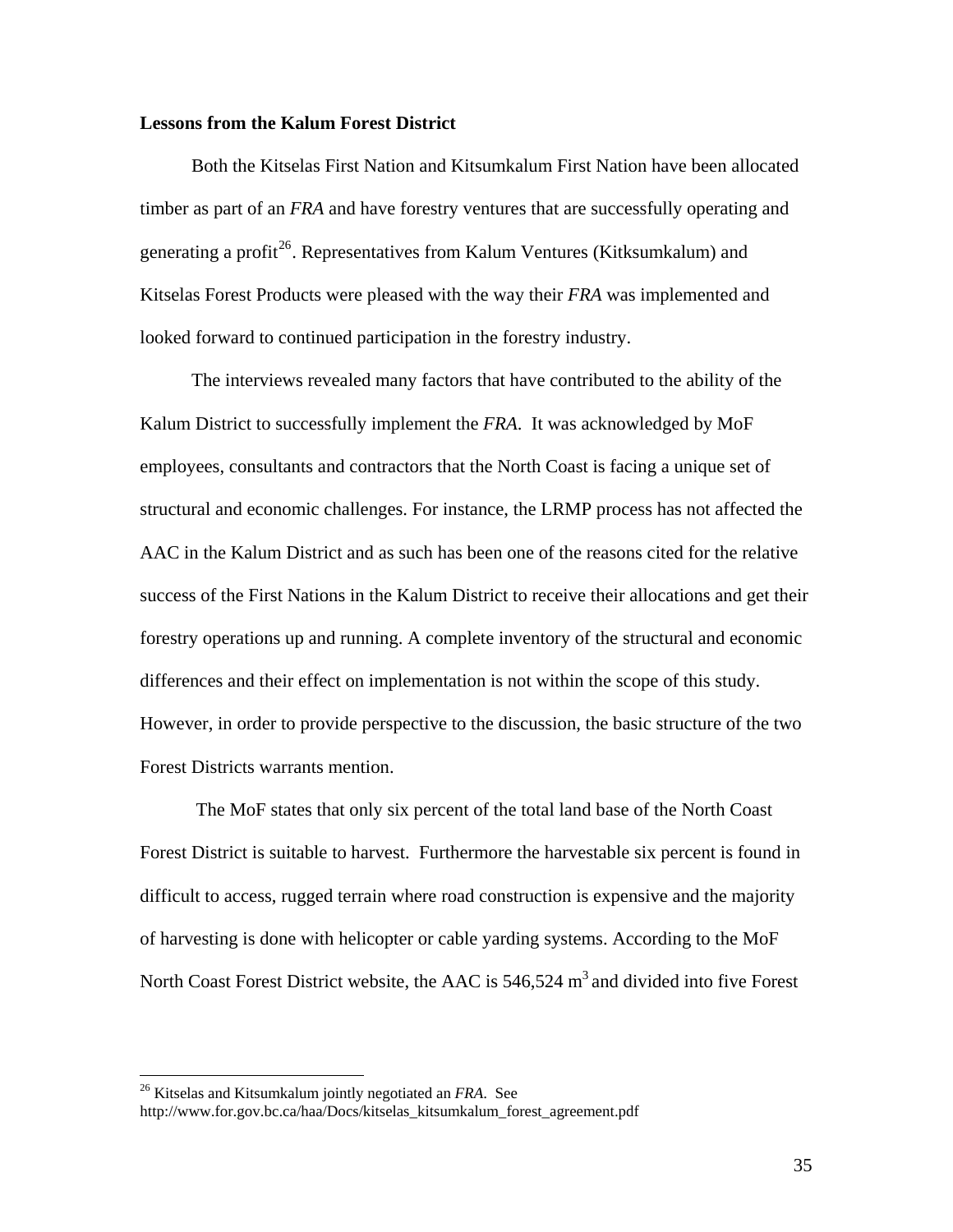Licenses<sup>[27](#page-42-0)</sup>. BC Timber Sales, International Forest Products (Interfor) and Triumph Timber hold the majority of the AAC, however, recently Interfor dramatically diminished its presence in the North Coast through the Forest Revitalization take back, which has provided the source for *FRA* timber allocations.

Comparatively the Kalum Forest District is comprised of the Kalum and Nass Timber Supply Areas and Tree Farm Licenses (TFL) 1 and 41. The District has a combined AAC of 2,312,884 cubic meters<sup>[28](#page-42-1)</sup>. TFL 1 has been plagued with mismanagement that has brought with it financial crises to the entire region<sup>[29](#page-42-2)</sup>. After the demise of New Skeena Forest Products the Lax' Kw'alaams Band made a successful bid and TFL 1 is now licensed by Coast Tsimshian Resources Limited Partnership with an AAC of 611,000 cubic meters. The years of financial difficulties and bankruptcy created a large undercut, which was used to supply the *FR*As in the District, including Kitsalas/Kitsumkalum's.

Regardless of external variables the reality of the situation is that both Districts have the same powers and authority over the implementation of the *FRA*. What became clear throughout the interviews with both District Managers and their staff was that the Districts have very different interpretations of their roles and consequently very different strategies towards the implementation of the *FRA*s. It should be noted at the outset that the intent of the following discussion is not to place all of the blame for the problems in the North Coast on the District MoF. The following is a reporting of the views expressed during the research and serves to illustrate how, without strong policy directives, local policy can impact the delivery and outcome of Provincial policy. From the previous

<span id="page-42-1"></span><span id="page-42-0"></span><sup>&</sup>lt;sup>27</sup>Available at:  $\frac{http://www.for.gov.bc.ca/dnc/}{28}$  Available at:  $\frac{http://www.for.gov.bc.ca/dkn/}{28}$ . Accessed February 25, 2007.

<span id="page-42-2"></span><sup>&</sup>lt;sup>29</sup> See Stirling 2005 for a detailed discussion of the history of TFL 1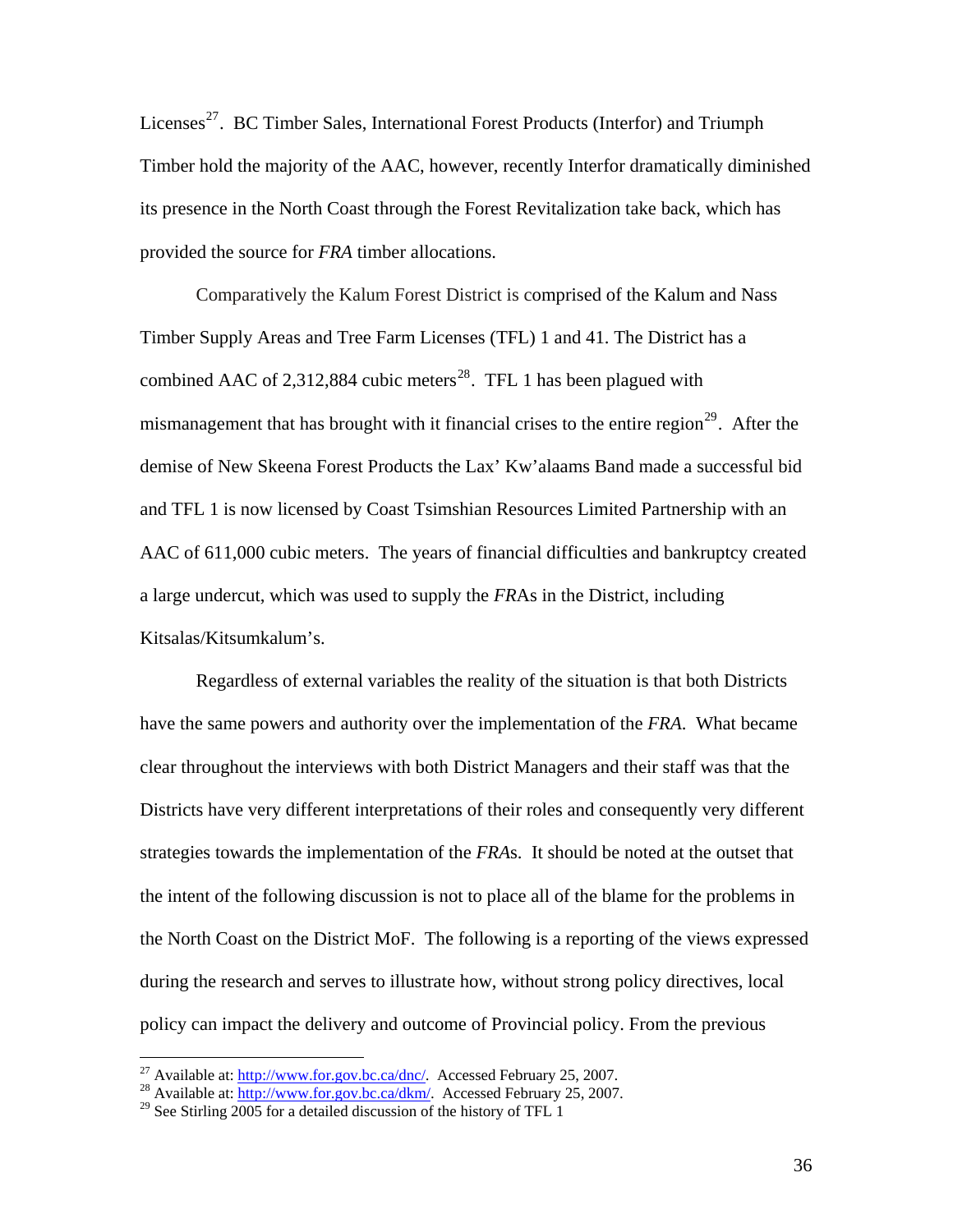discussion of the challenges to implementation it is evident that there are many factors contributing to the North Coast's difficulties, including the political and structural organization of First Nation communities. Notably this is also mentioned in the following discussion of the three key factors to the successful implementation of FRAs in the Kalum District. However this does not the negate the importance of the finding that when there is an absence of strong policy directives individuals and their politics and personalities have a large impact on whether or not implementation is successful<sup>[30](#page-43-0)</sup>.

In the North Coast the lack of strong policy directives was mentioned as an issue that challenged implementation. In the Kalum Forest District, instead of this being detrimental to success, the District MoF stated that it had actually given his office the latitude to create success. The difference in attitude was felt by First Nations and industry workers. The DM in the North Coast was cited by First Nations, contractors and consultants working in the area as being a major impediment to implementation of the *FRA*. It was felt that it was under his authority and therefore within his capacity to get the timber allocated and First Nations forestry operations running. The DM in the Kalum District in contrast was thought to be very progressive in the way he was handling implementation and that he was personally a major catalyst for successfully integrating First Nations into the industry.

This difference in the District Manager's understanding and attitude towards First Nation inclusion in the industry was epitomized in their differing responses to questions posed about *The New Relationship* and how it was affecting the way they conducted their

<span id="page-43-0"></span> $30$  See Parfitt 2007 for an in depth discussion on how policies vary across Districts through the use of ten case studies.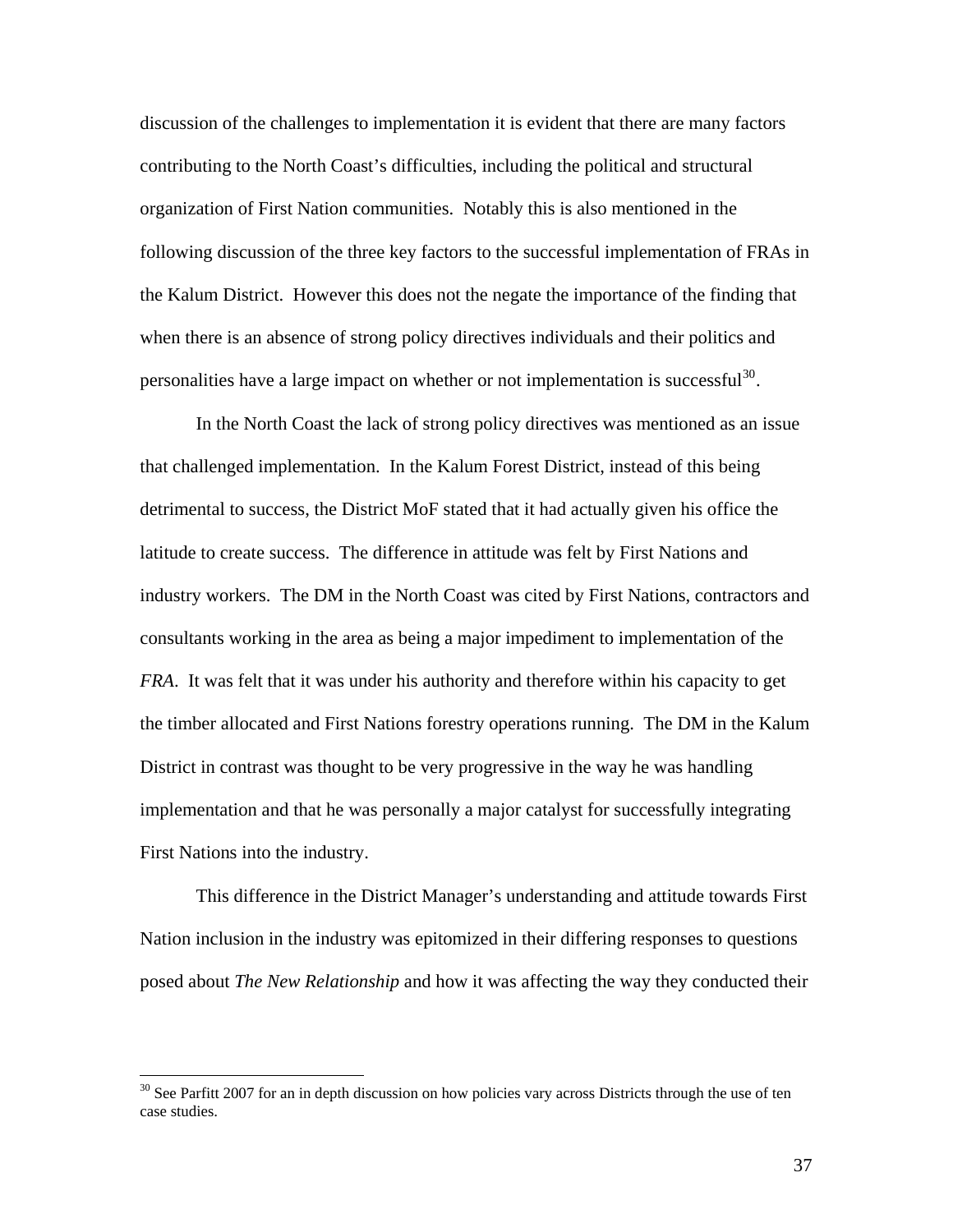job. The North Coast DM said that *The New Relationship* had not affected his work with

First Nations.

No changes. The New Relationship is very interesting. It's more a philosophy than anything else. I work in the legislated, legal world that isn't affected by the New Relationship. The NR is a very high level way of thinking. I wasn't advised about it before it was signed; it's strictly a Provincial higher level document. I have an understanding of what it looks like, but I was given no directives concerning it. I've been granted statutory authority, and because of that I would expect to be immune from it.

*North Coast District Manager[31](#page-44-0)*

The DM from the Kalum District was also asked if *The New Relationship* had changed

his role and relationship with First Nations and if his office had been given any

directives, or indications about what it meant.

Well ya I was, but they're very broad. And that's the best message that I could have been delivered. The one I really wanted was that this is going to mean what it means for every community of every First Nation…..And so I met with all the relevant three [First Nations] within my borders…..And I just asked them what does it mean to you? And I asked all of them, had meetings with them. It's now part of our strategic plan for the district this year…

*Kalum District Manager[32](#page-44-1)*

When told that another DM had referred to *The New Relationship* as a philosophy the

Kalum DM replied:

Well it is a philosophy you can look at it that way, but there are expectations there, there is no doubt about that. I can show you our strategic plan and that's what's driving it this year. And [the implementation/application of the New Relationship] is an open question, we'll have to find out what it is. I've started doing my own work as a DM so I can provide direction.

*Kalum District Manager[33](#page-44-2)*

<sup>&</sup>lt;sup>31</sup> Personal communication June 9, 2006

<span id="page-44-1"></span><span id="page-44-0"></span><sup>&</sup>lt;sup>32</sup> Personal communication June 19, 2006

<span id="page-44-2"></span><sup>33</sup> Ibid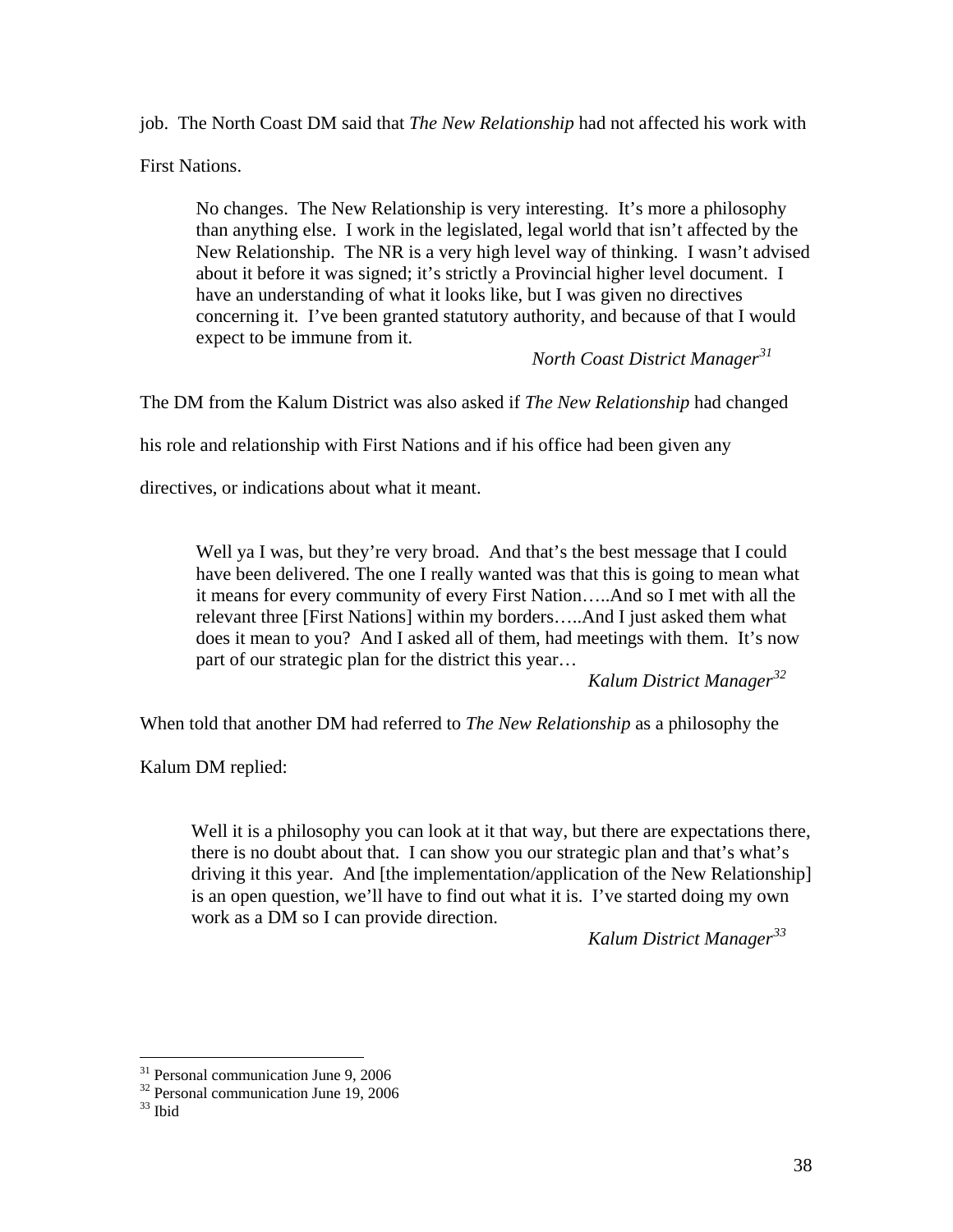The research revealed three key factors contributing to the success of implementation of the *FRA* in the Kalum District. These factors were repeatedly cited by the Kalum District MoF, consultants, tenure holder and First Nations. Interestingly aspects of these factors played a role in either identified or emergent issues impeding implementation in the North Coast Forest District.

#### *i) Presence of a strong implementation strategy*

In the Kalum District it was expected that First Nations would not have the capacity or knowledge to deal with the *FRA* and therefore this issue was factored in and planned for during implementation. The Kalum District Manager felt it was his office's responsibility to help First Nations understand their options and that it was their duty to help them successfully navigate the industry. At the outset the DM, as well as his Stewardship Officer and Operational Manager, spent time with the First Nation leaders as they attempted to ascertain each Nation's objectives concerning community employment and guide them in achieving those goals. This involved the District helping First Nations licensees understand the consulting expertise they needed and where to access them. Furthermore the DM personally walked the cut blocks in order to make sure that the Nations first opportunities were good ones, stating that the best strategy in a changing environment is to "map out early wins". A District employee said that these were measures that they would take with any industry start up; it was their job to make a licensee successful, "We don't just issue tenure, we have to issue tenure with the hope that they're going to succeed. You have to take into consideration the experience they don't have versus other licensees and try to get them up to speed on what it means." The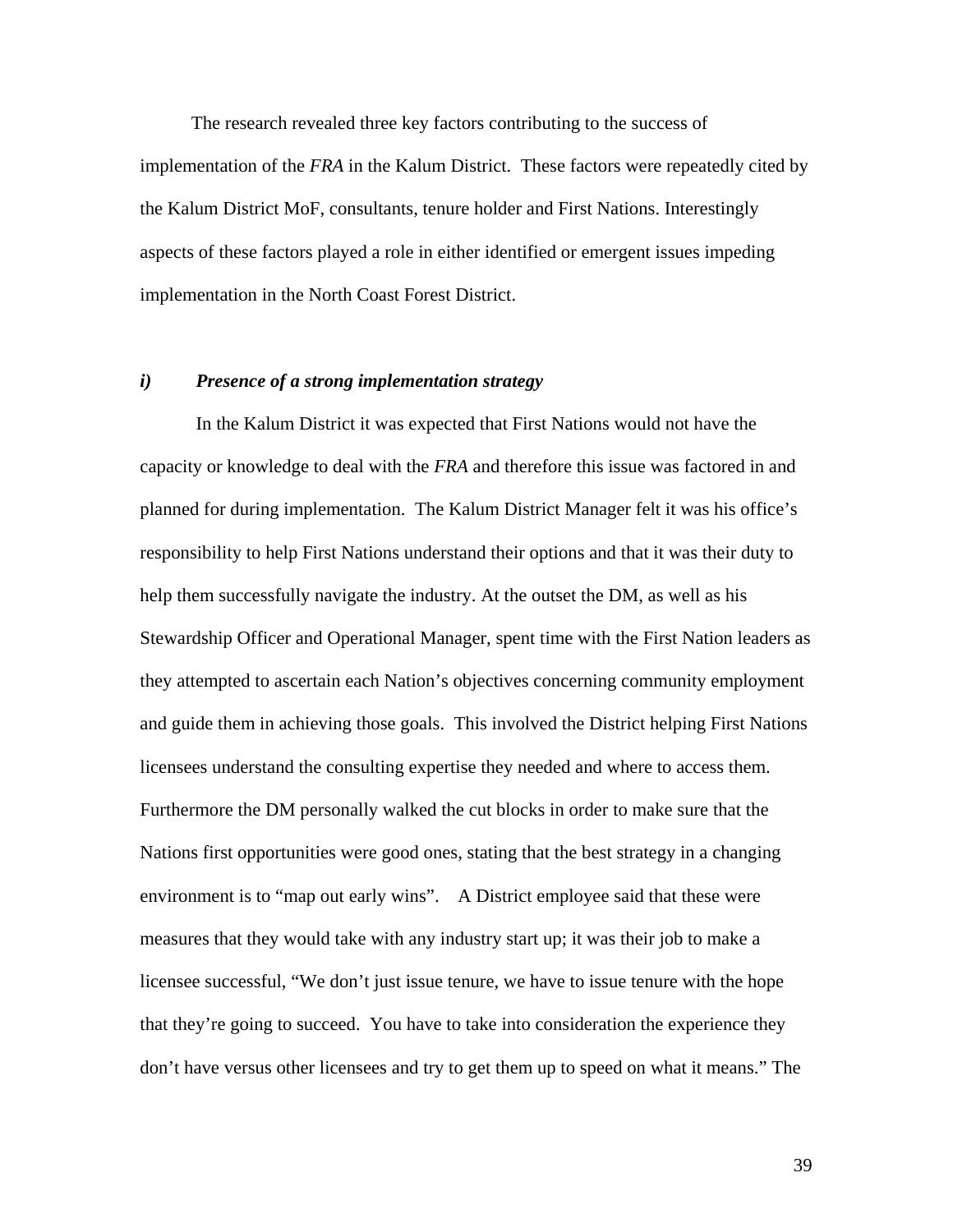story encountered in the North Coast was very different. When the DM was asked about his office's role in the implementation of the *FRA* he responded that the District was responsible for implementation only to a degree, that First Nations also played a large role in implementation. While the Kalum District saw it as their responsibility to make First Nations in their area successful licensees, the North Coast stressed First Nations responsibility in making the *FRA*s work and the Nation's responsibility to make wise business choices.

In the North Coast District determining operating areas has been a major stumbling block in the implementation of the *FRA*, especially in the case of Gitxaala. This issue was anticipated by the Kalum District as being potentially problematic and therefore their implementation strategy included "rules of the game" for determining operating areas that were transparent. The goal was to get everyone to understand that working together to determine operating areas was in their collective interest. That being said it was acknowledged that it was still a difficult process.

Quite difficult, it's a very constrained land base…. So it was very difficult so it just had to be directly managed and most of that involved brokering memorandum's of understanding around operating areas, who had the rights, who didn't, what those rights were and what they could and couldn't do. Sort of what I call the rules of the game, rules of fair play in my management units and you know there have been rubs for sure. A long long history of exclusive access on TFL's and then you go in and drop another licensee who happens to be a First Nations who happens to have a long history with another band, so complex relationships. But appealing to the chiefs to leave the politics up here and let me do business down here in the collective interests of everyone.

## *Kalum District MoF employee[34](#page-46-0)*

The lack of directives from the Province concerning the implementation of the *FRA*'s was cited as a challenge to implementation in the North Coast. However in the

<span id="page-46-0"></span><sup>&</sup>lt;sup>34</sup> Personal communication June 19, 2006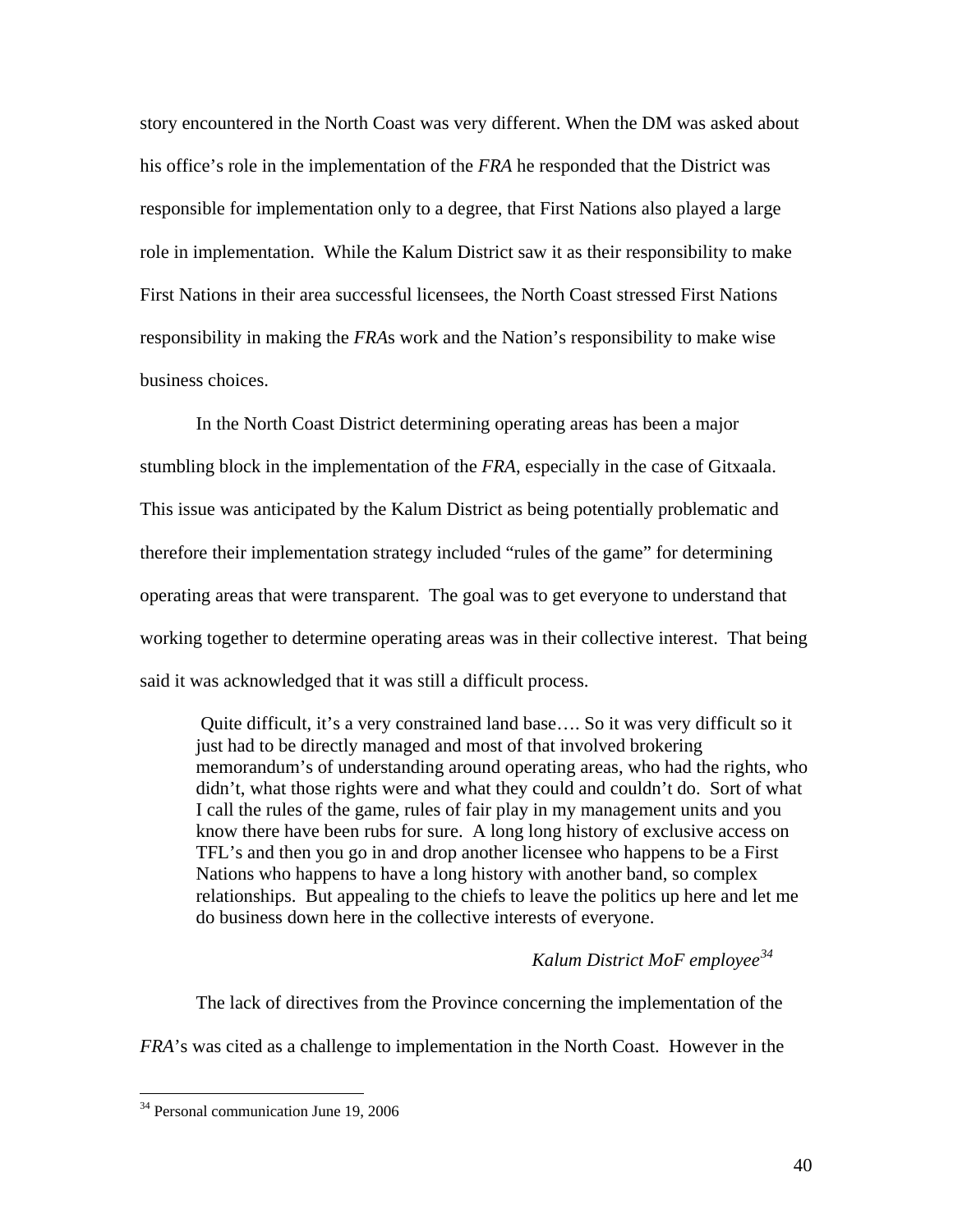Kalum District the lack of strong directives from the Province was seen as having a positive effect on their ability to successfully implement the *FRA*. Through a direct working relationship involving frequent contact, the District felt they had a better understanding of the First Nations within their District than the Province and were therefore better positioned to provide directives.

We know our clients, and I just gave them [the Ministry staff] really strong direction, I want these things to succeed, period. And if you have good folks that's all you need to do, other than being a little more specific and saying by this date I want this, they'll find their way.

*Kalum Forest District Manager* [35](#page-47-0)

The Kalum District also recognized trust as an issue and consequently identified transparent and honest interactions and communications as critical components to their strategy.

The implementation strategy of the Kalum District has been positively received by First Nations. Representatives from Kitselas's and Kitsumkalum's forestry operations were very complimentary of the Kalum District MoF and even stated that the MoF has gone out of their way to help them get started. Consultants working with Kitselas and Kitsumkalum were also very impressed with the way the District has handled implementation. This is in contrast to Gitxaala and consultants and contractors working in the North Coast, who stated that the North Coast District have not facilitated successful implementation and have actually been an impediment to implementation.

<u>.</u>

<span id="page-47-0"></span><sup>&</sup>lt;sup>35</sup> Personal communication June 19, 2006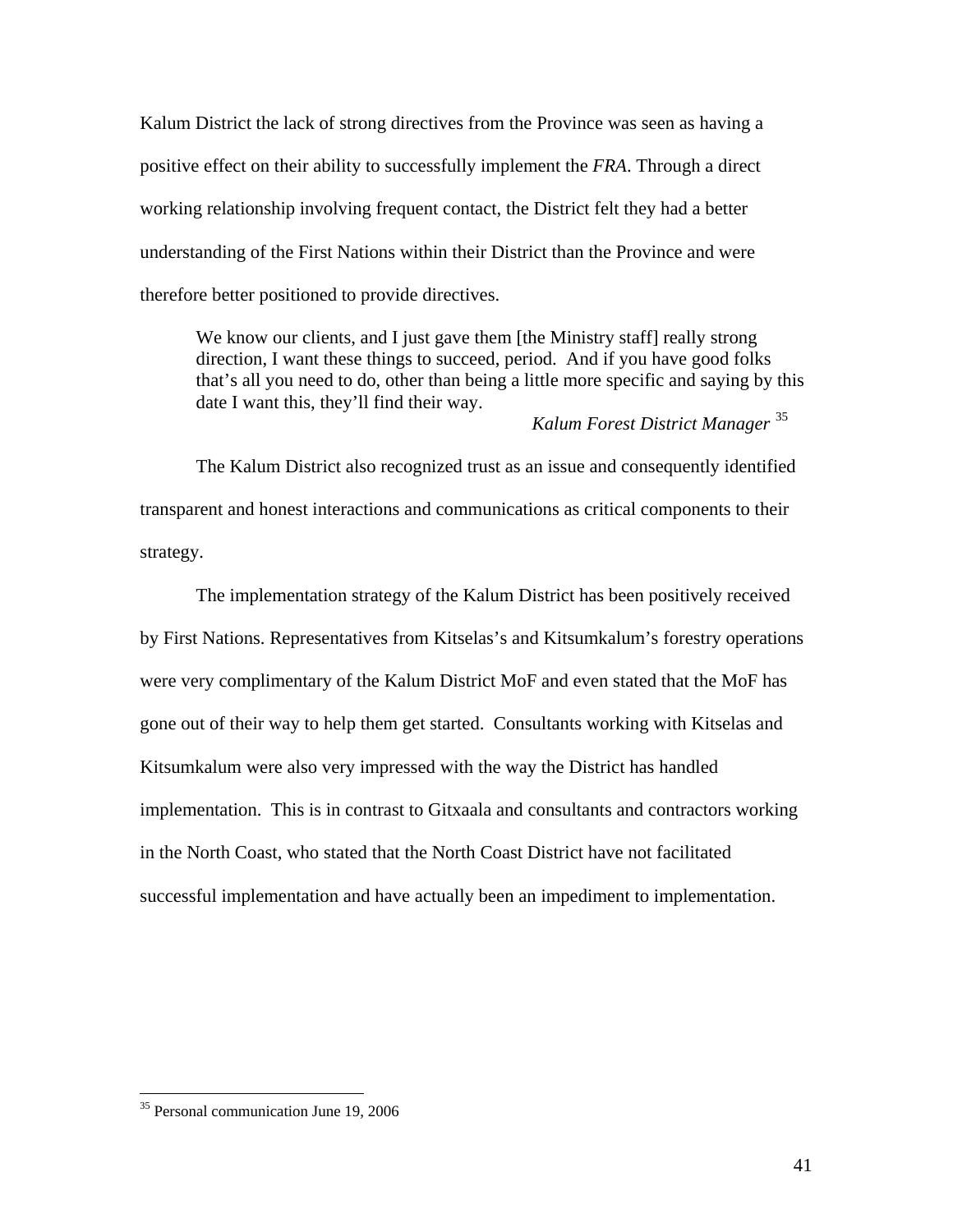#### *ii) First Nations attitude and business structure*

The attitude of the Kitselas and Kitsumkalum Bands and the way they structured their business was cited by the MoF, consultants and the First Nations themselves as contributing greatly to the success of the *FRA* in the Kalum District.

 A lot of it is their internal structure. They've structured themselves with an idea and an attitude that they're going to go forward and they're going to be successful. They've been open to just doing what it takes, they've also made a distinction in their minds, Kalum Ventures specifically, that Kalum Ventures is a company, yes it is a Kitksumkalum people's company, but it's a company that has to be profitable and has to be viable. They originally structured it so they were going to do a lot of different things, so they were going to use the forestry as their seed money.

*Consultant working in the Kalum District[36](#page-48-0)*

Kitselas and Kitsumkalum First Nations have had what has been interpreted as a "can do" attitude and much of their success is attributed to it. A representative of Kalum Ventures said they did not wait to be told what the Agreement could or could not do for them; instead they pushed ahead and made it work under their terms. Granted this attitude also required a progressive implementation strategy such as that found in the Kalum District, but it cannot be overlooked as an integral part of their success. A consultant stated that a large part of this attitude is derived from the First Nations knowing what they want to get out of the *FRA*. The MoF must have a plan and so must the First Nation. It was acknowledged by stakeholders that the *FRA* might not be the perfect solution for including First Nations in forestry but as Kitsumkalum and Kitselas have demonstrated there is the potential to make them work in a manner that benefits a Nation.

 Well in the case of Kalum Ventures and the Kitsumkalum people for sure it's been positive, they're up they're running, they're profitable. It's been nothing but benefit from their perspective. Kitselas has also benefited, there up there running

<u>.</u>

<span id="page-48-0"></span><sup>36</sup> Personal communication June 19, 2006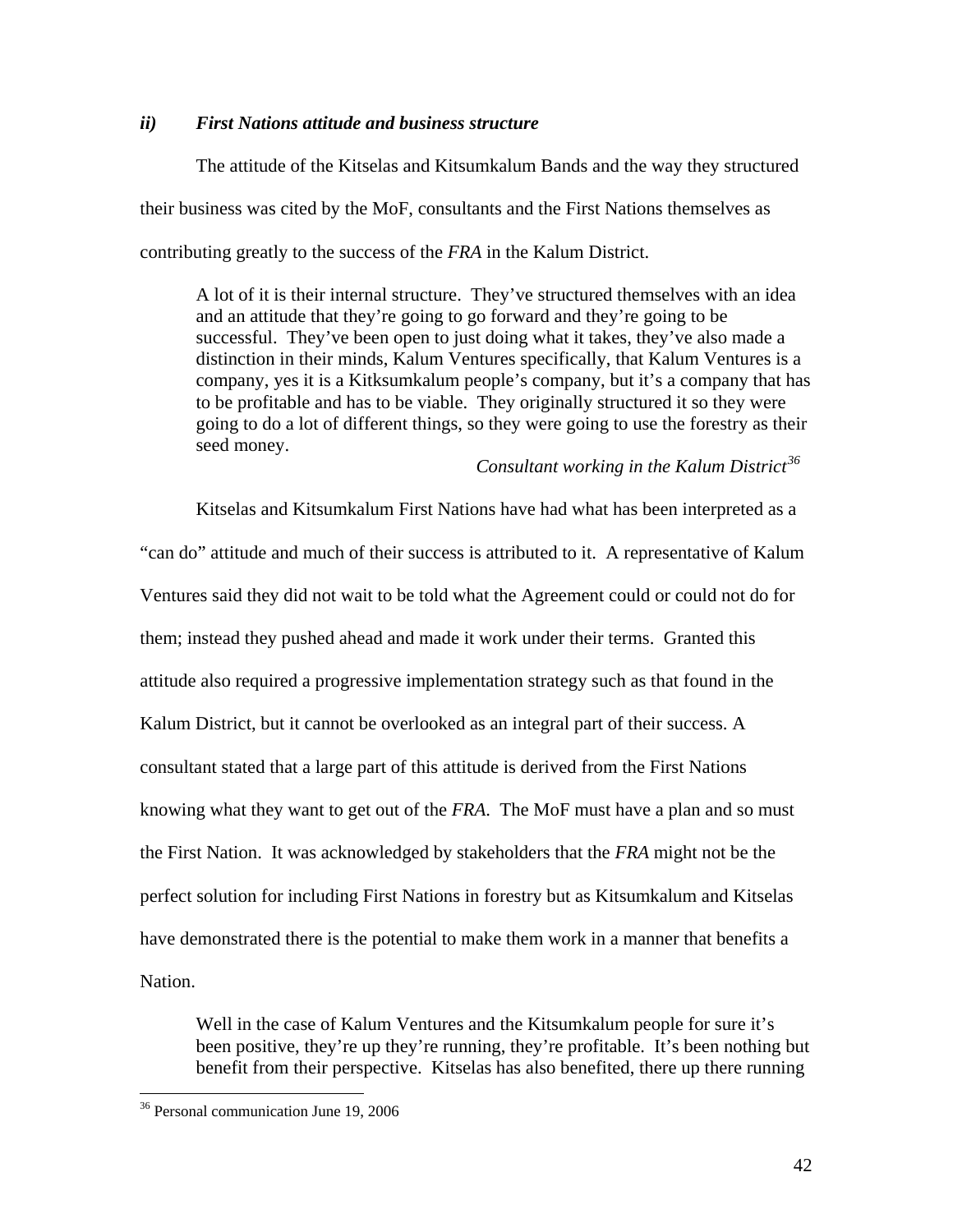there logging, so that makes a big part of it as well, and as far as I know they're profitable as well.

*Consultant working in the Kalum District[37](#page-49-0)*

#### *iii) The presence of a shared understanding*

This research cites a lack of a shared definition for the successful implementation of the *FRA* as an impediment to its implementation in the North Coast Forest District. It could be argued that part of the success of getting the *FRA*s working successfully in the Kalum Forest District was the District MoF's ability to create an understanding among the affected parties that the *FRA* had to be separated from other issues, such as treaty and overlapping lands - that it was solely about good business, not "higher level" issues. This approach has worked very well by all accounts, including those from First Nations in the district. However it must be cautioned that this particular shared understanding may not be achievable and/or appropriate for other Districts. A shared understanding is required, but each District should work with First Nations to create one that they find mutually acceptable.

Although there are lessons to be learned from the Kalum District it is not suggested that they be used as a template, if anything this research has demonstrated the complexity of the situation and the inability of a 'cookie cutter' approach to the inclusion of First Nations in forestry. However, the Kalum District does provide some examples of how some of the issues that have arisen in the North Coast might be mitigated.

<span id="page-49-0"></span><sup>37</sup> Personal communication June 19, 2006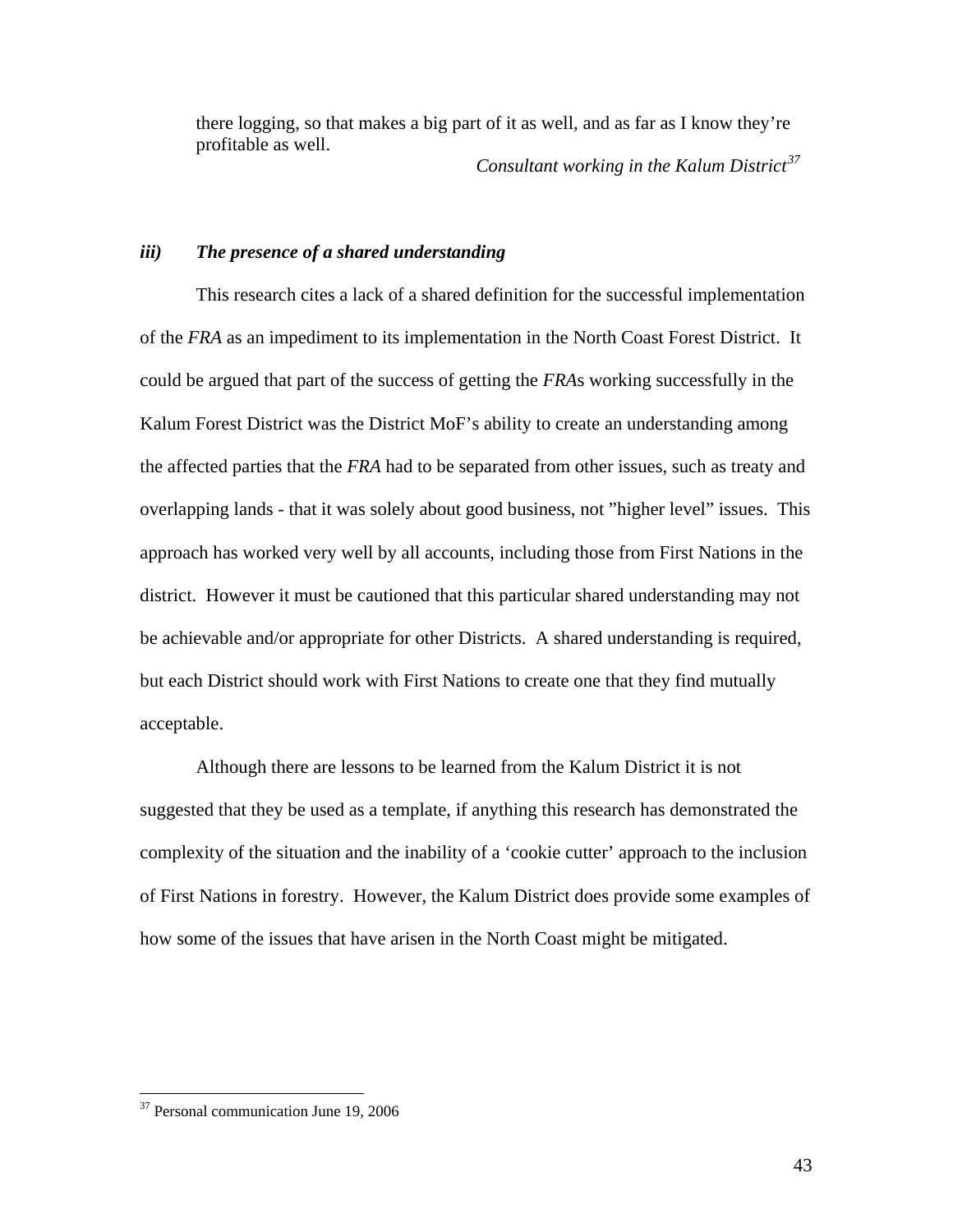#### **The Current Outlook and Possible Future for Gitxaala**

#### **Presence of optimism despite challenges**

Despite the challenges and concerns with the *Forest and Range Agreement* in the North Coast there is still optimism that the timber allocation will provide an opportunity for Gitxaala to create jobs and build capacity within their community. Members of Gitxaala's Council felt that once their people learned how to be entrepreneurs and how to work hard, that they would succeed. Despite the frustrations, consultants and contractors are also optimistic that *FRA*s have the potential to create economic and social stability for both First Nations and their business partners. They are aware of economic and social issues in the communities and say that when they entered the partnerships they felt a sense of responsibility towards the community and despite the obstacles they are still committed to their promises and goals of helping the community benefit.

Gitxaala's Council acknowledges that there has been, and continues to be, conflict between them and forest operators in their territory. However it was felt by members of Council that in spite of it, or perhaps even as a consequence of it, a foundation for relationships was being built and they were moving forward. Members of Gitxaala's Council feel that communication is improving. In the past the Nation tried to block everything that an operator tried to do in their territory. They explained this was in response to the fact that they were not given an avenue to assert their opinion over where and how industry could operate. Council feels that the *FRA* has met one of their main objectives because it has given them a voice in operations occurring in their territory which is helping communications and consequently relationship building. However Gitxaala made it clear that there are still issues that need to be rectified in order for the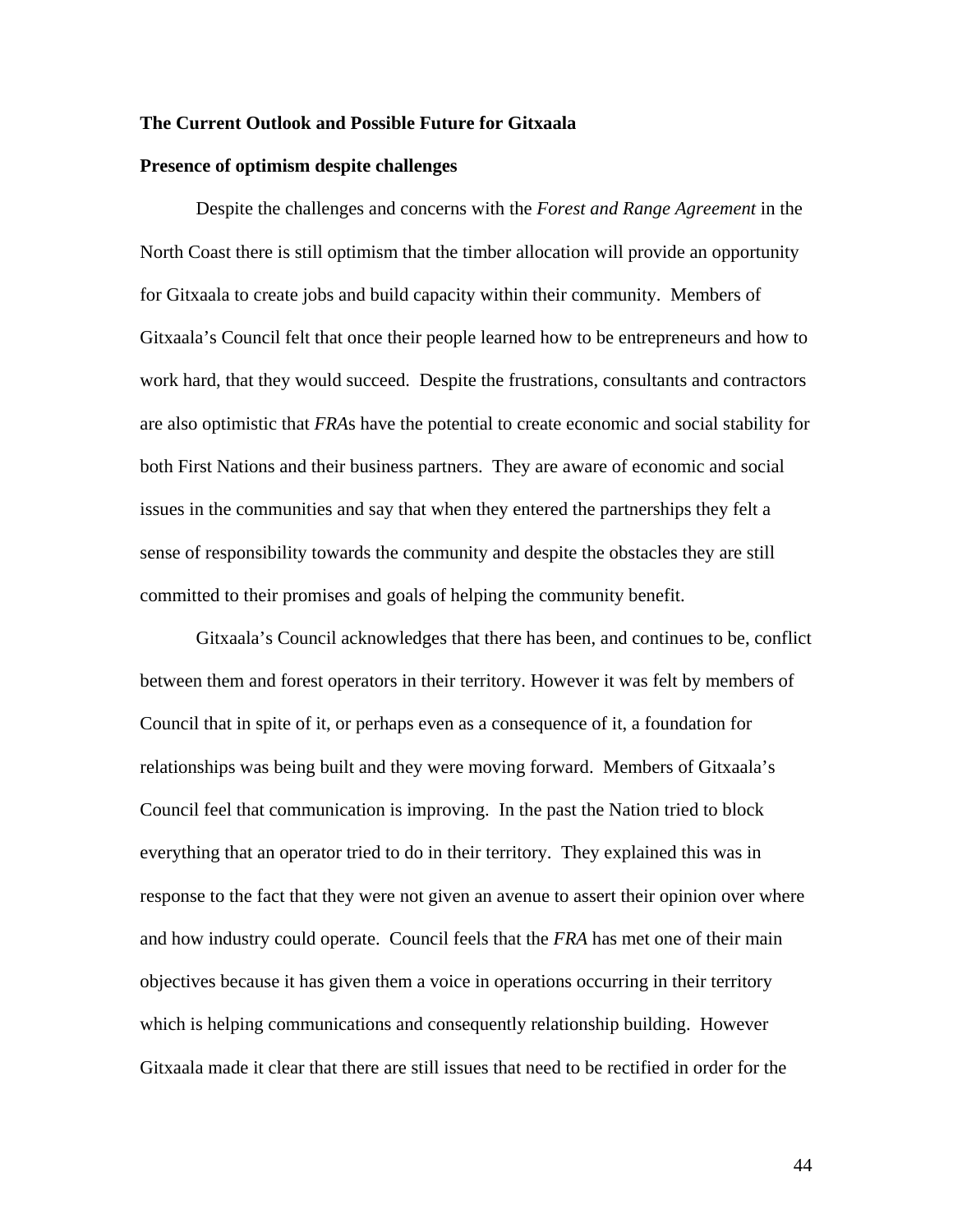parties to be able to continuously work together in a productive fashion. They suggested that in order to accomplish this, all the licensees need to come together and develop a process to decide where they are going to cut blocks, rather than the current practice of waiting to announce their location once it had already been decided.

Industry members of the North Coast still maintain that it is vital that First Nations become a part of the industry. They feel that the *FRA* has been a vehicle to create understanding between industry and First Nations and like Gitxaala, they also believe that understanding and relationship building is gradually moving forward in a positive direction.

In terms of the North Coast Ministry of Forests; progressive, forward looking people are needed on all fronts if the *FRA*s or any other policy for the inclusion of First Nations in forestry is to be successful. Industry workers stated repeatedly that the culture of the MoF needs to change in order to properly deal with the changing industry. Consultants and tenure holders suggested that these changes were slow in occurring due to the presence of long-term employees who were reticent to apply changes, and there is a consequent need for employee turnover in order to revitalize the Ministry.

Relationships between the industry and First Nations appear to be moving forward in the North Coast District, in order for their potential to be realized they need be fostered by the governing institution.

#### *The Obstacle*

Gitxaala has identified a lack of planning for sustainability as the major issue of the *FRA*, and therefore sustainability needs to be directly addressed in order for implementation to be successful. This is a major hurdle as it requires a large shift in the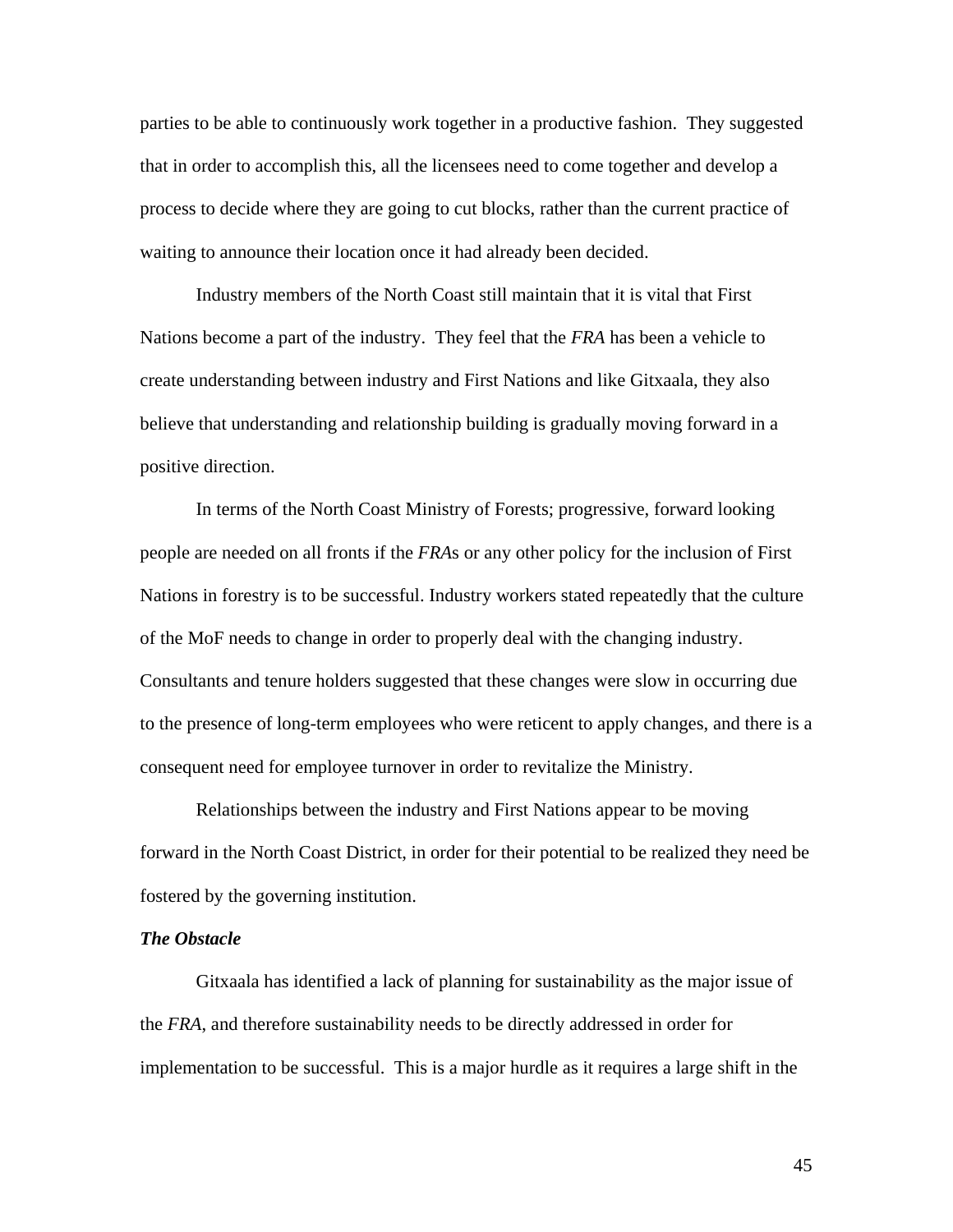way the industry is currently operating, and has been operating since its inception. This does not preclude the change from happening, however it is probable that it will take longer than the duration of the agreement. There may be an option for the interim that will allow Gitxaala to operate without compromising their values or the environment. It must be made clear that this is in no way a solution as it does not address the larger issue of what other operators are doing in Gitxaala's territory; however it may provide Gitxaala with an acceptable short term and viable opportunity while larger changes are being processed.

Members of Gitxaala's Council and community have expressed interested in a value-added venture because they feel it has the potential to be more environmentally sustainable and create greater employment opportunities. Their concern with sustainability has made them adverse to clear cutting and their mistrust of employment promises has made the idea of only finished products leaving their territory more appealing. Gitxaala feels that the market will be there if they take the time to produce quality items. In general it was suggested that value-added production would let them gain more from the forest and its resource. It is therefore recommended that the resources be put in place in order to help them set up a value added enterprise.

#### **THE BIG QUESTION: What happens at the end of the five year term of the FRA?**

None of the participants felt that First Nations would be left without another offer to continue working in the forests at the end of the five year term, however there was great uncertainty over what the offer would entail.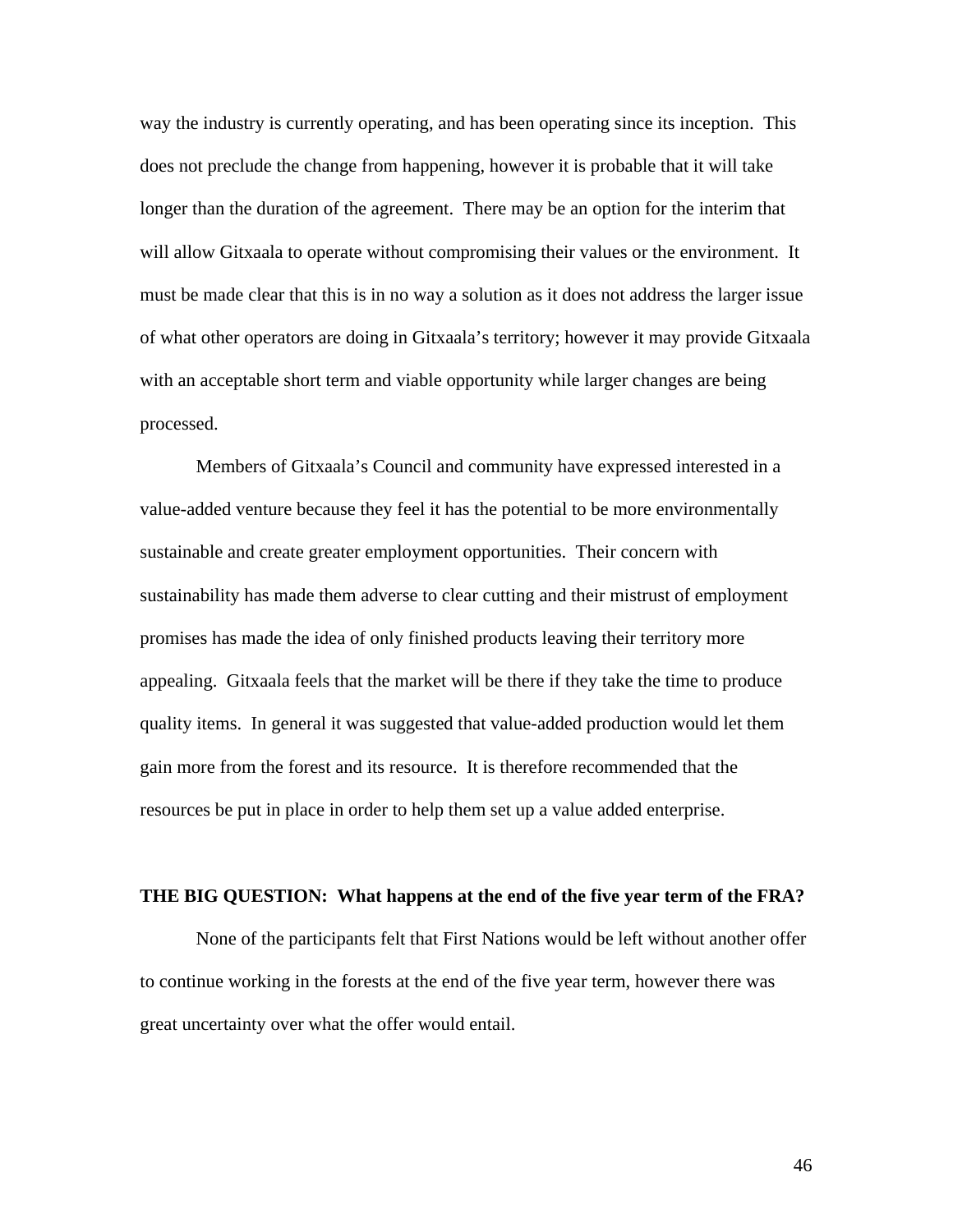Consultants and contractors expect that the *FRA*s will be renewed or replaced by another form of tenure, they see these Agreements as a step towards treaty, and as such they feel that First Nation control will only increase in the future.

In the North Coast the DM felt it was too soon to start thinking past the current five year term of the *FRA* as none of the First Nations in his territory had begun their logging operations. The Kalum District DM expressed concerned about the situation because expiry is fast approaching for the Agreements in their District as First Nations in their District were among the first to sign *FRA*s. Furthermore Kalum District employees said the current allocations in the District are based primarily on undercut not on AAC allocation; there is currently no outstanding available AAC so they do not know where the next round of allocations will come from. They stressed that they have no input over what will happen; for them it is merely a waiting game to see what policy will require a strategy to implement next. Forest venture representatives from the Kitselas and Kitsumkalum First Nations are quite keen to continue in forestry and have raised the question of future licenses and allocations with the District. A representative from Kitselas said that despite the uncertainty they were moving forward with a plan so they would be ready for when the next opportunities were announced. The Ministry and First Nations in the Kalum said that the uncertainty about what is going to happen after the five year term makes long term planning difficult.

#### **Conclusions and Recommendations**

A mechanism to include First Nations in forestry which satisfies all parties and that is realistically achievable within the constraints of the industry has been elusive and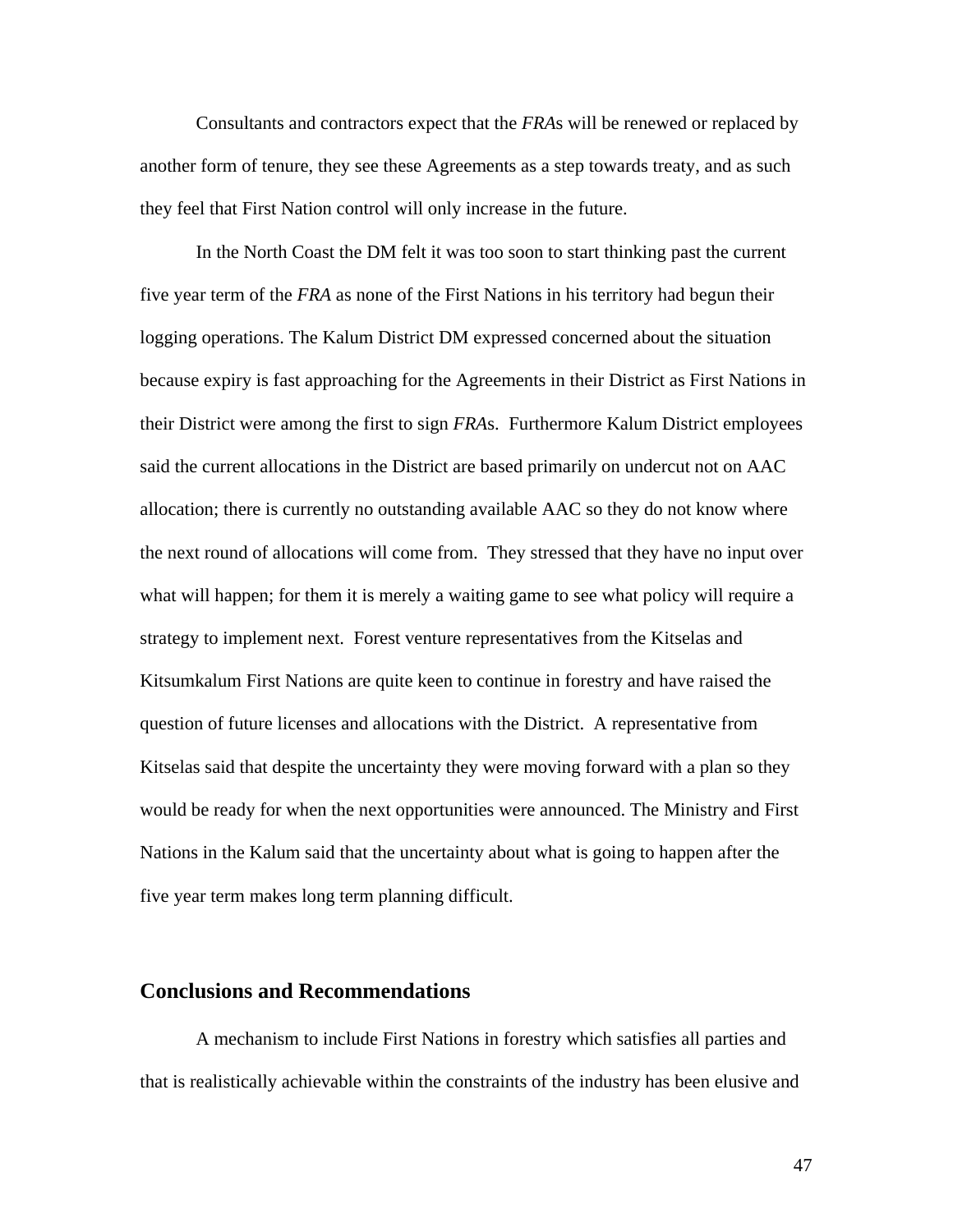has resulted in conflict and uncertainty over land-use. It was the intent of this research to contribute to the much needed creation of a general understanding of the obstacles faced by First Nations, the District MoF and Industry during the inclusion of First Nations in the forestry sector through the *Forest and Range Agreement*. None of the participants in the study suggested that the *Forest and Range Agreement* is the perfect solution.

Gitxaala's Council explained that timber allocations may not be ideal, but not having any stake in the industry will not give them any advantages. Gitxaala and other First Nations are in a difficult position; they must carve out their own niche and attempt to meet their diverse objectives using a 'cookie cutter' policy within an industry that is politically, legislatively and bureaucratically rigid. In contrast, industry and the District MoF are faced with a rapidly changing context in which they must conduct their business and mandate. Although the necessity of this change is recognized they are struggling to find a way make it work that does not compromise their livelihood and success amid volume, market and economic realities.

 By all accounts the *Forest and Range Agreement* is flawed; however it remains the Provincial policy for the First Nations interim accommodation and as such must be implemented in good faith and in the spirit of *The New Relationship*. Some preliminary recommendations were made in the previous section concerning the successful directions for the future implementation of Gitxaala's *FRA*. Aside from specific recommendations for Gitxaala this study points to a general need to link policy formulation with implementation in order for the *FRA* to meet the promises of a new relationship by the Premier. There must be an understanding by those who are creating the policies of the unique situations that the policy will encounter across the Province during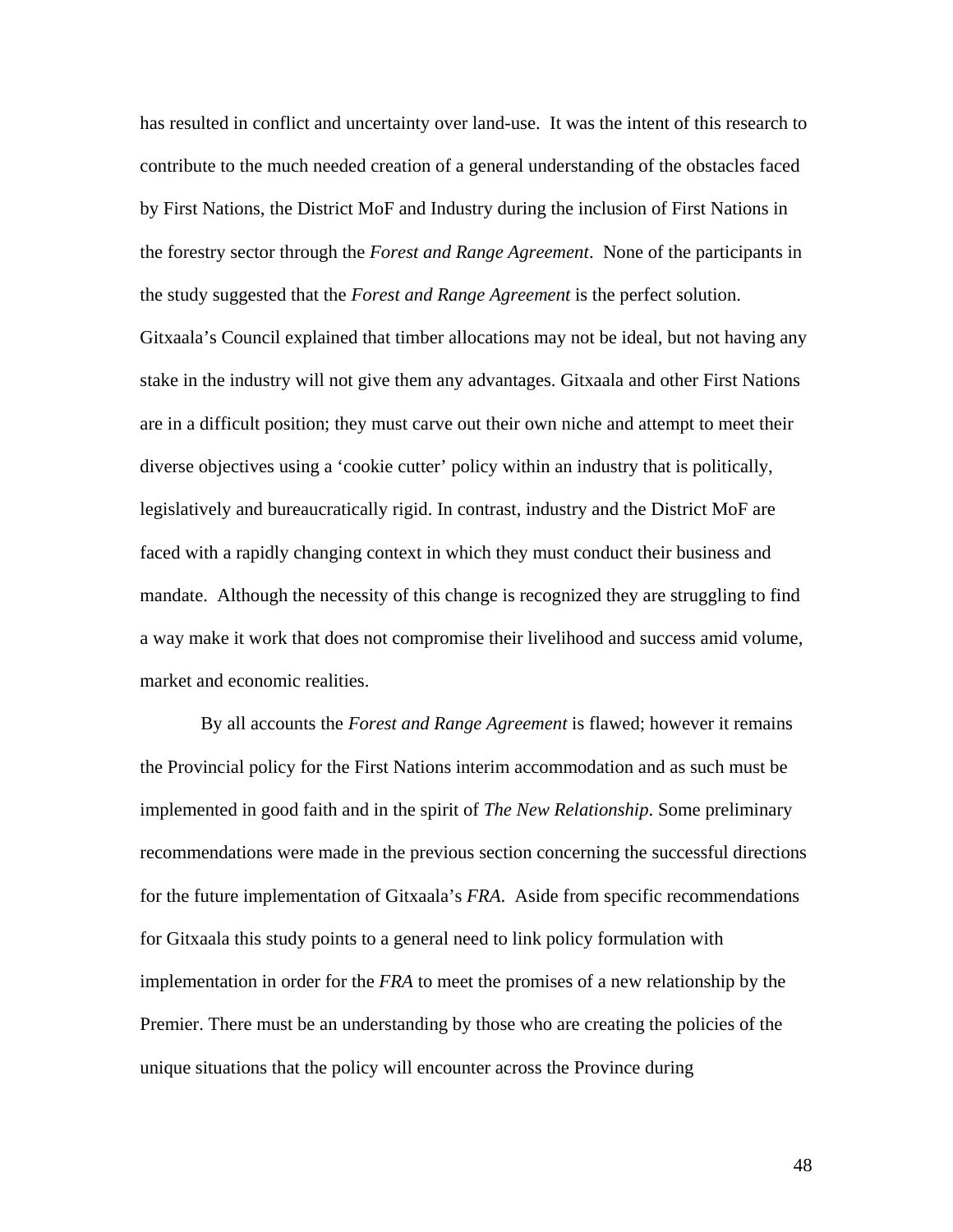implementation. This requires direct First Nation participation throughout the process, in true spirit of *The New Relationship's* promise of shared decision-making. Based on the findings of this research it is recommended that there be an integration and collaboration of First Nations and *all levels* of the District Ministry of Forests and Range in order to produce the following:

# *i) The establishment of a forum for the open discussion of stakeholder interpretation of policy objectives*

Interviews conducted with the stakeholders explored whether the *FRA*s were seen to be meeting their objectives and if these objectives were commonly understood. Through this process differences in understanding emerged concerning the objectives of the *FRA* and the successful implementation of the *FRA*. None of the stakeholders seemed aware that their understandings were not shared by the other parties. This research has demonstrated that many of the issues and challenges emerging with implementation in the North Coast Forest District are the result of a lack of understanding between the stakeholders of each other's objectives and goals concerning the Agreement. Accordingly, the objectives that each stakeholder has and how they fit within the framework of the policy must be clarified and understood if implementation is to be successful by all standards and definitions. This is not a straightforward recommendation and will take work to realize because as the Gitxaala Nation demonstrates each stakeholder is not a homogenous unit with unified objectives nor, as in the case of BCTS, do stakeholders necessarily have control over the objectives their organization is trying to achieve.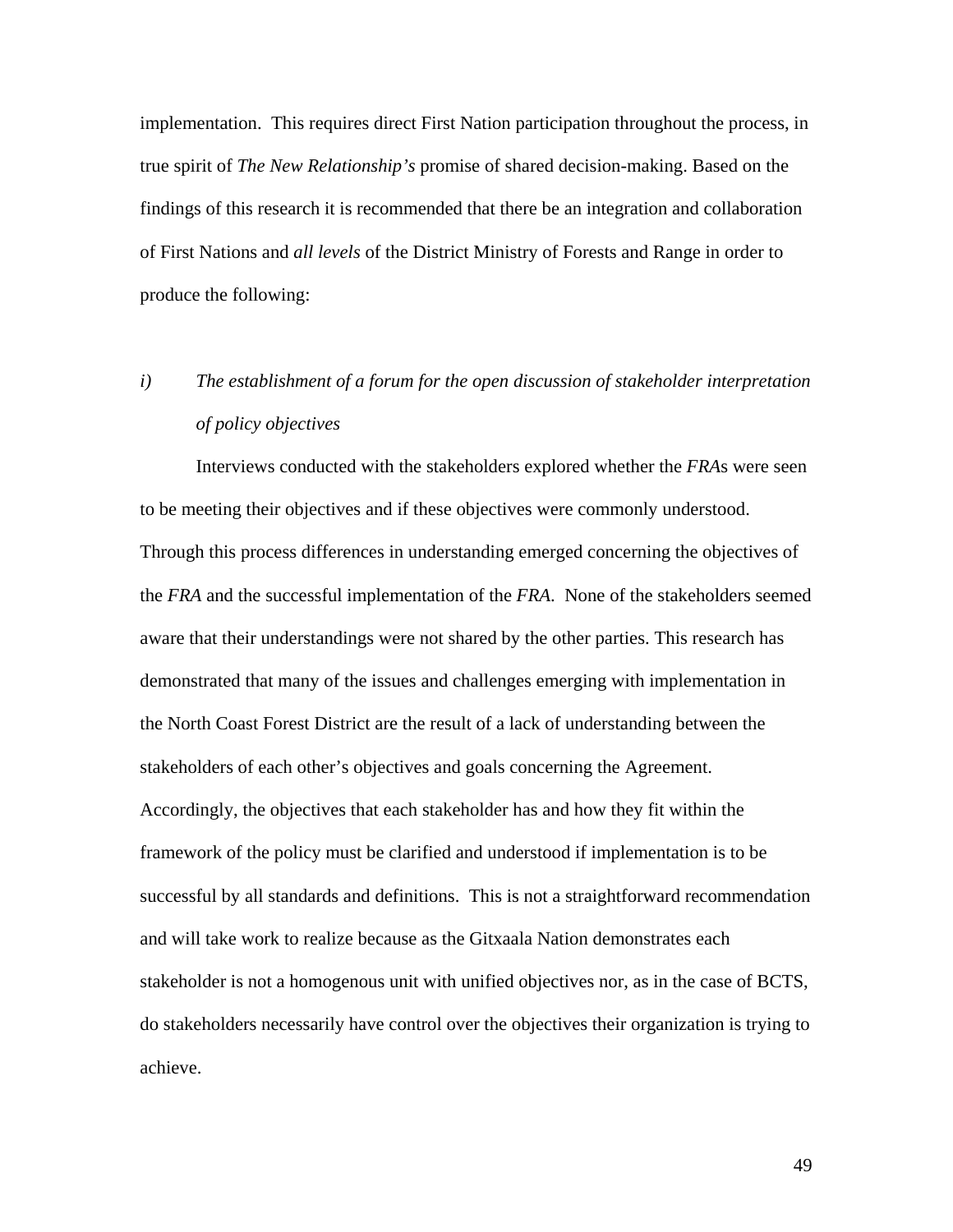#### *ii) The development of a comprehensive implementation strategy for each District*

The interviewees identified economic, structural, social and political factors that were challenging implementation in the North Coast District. A comparison to the Kalum District suggested that many of these challenges have the potential to be mitigated if properly addressed and planned for using a comprehensive implementation strategy that accommodates the current realities of the District.

#### *iii) Further examination of the factors influencing successful implementation*

Throughout the study it became apparent that there are many variables affecting the implementation of *Forest and Range Agreements* in the North Coast and the Kalum Districts. These variables include but are not limited to: timber profile of the Districts, the level of AAC in the Districts, the business approach and attitude towards First Nations of the licensees, the structure and business approach of the First Nation, the level of prior experience a First Nation has in forestry, the initial start-up capacity of the First Nation and the initiatives and implementation strategies of the District offices. Further research and analysis must be done in order to isolate and understand the variables so that they can be accounted for in policy formation. It is recommended that the research be expanded on a Provincial scale as it is hypothesized that similar and unique challenges are currently affecting other Districts.

#### *iv) The creation of a chain of accountability for the delivery of Provincial promises*

It was repeatedly mentioned that the Premier was taking the correct approach concerning relationship building with First Nations but that it had not yet filtered down to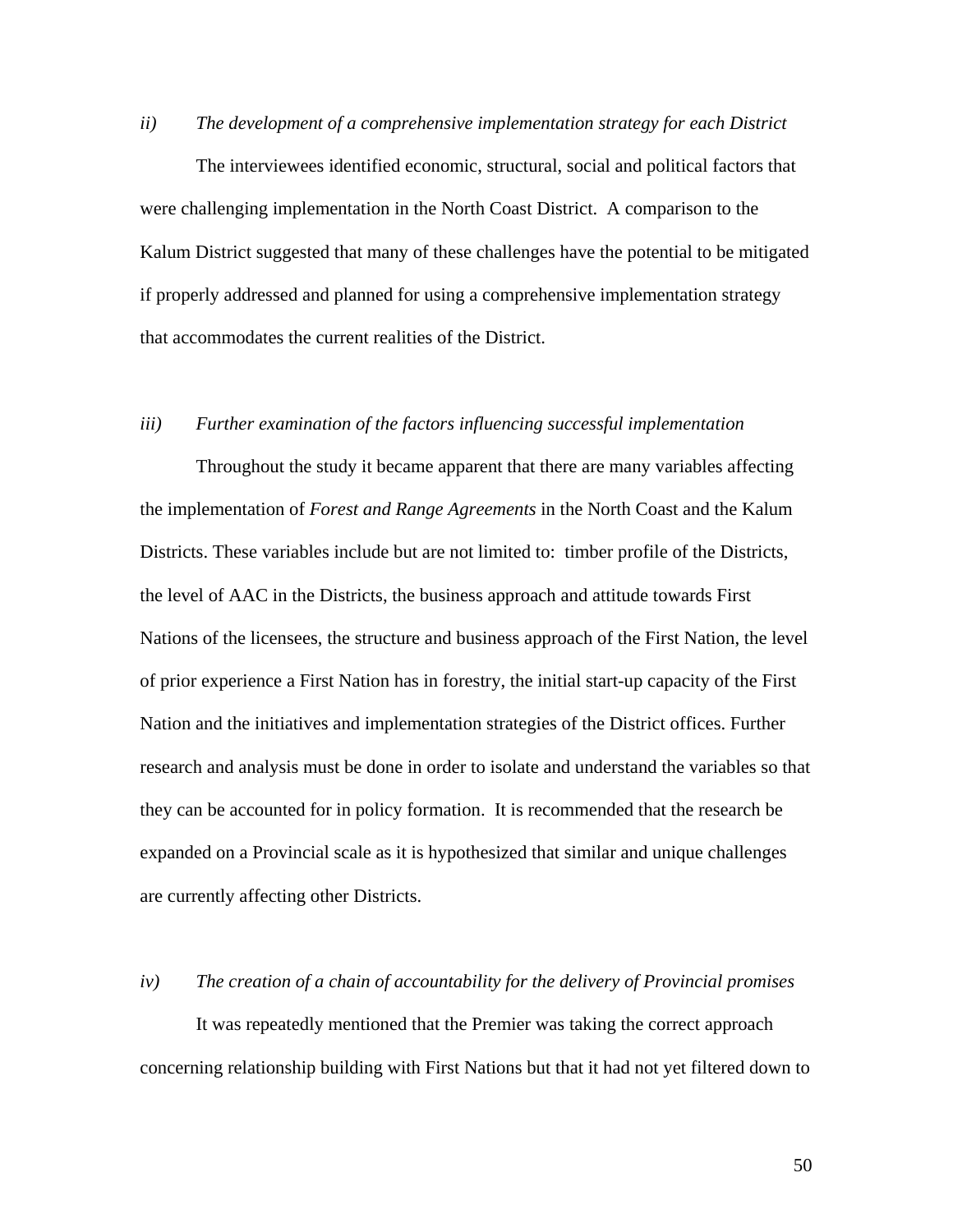lower level government employees. The result has been governmental-induced road blocks throughout the implementation process despite Provincial promises. For example, this research has revealed that BCTS' mandate and structure make relationship building difficult. Their mandate and structure should be revamped in order to be able to deal with First Nations in a manner consistent with the spirit of *The New Relationship* and the Provincial promises of the *FRA*. It is unacceptable that a Provincial entity is currently one of the most universally identified road blocks for the successful inclusion of First Nations in forestry. The entire administration of the Ministry of Forests and Range must be streamlined in order to make it consistent with Provincial policies and initiatives.

How did Crown and Gitxaala relations arrive at this point? Why is there so much misunderstanding and animosity present in the implementation of a policy which is deemed necessary and fundamentally positive by all those involved? What follows is an attempt to contextualization and understand how Gitxaala and the Province have found themselves in this predicament.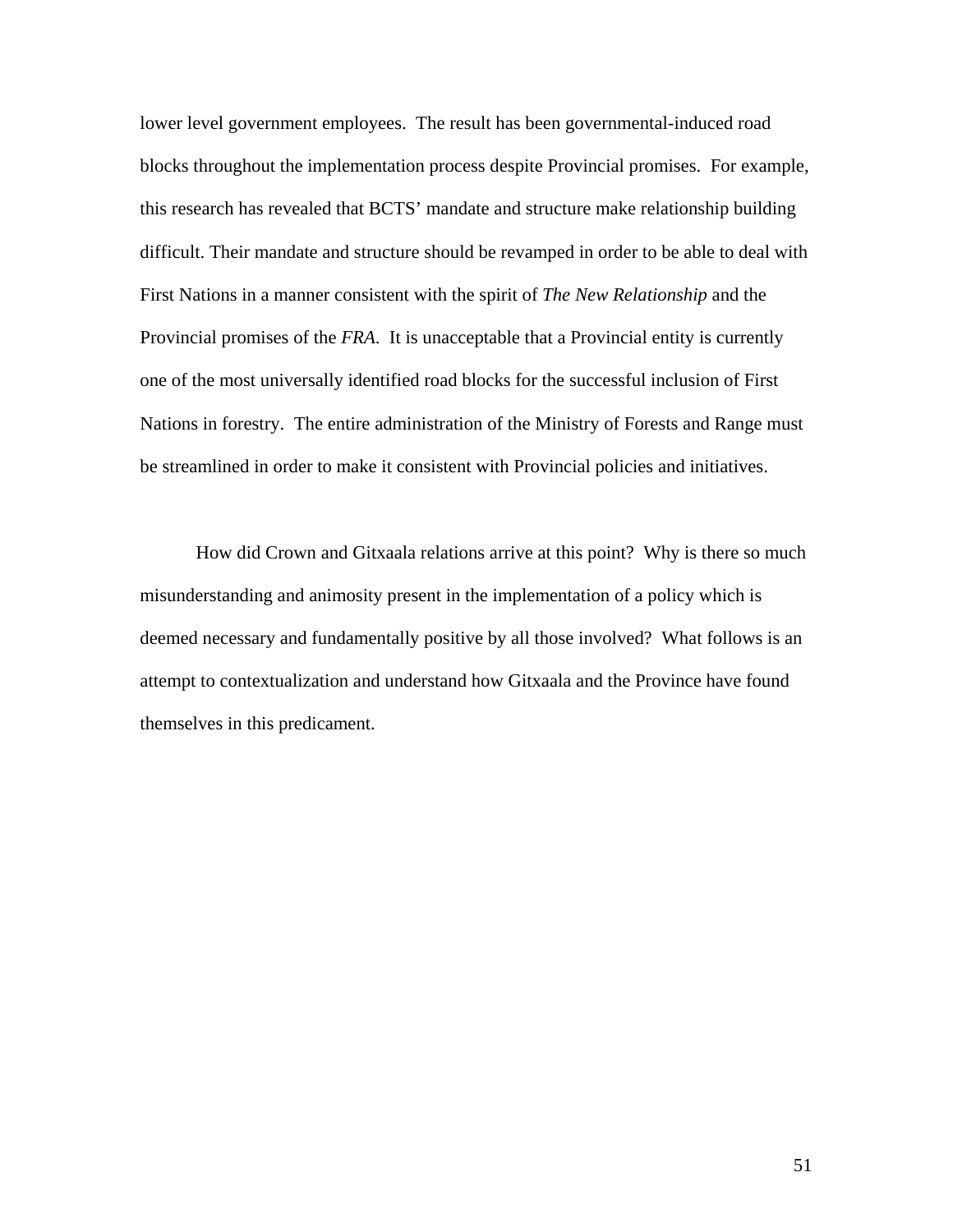## **Section 2: Contextualization and Examination of the Research Results**

## **2.1: Towards A Shared Understanding**

*"We agree to establish processes and institutions for shared decision-making about the land and resources and for revenue and benefit sharing, recognizing, as has been determined in court decisions, that the right to aboriginal title "in its full form", including the inherent right for the community to make decisions as to the use of the land and therefore the right to have a political structure for making those decisions, is constitutionally guaranteed by Section 35. These inherent rights flow from First Nations' historical and sacred relationship with their territories"* (The New Relationship 2005: 1).

#### **Introduction**

The overriding principle of The *New Relationship* is a commitment by all parties to work towards the reconciliation of Aboriginal and Crown titles and jurisdictions. One of the main goals expressed by the document is to achieve First Nation self-determination by allowing First Nations to exercise their jurisdiction over land and resources with structures that act in accordance with their laws, knowledge and values (The New Relationship 2005: 2). The *New Relationship* lacks any attempt to clarify the boundaries and content of First Nation 'self determination' and therefore there is ambiguity as to the level of autonomy these First Nation structures will have, and their power and authority relative to pre-exiting Federal and Provincial decision-making institutions. The document does however explicitly assert the collaborative nature of the *New Relationship* by stating that the relationship will be centered on shared decision-making at the level of content, process and implementation. It is therefore presumed that these new structures will occur within Nation to Nation shared-decision making institutions. However as of June no "new institutions or structures to negotiate Government-to-Government Agreements for shared decision-making regarding land use planning, management, tenuring and resource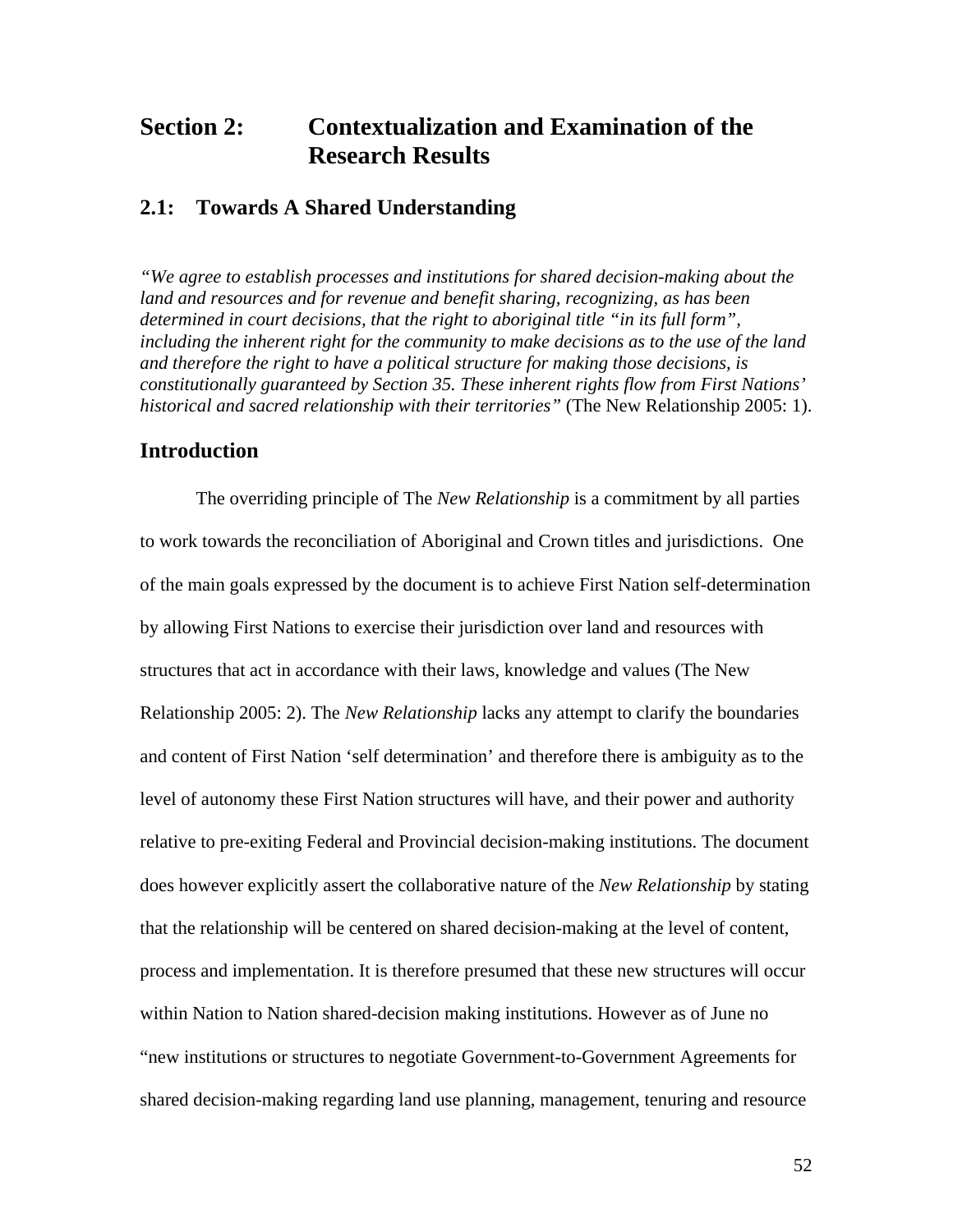revenue and benefit sharing", as stated in The New Relationships first Action Plan, were developed<sup>[38](#page-59-0)</sup> (NR 2005: 4). This appears to be resulting in Provincial discrepancies in terms of First Nations access to resources and revenue sharing, instead of resulting in the overall goal of reconciling First Nation and Crown jurisdiction.

The ambiguity of the *New Relationship* was probably what enabled First Nations and the Province to reach an agreement; however the evidence from the Gitxaala *FRA* implementation study contends that it is now what threatens to create a crisis of legitimacy and trust and disrupt what appeared to mark a positive change in a historically difficult relationship. In order for the Provincial government and First Nations to create successful shared-decision making structures they must first reach a shared meaning for the *New Relationship* in general and shared decision-making in particular.

This process necessitates the creation of a shared understanding of the history of First Nations and Crown relationships in order to contextualize current negotiations and clarify the position and experience from which each party is speaking. From this context a full hearing of both the provincial and First Nations aspirations and expectations is then required. By contributing to the development of a shared understanding of the First Nation and Crown relationship and aiding in the elucidation of current aspirations, I hope that this thesis can play a critical role in the challenge faced by the *New Relationship* of reconciling First Nation rights concerning land and resources with the existing rights of non-First Nations in the pre-treaty environment. This requires direct consultation and communication with each individual Nation as their expectations, like their histories and past relationship with the Province, are unique.

<span id="page-59-0"></span><sup>&</sup>lt;sup>38</sup> Since June an inclusive shared decision making structure was realized in the Gitanyow Forest Agreement, however so far it is unique and not present province-wide (MoF 2006).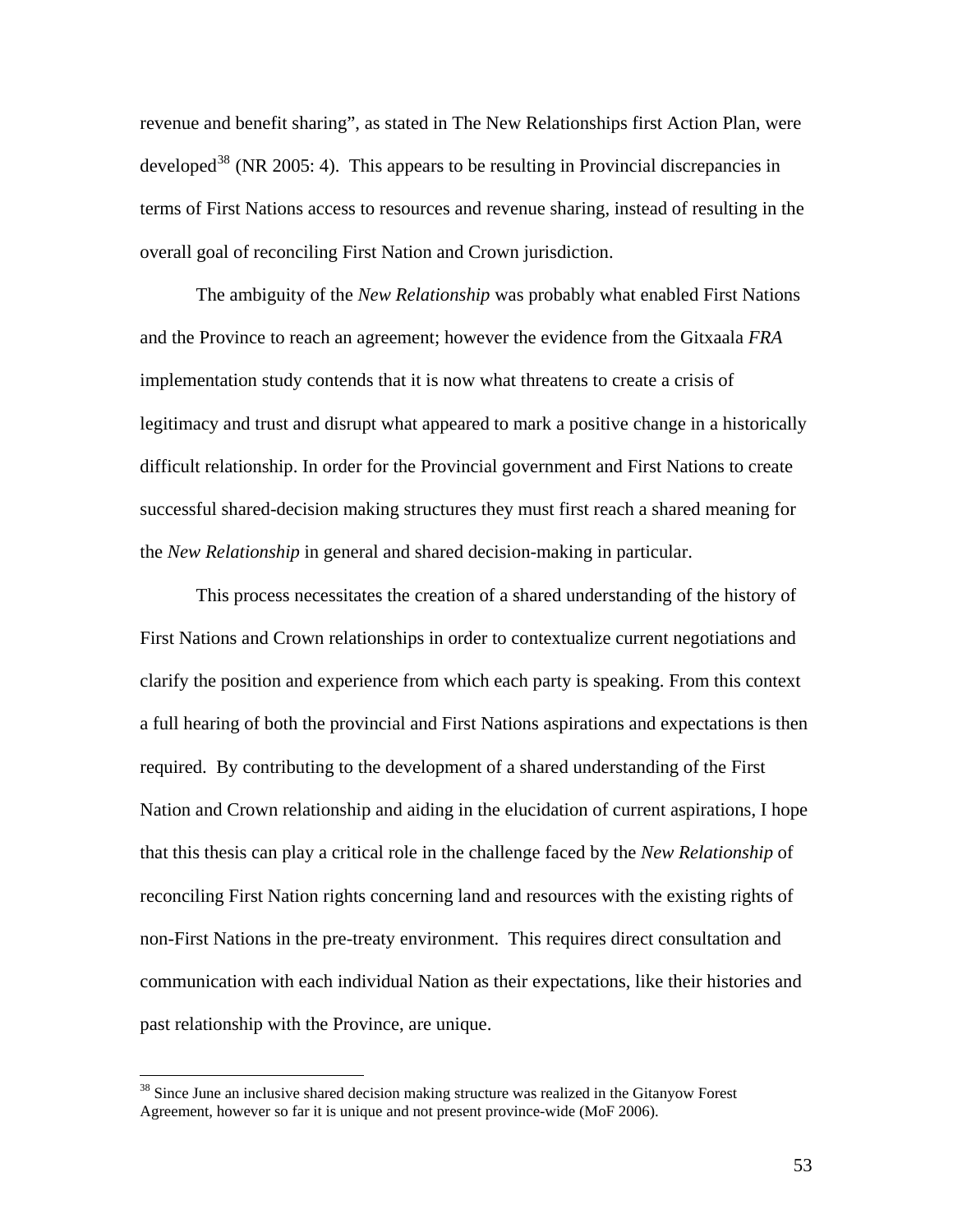### **Towards a Shared Understanding**

## **A Shared History: Historization of First Nations and Government Relations**

*"Our shared vision includes a celebration of our diversity, and an appreciation of what we have in common."* (NR 2005: 2)

In order for there to be a successful creation of a governing body capable of reconciling First Nation's rights concerning land and resources with the existing rights of non-First Nations, there must be recognition, understanding and incorporation of the impacts of colonization on indigenous culture, knowledge and practice (Butler ND: 123). The *New Relationship* is not the 'First Relationship', as its name implicitly implies. The agreement signed in March 2005 is an attempt to change the course of a historically destructive relationship defined by dominant society's attempt to assimilate First Nations into their paradigms. The recognition that the way in which First Nations were/are treated by the State must undergo a fundamental change is a positive step; however this admission alone does not negate past injustices or their reverberating effects.

Although the colonial legacy must be acknowledged, recognized and understood in order to inform a shared understanding of past relationships from which to move forward; this historization must not deny that First Nations have used novel and creative ways to adapt instead of assimilate to Euro-Canadian culture. There is a misguided notion amongst non-native Canadians that First Nations culture can be summarized through the use of prefixes; everything *pre* contact represents 'traditional' aboriginal society, while everything *post* contact is a reflection of a colonized society. This has proven to be a damaging myth as it obfuscates the reality that First Nations continue to use their 'traditional' values, cultural meanings and practices to interpret and interact with their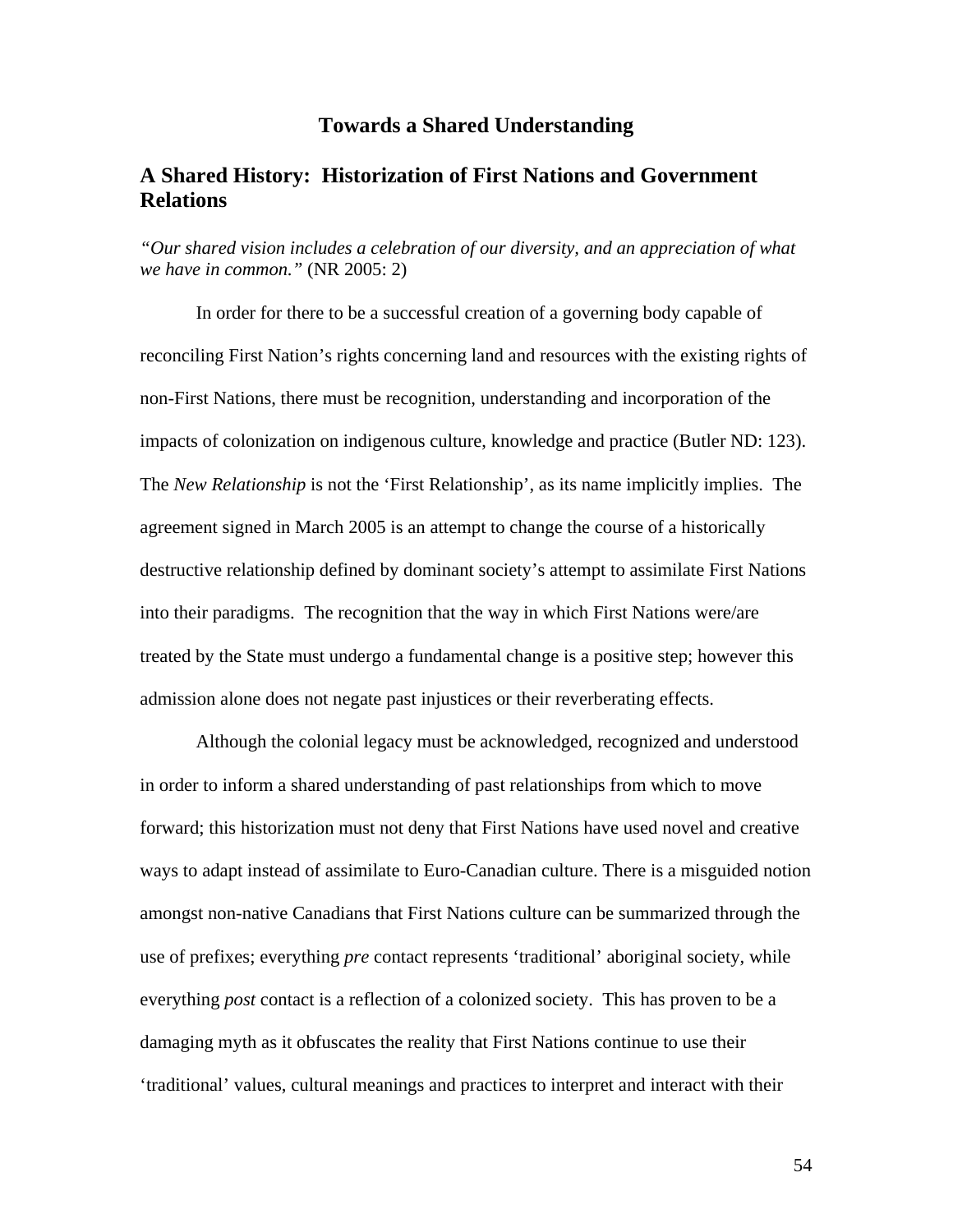environment in general, and with Canadian society and institutions in particular. As First Nations have gained increased recognition of their title and rights, the term 'tradition' has been used to reject the notion that First Nations have any valuable insights into industries such as mining and forestry that did not exist pre contact. In effect it has been used to counteract their authority and legitimacy in resource management by denying the adaptability and dynamism of First Nation culture (Nadasdy 1999: 4). This is a gross misuse of the word by dominant society and it must be confronted in order for First Nations contribution at the decision-making table to be properly understood and given the credibility that it deserves.

All parties have to look forward but in looking forward an awareness of their combined history and its differing impacts and interpretation is required, as this forms the foundation for their expectations and outlook heading into this new relationship. Through the historization of this relationship and the demystification of First Nations as a static culture, anthropological tools can help create a broader awareness of the diverse perspectives of the past in hopes of creating greater understanding amongst all Canadians in the present. Anthropological insight may seem to be an odd choice for this role, given its much criticized complicity in colonization. However, I contend that anthropology's past (albeit detrimental) involvement gives it the perspective required to fully appreciate the historical relationship between First Nations and the Crown; hopefully imparting the necessary ethical responsibility to make sure that this is done in a way that does not further past injustices. In addition, Anthropology and its practitioners have long documented the persistence of culture and therefore already posses the information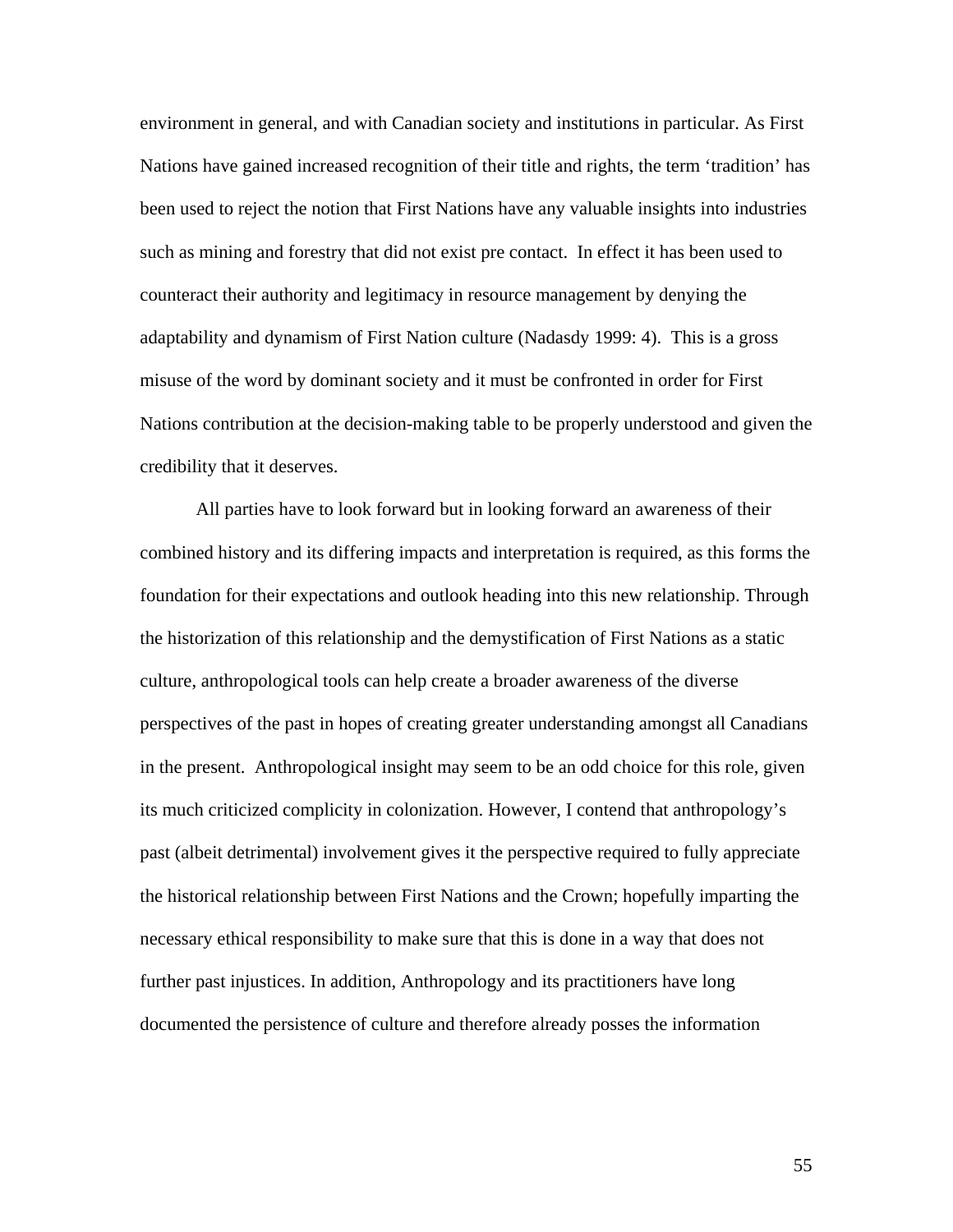critically important to First Nations at a time when the very existence of 'traditional' knowledge is being questioned.

## **A Shared Understanding of Aspirations: What is co-management?**

*"We agree to establish processes and institutions for shared decision-making about the land and resources and for revenue and benefit sharing,…"* (NR 2005: 1)

New shared decision-making bodies need to be created in an environment that simultaneously understands and openly acknowledges past impacts of colonization with the persistence of First Nations culture. However, the process of creating shared decision-making structures must also identify and confront the underlying goals of past regimes such as co-management, in order to gain the legitimacy, trust and cooperation required for new forms of shared-decisions making to be successful. As Nadasdy (2003: 9) argues, the inability to settle land claims or find a suitable structure for comanagement is not due to a lack of expertise, technical capacity or the fault of individuals in the process; it is a problem inherent in the underlying assumptions driving these processes. This issue can be exemplified through recent attempts at co-management and must serve as a warning to remove ambiguity and confront underlying assumptions and aspirations of both the province and First Nations in order to prevent the recurrence of similar scenario in shared decision-making.

Since its inception co-management has come to be associated with a multitude of definitions and incarnations, in its broadest form it is simply conceived as "any form of cooperation among resource users and managers in natural resource management" (Smith 2005: 409). It has become a catch all term used to describe various arrangements between local communities, private companies and government agencies. Like the *New*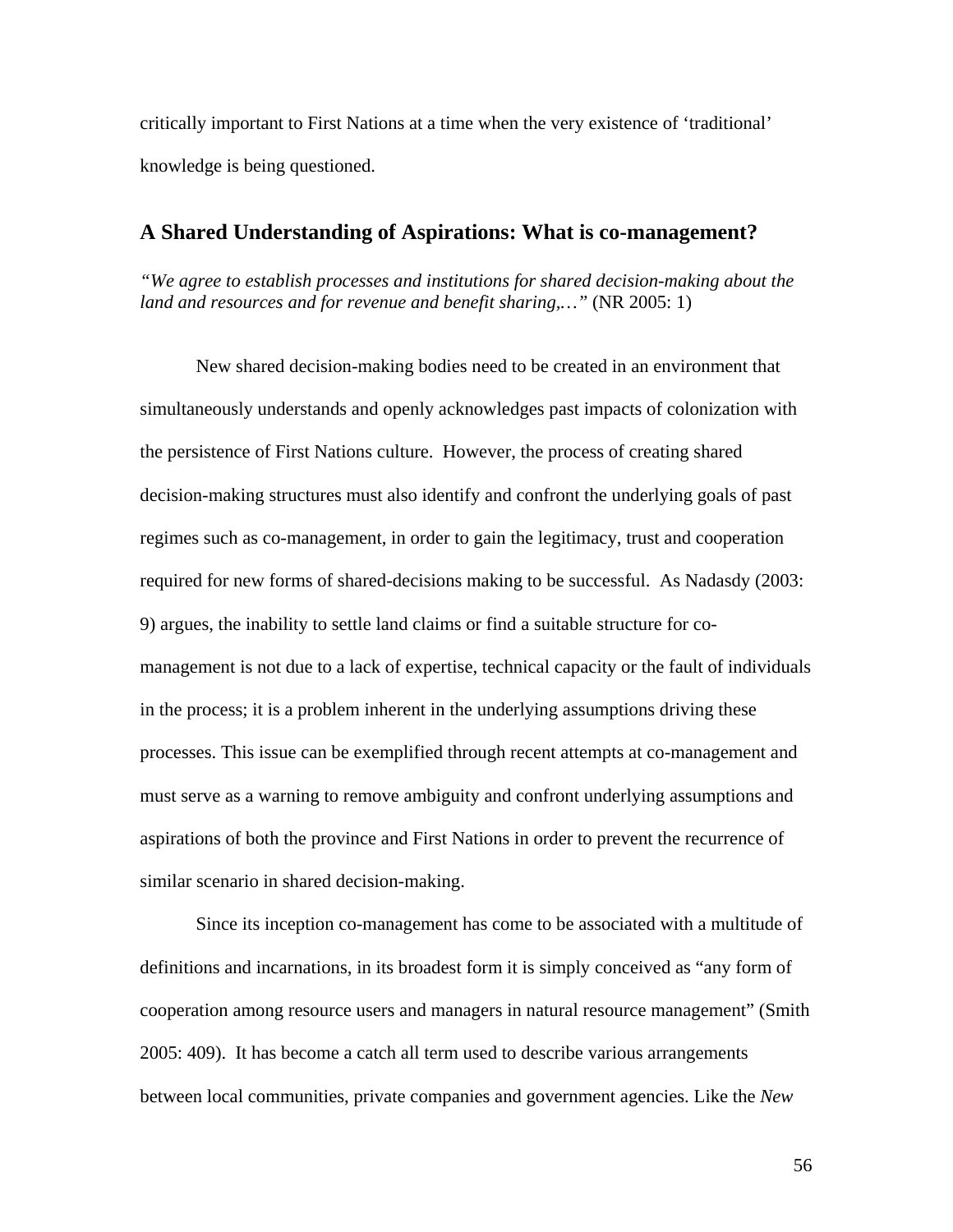*Relationship*, due to its ambiguity the province and First Nations were able to reach consensus on its implementation, however this ambiguity has had catastrophic implications for relationship building as divergent understandings have created damaging expectations and further compounded issues of trust.

For the most part co-management has been born out of conflict, and as a consequence the BC provincial government has come to view co-management as a politically expedient tool to create stability through the incorporation of First Nation knowledge and values *into* a western framework of resource management. This has been problematic as many First Nations see it as a vehicle to gain authority to decide the uses and management of the land and resources within their asserted territory (Mabee and Hoberg 2006: 3). In effect many First Nations see co-management as being born out of a "political claim to the right to share management power and responsibility with the state….an attempt to formalize a *de facto* situation of mutual dependence and interaction in resource management" (McCay and Acheson 1987: 31-32 *in* Smith 2005: 411). These different views of co-management are arguably products of differences in the underlying tactics of First Nations and the State described by Woolford and Ratner (2003); Aboriginal rationalism vs. governmentalist prudentialism. An understanding and acknowledgement of these tactics is essential before the successful creation of new 'shared decision-making bodies' as it will help clarify the difference in how each party interprets 'self determination'.

Woolford *et al* (2003: 4) describe Aboriginal rationalism as an attempt towards moving all negotiations in the direction of sovereignty, while government prudentialism refers to an attempt to confine Aboriginal control to forms of self-governance that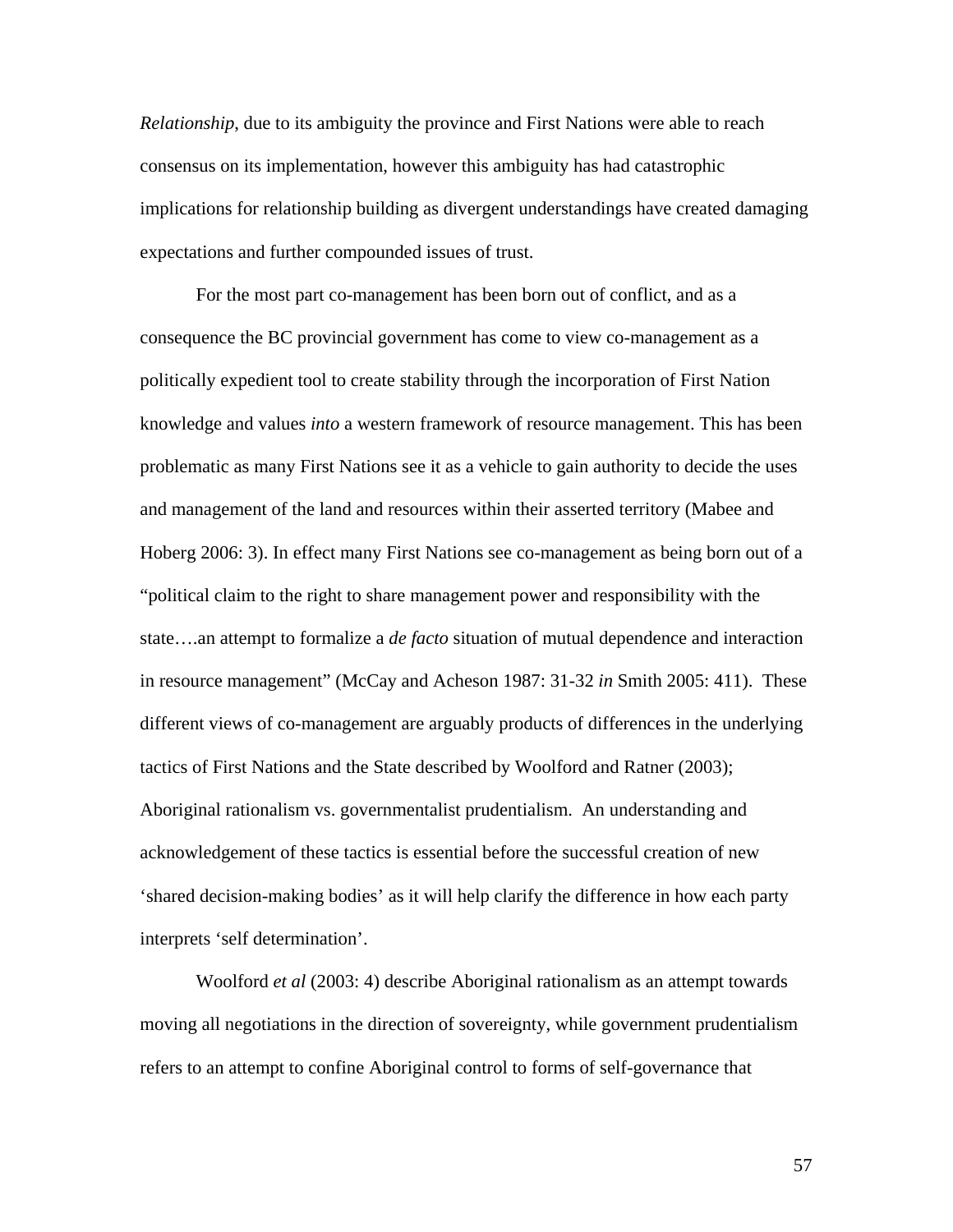demand their integration into the global market. In practical terms the government sees treaty negotiations in general and interim measures specifically, as vehicles to create economic and political 'certainty' within the province in order to attract and maintain investment. The federal and provincial governments do not foresee this 'certainty' being reached through aboriginal sovereignty, but rather through aboriginal 'self governance' which they see as a distinct term. Aboriginal 'self governance' will allow aboriginals the autonomy to control their affairs, however this will only occur *within* the regulatory framework and already established operations of the provincial government. Ideally this would occur without governmental intervention but be driven by the necessity for First Nations to position themselves to compete for capital investment in order to enter the globalized economy and sustain their communities (Woolford and Ratner 2003: 13). With this notion of governmental goals and strategies clarified, the oft cited empowerment of First Nations through co-management becomes a questionable means to a First Nation's end goal of 'self-determination' through structures which allow them to interact with their environment according to their own values and beliefs (Nadasdy 2003: 9).

When the term 'co-management' entered the management lexicon, many First Nations were optimistic because they had the expectation that it would lead to meaningful participation and empowerment (Smith 2005: 414). Some First Nations have since become disillusioned with the term as it has not resulted in the recognition of their rights as they had anticipated. The use of the term 'shared-decision making' may be seen as an attempt by the government to distance itself from the stigma that now surrounds the term. Switching the term is not sufficient. The research in Gitxaala demonstrated that Chief and Council had deep seated issues of trust concerning their industry partners and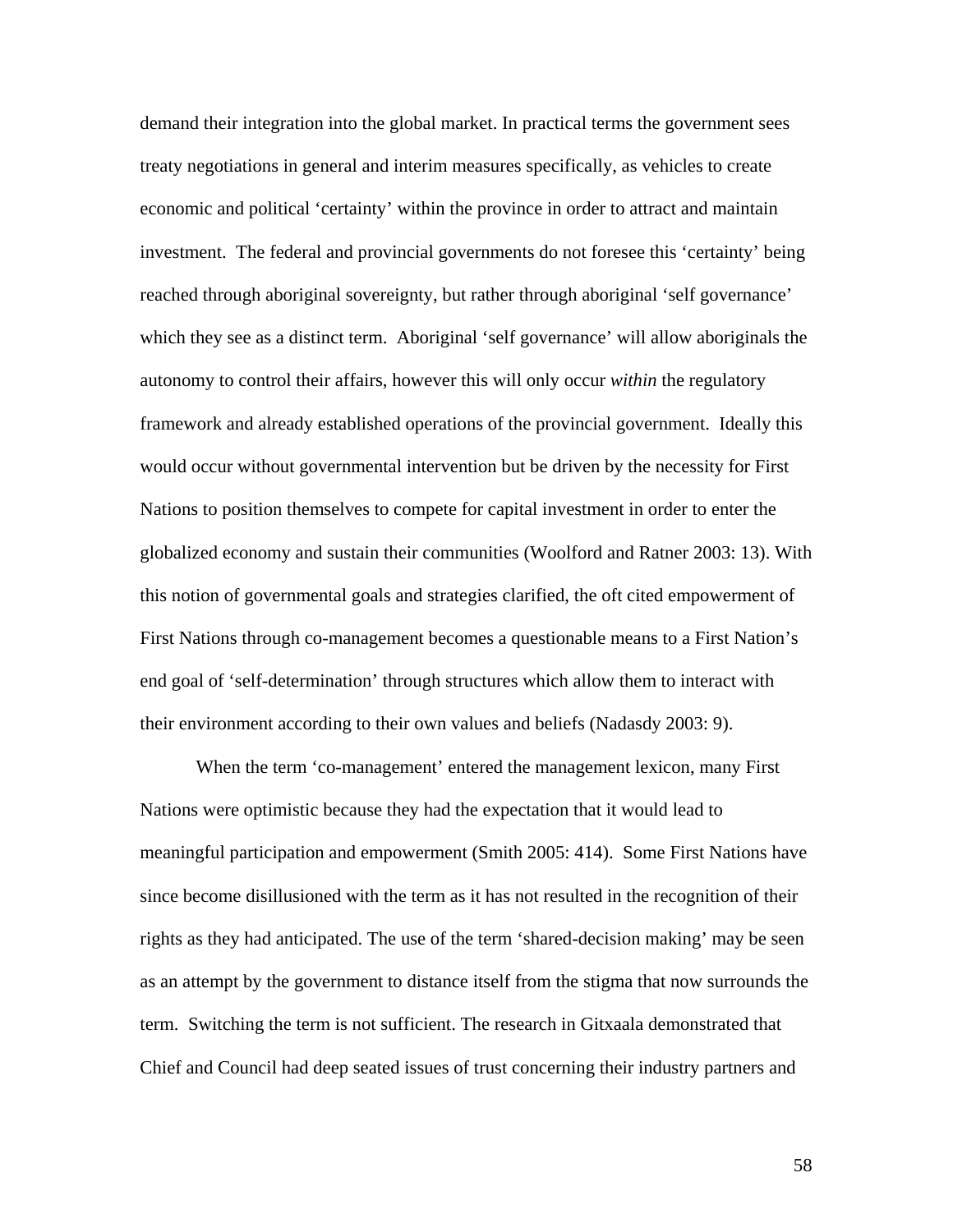the District MoF. Chief and Council were skeptical about their intentions given past encounters that had negatively impacted their communities. The understanding and acknowledgement of underlying goals and tactics is vital and must be reconciled before there can be a creation of true shared decision-making. First Nations and Government are coming to these negotiations with a historically difficult relationship that has been propagated through conflicting agendas, goals, visions and definitions. We have reached a place where there is a common agenda to implement the agreed upon terms of the *New Relationship*, however, the same ambiguity and miscommunication over goals, visions and definitions that marred past attempts at reconciliation are still present. There must be a sharing of the aspirations of each party with regards to the *New Relationship* in order to remove ambiguity and prevent a scenario similar to that which has occurred with comanagement. If solutions are to be found this problem must be addressed.

## **How Does One Share?**

#### **Confronting power imbalances**

In order to avoid further misunderstandings, a shared vision for decision-making is needed and therefore a full hearing of both Crown and First Nation aspirations and expectations is required. However, the ability for First Nation's aspirations to be heard, understood and properly incorporated alongside those of the Province presents a problem due to the history of inequality previously discussed as well as other political, personal and institutional challenges. Somehow these difficulties must be addressed and overcome to ensure that First Nations are given all the opportunities and tools necessary for the creation of bodies that are representative of their knowledge and management systems.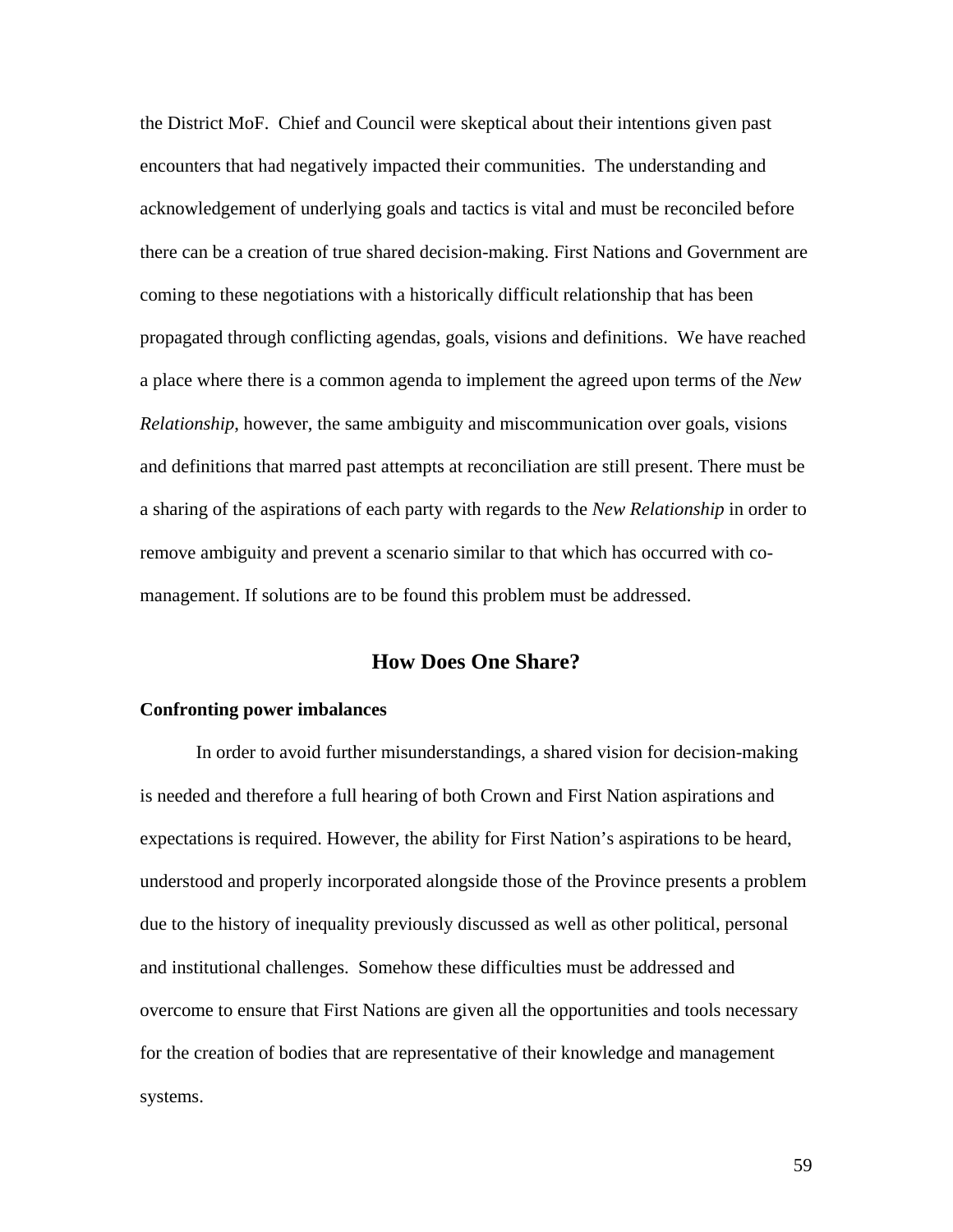Through their juxtaposition of being insiders/outsiders of both Crown and First Nation communities anthropologists have the potential to facilitate meaningful communication between First Nations and government and its varying institutions (Sillitoe 1998: 230). Salisbury (1976) is an advocate of the anthropologist as societal ombudsmen. Although I find flaws in Salisbury's methods of 'scientific impartiality and openness' and 'neither agreeing with nor opposing an informant'  $(260 - 261)$ , due to issues of alignment discussed later, the concept has merit and is applicable to the formation of the shared-decision making structures under the *New Relationship*. The framework of the *New Relationship* is a unique situation in which the required conditions for the application of anthropologist as societal ombudsmen are met: there is an enlightened central bureaucracy who is aware that First Nations views differ from their own and *must* be listened to and understood (Salisbury 1976: 263). In this scenario anthropologists could serve as a mediator for these two conflicted groups by translating the different perspectives and viewpoints of each group (Salisbury 1976: 257). *However*, the idea of the anthropologist as ombudsmen is not to negate or diminish the role of First Nations self assertion. Salisbury (1976: 261) is quick to point out that the ombudsman is not a replacement for local expression of opinion. The ombudsman is merely a catalyst for open discussion as they may be in a position to phrase locally significant issues in terms understandable to provincial institutions and visa versa. Regardless, the affected First Nations people must be the ultimate voice in the discussion with the Province.

The government must know how First Nations *themselves* react to, and conceive of, the changing forms and configurations of power that accompany a *New Relationship* with the Provincial government. Since initial contact many government policies have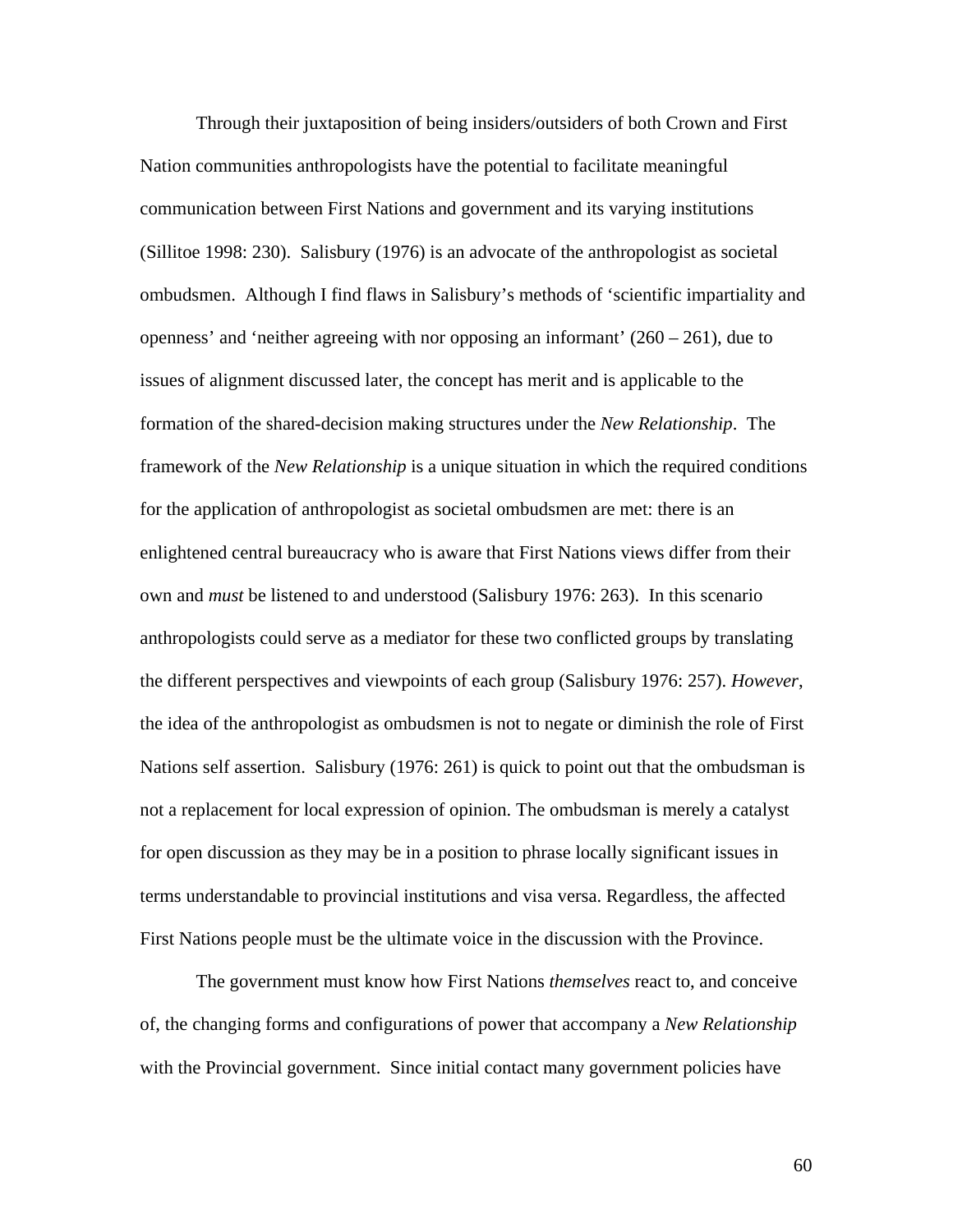been intentionally discriminatory and assimilative. The *New Relationship* has brought hope of a new awareness of social responsibility, justice and equity in Crown interactions with First Nations. The approach taken by the Kalum District Manager shows promise, in that his office is consulting with each First Nation within the District in order to find out what the *New Relationship* means to them and how they want it implemented. The District Manager is using this information to tailor the Kalum District's strategic plan to meet each Nations' individualized understandings and objectives. This could provide a real world model on which to build and operationalize the *New Relationship* and shared decision-making. Whether intentional or not, policies affecting First Nations made without directly consulting First Nations have resulted in a more insidious form of discrimination as they have born the false moniker of being 'just' and contrived in First Nations 'best interests' (Nadasdy 2003: 1). Neither anthropologists nor any other academic or professional affiliated group have the right to speak for First Nations, only with them. This requires recognition of the paradigms inherent to social science and their contribution to the maintenance of social inequality (Menzies 2001: 31) There must be a transformation in the traditional role of the informants to that of 'co-intellectual' instead of merely consultant in the production of knowledge (Lassiter 2005: 21). This requires collaboration in an ongoing negotiated process between the anthropologist and community 'partner', as the anthropologists' role will develop in response to expressed needs by individual First Nations communities. In this way First Nations will be given control over what, when and how information is communicated to the Provincial government and this will result in collaborative ethnographies, which Lassiter (2005: 16) espouses as texts capable of empowering communities by being relevant and responsive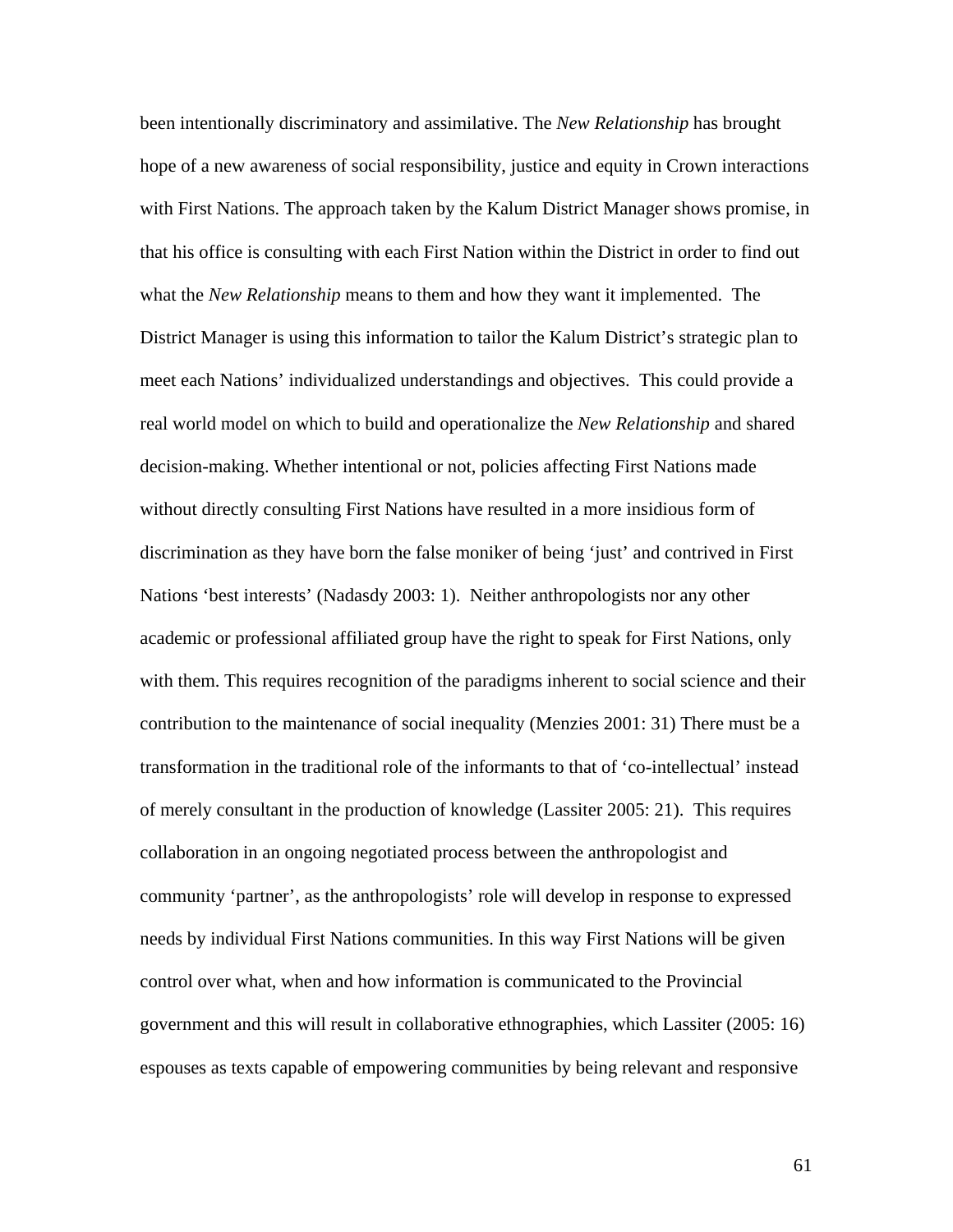to their needs. This approach is necessary given the structural power imbalance that First Nations must overcome to become 'equal' partners. This addresses head on the power and politics of representation by removing the anthropologists as the top of a hierarchy which decides the voices and issues that are privileged (Lassiter 2005:12). As well the process of close collaboration has the potential to empower communities by training local people with skill sets and techniques to enable them to conduct research independent of the anthropologist (Salisbury 1976: 259).

### **The anthropological conundrum**

Up until this point in the discussion it has been assumed that anthropologists are willing participants in the effort to create shared decision-making bodies; it has been assumed that the discipline would become involved in overt empowerment initiatives. This presents problems from an anthropological perspective because of its social engineering implications. It clashes with the anthropological tenet of cultural relativism – not judging others' practices even if they offend their moral code. Anthropologists tend to see themselves as 'knowledge brokers', who allow members of a society to maintain control over their own lives, instead of having social solutions imposed on them by outsiders (Sillitoe 1998: 231). I agree that anthropologists should be wary of playing a top-down role. However, since anthropologists did not play a passive part in the history of the relationship between the Canadian-State and First Nations, they cannot now try to hide behind the guise of cultural relativism. Whether or not we acknowledge it, we are all enmeshed in a political web and all of our actions have repercussions. As Menzies (2001: 26, 22) argues, research with First Nations is a political act irrespective of the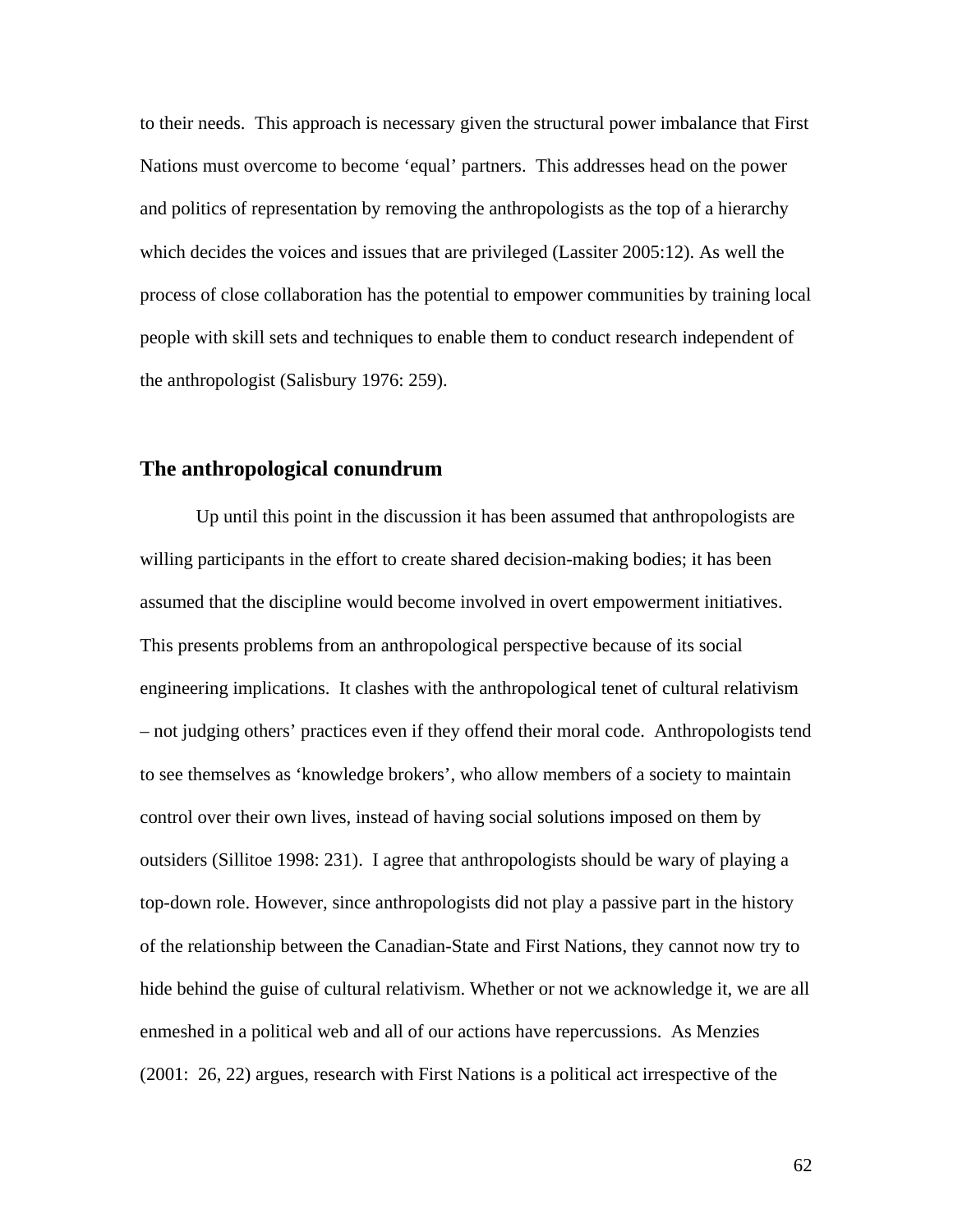researchers intentions and due to this anthropologists must become politically engaged and self-consciously align themselves or risk contributing to the further expansion of power and knowledge of the dominant society at the expense of the oppressed.

Anthropologists have relied on the good will of their informants for years; they have taken knowledge and brought it back to the academy without leaving anything in return. This is a chance to give back. Instead of interpreting it as social engineering it should be understood as a social responsibility. As Dyck and Waldram (1993) argue, "anthropologists who have undertaken research among Native Canadians, and who in many cases have built their careers on such research, must recognize their moral obligation to assist these peoples to achieve their goals (28)."

## **Conclusion**

First Nations and Provincial relations are fragile and the context and cause of this fragility must be understood and openly discussed to create a solid foundation from which to build. The creation of shared decision-making structures requires a shared understanding of history and the aspirations and assumption of both the Province and First Nation peoples. It is not easy to achieve a sympathetic awareness of others' views, but the elucidation of the colonial legacy, the demystification of the past and the confrontation of power imbalances that has previously marginalized First Nations aspirations, can greatly contribute to the process. Although the wording of the *New Relationship* might be seen as 'constructive' ambiguity, as the research in Gitxaala demonstrated, it will quickly become destructive if the expectation of any signatory fails to be met during its implementation. Reconciliation must begin from a foundation of shared meaning and mutual understanding. The next chapter attempts to contribute to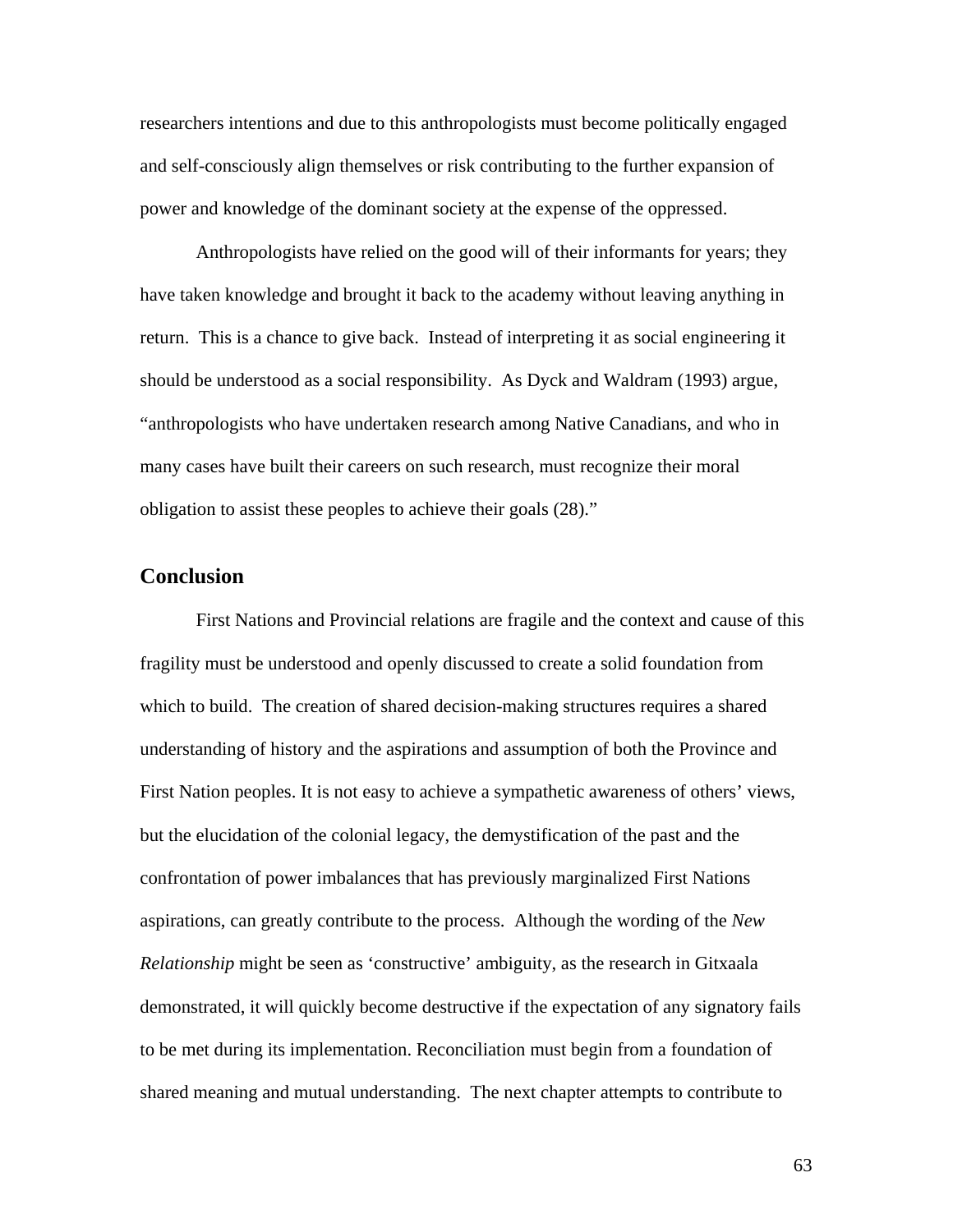this process for the Gitxaala Nation through the examination of the impact of economic change from pre to post contact on Tsimshian values.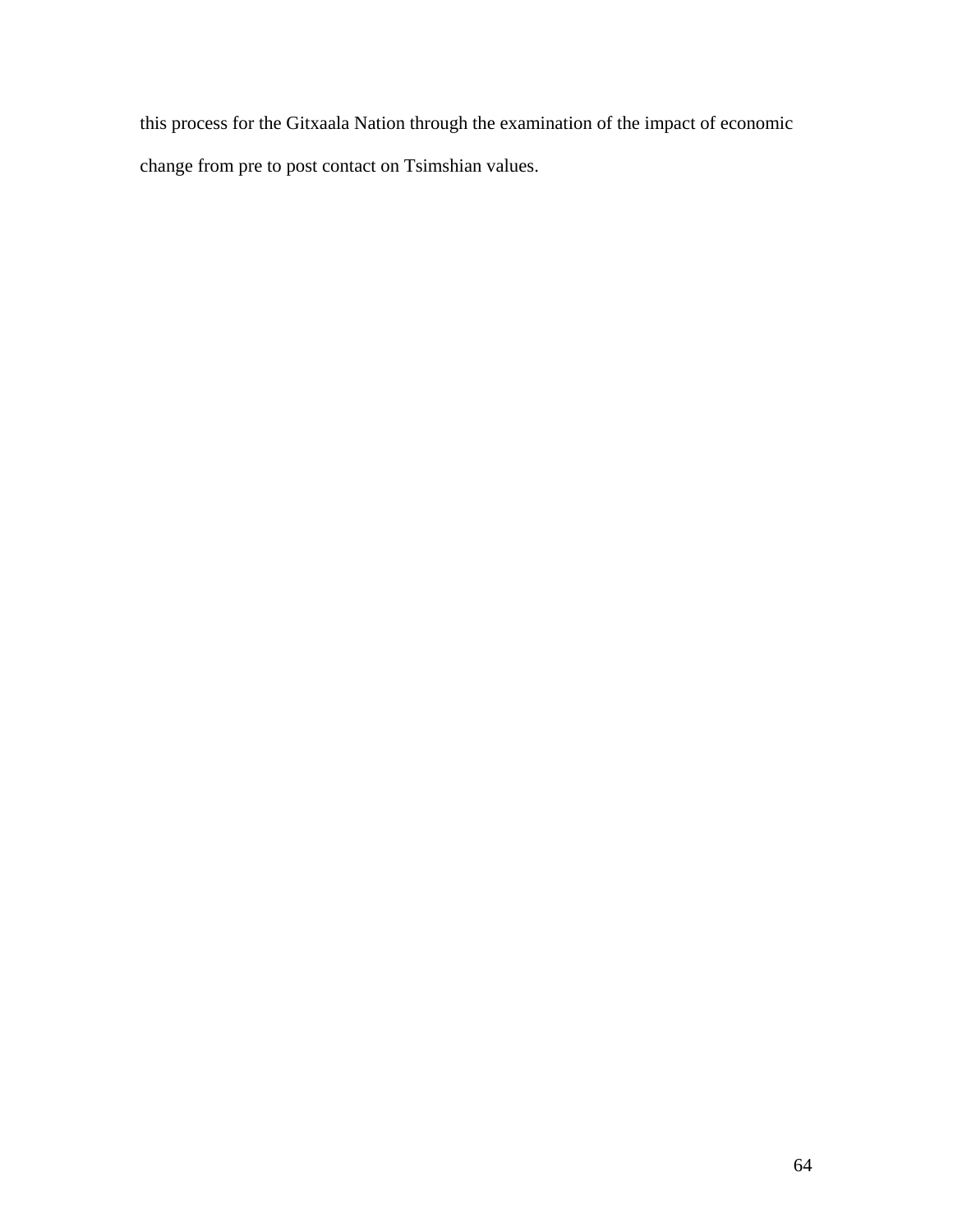## **2.2: Assimilation or Adaptive Innovation? An Examination of the Impact of Economic Change from Pre to Post Contact on Tsimshian Values**

### **Introduction**

*"In creating relationships in which First Nations and industry are 'partners in development', First Nations cultures internalize capitalist values. Greater incorporation obviously fulfills a need – that of improving the everyday lives of First Nations people – but it is accompanied by the risks of a new form of colonization. Whereas colonization in the old economy employed physical and legal force to control First Nations and exploit their traditional lands, in this new colonization First Nations are disciplined by the need to compete in the economy in order to ensure continued benefits"* (Ratner et al. 2003: 231).

The underlying assumption of using economic mechanisms to transform values hinges on Walt W. Rostow's Modernization Theory that was originally developed to explain the impact of Western capitalism on the Third World (Hosmer 1997: 7). The Modernization Theory hypothesizes, "a growing similarity between developing and developed nations as an inevitable outcome of economic advancement". Accordingly, "as lesser developed societies expand and diversify their economies, they will increasingly resemble more highly industrialized nations in other facets of their social organization." (Hosmer 1997: 8).

Ratner et al speak to two eras of colonization, colonization in the old economy which "*employed physical and legal force to control First Nations and exploit their traditional lands*" and the new form of colonization where "*First Nations are disciplined by the need to compete in the economy in order to ensure continued benefits".* Since the first era used physical and legal force Ratner *et al* seem to suggest economic determinism as a new form of colonization. However, historical reports indicate that in the nineteenth century British missionary William Duncan and his contemporaries worked under the premise that with the introduction of industry a work ethic would be created that would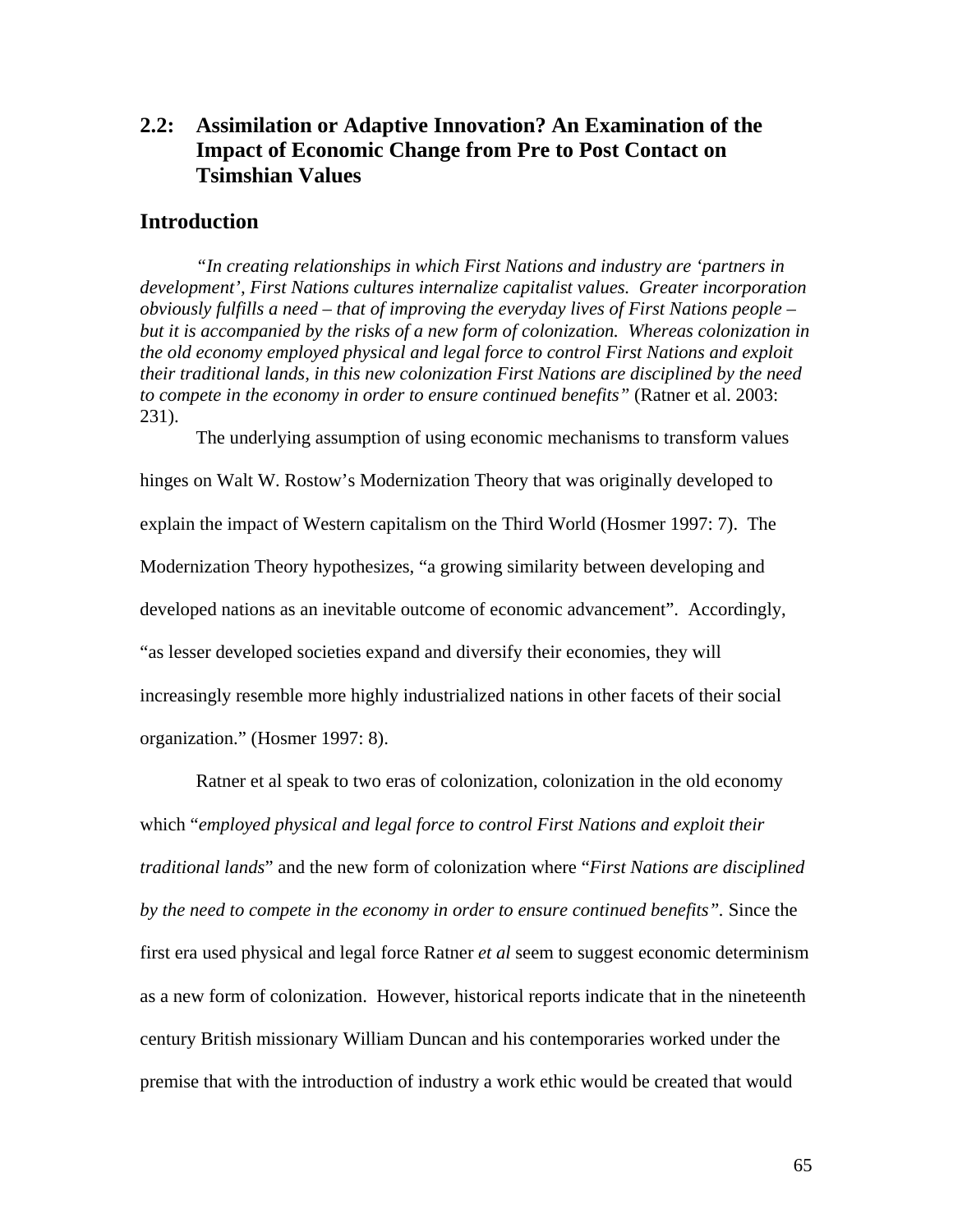naturally evolve into the desire for the acquisition of material wealth and thus further propagate western ideals (Hosmer 1997: 136). Ratner *et al*'s distinction between a mercantile and capitalist economy is important as their mechanism for incorporation differ; however the concept of a 'new colonization' where First Nations are disciplined by the need to compete in the economy in order to ensure continued benefits, appears to be in fact one of the oldest and most enduring forms of colonization. Therefore, Ratner *et al*'s assertion and the applicability of the Modernization Theory to the colonization of Canadian First Nations people can be examined in the 'old economy', which may help to understand some of the challenges faced by Gitxaala in the 'new economy' where *Forest and Range Agreements* are located.

In order to test Ratner *et al* and the Modernization Theory prediction that changing First Nations traditional patterns of economic exchange would result in a fundamental change in ideology to reflect the values of the dominant society imposing the change; the five category comparative framework of ontology, ethics, epistemology, power and economics and exchange developed by Trosper (2006),will be applied to pre and post contact Tsimshian society of north coastal British Columbia.

Exploring if the Tsimshian underwent evident changes in their ontology, ethics, knowledge and power structure from pre to post contact is not the aim of this chapter. Unquestionably the sheer arrival and presence of European settlers brought about changes in the Tsimshian way of life. Therefore, in order to properly test the hypotheses one must ask at what level the changes occurred. Was it a fundamental or surface level change? For the purpose of this analysis, a fundamental change refers to the alteration of an essential component of an axiom that informs how the Tsimshian perceive the world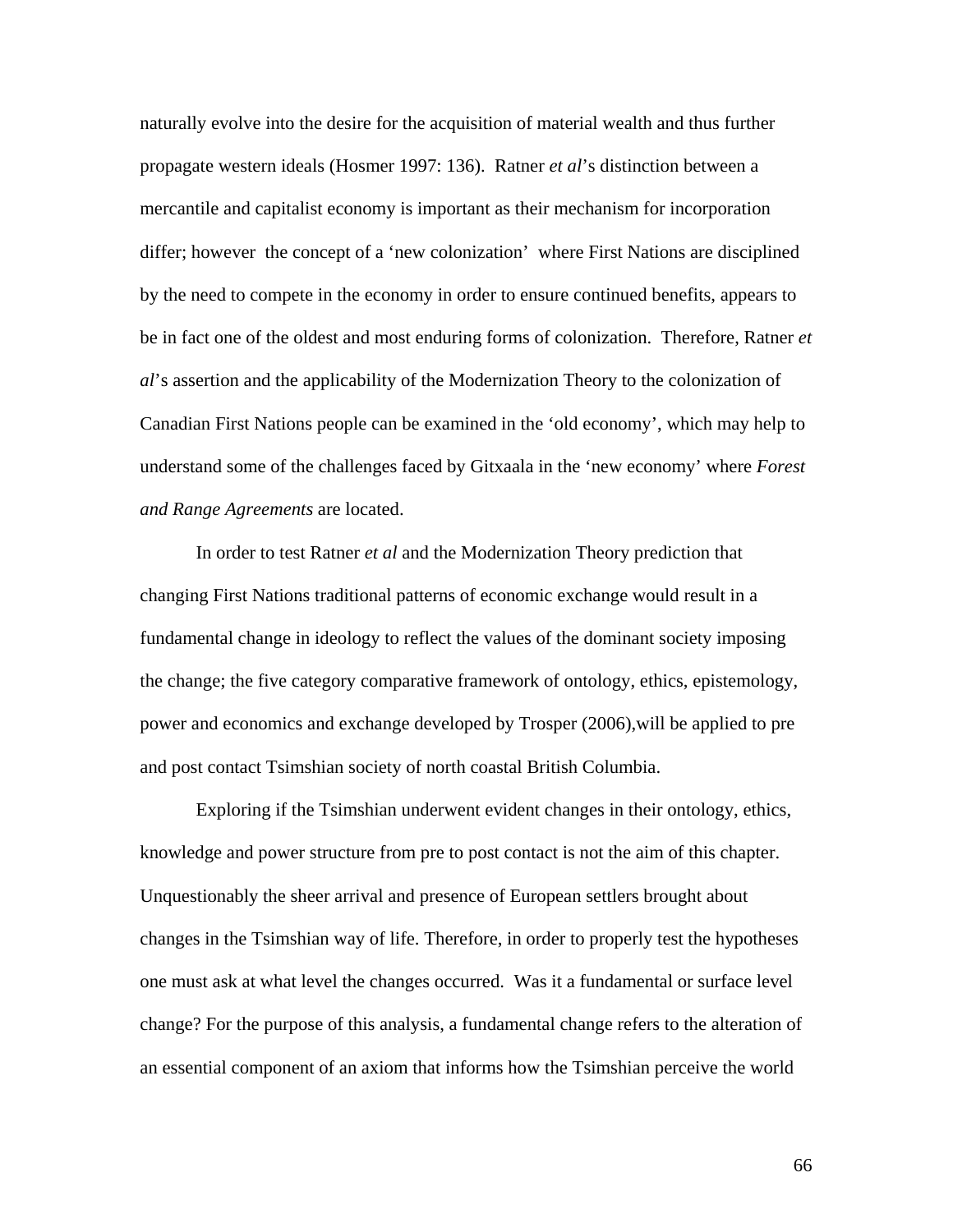and/or their place within the world. A surface change, on the other hand, occurs at the superficial level and therefore does not result in axiomatic changes. The research question therefore becomes restated as: Did the changes in Tsimshian economic exchange from pre to post contact result in the fundamental alteration of their core principles to more closely resemble those of their colonizers?

Not only is this an important question in terms of understanding the historical impact and aim of historic Crown policies and the potential for the *FRA* to act simply as a continuation of this legacy; it is also an important question given that one of the stated goals of the *New Relationship* is "to achieve First Nations self-determination through the exercise of their aboriginal title including realizing the economic component of aboriginal title, and exercising their jurisdiction over the use of the land and resources through their own structures" (The New Relationship 2005: 2). One then asks, what constitutes 'their own structures'? Are such structures still in existence? These questions directly address the notion discussed in the previous chapter that First Nations culture can be summarized through the use of prefixes; everything *pre* contact represents 'traditional' aboriginal society, while everything *post* contact is a reflection of a colonized society. As the Province and First Nations try to grapple with the creation of shared-decision-making for resource management this notion must be directly addressed as a step toward shared understanding

## **The Five Part Framework**

 It will become evident throughout this discussion that the categories of ontology, ethics, epistemology, power and economics and exchange overlap and therefore make it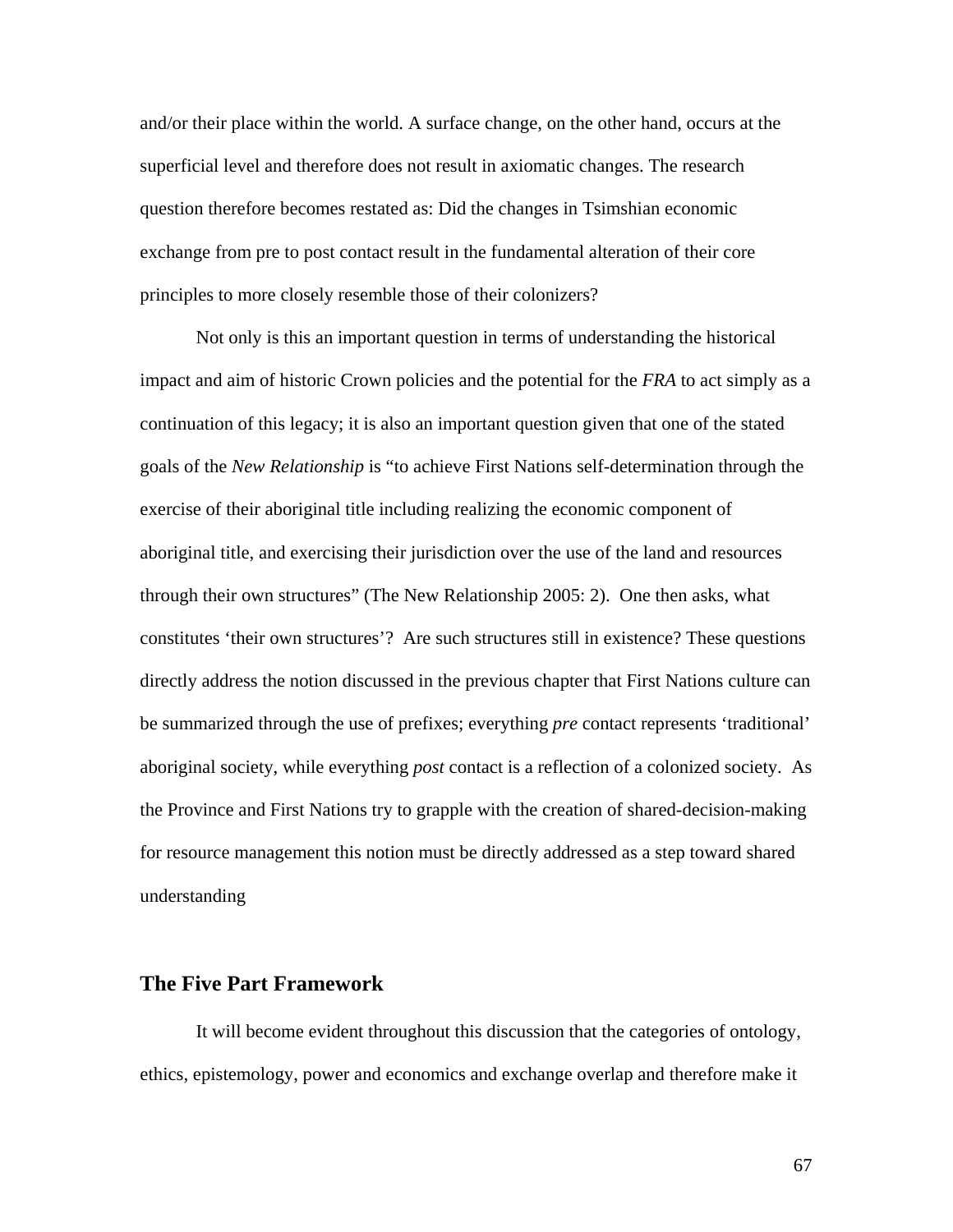nearly impossible, and definitely counter productive, to discuss them in isolation. Economics and exchange will be used as the umbrella category given that it is the variable in the hypothesis whose effect on the other 'constants' is being examined. The other categories will be weaved in as they relate to the discussion hopefully allowing the integrity of Tsimshian culture and identity to be preserved. It should be stated that this chapter makes no attempt to draw conclusions as to the state of current Tsimshian beliefs and values, but instead focuses on the changes that occurred between pre and post contact.

 In order to understand the basis for Tsimshian traditional economy, and thus have a baseline for comparison, one must first examine the categories of ontology and ethics, since these categories are at the core of their culture and identity and thus critically inform their institutions of economics and exchange. Subsequently the chapter will compare pre and post contact power and economic exchange. Then the changes that occurred between pre and post contact will be analyzed for evidence of surface and core level changes.

## **The Tsimshian**

Archeological evidence suggests that the Tsimshian (*those inside the Skeena*) have continually occupied their region for at least 10, 000 years. The Tsimshian trace their cultural origins much farther back to a place called Temlaxham (Hosmer 1999: 110). The Tsimshian lay claim to 90,000km2 of British Columbian coastal terrain. This claimed territory stretches from the mouth of the Nass River in the north to Milbank Sound in the south and east 150km up the Skeena River to Kitselas Canyon (Butler and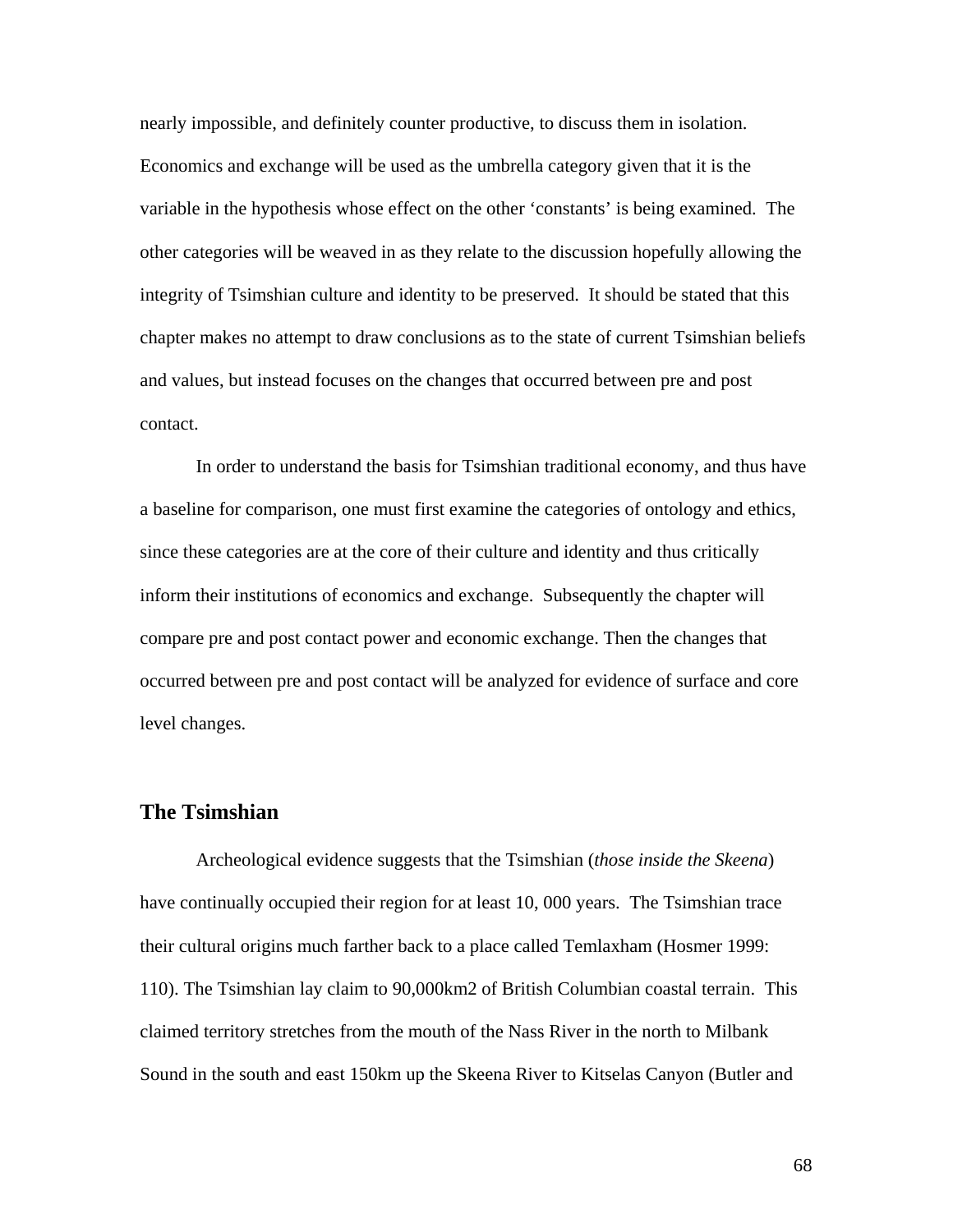Menzies nd: 3). There are six contemporary Tshimshian communities Kitselas, Gitxaala, Lax Kw'Alaams, Metlakatla, Kitasoo, Gita'ata. Two thousand people live in these communities, while five thousand live off reserve (Butler and Menzies nd: 3).



Illustration 1: Tsimshian Traditional Territory

**Source: http://www.kitsumkalum.bc.ca/tsimshian-map.htm** 

# **Ontology**

Tsimshian do not have a story of initial creation or origin; rather they have a series of sacred stories which provide them with explanation for the manner in which their cultural world was conceived (Miller 1997: 30). These stories are owned and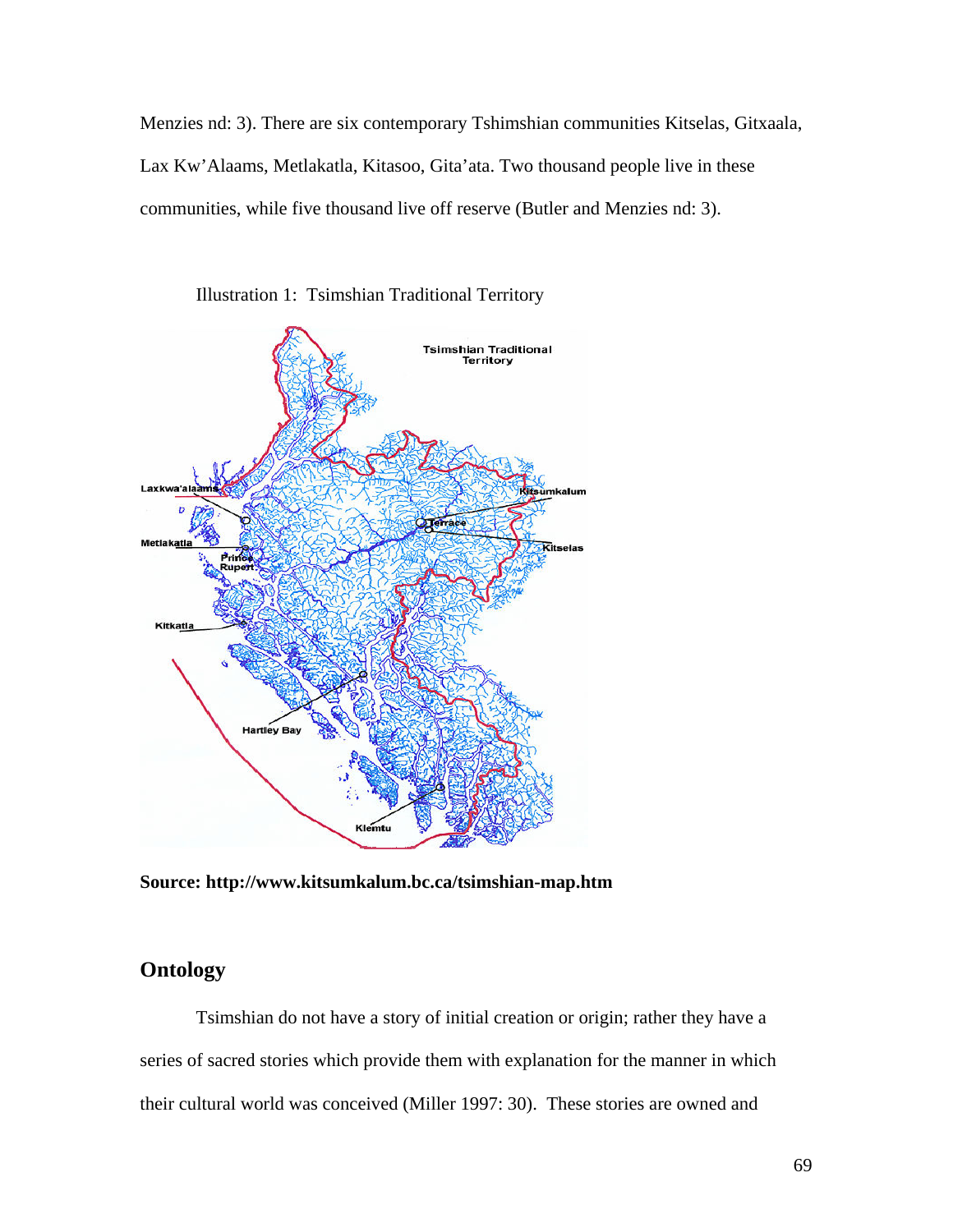protected by the houses of the ancestors who are central to the narratives. Instead of tracing the origin of the beginning of people, these stories locate the beginning of their culture – the beginning of which being the empowering burst of brightness brought from Heaven by Raven (Miller 1997: 36). The blinding flash of brightness that Raven unleashed on the world created Tsimshian culture through the establishment of the rules and routines of the modern world (Miller 1997: 8). The ultimate source of this illumination was Heaven, and in Tsimshian belief, the foremost of the *naxnox* (power) spirits (Miller 1997:8). Raven did not bring with him the design of the Tsimshian world; but rather a higher order of qualities and characteristics. These higher order qualities imbued the Tsimshian world with duties towards all creation and hence greater meaning (Miller 1997: 9). With this light came the beginning of an eternal reality strung together by successive generations of named humans. The birth of a child was believed to represent an ancestor returning to the mother's house and thus fostered a belief in reincarnation and its intrinsic responsibilities (Miller 1997: 126).

## **Ethics**

The Tsimshian believed in the existence of a tangible relationship between human beings and the natural and supernatural realm (Hosmer 1997: 112). These relationships informed their values, social norms and gave meaning and order to their universe (Hosmer 1997: 112). Tsimshian identity was derived from this belief that all creations are linked and united in reciprocal relationships and that it was their role to maintain the balance of the natural and supernatural (Hosmer 1997: 115). This guiding principle provided the cultural basis for the hierarchy, reciprocity and ownership of physical and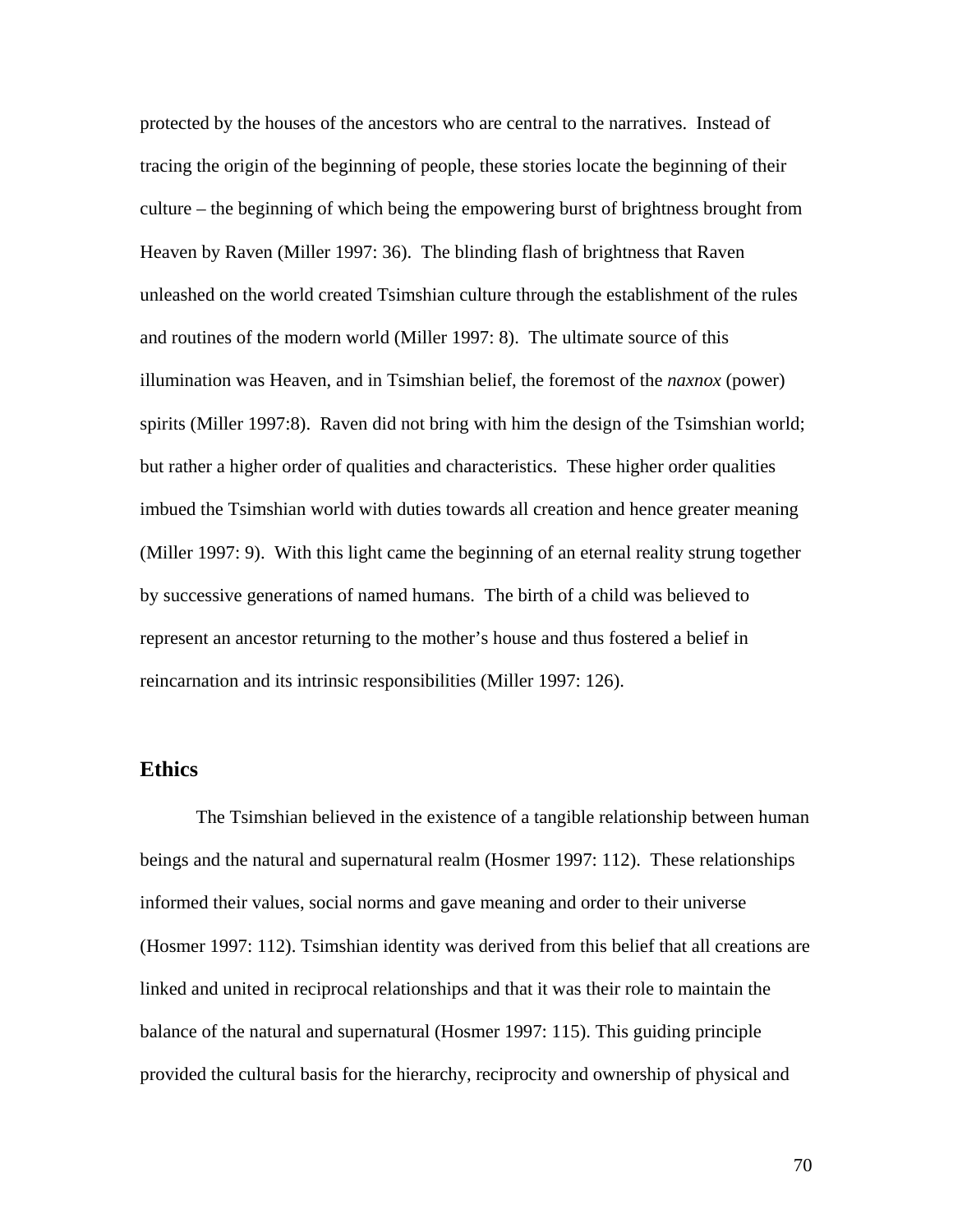spiritual property that governed their daily lives (Hosmer 1997: 112). The belief in the connectivity of all creations allows one to comprehend why the Tsimshians did not make rigid distinctions between the human and animal world. They envisioned salmon as salmon-people who lived with social organizations like villages and chiefs very similar to their own. According to Tsimshian lore it is only upon contact with humans that salmon assumed their fish form; physical forms were mutable and not defining characteristics (Hosmer 1997: 115). These values and ethical norms were propagated and confirmed through ceremonial rituals, most notably the potlatch (Hosmer 1997: 121).

## **Pre-Contact**

## **Power: Tsimshian Ranking**

All Tsimshian belonged to at least one of four matrilineal clans (there has been conflicting information concerning the presence of multiple clan affiliation): Blackfish (Orca)-Grizzly, Wolf, Raven and Eagle (Hosmer 1997: 115). Each clan was associated with particular spirits and represented by unique totems or crests. These clans were present in all Tsimshian towns and therefore provided a link between distant communities. The clans also provided cross regional structure for the Tsimshian and gave each member a distinct identity and relationship with the spirit world. The level at which basic social, political, ceremonial and economic decisions occurred was however at the house group (Hosmer 1997: 116).

The fundamental unit of the Tsimshian was the matrilineally based house group or *walp*. These, externally as well as internally ranked *walps* were the center for customary power and authority (Butler and Menzies nd: 4). Each *walp* had a leader, *s'moygiet*, who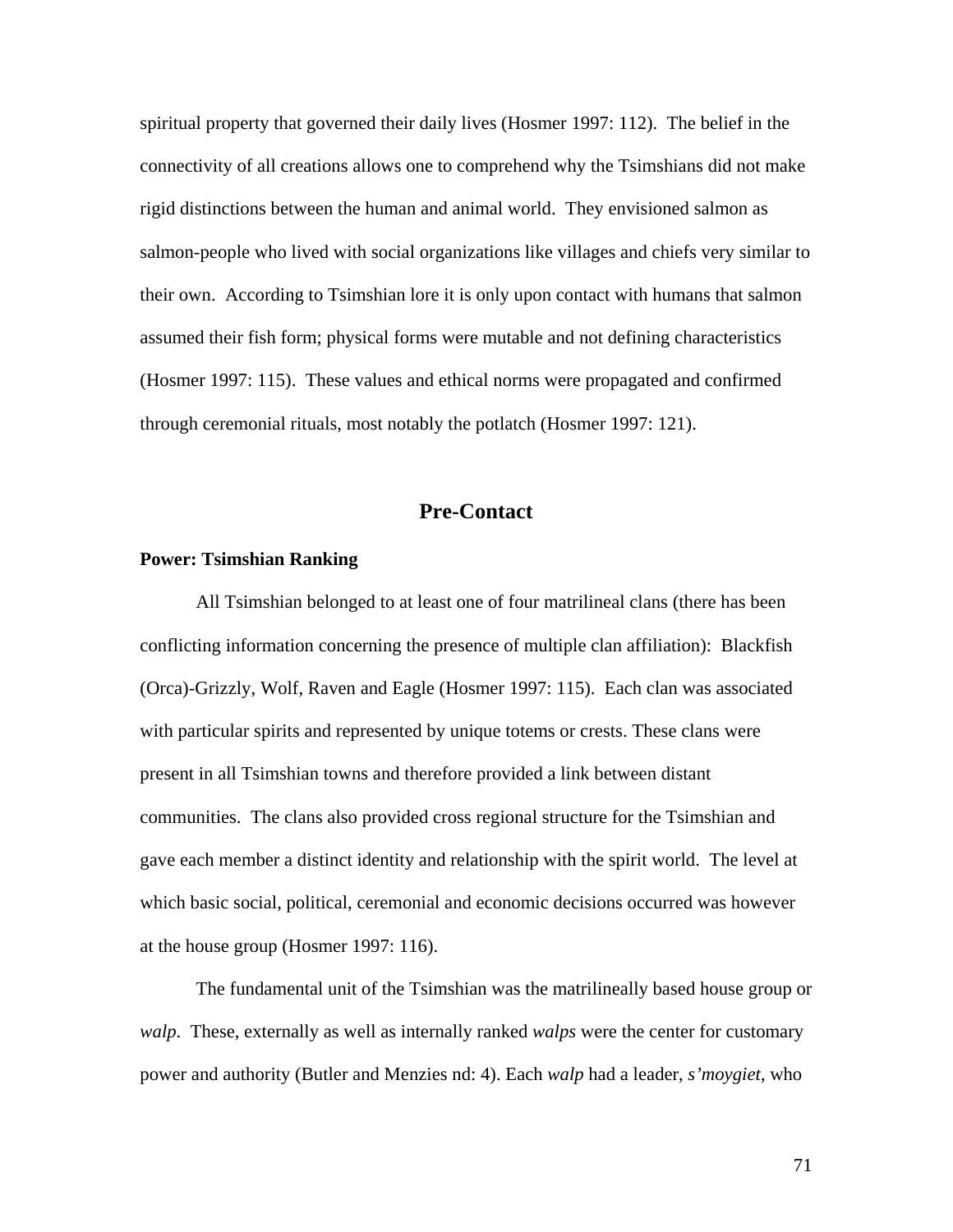was then ranked among the other *s'moygiets* based on the comparative ranked status of their housegroup. The highest ranked *s'moygiet* was the head/chief of the community (Butler and Menzies nd: 4). The chief was generally someone from a well esteemed lineage who possessed the ability to organize and unite the town into a coherent system (Miller 1997: 19). The tasks necessary for the running this system were delegated to an advisory council; however it was the chief who was charged with the maintenance of Tsimshian cultural traditions and history, as well as overseeing that house trade routes and territories were respected (Miller 1997:19). It was through the chief that each *walp*  was integrated into the greater socio-economic structure of the Tsimshian (Hosmer 1997: 16).

 The *walp's* trade routes were rigorously defended, with alliances being formed through marriage between border households (Miller 1997: 19). These trade and resource alliances were also confirmed and negotiated through potlatches and feasts whereby names and privilege were distributed and exchanged. Designated territories predicted economies and therefore trade was necessary for the dispersal of required goods (Miller 1997: 20).

Title holding and thus naming also served as a visible sign of hierarchy. Names were considered to be *walp* property. Each name carried with it a history and associated power and authority. Thus more status was derived from some names than others and that status was imbued on the holder (Halpin 1993: 59). Names could be inherited however they also had to be merited; one had to be deserving of their inherited name (Halpin 1993: 63).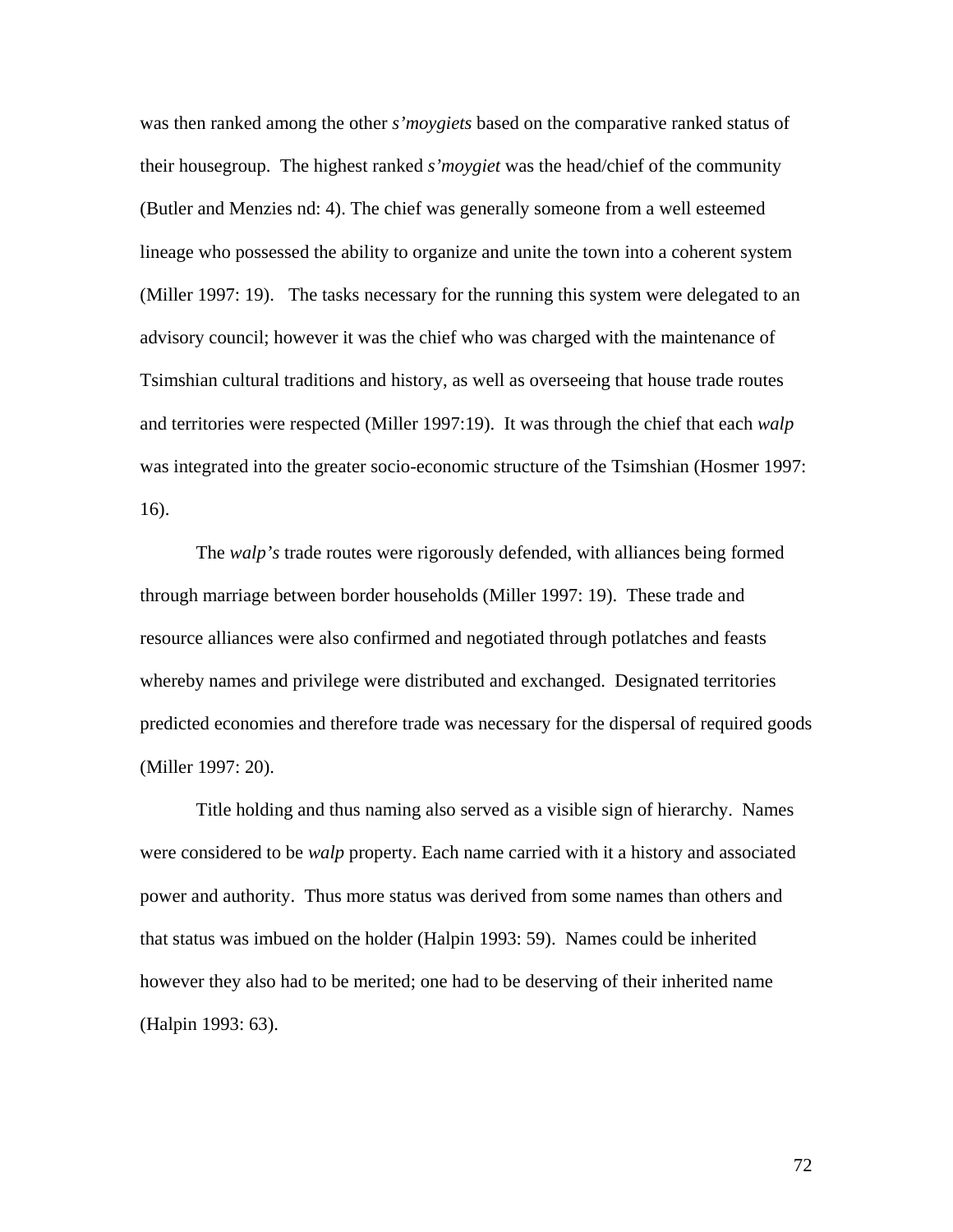The preserved evidence of these traditional ranking systems demonstrates the presence and importance of ranked power well before the arrival of Europeans. Although a complex system of hierarchy existed, positions were not rigid and were constantly redefined and confirmed as social contexts required the integration and accommodation of individuals and/or groups. They were used as a marking stick and therefore basis of comparison of each individual's role in the larger social realm (Hosmer 1997: 117). Thus the Tsimshian demonstrated a system of determining hierarchy that was not immutable, but instead allowed them to adapt to changing situations and contexts.

There are fundamental differences between the ranked power found in Tsimshian and Euro-Canadian society. A significant distinction between Tsimshian and Euro-Canadian hierarchy is that the former occurs at the group level while the latter occurs at the individual level. Although there is evidence of Tsimshian stratification at the level of the individual, the fundamental unit of stratification was the *walp*. This collective rather than individual structure emerges from Tsimshian ontological and ethical duties towards each other, the natural and the supernatural world. *Walps* lived communally and shared kinship, economy and religion (Miller 1997: 53). This communal identity was exhibited by the contributions of material and labor of all kin members to build and finance their houses. This cooperative process legitimized the collective ownership of the houses by all members of the *walp* (Miller 1997: 47). The chief of some of the *walps* had separate houses to demarcate rank; however the building of the house was also done cooperatively by the members of the *walp*. This cooperation served as a way to show support and unity for the leader (Miller 1997: 47). House property and ownership extended beyond the physical structure. It was to the house that the previously mentioned trade routes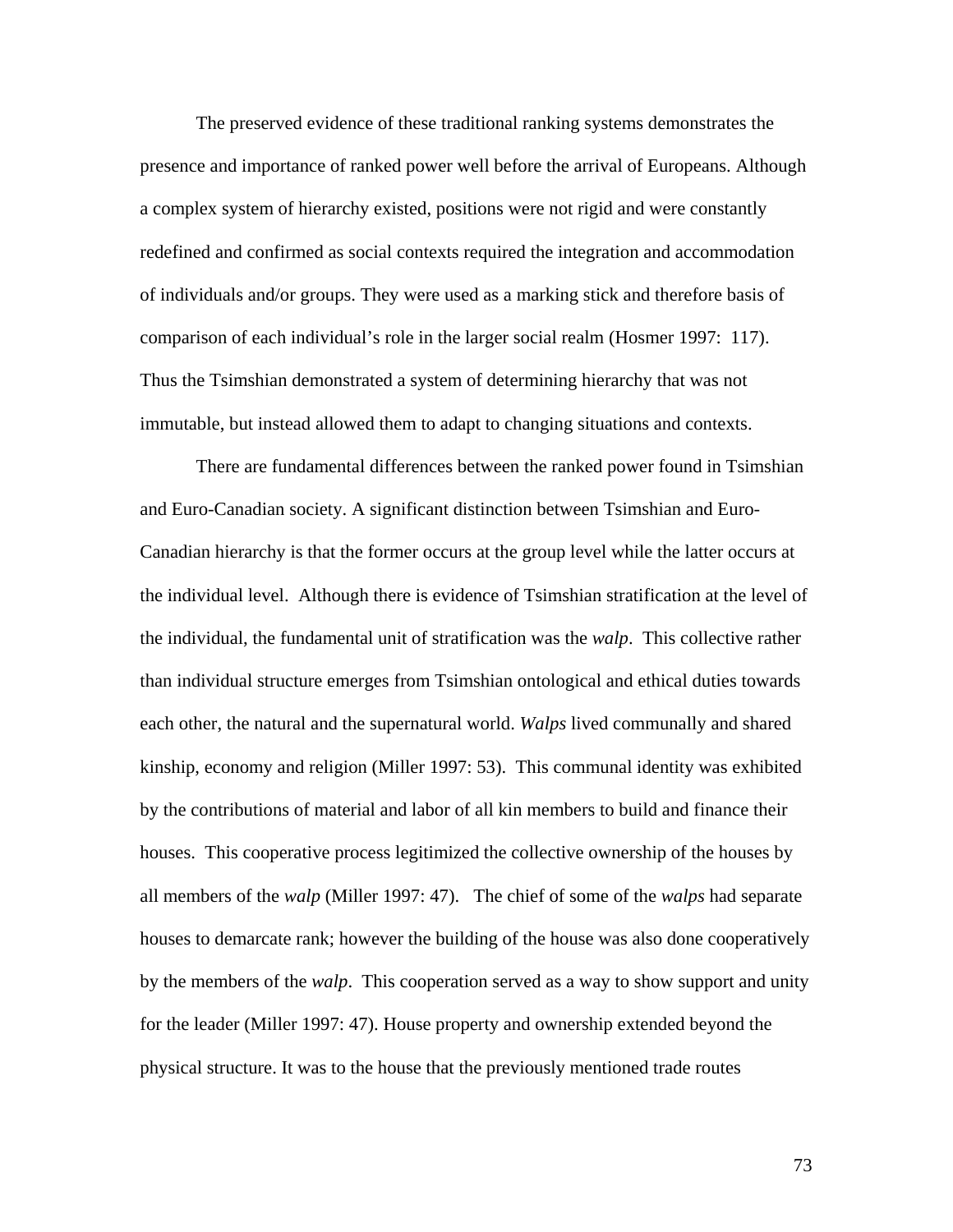belonged; each *walp* had communally owned territorial domains where subsistence and trade economies occurred (Miller 1997: 52).

### **Economy and Exchange**

Oral and archeological evidence suggests that about 4, 000 years ago, Tsimshian dietary consumption began to focus on staples such as shellfish and salmon (Miller 1997: 5). The system of ranking previously discussed provided an efficient tool to manage access and production of these resources. It resulted in an organized system of economy and exchange with a utilitarian outcome that was consistent with cultural values and norms; it was beneficial not only to the individual but more importantly to the house, town and community (Miller 1997: 5). It was a means to utilize resources communally so that the group rather than individual benefited. As the level of production and specialization grew each house group became in some sense a corporate entity; thus further enhancing the role of trade relations. These relations were essential in making up for resources that were not intensely produced as a consequence of such specialization (Miller 1997: 5). Regardless of a *walp's* primary source of economic production, their economy operated on a seasonal cycle. In general the spring, summer and early fall months activities produced the resources necessary for survival during the winter months (Butler and Menzies nd: 14). The economic cycle culminated in the late fall in a feast which allowed *walp* members to share in each others bounty (Miller 1997: 23). Women were important laborers and organizers in the seasonal cycle. They collected a large portion of the foodstuff and sorted, rationed and preserved it in order to survive the winters and supply the feasting cycle (Hosmer 1997: 120). Women derived political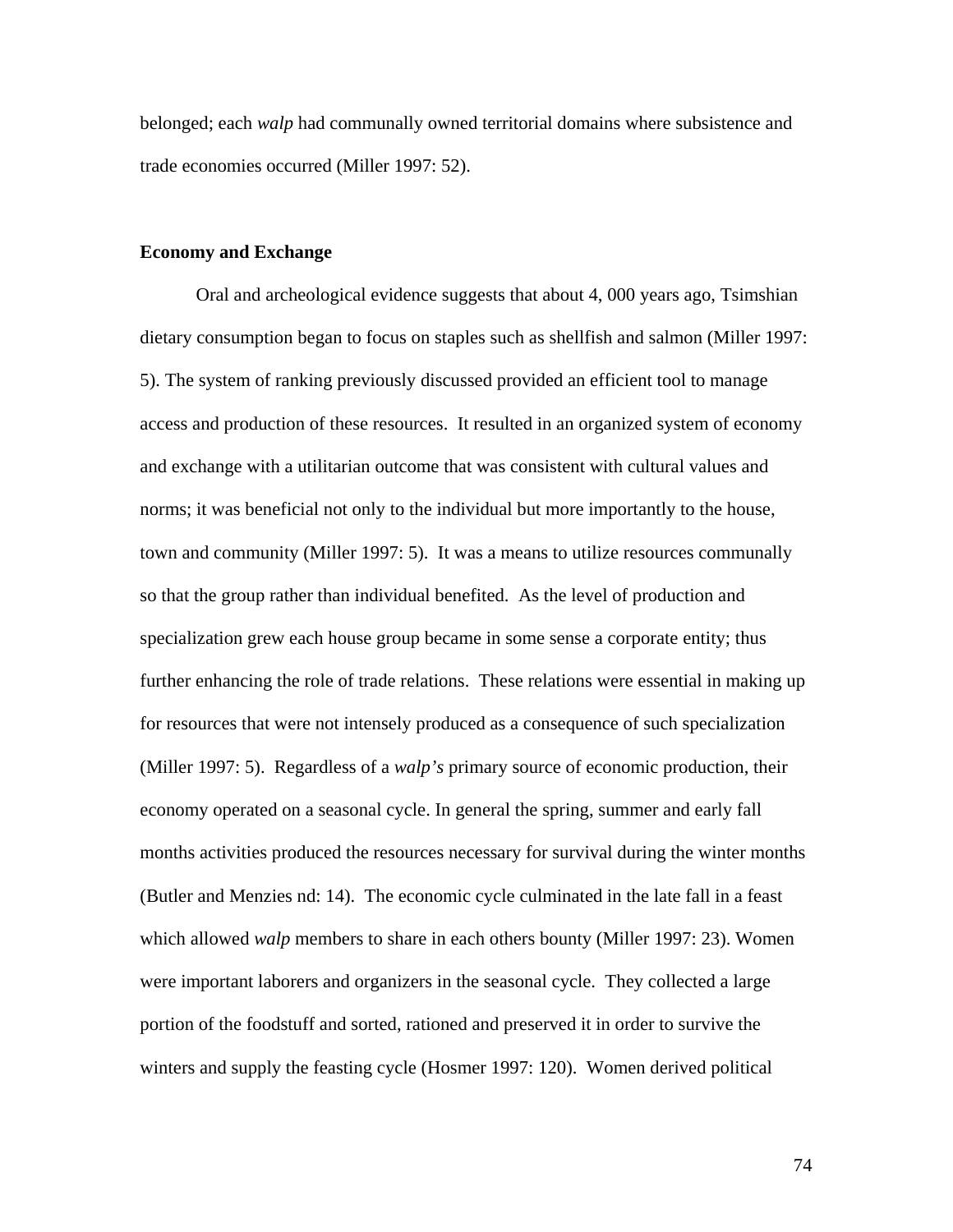influence through their contribution to the feasting cycle which was a critical determinant of *walp* rank and status (Hosmer 1997: 120).

# **The Potlatch: The Convergence of Power, Economy, Ontology, Ethics and Epistemology**

It was through the Potlatch system that ideas, people, and agents gained legitimacy in Tsimshian culture. Potlatches bound Tsimshian society in an encompassing network, by providing an integrative social, political, economic and religious forum (Miller 1988: 27). These events were public acknowledgments of changes occurring among the Tsimshian such as: naming, house dedication, bestowal of supernatural power, marriage, competitive inter group challenges and death (Miller 1988: 28).

The central component of food sharing was symbolic of the cultural solidarity vital to Tsimshian identity (Miller 1988: 28). The food was communally collected from the territory of the hosting group, and therefore its consumption was also a way of asserting their rights over the land and resources. Those accepting the food were bearing witness and acceptance of this claim (Miller 1997: 83). These events were validated by the presence of elite name-title holders who received compensation in food and gifts for providing their legitimizing authority to the event (Miller 1993: 28). The validating of events was a reciprocal relationship among elites. Former hosts would become guests when the kin of their former guest required the validation of status. In this way there was mutual recognition of changes among the elite and status was distributed accordingly. This helped to dissipate the culmination of unbalanced rank and power in one house group (Miller 1993: 31). The Potlatch, however, was not a perfect system of distribution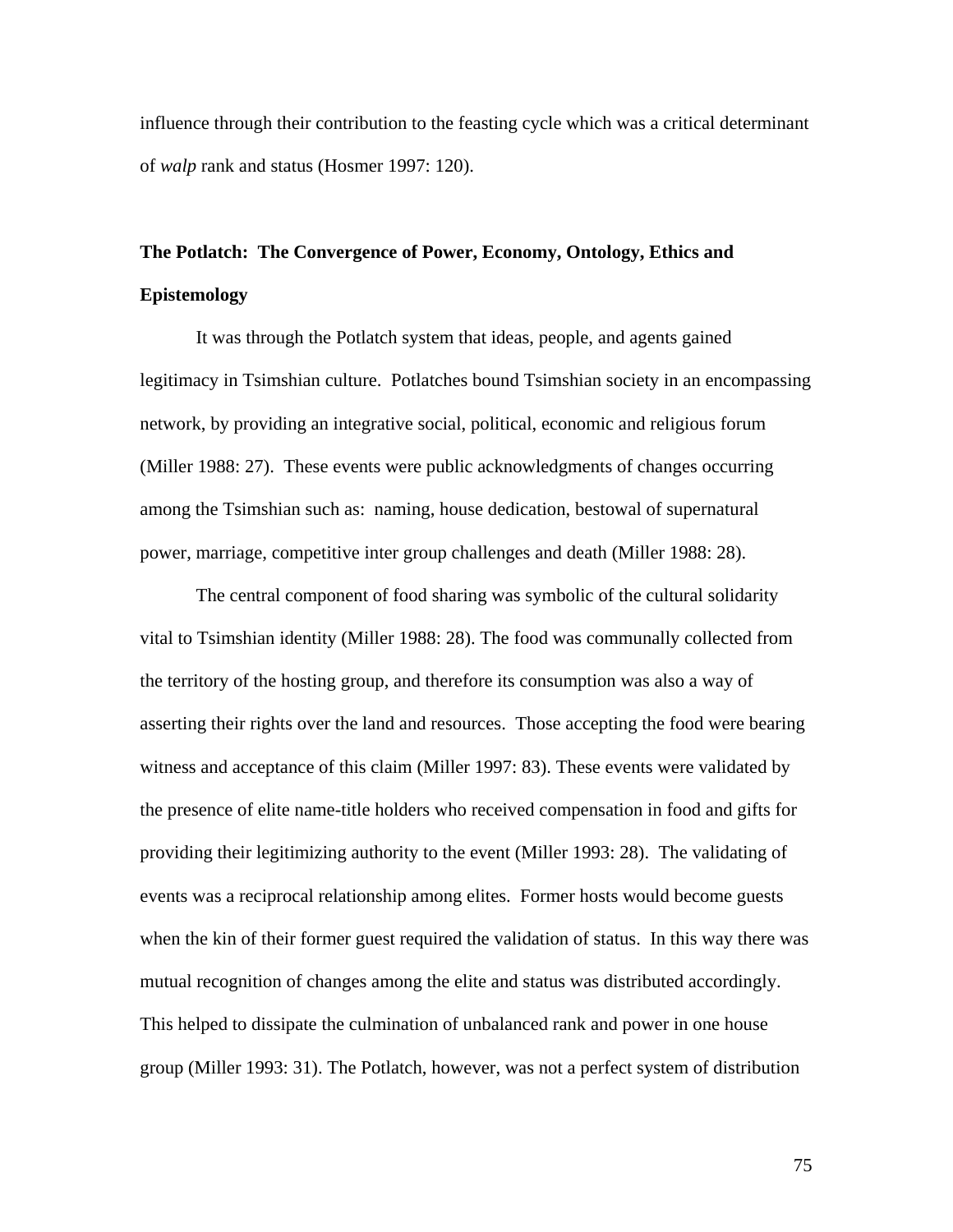due to the ability of elites to misuse their power. The elites could manipulate these ceremonies and bring themselves undue prestige in order to secure their familiar and house group status and power (Miller 1997: 82).

The donation of the wealth necessary for a potlatch to occur was derived through economic proportionality based on authority ranking. These events were sometimes planned years in advance, depending on the significance of the occasion. Within this time each member of the town was expected to make a donation according to their name and house. The adherence to this custom was enforced and regulated by the public way in which each donation was announced (Miller 1997: 84). Under this regime the chief gave the most and was followed in decreasing order from high to low status title holders (Miller 1997: 84). Chiefs and elites from other house groups who attended the potlatch were rewarded according to the same scheme – the number of gifts one received was dependent on rank with the highest ranks receiving the most. This may seem counter intuitive to wealth distribution. However the chiefs would later redistribute these gifts among the members of their house group and town (Miller 1997: 85). Chiefs therefore exhibited and derived power by being the means through which redistribution occurred. They were charged with creating equity or conversely inequity within their dominion (Hosmer 1997: 116). Potlatches can therefore be seen as a mechanism to keep individual wealth in check and maintain a universal standard of living among a group. On the surface it may be interpreted as a system of communal sharing or possible equality matching between *walps*, however it was used in a fashion that also asserted and maintained authority ranking.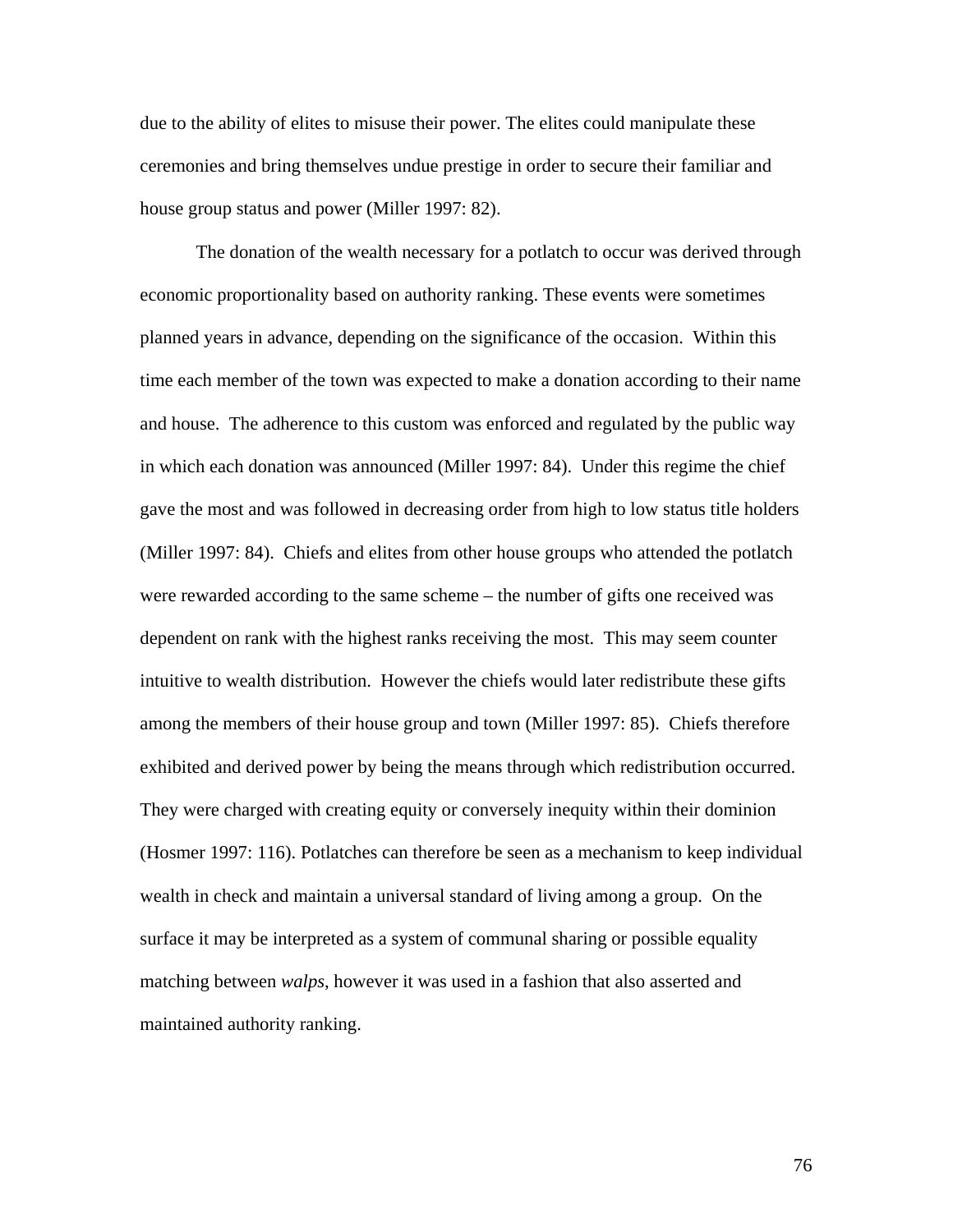To recapitulate in order for clarity and comparison, pre-contact Tsimshian society was informed and structured by the belief in a reciprocal relationship between human beings and the natural and supernatural realms. Knowledge of their world and other realms was imbued in stories, titles and names which were owned and protected by *walps*  who could trace their ancestors to the ontological source. Knowledge therefore manifested itself in title holders who, because of their title, were charged with maintaining the link that united all creations in a reciprocal relationship. Their lives were structured by communal resource ownership by territory but ranked distribution by houses. The legitimacy of ranked distribution was founded on the power derived from title holders and the hereditary system. Power was therefore not conferred on an individual but upon the *walp* and/or name that was associated with the individual – both of which were pre-existing institution outside of the control of the individual. Inter *walp* and community power was confirmed through potlatches which invoked communal recognition of changes in authority through reciprocity.

## **Post Contact**

#### **Economy and Power**

 The arrival of Europeans introduced the Tsimshian to a vastly different system of economics and exchange. Initially these differences were absorbed through the use of pre-existing trade relationships (Hosmer 1997: 123). Continuity of traditional social and economic traditions could be maintained due to pre established *walp* owned resource territories (Hosmer 1997: 125). The Tsimshian were able to employ their expertise and well established links to drive a hard bargain and define overall trade relations (Hosmer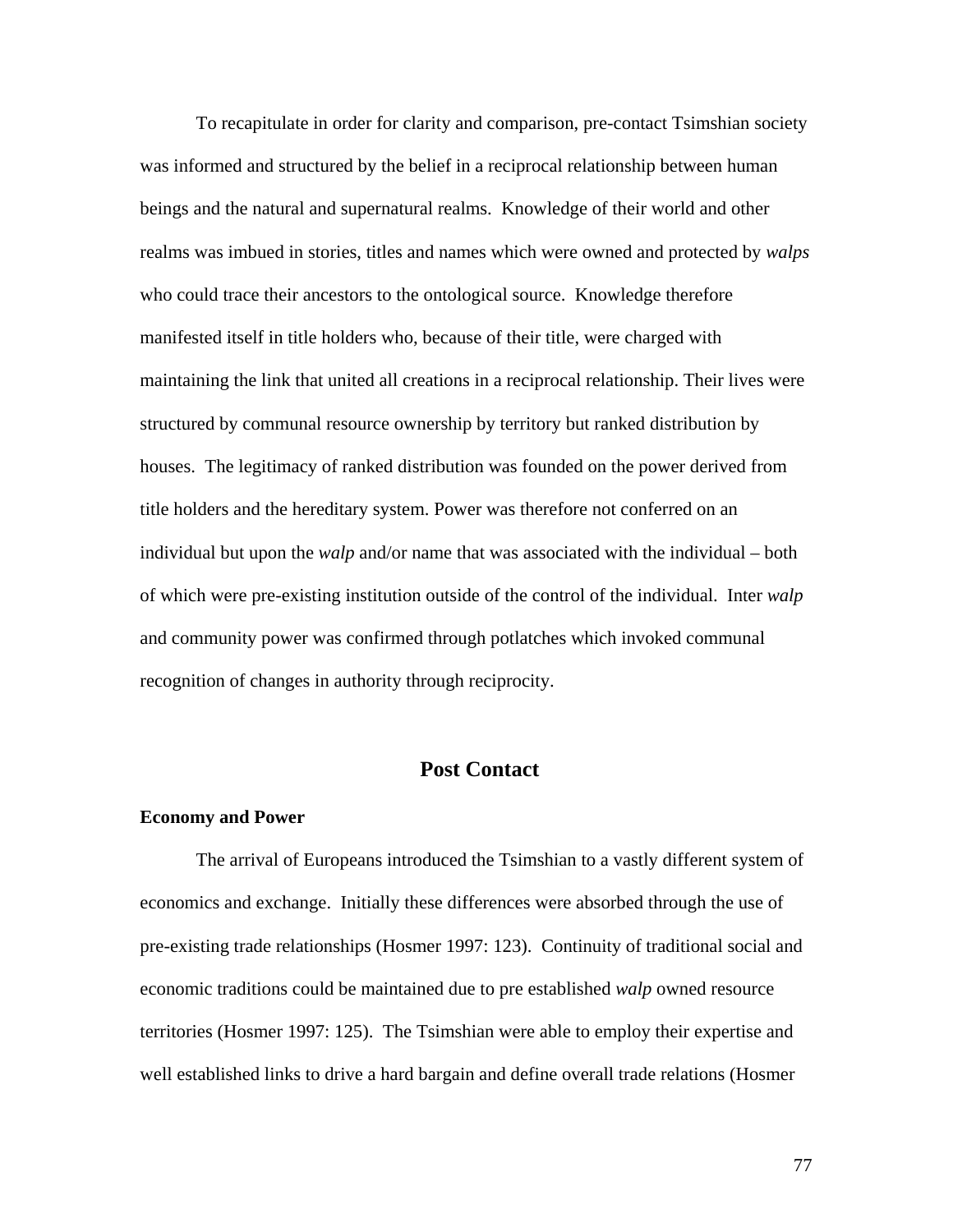1997: 123). However the increased flow and abundance of trade resulted in novel levels of wealth accumulation and the resultant emergence of more powerful territorial leaders. This is exemplified by the  $19<sup>th</sup>$  C coastal domination of the name holder Ligeex (Hosmer 1997: 126). The trade domination of Ligeex demonstrated a dramatic shift in regional power. Through cultural means, although by the use of arguably manipulative and forceful tactics, a clan was able to expand their territory and harness a disproportionate amount of the trade economy entering the coast (Hosmer 1997: 127). The system of using traditional trade routes was later impeded by the mainland establishment of the Hudson Bay Company near present day Fort Simpson, which made using indigenous middle men unnecessary for resource access. After the Tsimshian lost control over their traditional trade routes, they started integrating traditional and industrial resource use and extraction. The Tsimshian were able to continue this integration until the middle of the  $20<sup>th</sup>$ C at which point it was no longer possible under the demands of wage labour (Butler and Menzies n.d.: 19). The shift from trade, to integration of wage labour to dependence on wage labour is easily observed in Tsimshian participation in the forestry industry.

 During early colonization the fledgling forestry industry, beginning in 1834 with the Hudson's Bay Company (HBC), depended on indigenous supply of raw timber and processing labour (Butler and Menzies n.d.: 6). For the most part, this involved inland Tsimshian along the Skeena rather than coastal Tsimshian who were more involved in the fishing industry; however forestry workers were represented in all Tsimshian towns. The Tsimshians used small scale hand logging as their primary means of extraction, an ideal method for the difficult to access and rugged terrain of the coast. This form of small scale logging was easily integrated into subsistence rounds during the mid  $19<sup>th</sup>$  C; lumber even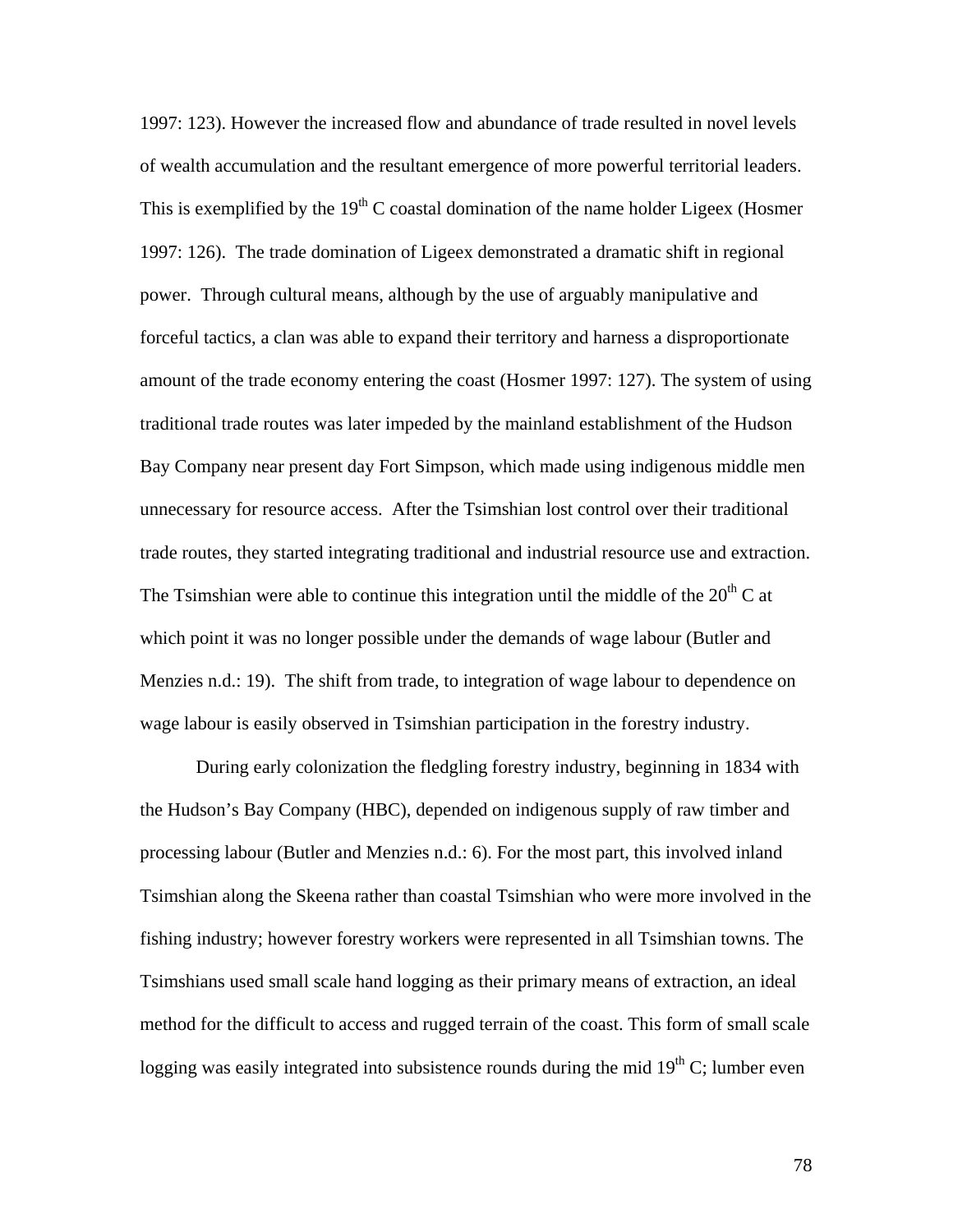arose in traditional markets by being traded for other commodities (Butler and Menzies n.d.: 19, 8). The integration of wage and subsistence economy gave rise to social change in the creation of Tribal Chiefs. In order to participate in wage labour there was a mass movement to trading posts and Tribal Chiefs were required to provide authority for economic activity outside of town boundaries (Miller 1997: 6).

The integration of wage and subsistent economies ceased in the mid  $20<sup>th</sup>$ C with the advent of industrial logging which was heavily dependent on capital and able to operate on a large scale. This shift was fully realized in Tsimshian territory in the Nass and Kalum valleys with the granting of the first Tree Farm License (TFL) to Columbia Cellulose in the early 1950s (Butler and Menzies n.d.: 22). Tsimshian who had previously hand logged as part of their seasonal round were driven out as primary producers and forced into wage labour on their traditional territory for large scale TFL holders (Butler and Menzies n.d.: 24). The increasing amount of required capital and forestry regulations further distanced the Tsimshian from access to their ancestral lands and resources (Butler and Menzies n.d.: 22). This was the intended culmination of governmental policies that began with the creation of the reserve system 1852 (Butler and Menzies n.d.: 14). Instead of being primary producers house groups became wage labourers exploiting their own resources for industrial benefit (Butler and Menzies n.d.: 14).

Although their traditional system of economic exchange was fractured the Tsimshian found novel ways to retain aspects. Throughout this period of economic upheaval canneries were used as a communal area where traditional economic exchange could occur. They allowed a summertime common meeting place where networks and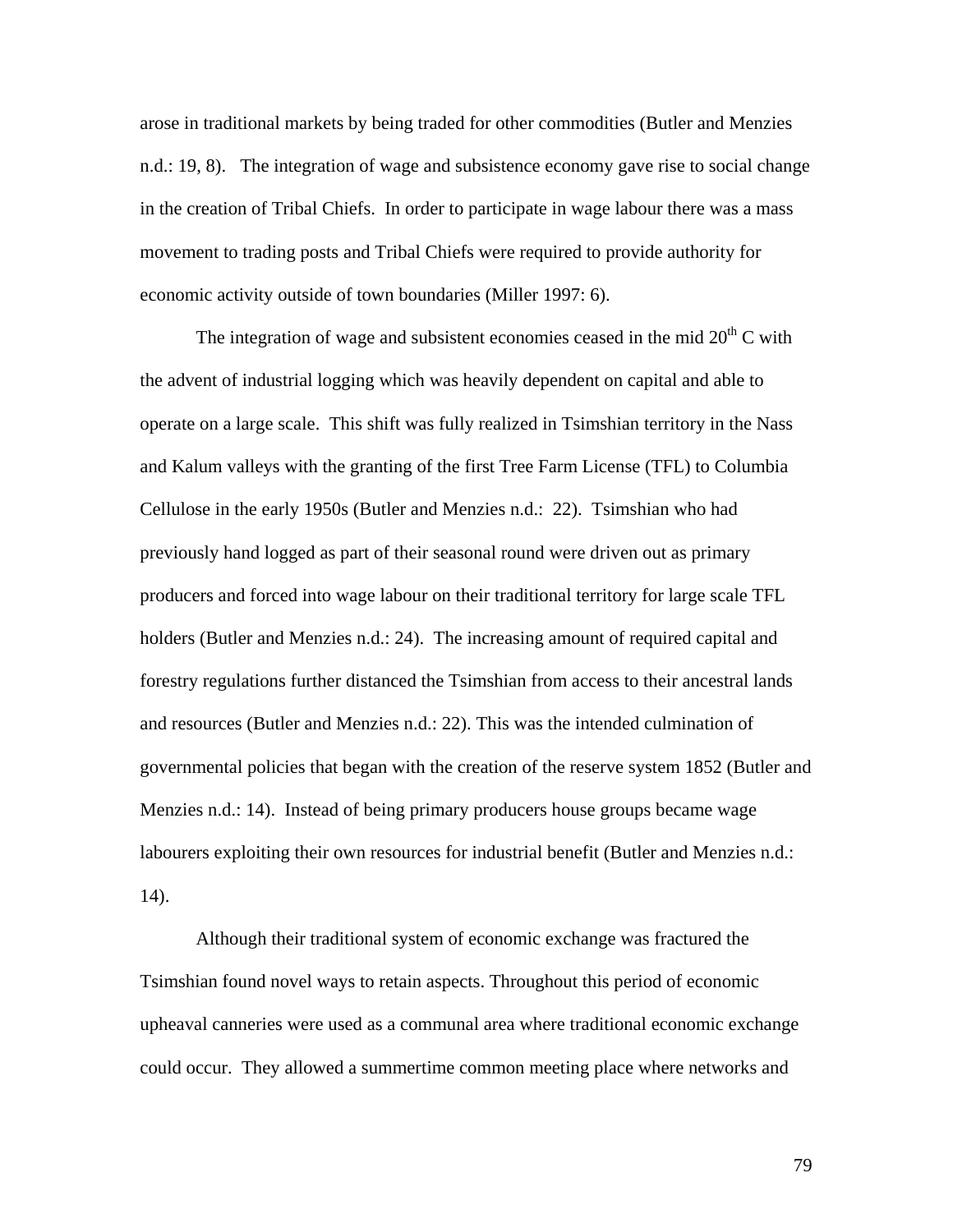trade relations could be maintained despite their temporal location in the evolving industrial economy (Butler and Menzies n.d.: 14).

## **Missionaries**

A concurrent event playing a significant role in shifting economic patterns and exchanges of the Tsimshian was the arrival in 1857 of William Duncan and missionary enclaves. The ideological conversion of the Tsimshian was Duncan's intent, and the creation of a new industrial economy was his chosen mechanism (McDonald 1993: 44).

Duncan and other missionaries who followed mounted a vigorous campaign to alter the social and economic lives of the Tsimshian from one of communal working and living to a European model of nuclear families and individualism (Butler and Menzies n.d: 8). They endeavored to do this by ending Tsimshian reliance on seasonal rounds through the creation of industry and wage labour (Butler and Menzies n.d: 8). The missionaries and their industries worked to undermine the function of the *walp* and as a result destabilize Tsimshian social and economic order (McDonald 1993: 44). Missionaries succeeded in ending seasonal migration which in turn catalyzed the establishment of single family homes and gender role division (Butler and Menzies n.d.: 9).

Traditionally, individual economic prosperity was tied to house groups and therefore the shift to European style single dwelling buildings posed problems for both the economic and social structure of Tsimshian society. The building of single family homes by elites created an ownership and succession dilemma among a group of people who operated under matrilineal inheritance. Matrilineal inheritance was inconsistent with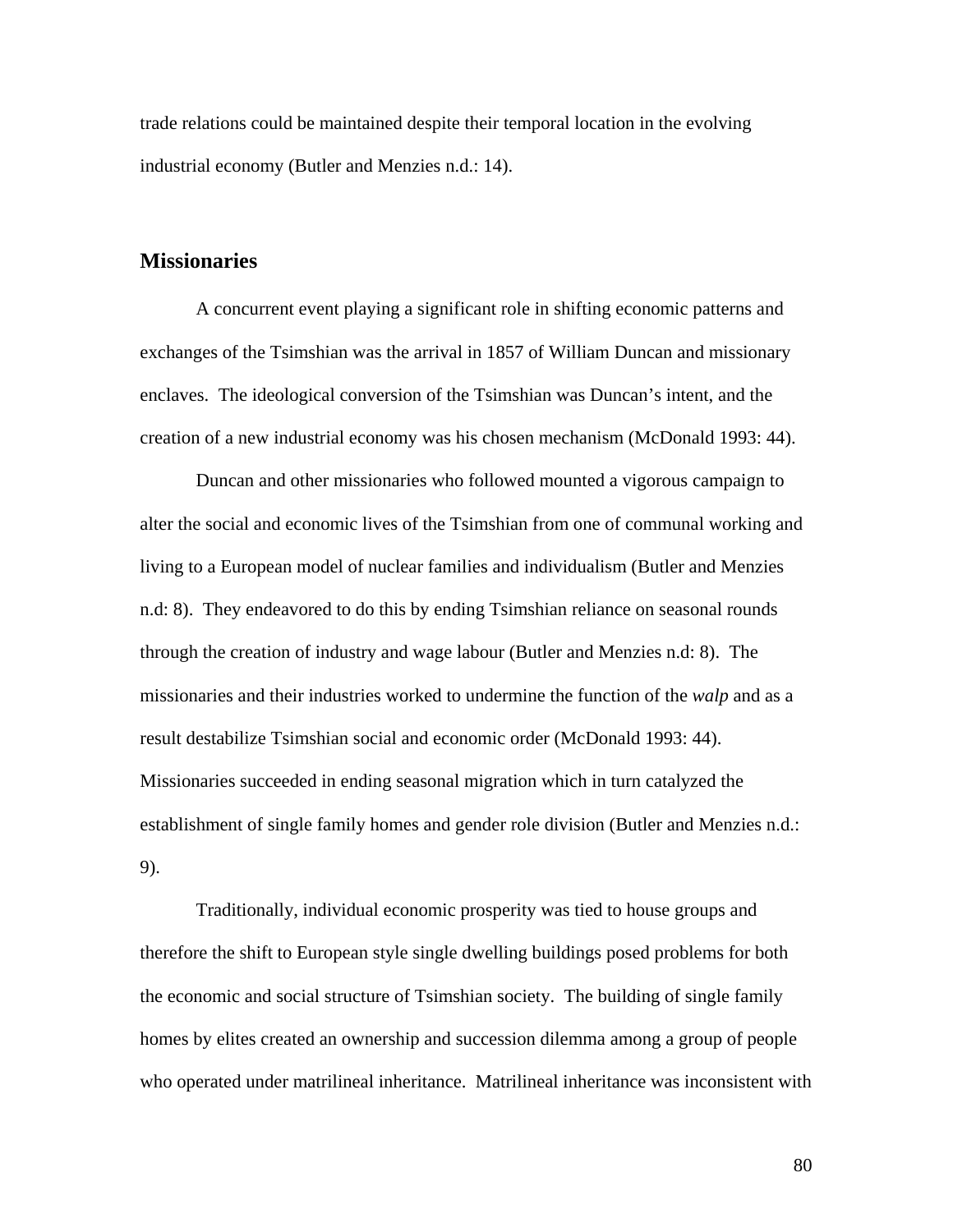Canadian property laws that operated under Euro-Canadian next of kin tradition of wife and child inheritance (Miller 1997: 49). As well, Tsimshian traditional houses were built on collectively owned land. Under Tshimshian laws land was divided among house groups and therefore conflict arose over the ownership of the land under single family homes (Miller 1997: 49).

The attempt at Tsimshian conversion to Christianity and European society culminated in 1862 with the establishment of Metlakatla; an economically self sufficient industrial Christian colony (Butler and Menzies nd: 9). Metlakatla was Duncan's vision realized; a society of First Nations who possessed the work ethic highly valued in European cultures that would in turn promote the materialism that he felt was critical in full assimilation (Hosmer 1997: 165). Matlakatla was not an anomaly, missionary built sawmills sprang up in Hartley Bay, Kincolith and Kispiox as well. These mills were supplied by native loggers and produced the lumber necessary for building native homes as well as non-native homes in the area (Butler and Menzies n.d.: 9).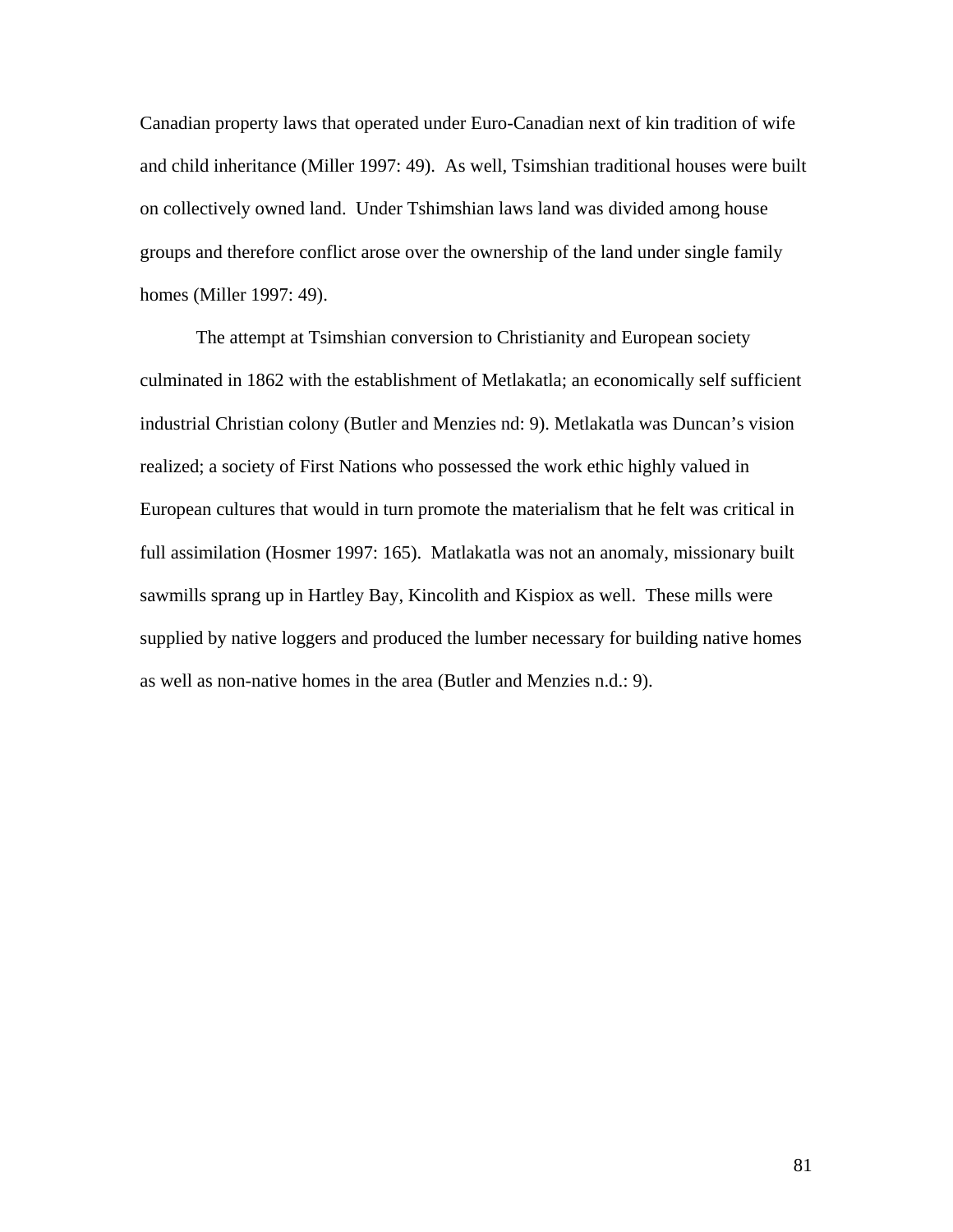|                  | <b>Pre Contact</b>                                                                     | <b>Post Contact</b>                                 |
|------------------|----------------------------------------------------------------------------------------|-----------------------------------------------------|
| <b>Power</b>     | - power not conferred on an individual but                                             | -single family houses de-                           |
| <b>Structure</b> | upon the <i>walp</i> and/or title                                                      | centralize walp power                               |
|                  |                                                                                        |                                                     |
|                  | -walp communal resource ownership                                                      | -emergence of rank of                               |
|                  |                                                                                        | Tribal Chief due to                                 |
|                  | -contribution to <i>walp</i> economy determined                                        | resettlement near industry                          |
|                  | through economic proportionality based on                                              |                                                     |
|                  | hierarchical ranking                                                                   |                                                     |
|                  |                                                                                        | -disintegration of inter                            |
|                  | -chiefly power to redistribute wealth                                                  | group hierarchy due to loss<br>of control over land |
|                  |                                                                                        |                                                     |
|                  | -hierarchical ranking maintained through<br>distribution of resources through communal |                                                     |
|                  | sharing among walps and equality matching                                              |                                                     |
|                  | between walps                                                                          |                                                     |
|                  |                                                                                        |                                                     |
|                  | -legitimacy of ranked distribution founded on                                          |                                                     |
|                  | the potlatch and hereditary system                                                     |                                                     |
|                  |                                                                                        |                                                     |
|                  |                                                                                        |                                                     |
|                  |                                                                                        |                                                     |
| <b>Economic</b>  | -seasonal round                                                                        | -expropriation of resources                         |
| <b>Structure</b> |                                                                                        | by colonizers and forced                            |
|                  | -walp 'corporations' with established trade                                            | dependence on wage labour                           |
|                  | routes                                                                                 |                                                     |
|                  |                                                                                        | -small scale trade still                            |
|                  |                                                                                        | present however not                                 |
|                  |                                                                                        | necessarily walp based                              |
|                  |                                                                                        |                                                     |

## **Table 1: Power and Economy - Pre vs. Post Contact**

# **Analysis of Change**

Tsimshian economics and exchange underwent unmistakable changes with the

arrival of European traders and missionaries. The preceding discussion illustrated how

these changes were initially absorbed within power structures already present pre-contact.

Later changes to the economic system such as those associated with missionaries and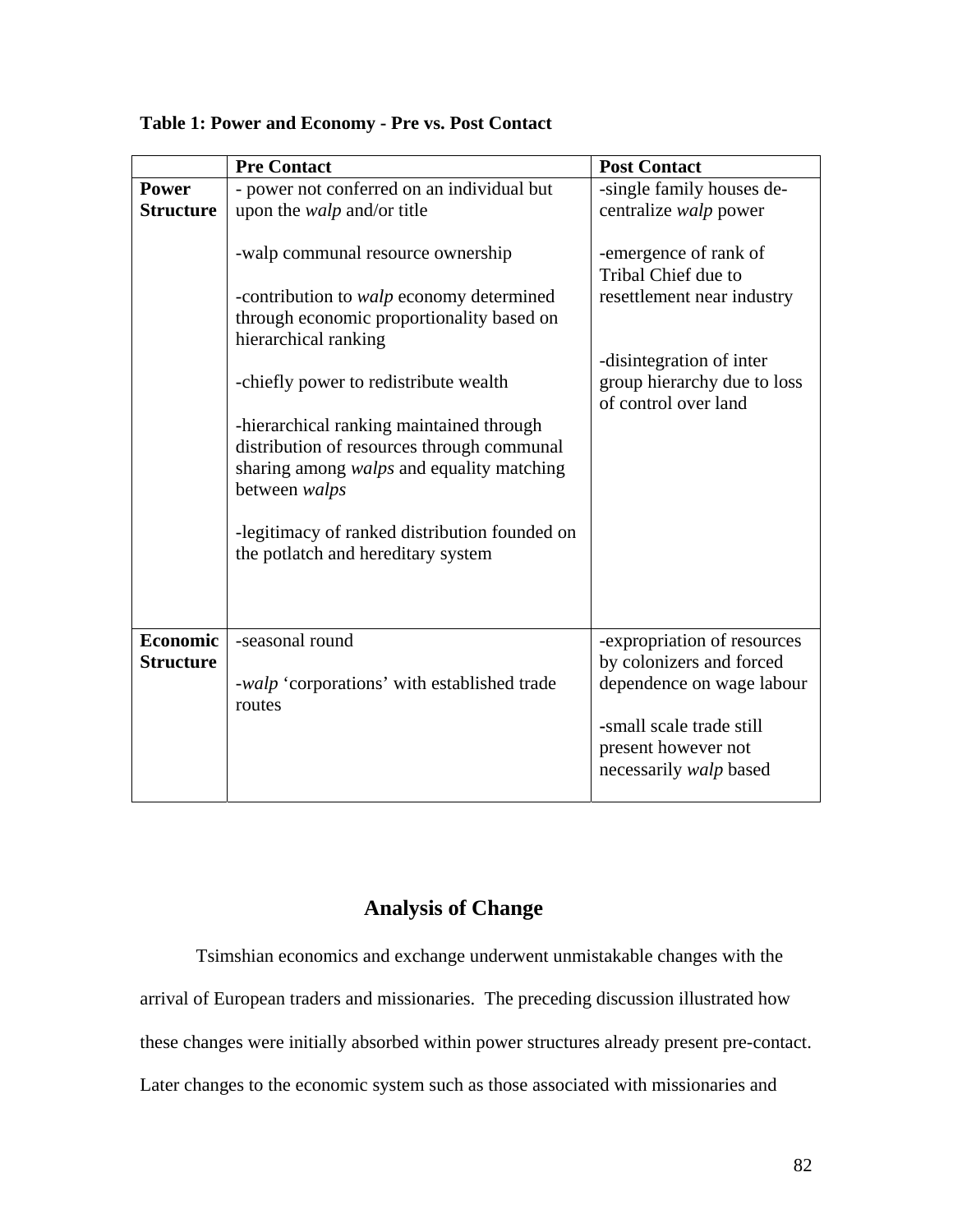capitalism brought changes that ruptured these systems and created cultural dissonance that required the development of novel coping mechanisms. This demonstrates the adaptability of the Tsimshian; however it does not inform us as to the effect of these changes on their core values. Did these changes fundamentally alter Tsimshian identity, or did they only occur as surface level economic structural changes?

### **Metlakatla**

Metlakatla provides a microcosm from which to analyze changes in Tsimshian ontology, ethics and epistemology.

There is a historical tendency to place First Nations as passive participants in colonization. Missionary William Duncan relied on this passivity when structuring Metlatkatla to mimic traditional economic exchange in a novel way that allowed for the integration of western work ethics and Tsimshian resource use. Metlakatla was not an attempt by Duncan to achieve the integration of Euro-Christian and Tsimshian values; he was using Metlakatla as a means to an end whereby Tsimshian values were replaced with Christian beliefs and social values (Hosmer 1997: 152). He thus denied the possibility that instead of bending to the forces of colonization and assimilation, the Tsimshian could/would use Metlakatla and other missionary run industries as a means to an economic end while maintaining their core traditional values (Hosmer 1997: 178). This conceptual juxtaposition illuminates the underlying question that this chapter has been examining. Did Duncan and the other missionaries convert Tsimshian ideology or did the Tsimshian use and incorporate industry into their tradition on their own terms?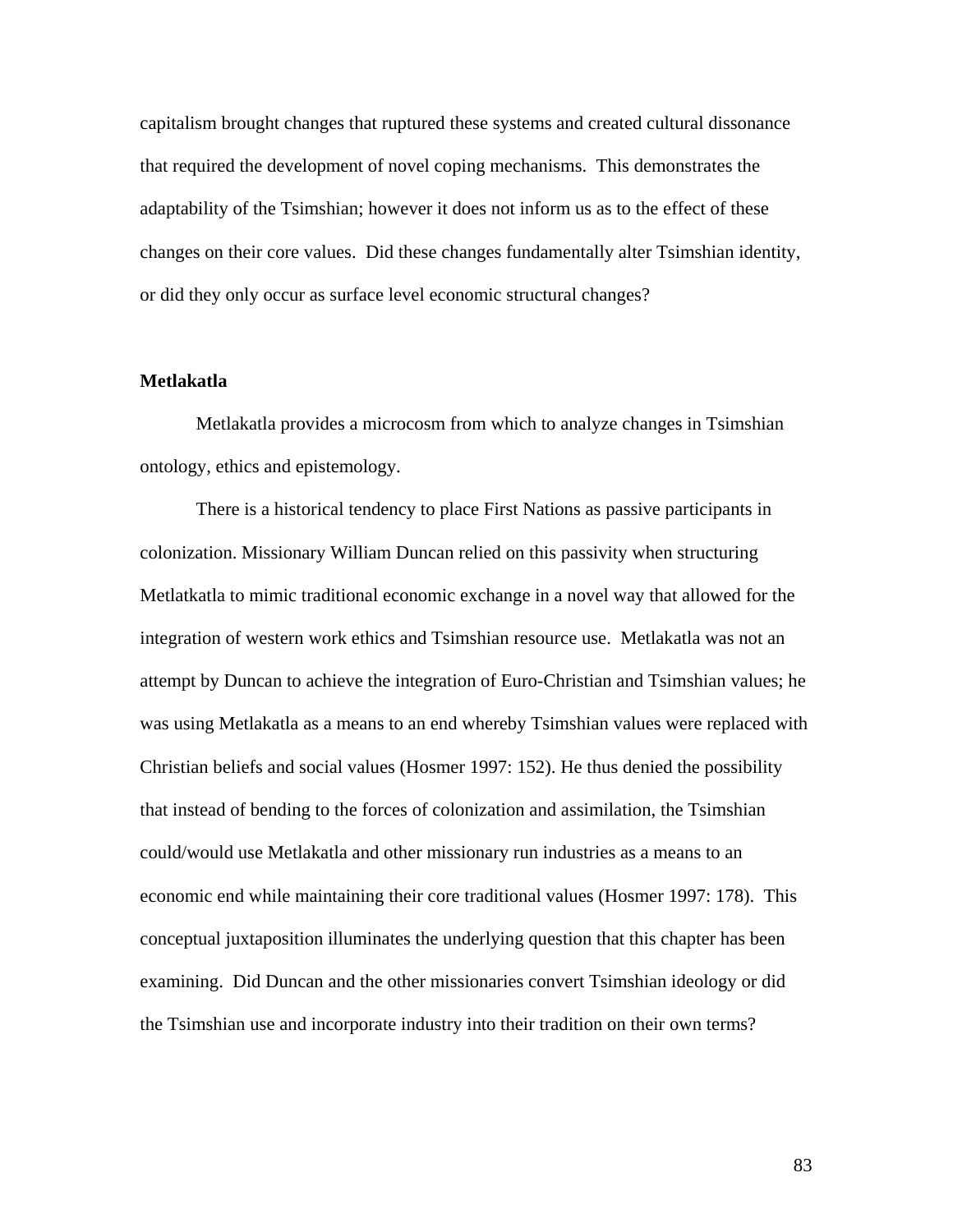Metlakatla's economy was structured by a system of local government which had a similar social organization to that of traditional collective *walp* action derived from internal social hierarchy (Hosmer 1997: 153). Duncan introduced a Euro social hierarchy of constables and councils that the Tsimshian could identify as an altered form of *walp*  and clan organization (Hosmer 1997: 154). Duncan imposed this hierarchy to bring a sense of community to Metlakatla in order to further economic production and assimilation; however the Tsimshian were able to use it to sustain the reciprocal relationships at the core of their ontological and ethical beliefs (Hosmer 1997: 157).

History assumes the conversion of the Tsimshian of Metlakatla and other missionary run towns to Christianity; thus implicitly implying that Christian-ethos replaced traditional Tsimshian beliefs. However evidence of the Tsimshian using Christian festivities, such as Christmas, New Year's and Queen Victoria's birthday, as venues for the continuation of their traditional beliefs contradicts this assumption. These Euro-Christian celebrations provided opportunities for feasting, gift giving and thus served the function of traditional potlatches. Although counter intuitive, these "Christian" events allowed the continuation of Tsimshian ethical and ontological duties (Hosmer 1997: 157). To an outside observer these events appeared to be mechanisms to reinforce Christian ethos. To the Tsimshian however, they provided an acceptable venue to continue their social duties and maintain their knowledge and link with the spiritual world in the face of assimilative pressures. There is further evidence in Metlakatla, and in other Tshimshian settlements, for the persistence of traditional ontological beliefs in Tsimshian Christian 'converts'. Light and its branching beams remained the conduit for all Tsimshian institutions of culture (Miller 1997: 9). This fundamental belief persisted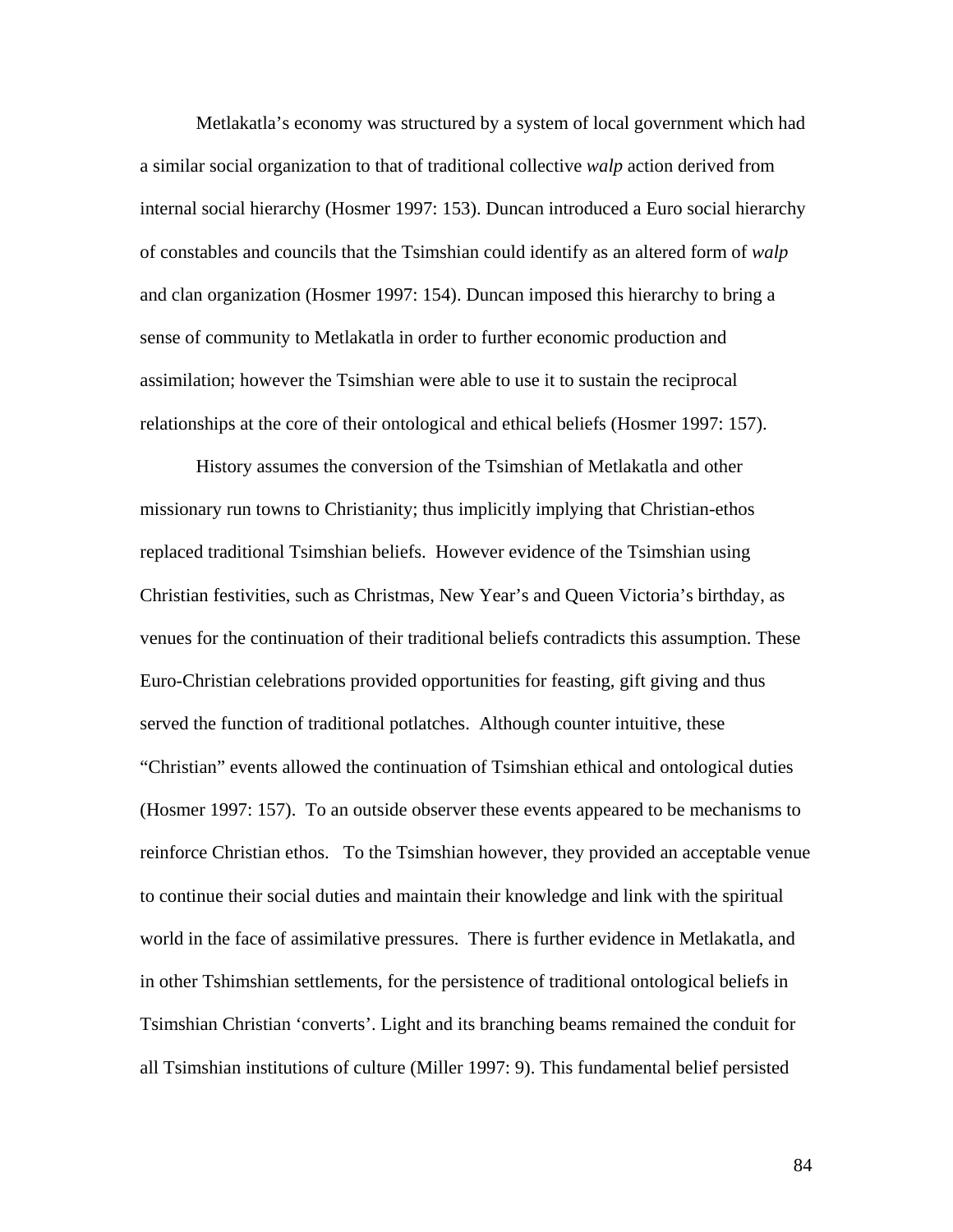within the framework of Christianity because the Tsimshian creatively shifted the ultimate source of illumination from Heaven to God (Miller 1997: 12). Furthermore, while not publicly recognized and acknowledged after the ascension of Christianity, the belief in reincarnation is reflected in Metlakatlan ceremonies by the continued importance of the ceremonial and institutional aspects of naming and title holding (Miller 1997: 126). The persistence of naming also indicates the survival of Tsimshian ontology and the power and hence knowledge intrinsically linked to title holders.

Evidence from Metlakatla therefore supports the maintenance of traditional Tsimshian ontology, ethics, epistemology and power. The Tsimshian were able to use their traditional methods of power distribution and legitimization to understand the changing economy while preserving the reciprocal nature of their ontology and ethics. This feat was accomplished through innovative means which could be deemed by an outsider to be proof of assimilation. Viewed from this perspective it becomes apparent that Metlakatla was not simply, as history tends to view it, a successful colonization of Tsimshian into a Euro-centric working community based on Christian ethos. Metlakatla demonstrates how the Tsimshian were able to use surface change as a tool to maintain their ontological, ethical and epistemological foundation.

#### **Potlatches/Feasts**

Although Potlatches were banned in the  $19<sup>th</sup>$  C their social and legitimizing aspects persisted in altered forms, such as the Christian festivities previously mentioned. The mere continuity of potlatches in varied and adaptive states suggests the preservation of core ontological and ethical values as they provided the foundation for the rules (i.e.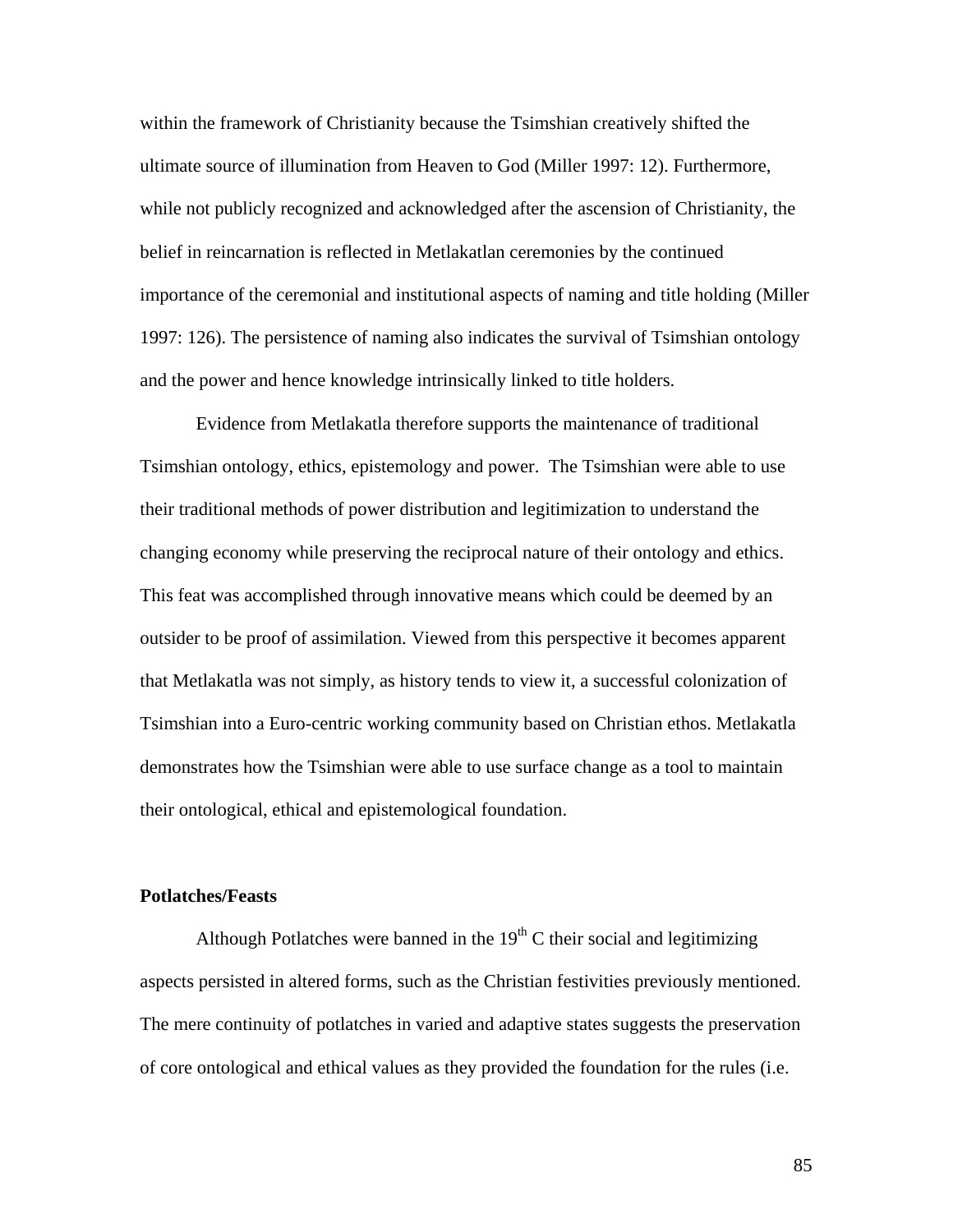reciprocity) and norms (i.e. respect of the supernatural) which governed the ceremonial process. However during the analysis of Metakatla, evidence emerged concerning the critical role these communal festivities played in actively combating assimilative forces. Therefore the potlatches' active function of resisting change and not simply its passive function of static evidence of ontological, ethical and epistemological continuity must be examined.

Tsimshian society cannot be separated into solely economic concepts and therefore the economically driven re-assortment of power in Tsimshian society had to be dealt with in a holistic way (Hosmer 1997: 21). The Tsimshian recognized the changes that were occurring, some of them beyond their control, but attempted to incorporate them in a way that maintained their cultural values and social integrity (Hosmer 1997: 21). The potlatch and its altered forms may be credited with providing the mechanism through which the Tsimshian were able to maintain stable leadership and identity in the midst of widespread social upheaval. Potlatches were a public way to validate and confirm change. Potlatches were resistant to change in that they were the Tsimshian way of adapting to change. This is perhaps why during early contact they took on a competitive and brutal atmosphere. Potlatches were given the difficult task of developing a new social hierarchy to deal with a new economic force. Although they may have appeared mean spirited and outright destructive to an outsider, they actually provided a safe and legitimate way to reestablish territorial and resource rights within the postcontact economy (Miller 1993: 30). This was an essential tool in the prevention of warfare and market exclusion that could have been the likely result of a growing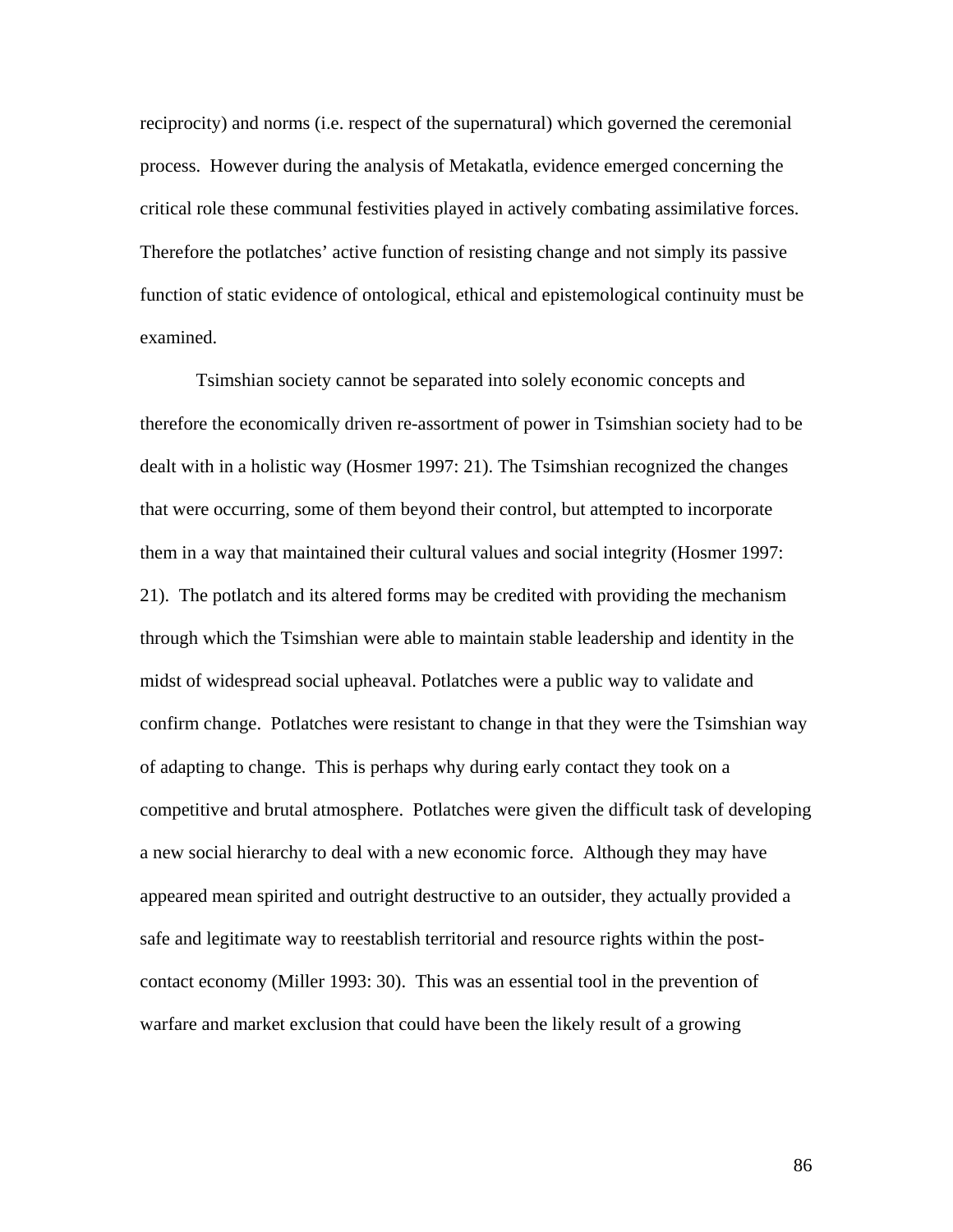commercial economy. It was a creative way for a collective non-market society to deal with the imposition of an exclusive market system.

The potlatch also had the ability to facilitate the maintenance of core values in the event of a surface change. For instance, economic upheaval resulted in changing traditional *walp* based Tsimshian social units into nuclear units headed by men. This resulted in the alteration of women's political and economic position by not recognizing their political and property rights tied to matrilineal kinship networks (Hosmer 1997: 155). This seems to indicate a clear change in female derived power; however evidence suggests that although Tsimshian became more nuclear with regard to their living arrangement the potlatch continued to center on matrilineal relationships and thus maintained traditional sources of matrilineal power.

## **Conclusion**

I return to the research question: Did the changes in Tsimshian economic exchange from pre to post contact result in the fundamental alteration of their core principles to more closely resemble those of their colonizers?

The analysis in this chapter suggests the fundamental persistence of Tsimshian culture as it has adapted and changed with colonial contact. Instead of assimilating economic and social structures, there is evidence of accommodating them in a constructive and innovative way which allowed the preservation of their unique identity and core beliefs. Contrary to Ratner *et al* and the Modernization Theory, the evidence indicates that the introduction of a colonial economic system did not result in the immediate and complete assimilation of Tsimshian. Their core values embedded in a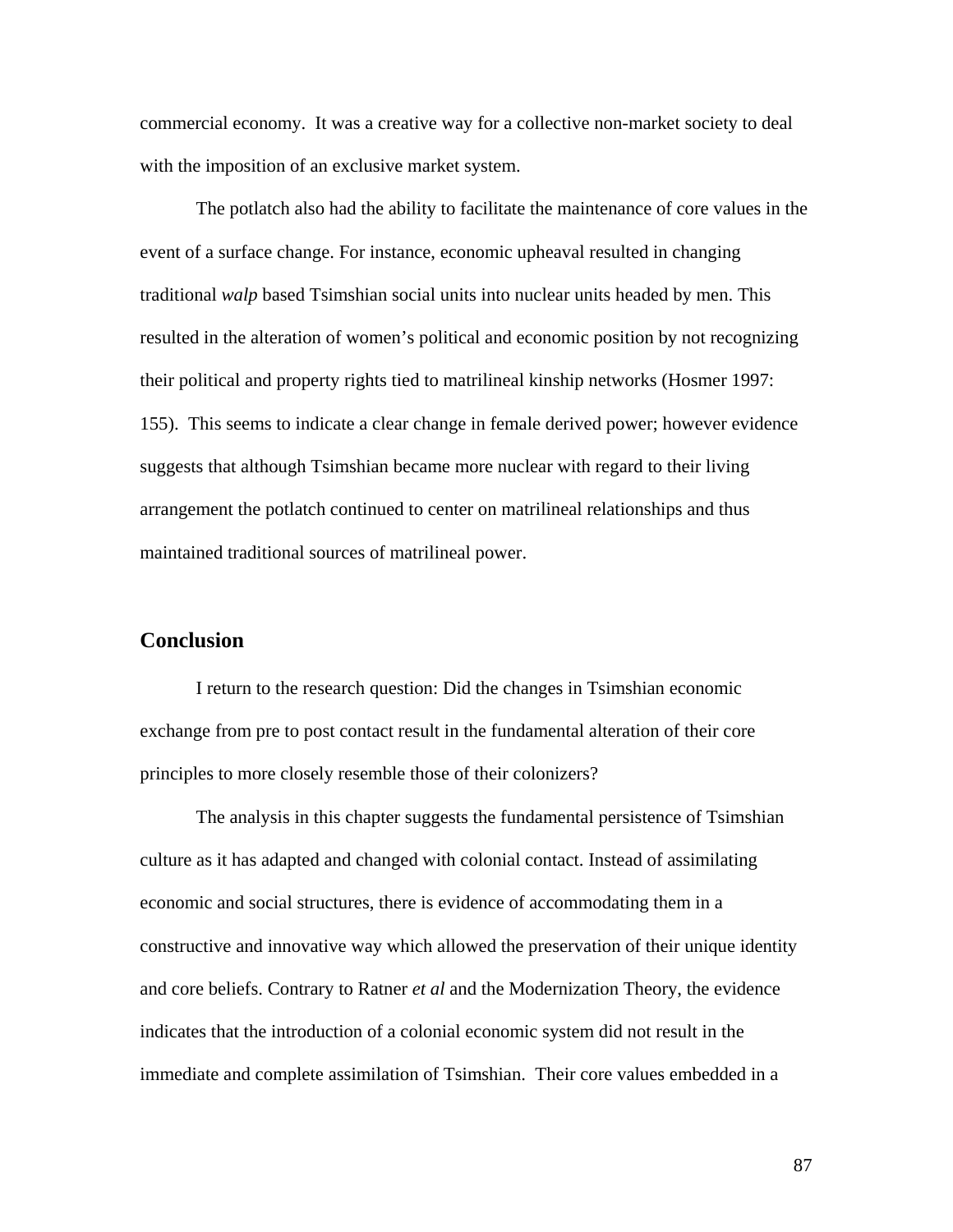complex and integrative framework of ontology, ethics, epistemology and power did not come to solely reflect those of the dominant European society. Instead evidence suggests that changes were made at the surface level which allowed the Tsimshian the ability to work within the system that was being imposed on them, while maintaining their core principles.

It was not the purpose of this chapter to discuss the positive or negative repercussions of colonization. Nor was the emergent argument that the Tsimshian used novel and creative ways to adapt instead of assimilate to European culture meant to deny the devastating impact that colonization has had on their lives or the fight that they have waged against colonization. History tends to give a passive account of First Nations role in colonization and it was one of the intentions of this chapter to displace this myth by exploring the possibility of the existence of over one hundred and fifty years of indigenous innovation in the face of powerful forces aimed at destroying their identity. The analysis in this chapter suggests that tradition is not static. Although industrial forestry may not have been a 'traditional' component of Tshimshian culture, this argument cannot be used in order to limit their entry or as denial of knowledge or practices that they deem relevant and important to bring to a shared decision-making table.

In terms of the future, it is difficult to extrapolate what influence "First Nations and industry becoming partners in development" will have on Tsimshian values. However, an understanding of the use of economic determinism and Tsimshian persistence in the 'old economy' can contribute to understanding the complex situation currently unfolding in the North Coast. Part of the lack of shared understanding of the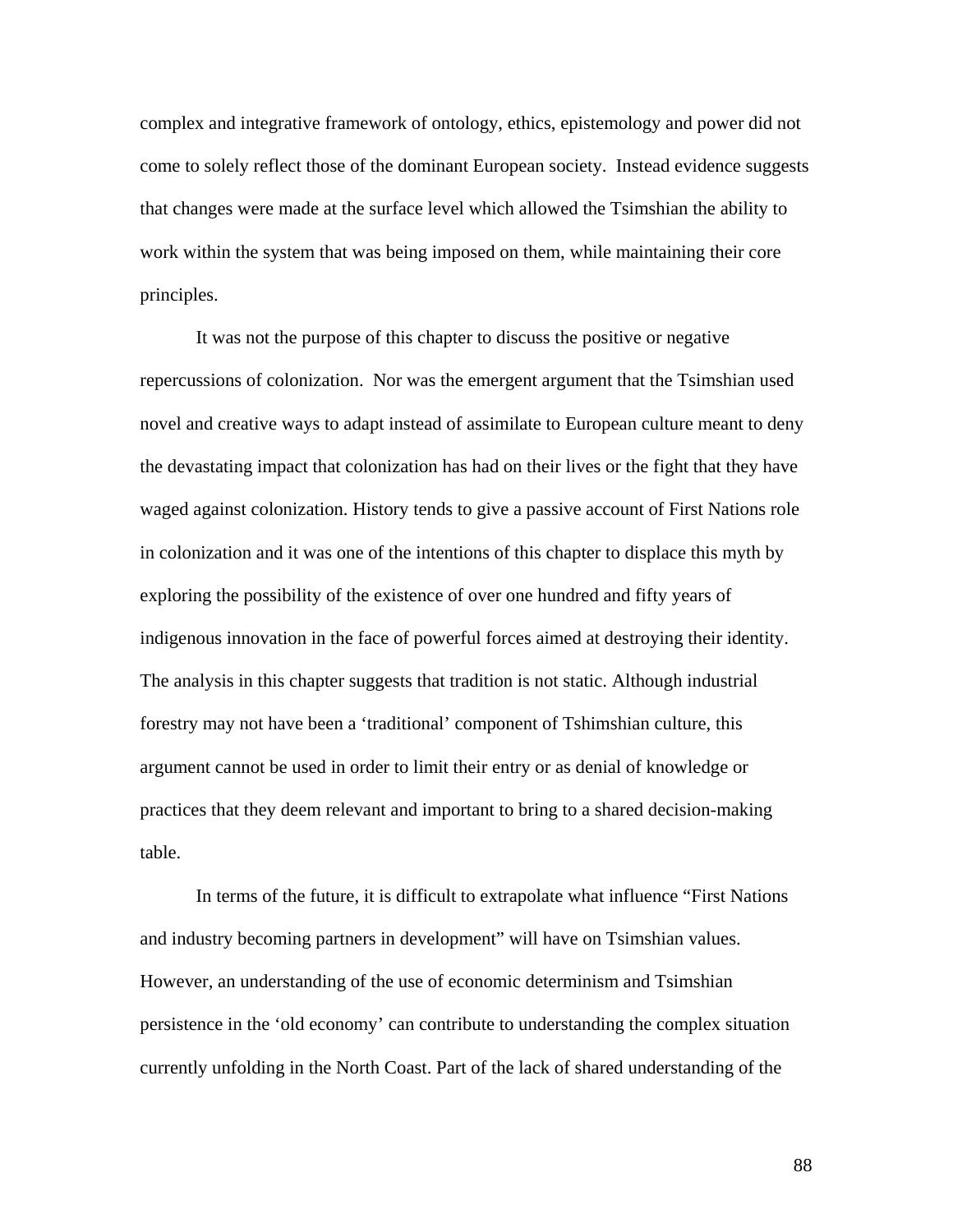*FRA* emerged from issues of trust. Although Gitxaala identified trust as an issue to implementation the North Coast District MoF did not seem aware of the effect it was having on successful implementation – much to the detriment of the process. As noted in the research in the North Coast, Gitxaala council members openly expressed distrust of their industry partners and the fear that their values would be ignored by their partners' focus on the economic bottom-line. Generally, Gitxaala councilors were skeptical about the promises of the *New Relationship*, the District MoF and their industry partners. Although unable to draw conclusions, a contributing factor to Gitxaala's concern that their values will be undermined might be a reaction to the knowledge of past economic policies that threatened their cultural survival. Is the *FRA* assimilative? There is no way to affirm such a question. However it can be stated that the Gitxaala are discovering there is no room within an *FRA* to accommodate their cultural values which is creating tension within their community.

Undoubtedly Gitxaala will be confronted with new challenges to their values in the 'new economy'. However, due to the legacy of past Crown-First Nation relationships, the Province and the forest industry will be equally challenged to gain Gitxaala's trust in order for the *FRA*, and other policies intended to reconcile rights and jurisdictions, to be successfully implemented.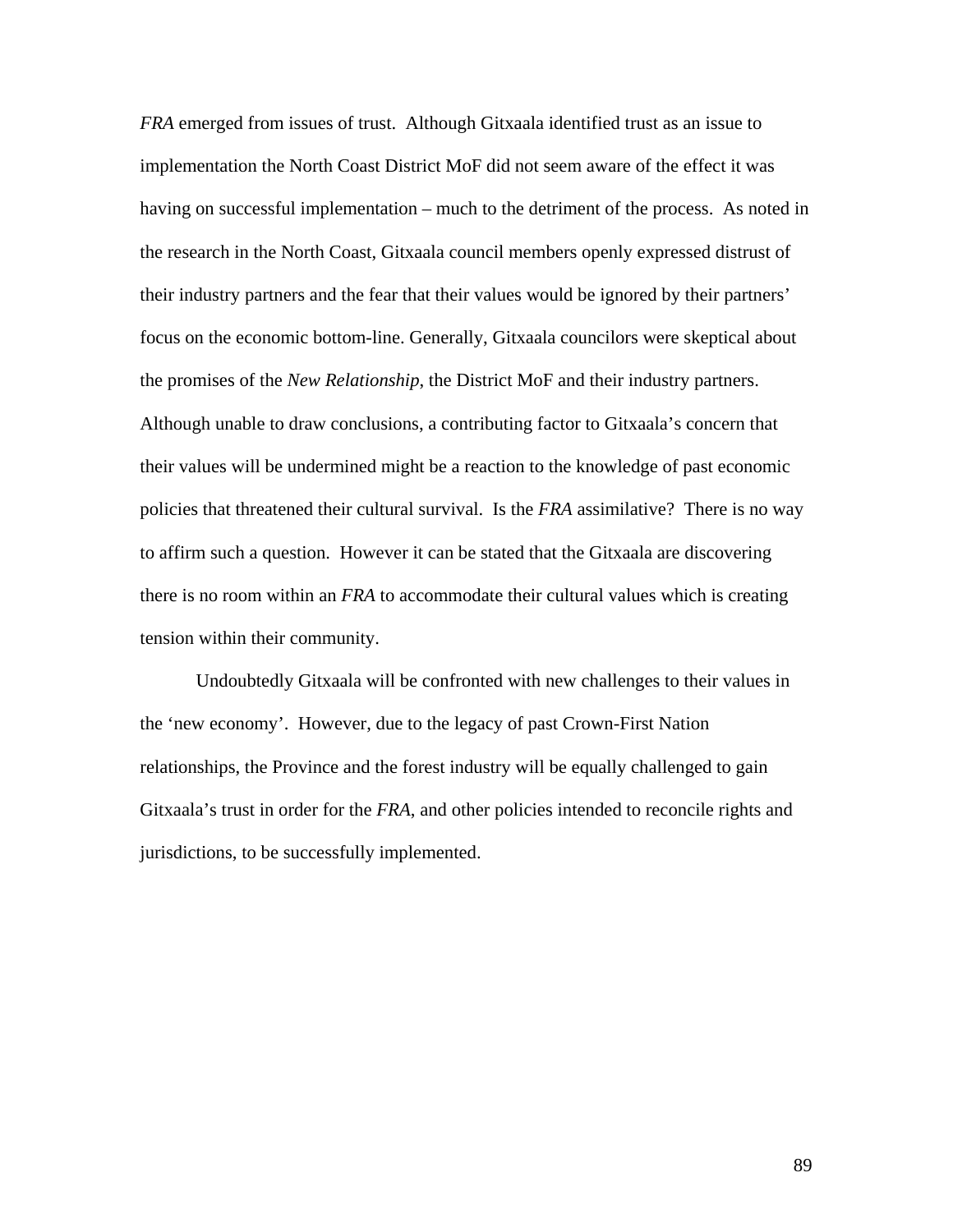# **Section 3: Where do we go from here?**

# **3.1 A Policy Analysis of BC Forestry Interim Agreements with First Nations**

## **Introduction**

 The research has demonstrated that the *FRA* as a means to include First Nations in forestry is flawed as it does not meet legal requirements for consultation or all First Nation's vision of *the New Relationship*. As a result it has failed to create the 'certainty' desired by government and industry. Therefore the purpose of this analysis is to consider the *FRA* and some alternatives ability to meet the vision of the *New Relationship* and effectively include First Nations in the forestry sector. Ultimately the problem that this policy analysis must address is the challenge of reconciling First Nation's rights concerning land and resources with the existing rights of non-First Nations in the pretreaty environment. Three alternatives along with the status quo will be analyzed through the application of the concepts of Bardach's Eightfold Policy Analysis framework (Bardach, 2005). Given the emergent issue of personalities and bureaucratic politics effecting the implementation of a Provincial policy, this examination will focus on a comparison of potential outcomes of different policy level changes and a change made at the constitutional level.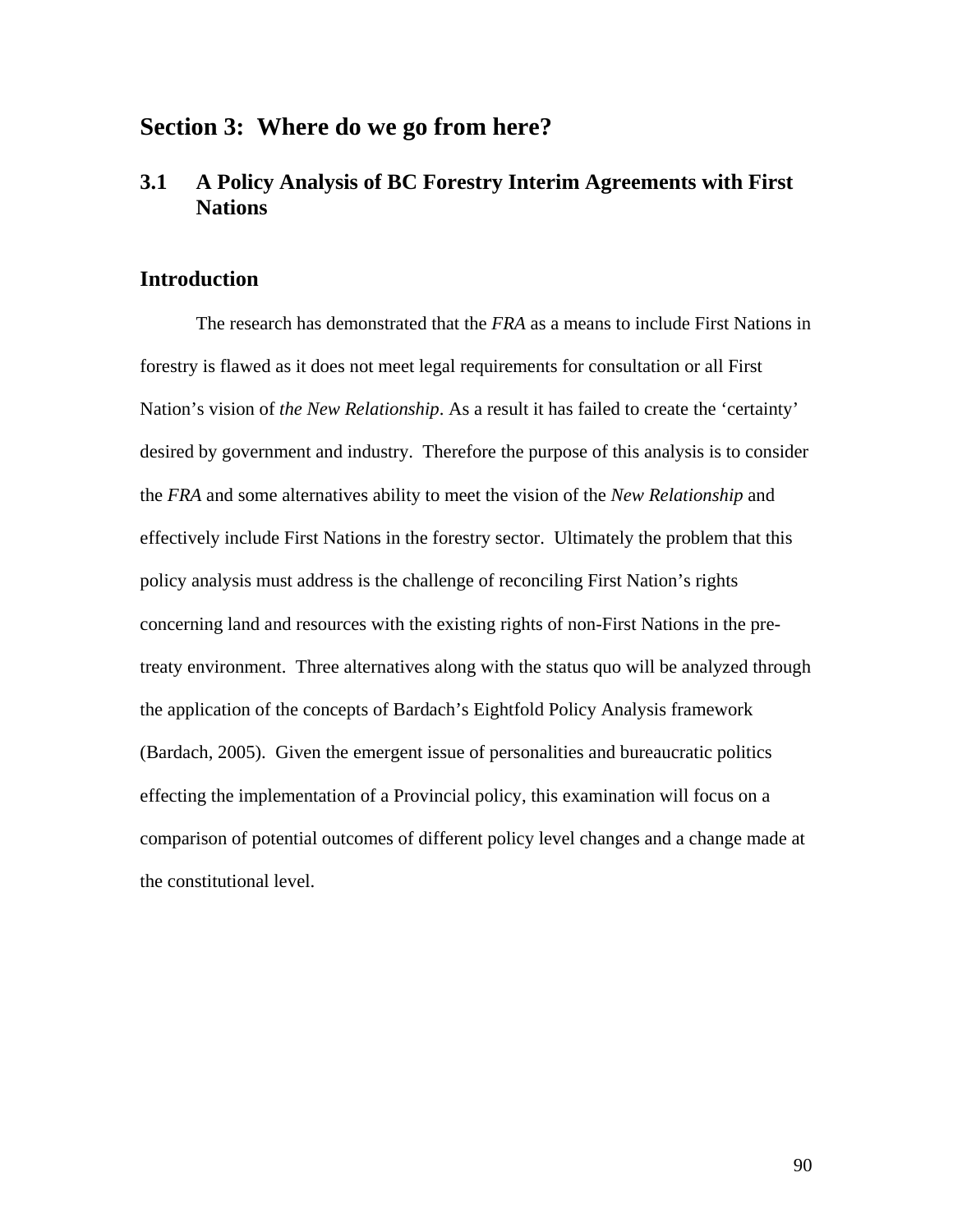# **Assembling the Evidence: The Context for the Development of Appropriate Goals and Criteria**

### *The New Relationship*

The principles and visions set forth in the *New Relationship* are intended to characterize all interactions and agreements between First Nations and the provincial government. Therefore these principles and visions should be included when developing appropriate alternatives to incorporate First Nations in forestry. As a result all policy alternatives are required to be based on respect, recognition and accommodation of aboriginal title and rights. They must also respect each Nation's laws and responsibilities and be committed to the reconciliation of Aboriginal and Crown titles and jurisdictions. These are the general visions the alternatives must adhere to, however the *New Relationship* also sets out explicit goals and action plans which are directly applicable to First Nation's inclusion in the forestry sector.

Forestry policies must be consistent with the signatories agreement to ensure that: lands and resources are managed in accordance with First Nations laws, knowledge and values; that resource development is carried out in a sustainable manner; First Nations economic self-sufficiency is achieved and First Nations become a strong economic partner in the province; processes and institutions for shared decision-making about the land and resources and for revenue and benefit sharing are established; and funding and distribution structures/institutions to support First Nation capacity development and effective participation in the processes is established (*The New Relationship*, 2005).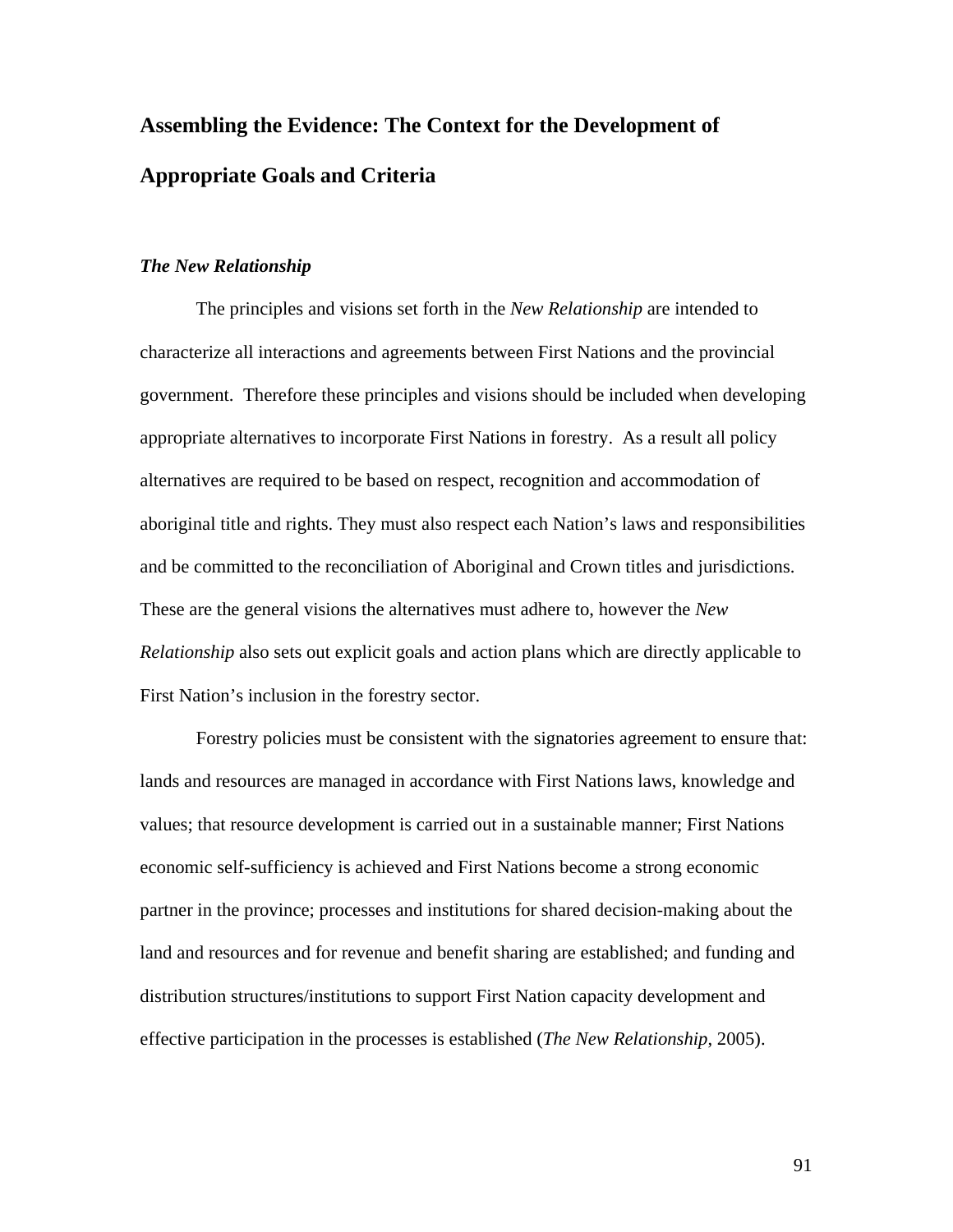Also of special note is number seven of the *New Relationships* action plan as it relates directly to *Forest and Range Agreements* and therefore should be included in the alternatives in order to maintain the validity of the analysis. Number seven of the action plan states: "appoint a joint working group to review *Forest and Range Agreements* and make recommendations to the parties on options for amending those agreements in order to make them consistent with the Vision and Principles." As well, the persistent theme of shared decision-making must be directly addressed and operationalized and/or accommodated in the alternatives.

#### *The Forest and Range Agreement –* **The Status Quo**

In order to conduct the policy analysis it is necessary to understand the baseline to which these alternatives are being compared. Therefore we must examine the current policy which defines First Nation's participation in the forestry sector and the identified problems in the policy framework. Put simply, in order to create a policy that works we must identify the aspects of the current policy that do not work. The legality of the *FRA*  was briefly touched on in terms of the BC Supreme Court's ruling that it does not meet the government's duty to consult and accommodate, however the problem with the policy is more complex than solely failing to meet legal consultation.

 In May of 2004 the Title and Rights Alliance presented a background paper on the *Forest and Range Agreement*. The paper highlights the general issues that First Nations have with the way in which the government has addressed their asserted and court-upheld rights and title over their traditional territories, as well as formalizing specific risks and concerns with the *Forest and Range Agreement*. If a workable and universally acceptable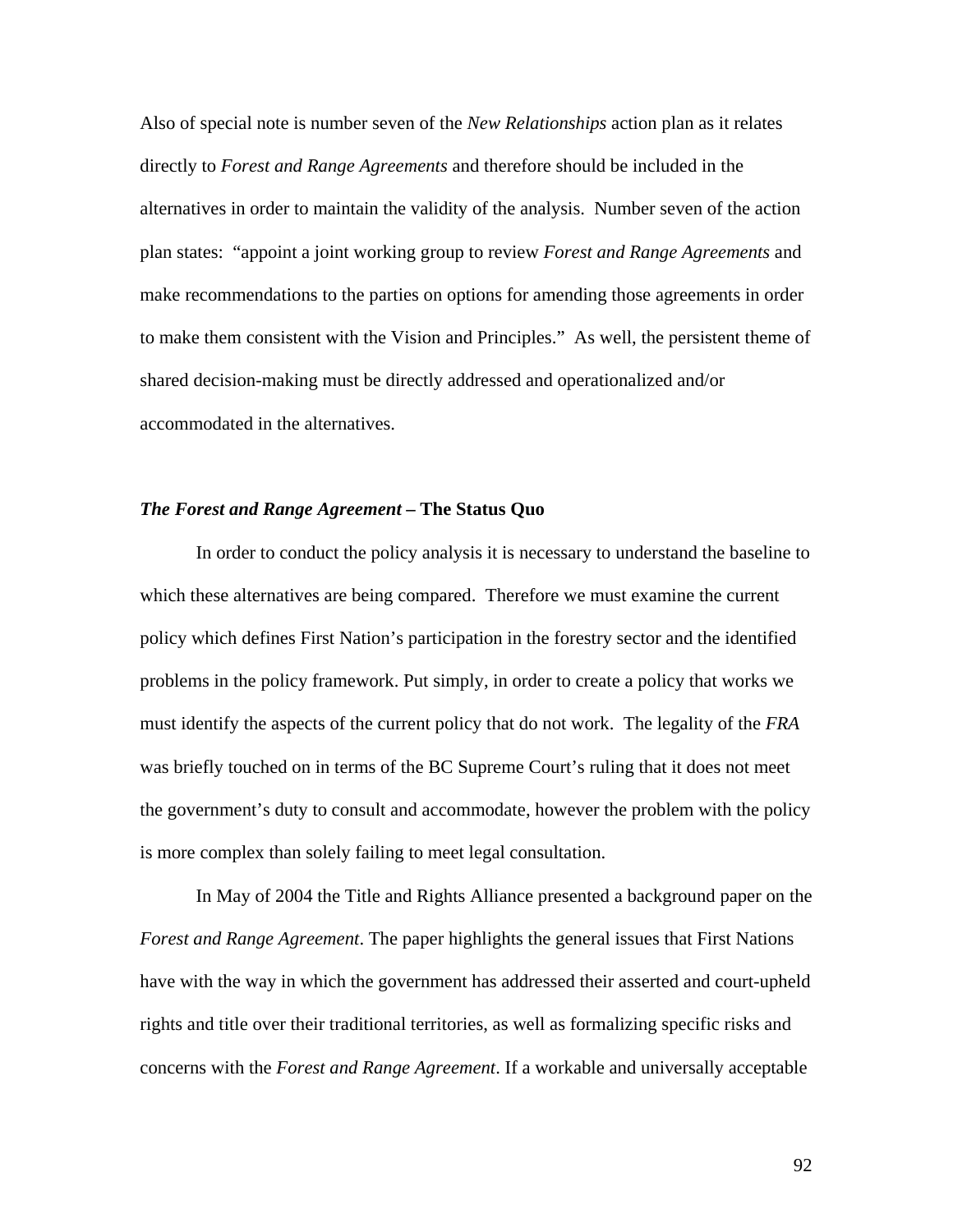policy that fits within the framework of shared decision-making of the *New Relationship* is to be realized, it follows that these risks and concerns should be addressed by the Province. The concerns and risks over the *Forest and Range Agreement* are as follows: it places serious limitations on the ability of Aboriginal Peoples to exercise and defend Aboriginal Title and Rights during the term of the agreement; uses unreasonable per capita formulas to limit economic benefits; contains consultation processes that fail to meet minimum legal requirements for consultation; could lead to negative impacts on cultural values; and it may not provide viable business opportunities (Title and Rights Alliance 2004).

 The government has acknowledged First Nations discontent with *FRAs* by specifically including a promise to form a joint working group to revisit and rethink the *FRA* in the *New Relationship*. The provincial government kept its promise to revise the *Forest and Range Agreement*; however the resulting document maintains many of the features of the original *FRA* including those with which the Title and Rights Alliance expressed concern. The Ministry of Forests press release for the signing of the first *Forest and Range Opportunity* states, "the new Forest and Range Opportunities Agreement is based on the same principles as previous forest and range agreements, and formally acknowledges the New Relationship between government and First Nations" (BC MoF, 2006). It appears the government did not feel that the formal acknowledgement of the *New Relationship* required that it address all of the concerns forwarded by First Nations interests. Early this year, before the first *FRO* was signed, the Province presented the new template to the Union of BC Indian Chiefs. The UBCIC responded on February 6th through an open letter to the Premier explaining that they are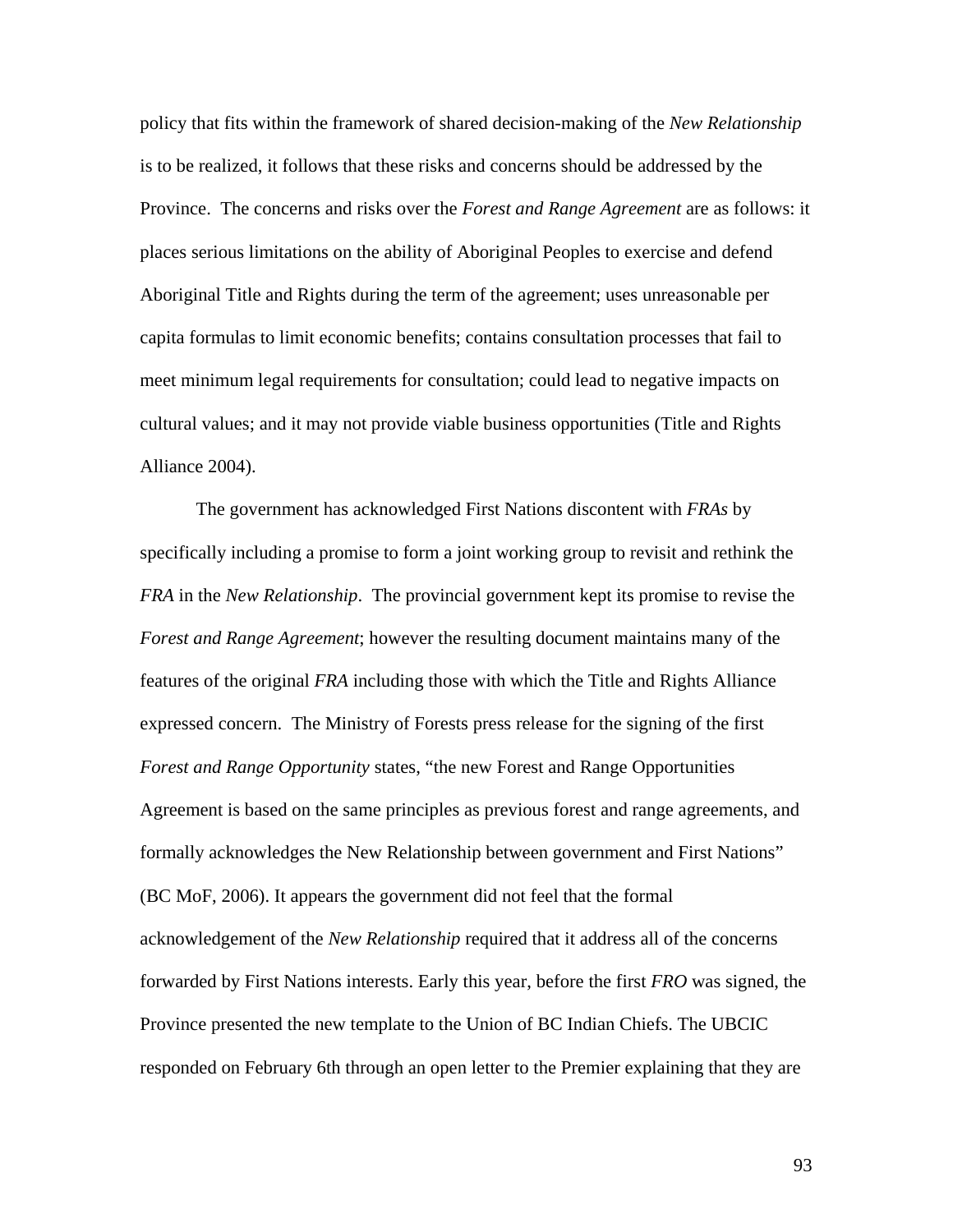not happy with the newly reconfigured *FRA* – the *Interim Agreement on Forest and Range Opportunities 'FRO'*. In the letter the UBCIC stated that they do not support the new template because it does not fulfill the promise represented by the *New Relationship* of a relationship based on respect, recognition and accommodation of aboriginal rights and title (UBCIC 2006). The UBCIC contends that the *FRO* retains the unacceptable features of the *FRA*. Specifically they stated that they are unhappy that the *FRO* still requires that First Nations agree that the benefits provided under the *FRO* constitute interim accommodation of the economic component of the potential infringements of their aboriginal title and rights; excludes First Nations from strategic, administrative and operational decisions by setting out a consultative process which does not provide for any collaborative or co-operative assessment and planning and therefore does not provide for the incorporation and reflection of their own laws and values into land and forest use decisions; and that the benefits provided under the *FRO* do not constitute an acceptable standard for economic accommodation for the infringement of aboriginal rights and title in the forestry sector generally (UBCIC 2006).

 Clearly the *FRA* and its newest incarnation the *'FRO'* do not provide all First Nations with a means that they find acceptable of entering the forest industry, which is problematic as there are currently no other options. Nor does the *FRO* meet at least one of the signatory's vision of the *New Relationship* and consequently the promise to revisit the *FRA* and make it consistent with the vision and principles of the *New Relationship* – possibly a reflection of the ambiguity of the vision and principles.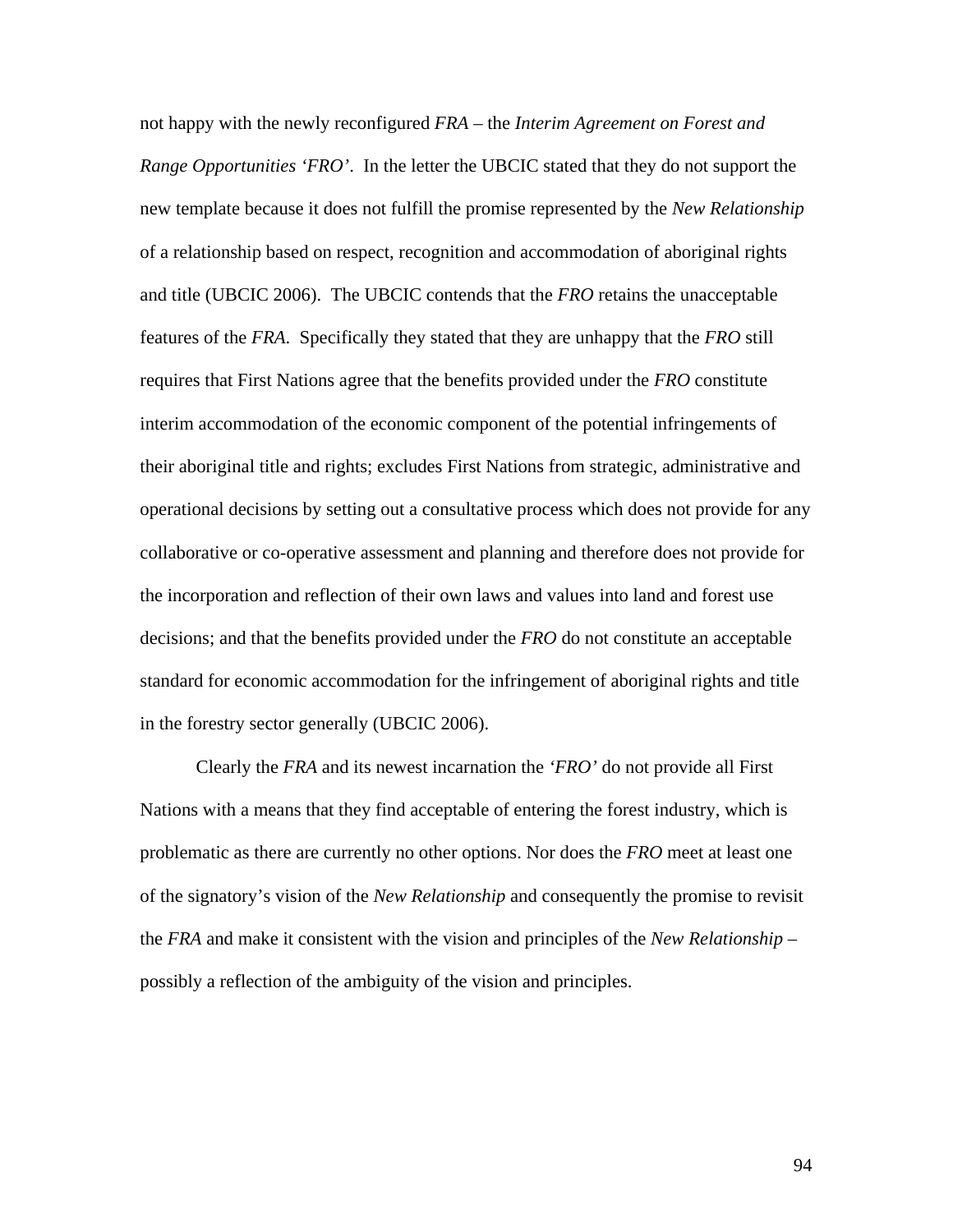## **The Development of Appropriate Goals and Criteria**

This is a complex problem and therefore requires a solid set of criteria to aid in developing realistic alternatives. The challenge/goal of the policy is to reconcile First Nation rights concerning land and resources with the existing rights of non-First Nations in the pre-treaty environment. Therefore the criteria must be responsive to the objectives and goals of both First Nations and non-First Nations, as universal acceptability is paramount to meeting the policy goals given the historically rooted and seemingly intractable nature of the problem. However in order to receive consideration, these objectives and goals cannot be in conflict with court decisions regarding Aboriginal rights and title and consultation and accommodation. The selection of the criteria must also ensure that the vision and goals of the *New Relationship* are met, which due to the explicit theme of shared-decision making must also be responsive to the previously discussed critics of the *FRA*. The following are the objectives of the three key actors based on information received through the preceding case study in Gitxaala. It is recognized that these represent 'generalized' objectives and that they may vary among particular cases.

*Provincial Objective*: To create a stable climate for investment in order to promote economic development – the creation of 'certainty' in forest management.

*First Nations Objective*: The recognition of title and rights through an increased role in land use management decision-making, a fair return from resource development in their homelands and the creation of capacity for economic development.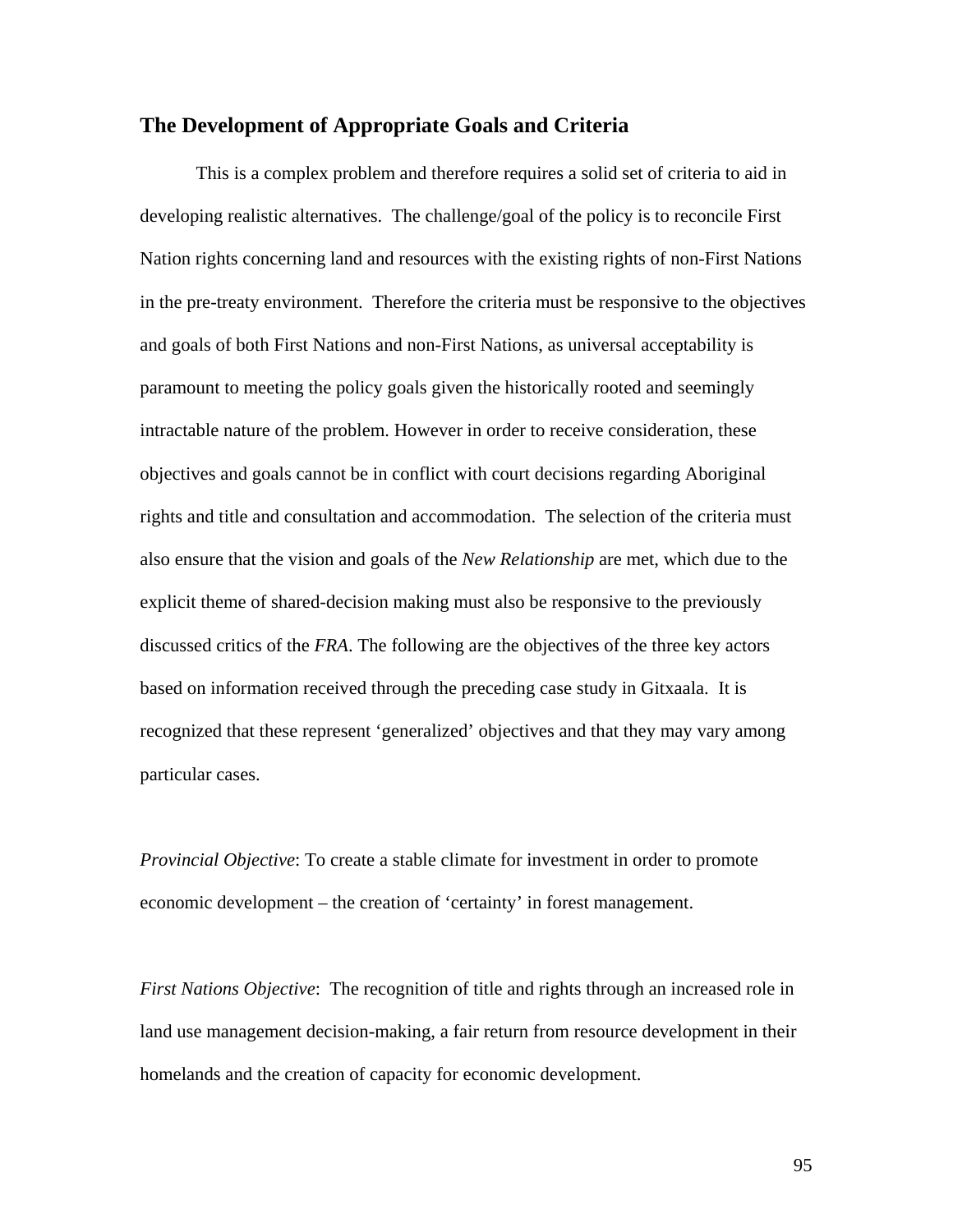*Forest Industry Objective*: Attain assurance that current investments will not be lost and that they will continue to be profitable.

The complexity of the problem risks the development of an impenetrable web of criteria capable of paralyzing action. The purpose of this analysis is not to provide a technically complex analysis; a cost benefit analysis will be left to economists. Instead the focus will be the 'solutions' ability to address the issues central to the stakeholders objectives and maximize social acceptability. The land question has become a politically and emotionally charged issue; when combined with the legal necessity to recognize First Nations rights, it cannot be solved simply by finding the most economically efficient policy. This does not mean that the economics of the policy must not be examined, but it is important to examine it in the context of 'acceptability' as opposed to 'efficiency'. Accordingly, instead of using rigid criteria and indicators, the alternatives will be examined based on how they address the three issues consistently raised in the objectives of the stakeholders and public opinion surrounding First Nations rights and title in BC. It is recognized that an analysis of the *Forest and Range Agreement* could be done using different criteria, resulting in different findings. However this thesis has been examining issues of implementation and stakeholder's involvement in the process. The impact of personalities and politics on policy effectiveness has emerged as a central finding. The difference in success of implementation of the *FRA* in the North Coast and Kalum Forest Districts was greatly affected by whether it was thought to be a generally acceptable by all those involved; as it determined whether they were all willing to work together to maximize potential benefits.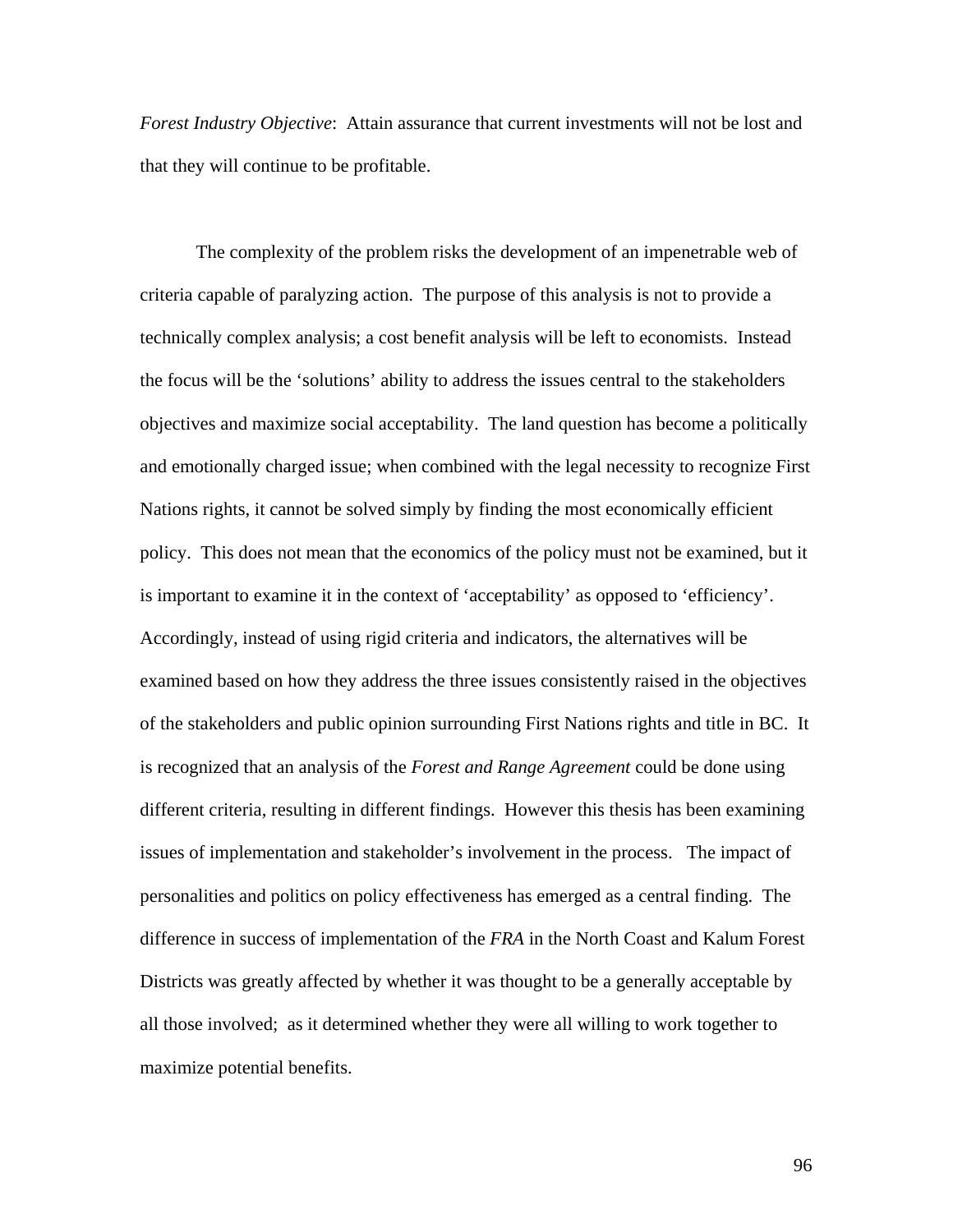In order to be acceptable and create long term solutions the alternative to include First Nations in forestry must address: economic impacts; issues of fairness; and legal and political requirement, from the perspective of all stakeholders. The following indicators will be used to assess the alternatives ability to achieve this target and provide an acceptable and thus implementable strategy for the inclusion of First Nations.

## **Economic Impact**

## *Impact on the provincial economy*

- $\triangleright$  Minimize revenue loss
- $\triangleright$  Minimize net provincial job loss

#### *Impact on First Nation's economic viability*

 $\triangleright$  Maximize economic short term gains as well as long term viability for First **Nations** 

## **Issues of Fairness**

## *Fairness to First Nations*

- $\triangleright$  Aboriginal rights and title are recognized and accommodated
- $\triangleright$  Acts in accordance with First Nations laws, knowledge and values
- $\triangleright$  Provides meaningful consultation

#### *Fairness to taxpayers*

 $\triangleright$  Promotes the well-being of all British Columbians by the ensuring environmental, social and economic benefits for present and future generations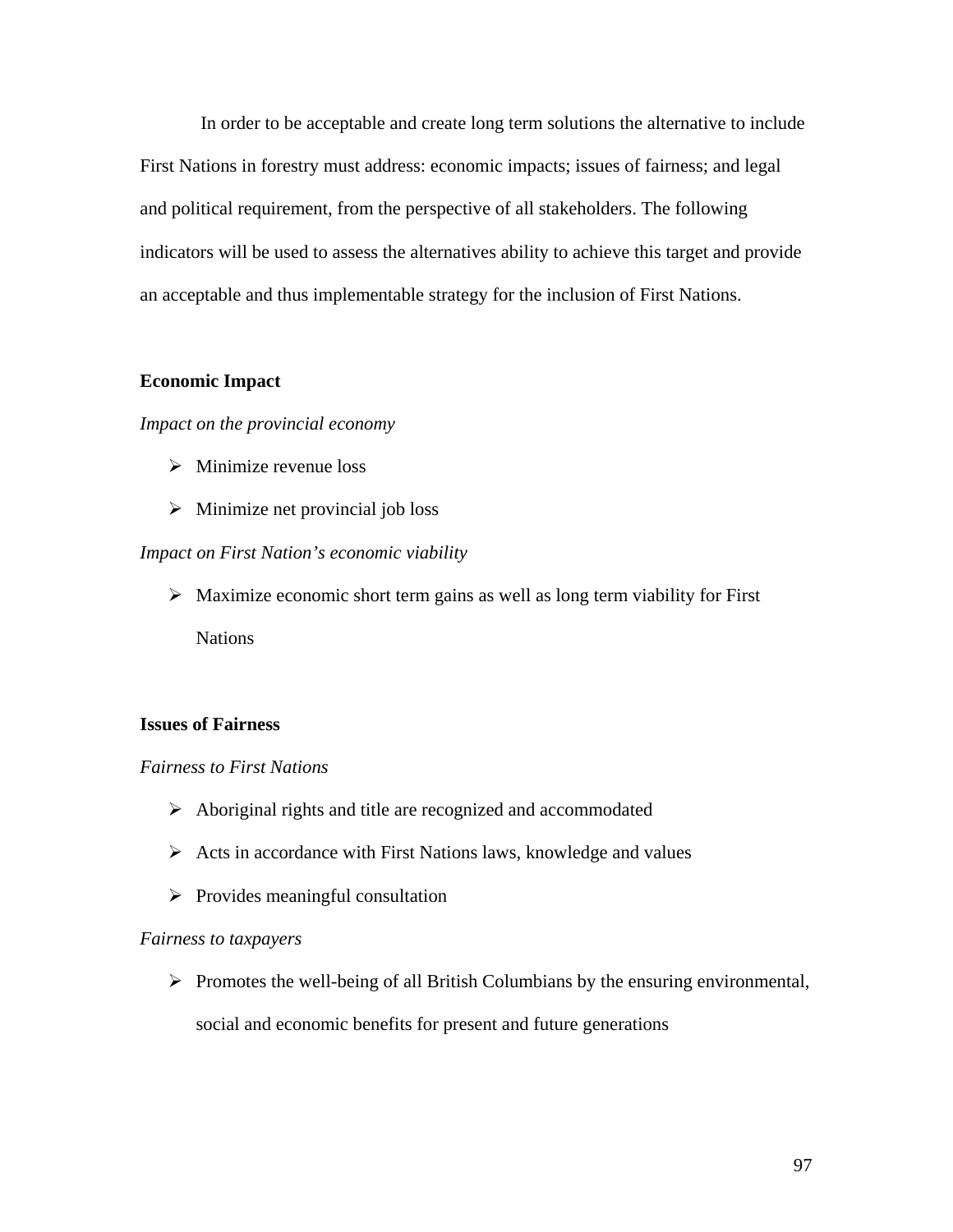#### *Fairness to current license holder*

 $\triangleright$  Compensates forest companies for any loss of tenure incurred

## **Legal and Political Requirements**

- $\triangleright$  Meets Court upheld duty to consult and accommodate First Nations interests.
- ¾ Meets commitment to the *New Relationship*
- $\triangleright$  Meets the objectives of **all** three key actors

## **Alternatives for the Inclusion of First Nations in the Forestry Sector**

## **I. Modify the Existing FRA/FRO in Direct Consultation with First Nations**

This alternative is in direct response to number seven of the *New Relationship* Action Plan – "appoint a joint working group to review Forest and Range Agreements and make recommendations to the parties on options for amending those agreements in order to make them consistent with the Vision and Principles" (The NR 2005). Although the Province might argue that this has already been done, there are clearly outstanding issues pertaining to the policy and this alternative works under the assumption that these issues would be addressed from a First Nation's perspective.

 It is assumed that in order to mitigate the risks and concerns expressed in the Title and Rights Alliance Forest Range Agreement Background paper and the UBCIC open letter to the Premier, First Nations will seek to reform the *FRA* in the following ways: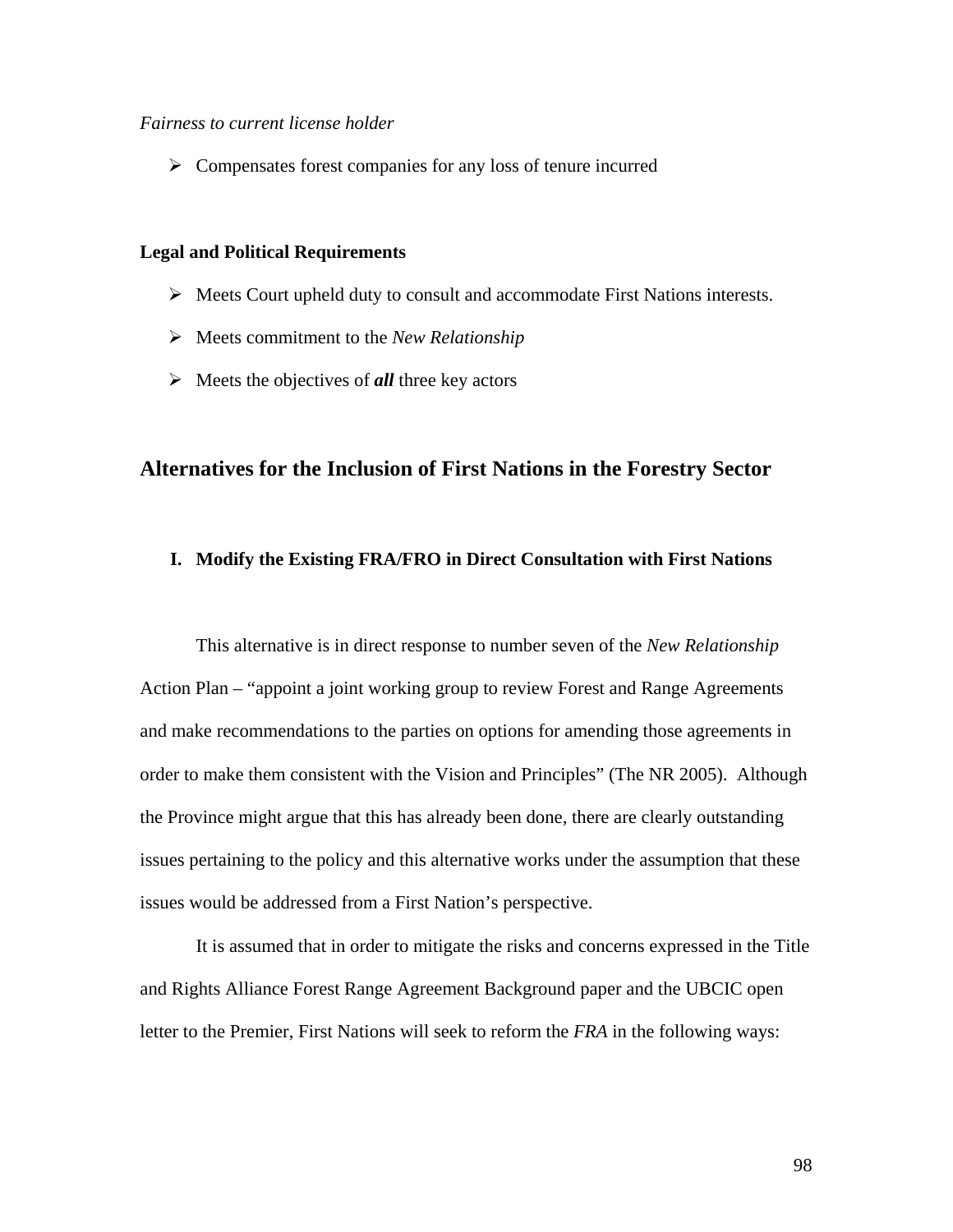- i. Abolish the per capita formulas that limit economic benefits and establish a mechanism that can take the strength of a First Nations claim and degree of potential infringement into consideration when calculating revenue sharing and timber allocation.
- ii. Provide First Nations with the capacity to build viable business opportunities.
- iii. Ensure that the agreement will not lead to negative impacts on cultural values through the incorporation and reflection of First Nation laws and values into land and forest use decisions.
- iv. Create a new consultation process/institution that promotes the inclusion of First Nations in the strategic, administrative and operational decisions.
- v. Abolish requirement for First Nations to lay aside any court asserted rights in exchange for benefits.

In a recent policy analysis conducted for the Canadian Center of Policy Alternatives, Ben Parfitt analyzed whether the Province's current interim forestry measures are enough to provide viable social, economic and environmental benefits to First Nations. His conclusions are similar to those expressed by the UBCIC and the Title and Rights Alliance; the present formula used in the *FRA*/*FRO* is flawed and unable to provide the necessary long-term benefits to First Nation communities in the absence of treaties (Parfitt 2007:4). Furthermore he concludes that the Province should base its forestry agreements with First Nations on the amount of logging activities occurring on their traditional lands; instead of using a per capita formula that treats First Nations 'equally' and in so doing ignores differing on-the-ground realities (Parfitt 2007:5). His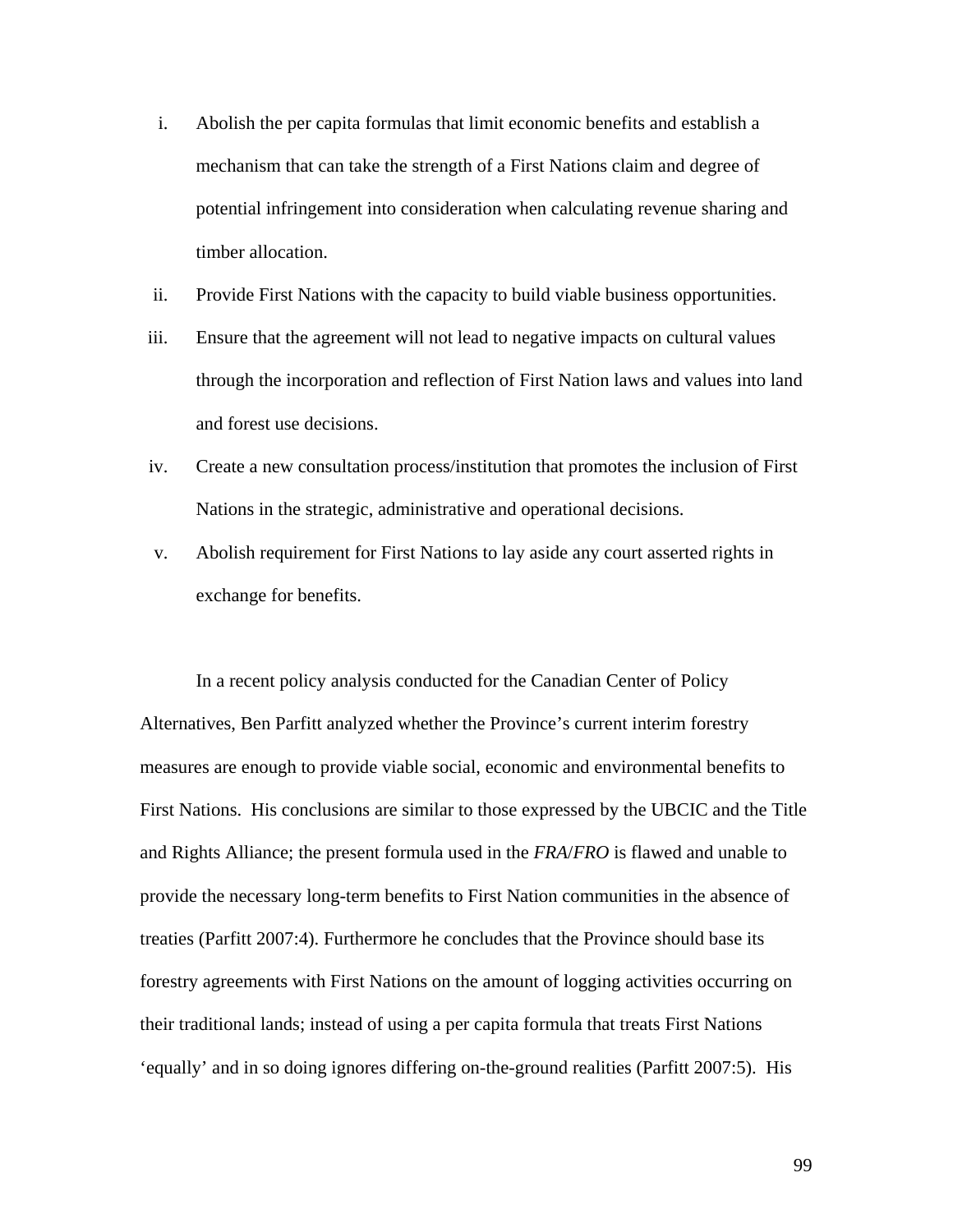analysis yields five policy changes the Province could implement in order to provide First Nations with an equitable and viable entry into the forest industry while strengthening the Provincial promise of a *New Relationship* and working towards achieving lasting 'peace in the woods'. Although published six months after the research conducted for this thesis, and in the advent of forestry agreements that depart from the *FRA*/*FRO* model<sup>[39](#page-106-0)</sup> the analysis bolsters the alternative's recommended changes by providing concrete ideas and analysis of how action i. and ii. can be operationalized. Furthermore, Parfitt's fourth recommendation expands on the alternative's fourth recommendation, and his fifth recommendations reflects the argument emerging throughout the thesis - the need to structure agreements so that they are flexible to respond to on-the-ground realities of the forest industry. Due to these linkages, Parfitt's analysis will aid in predicting the outcome of implementing alternative I. The analysis's five Provincial policy recommendations are as follows (Parfitt 2007:6):

- 1. Share Stumpage Revenues 50/50:
	- Half of every dollar BC collects in timber-cutting or stumpage fees from forest companies should be shared with First Nations. Payments to individual First Nations would vary depending on logging activities.
- 2. Establish Area Based First Nation Tenures:
	- BC should immediately turn defined areas of forestland over to First Nations under longterm, renewable forest tenures.

<u>.</u>

<span id="page-106-0"></span><sup>&</sup>lt;sup>39</sup> See Province of BC, 2006. Gitanyow Forestry Agreement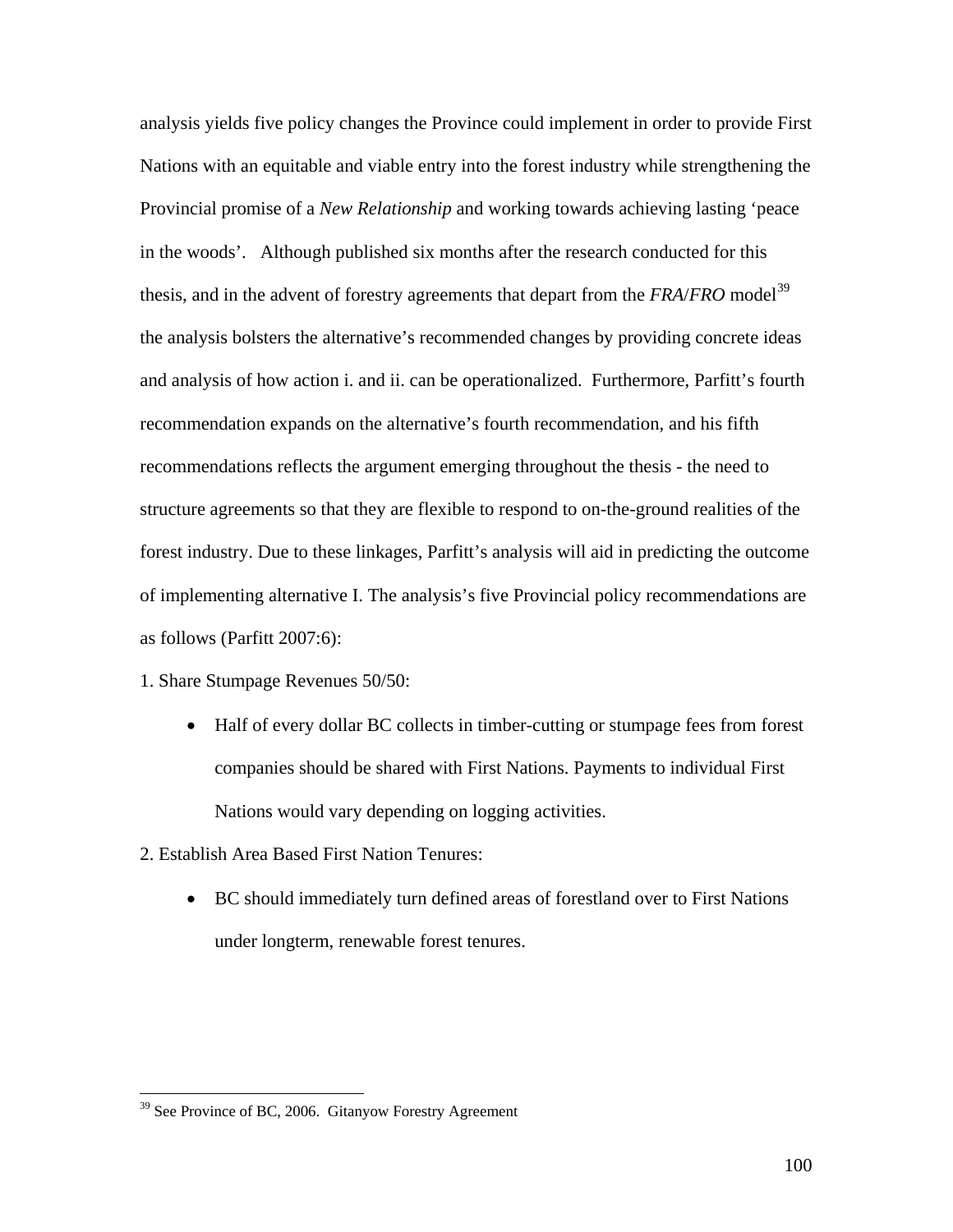- 3. Reduce First Nation Stumpage Charges:
	- BC should immediately reduce stumpage charges to First Nations receiving new forest tenures.
- 4. Implement Co-management:
	- BC's Ministry of Forests should work directly with First Nations to develop mutually acceptable land-use plans. The objective should be co-management, in which the Ministry of Forests and individual First Nations share management responsibility as 50/50 partners, similar to the 50/50 sharing of revenues.
- 5. Plan for Today's Windfall and Tomorrow's Downfall:
	- The province should immediately devise a plan for how it will equitably share forest revenues and resources associated with today's record logging rates in the Interior, and how it will assist First Nations when the present logging boom of beetle-infested trees leads to the inevitable bust.

## **II. Legislate the Organizational Aspects of the Merritt IFPA Model**

In 1997 the Provincial government adopted legislation to implement Section 59.1 of the *Forest Act*. The Innovative Forest Practices Regulation legislation enabled the formation of six pilot projects aimed at the development and implementation of innovative forest practices capable of lowering cost and increasing output while maintaining a balance with ecological and social issues.<sup>[40](#page-107-0)</sup> In effect the IFPA was

 $\overline{a}$ 

<span id="page-107-0"></span><sup>&</sup>lt;sup>40</sup> See [www.ifpacentral.com.](http://www.ifpacentral.com/) Accessed March 13, 2006.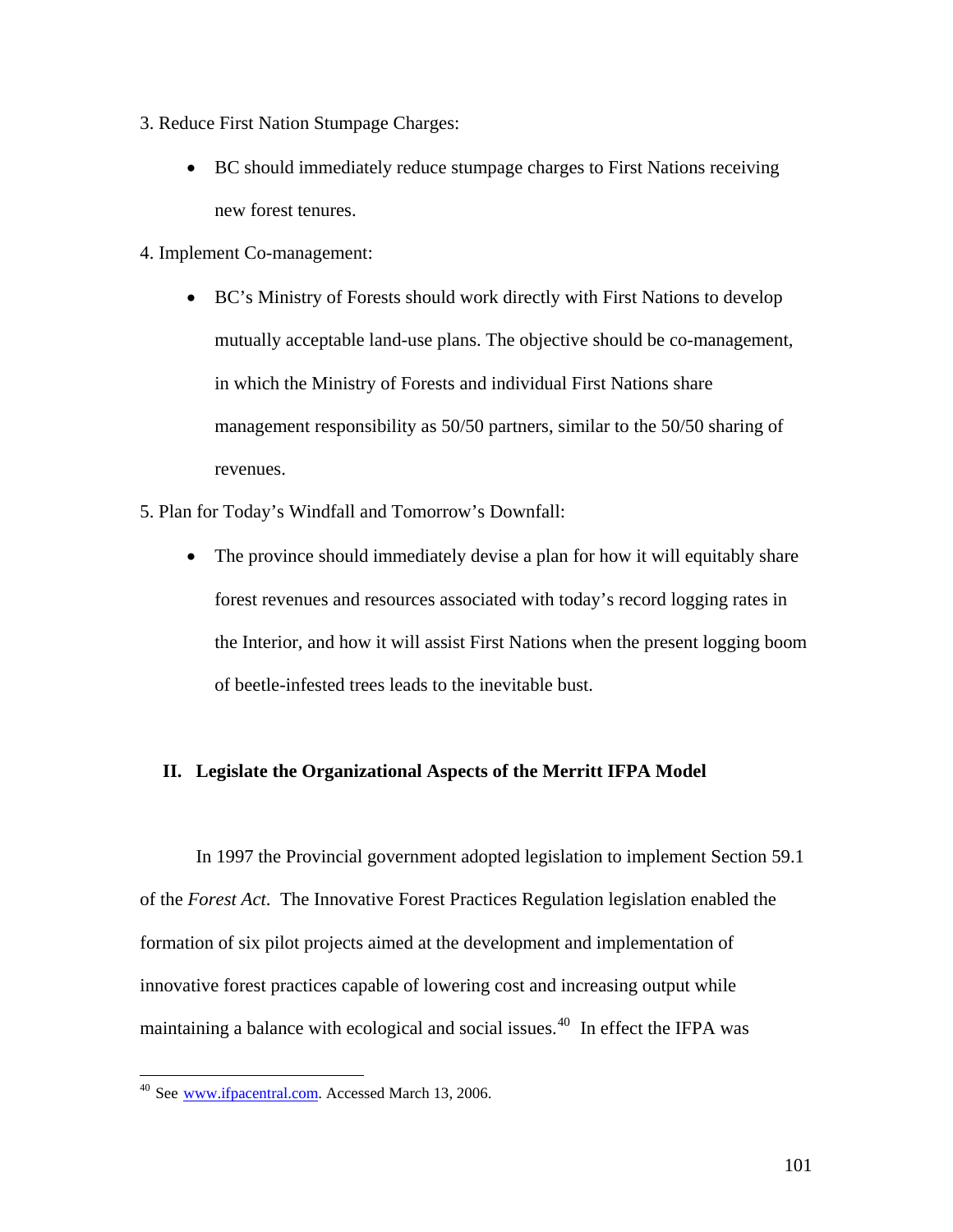designed to encourage replaceable forest licensees to increase their long-term investments in forest resources in return for possible increases in AAC.

The only IFPA Pilot awarded to incorporate First Nations in all management aspects was the Merritt TSA IFPA. The concept was to have all licensees, local provincial agencies, and First Nations work together to develop and implement the IFPA. In November of 2001 the five licensees, eight Indian bands, and the Ministry of Forests BC Timber Sales formed the Nicola Similkameen Innovative Forestry Society (NSIFS) $41$ . Under the NSIFS the entire Merritt TSA has become managed as one land base through a hundred-percent consensus decision rule. The organizational aspects of the Merritt TSA IFPA include direct First Nation participation on the NSIFS Board of Directors, Technical Committee, Stakeholders Advisory group and indirect FN participation on the Merritt TSA Planning Committee, District Operational Implementation Team (DOIT), Forestry Referral Coordination and the Forest Practices Certification process (Walkem 2006).

 In the fall of 2001 Ardew Wood Products transferred over a replaceable forest license with an AAC of 950m3 to the eight First Nations communities who were then able to form Stuwix Resources Ltd. (Stuwix). As a result, Stuwix became the only First Nation company in the BC Interior to hold a replaceable forest license. This license then enabled them apply for and obtain an IFPA, granting them the ability to share in potential AAC uplifts. In April 2001, Stuwix reached a 'Share Agreement' with the other licensees, giving them access to fifty-percent of any newly awarded AAC, fifty-percent of the jobs/contracts resulting from new AAC and fifty-percent of the opportunities in the

 $\overline{a}$ 

<span id="page-108-0"></span><sup>&</sup>lt;sup>41</sup> See The Nicola-Similkameen Innovative Forest Society. [http://www.nsifs.bc.ca](http://www.nsifs.bc.ca/)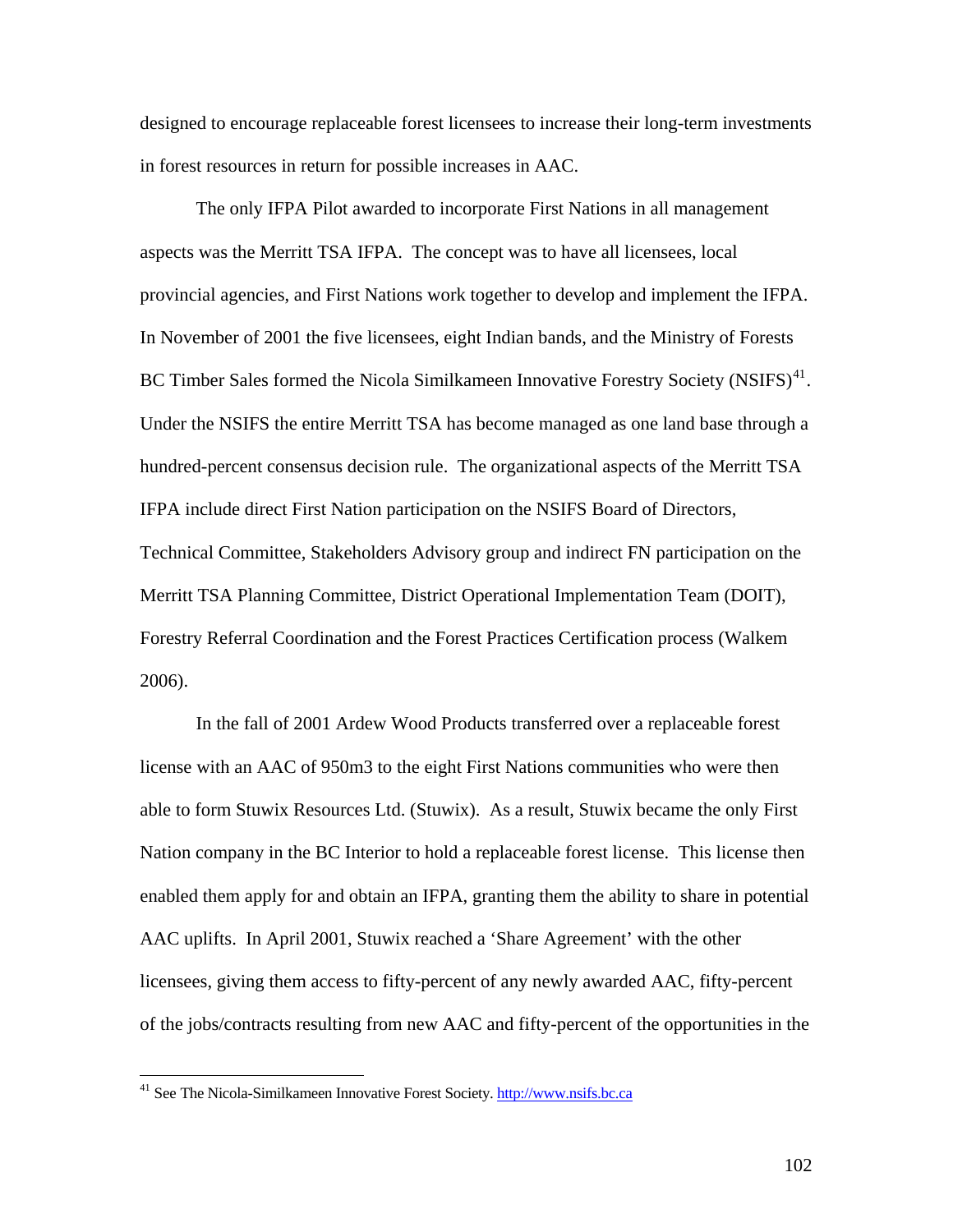NSIFS Forestry Plan. Two AAC uplifts, one in 2004 of 330,700  $\text{m}^3/\text{yr}$  and one in 2005 of 500,000 m<sup>3</sup>/yr, have resulted in the awarding of increased AAC of 454, 405 m<sup>3</sup>/yr to Stuwix (Walkem 2006).

 Based on the Merrit TSA model, this policy alternative would see the enactment of legislation to formally require the co-management of Timber Supply Area' s between license holders and First Nations with traditional territory in the TSA. In order to give them a stake in the potential uplifts and realize the same benefits as their management partners, legislation would be enacted to allow the direct award of replaceable forest licenses to First Nations so they could apply for their own IFPA. There would also be a requirement placed on the licensees to develop a Share Agreement, similar to the one found in Merritt, which would give First Nations the financial and social capacity needed to become full partners in the management of the TSA.

## **III. Constitutionally Enabled Shared – Decision Making**

Aside from the status quo, all of the alternatives incorporate aspects of shareddecision making. However the shared-decision making is isolated to particular policies, not to the overall design of Provincial land-use management. This alternative provides the framework to implement the commitment of the *New Relationship* to develop processes and institutions for shared decision-making over land and resources between First Nations and the provincial government.

 There have been attempts at higher level shared decision making in BC. The two prominent examples of 'co-management' models are Clayoquot Sound and Gwaii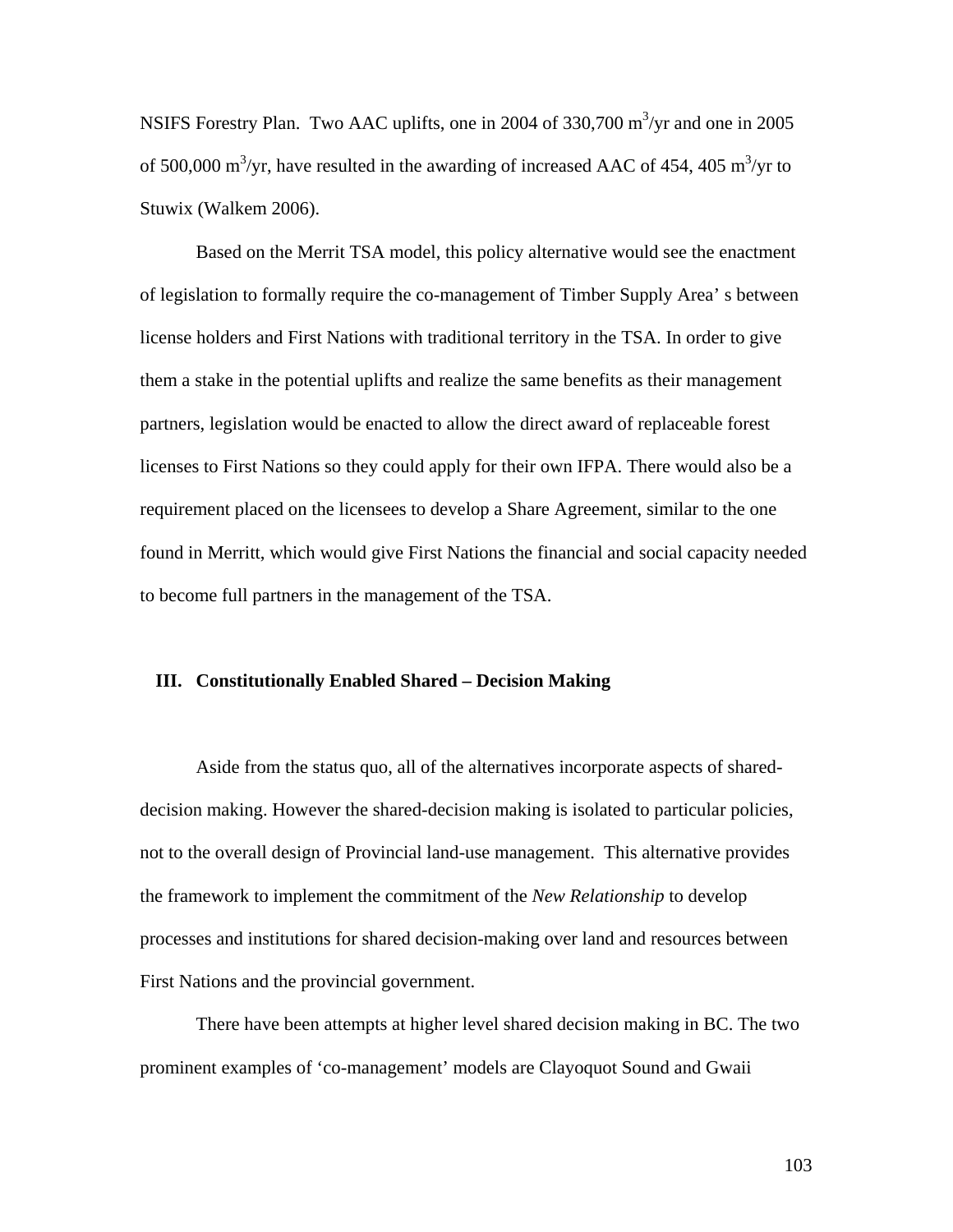Haanas/South Moresby. Clayoquot Sound is seen by many to represent an environmental success story and a victory for First Nations in their quest for interim rights over land-use decisions. However, Mabee and Hoberg (2006) found that nearly a decade after its implementation the original goals and ideals of those involved in the co-management of Clayoquot have been hampered by administrative and institutional challenges. The Central Region Board (CRB) is the co-management body of the region's natural resources. It is composed of fifty percent government appointed representatives and fifty-percent First Nations who are represented by a member of each of the central regions Nuu-chah-nulth Nations. Within the current legislation structure, statutory authority remains solely in the government's domain, therefore the CRB decisions only act as recommendations to the District Manager of the Ministry of Forests who represents the Provincial government and retains statutory decision-making authority (Mabee and Hoberg 2006).

A similar situation of co-management exists in Gwaii Haanas with the exception that for the purpose of agreement the Haida and the Government of Canada agreed to disagree over the ownership of the land. Through the agreement the Archipelago Management Board (AMB) was created with the purpose and authority to examine all initiatives and undertakings relating to the planning, operation and management of the Archipelago. The AMB is composed of two representatives from the Haida Nation and two representatives of Parks Canada. Decisions must be reached by consensus and if there is a disagreement, the issues will be referred to the Chief of the Haida Nation and the Government of Canada. If resolution cannot be achieved at this higher level there is the further agreed upon option of involving a third party arbitrator. This strategy shows promise in that in order to create a plan to protect an area, two historically hostile groups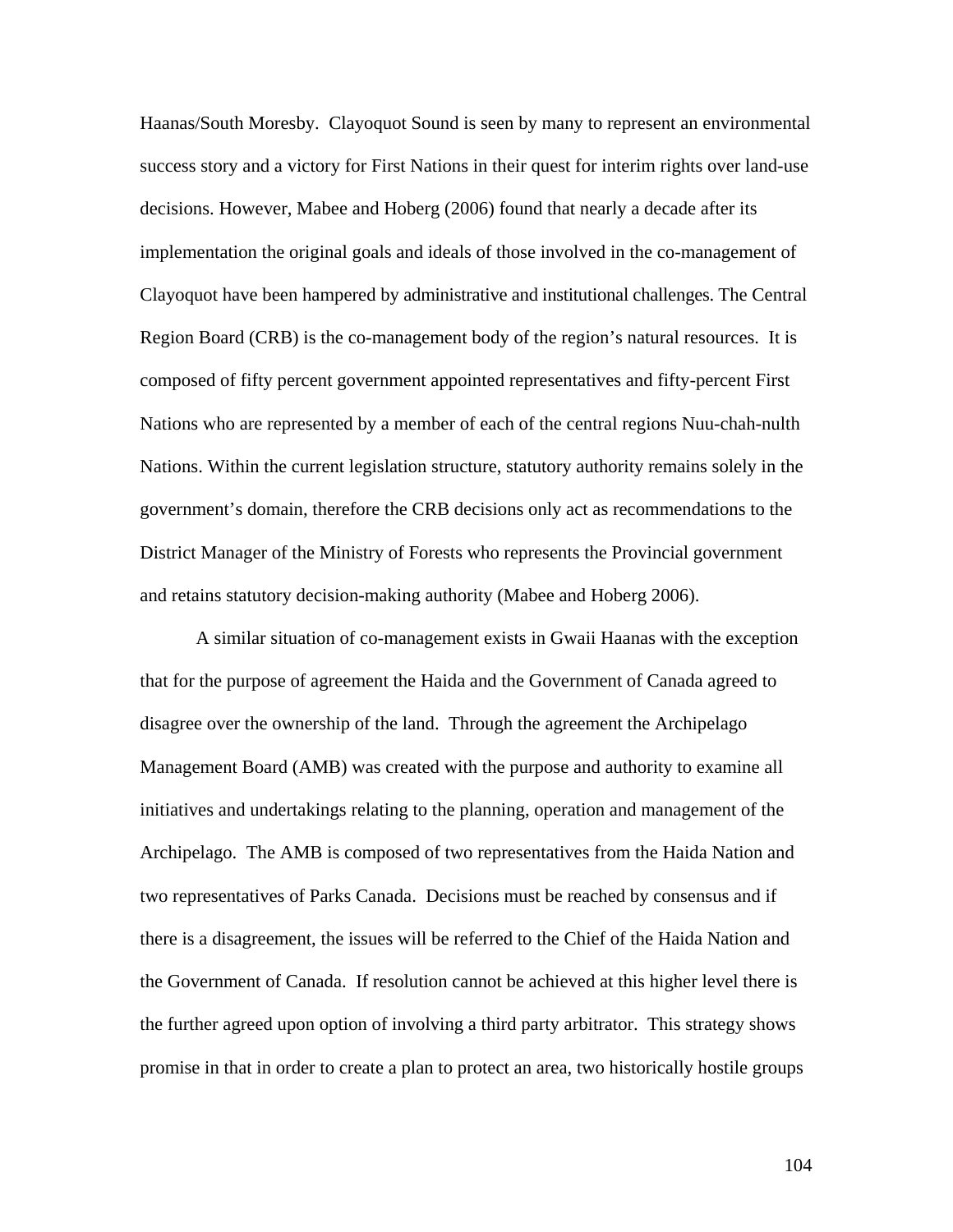were able move past intractable viewpoints (i.e. the ownership of the land) in order to focus on shared common ground (Hawkes 1996). However, technically the same legislative impediments of Clayoquot Sound co-management exist. Even though the government has agreed to co-manage in practice, legally it does retain sole statutory decision-making authority. In effect, under current provincial legislation, co-management boards cannot fulfill more than an advisory role in decision-making. As a result, in order for the vision of 'shared-decision making' of the *New Relationship* to be attained in Canada there must be a restructuring of decision making authority.

 According to Smith (2005), the change that is required is the recognition of Aboriginal rights at the constitutional level. Smith argues that this recognition must be enabled at the constitutional level as it is constitutional level rules that decide who gets to make collective choice decisions which inform the operational level of who gets what, when and how (Smith 2005: 408). In practice, legislated inclusion at the collective choice level would give First Nations the power and authority to decide who makes the operational on-the-ground decisions but I contend that it is at the constitutional level that Aboriginal rights are protected so it is at the constitutional level that they must be enabled. First Nations have struggled for recognition of their rights through governmentto-government negotiations, and the *New Relationship* promises to create government-togovernment shared decision making – these visions can only be realized at the constitutional level.

 In 1996 the Royal Commission on Aboriginal Peoples coined the term coexistence to imply a shift to an arrangement which recognized the diversity in cultural, social, economic and political systems of First Nations and the Canadian government, but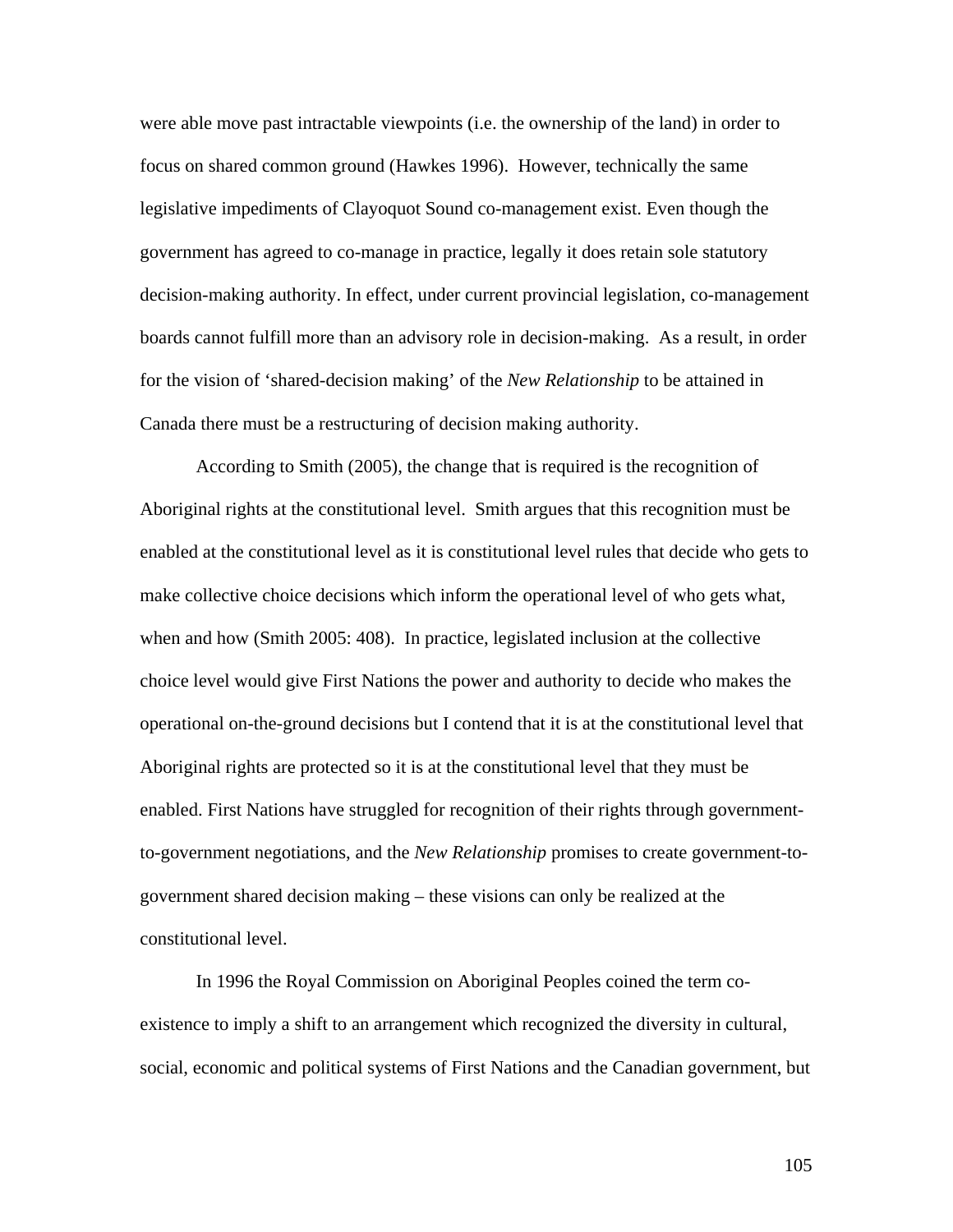with a conscious choice made to share and peacefully live side by side. The rights-based approach forms the foundation of the co-existence model, because constitutional level agreements negotiated between Aboriginal peoples and the state (both provincial and federal governments) will allow management based on the understandings and aspirations of both the state and aboriginal peoples (Smith 2005: 214). In practice it would look similar to the Haida agreement but it would be a constitutional enshrined commitment to 'exist in mutual tolerance through professing different ideologies', instead of a lower level decision to 'agree to disagree' because of the absence of an enabling framework.

## **A Comparison of the Alternatives through Projected Outcomes**

The projected outcomes of the four alternatives will be compared based on how they well they address, economic impacts, fairness and legal and political requirements. Aside from the status quo where results already exist, these are *projected* outcomes. They are predictions using the best available insight and data in relation to the goal of producing a universal acceptable solution for the inclusion of First Nations in forestry. The projected outcomes used to evaluate the alternative '*Legislation of the Organizational Aspects of the Merritt IFPA Model'* are derived from the actual experience in the Merritt TSA. It is understood that as this is only one case study different outcomes are possible for all the alternatives. In order for consistency of analysis, the best possible scenarios of all the projected outcomes of the alternatives are used as the basis for comparison.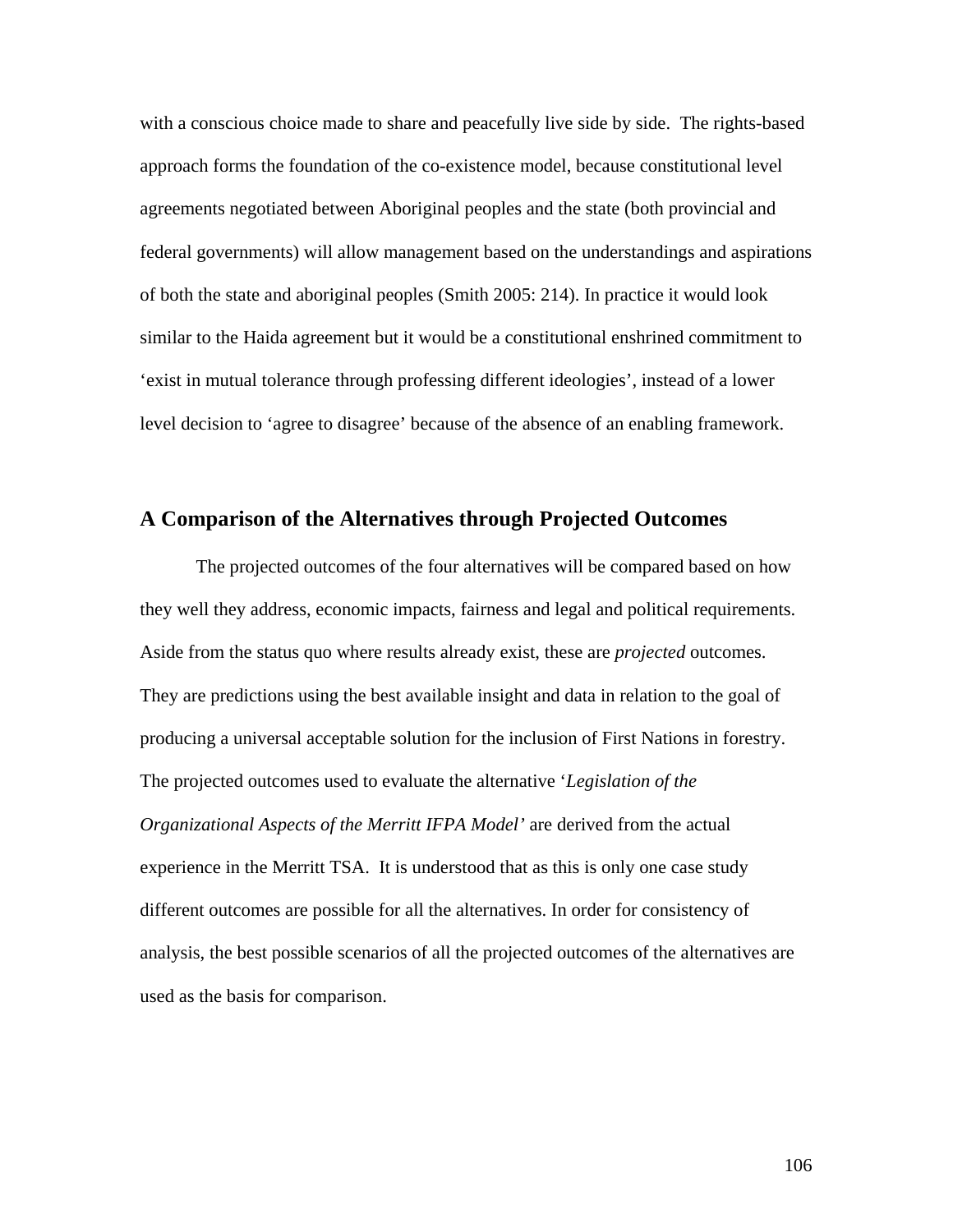## **The Status Quo** *- The Forest and Range Agreement*

## Economic Impact

The status quo has a negative impact on First Nations economic viability as the short term non-replaceable timber allocations and per capita revenue sharing result in little initial revenue and limited investment opportunities, and no means to obtain and/or build capacity. The impact on the provincial economy has been neutral, but has the potential to become negative as conflict escalates and stability for investment further declines.

#### Fairness

With the exception of fairness to current license holders, the *FRA* performs very poorly in terms of stakeholder definitions of fairness. Any loss that the industry incurred due the transfer of land to First Nations under the Forest Revitalization Act (Bill 28, 2003) was fully compensated either through access to other tenures or monetary compensation. Aboriginal rights and title however are not recognized and/or accommodated. The policy does not take First Nations laws, knowledge and values into account and the courts have ruled that it does not provide meaningful consultation. The *FRA* does not promote the well-being of all British Columbians because it only serves to generate further conflict over Provincial resources and thus promote economic, environmental and social instability.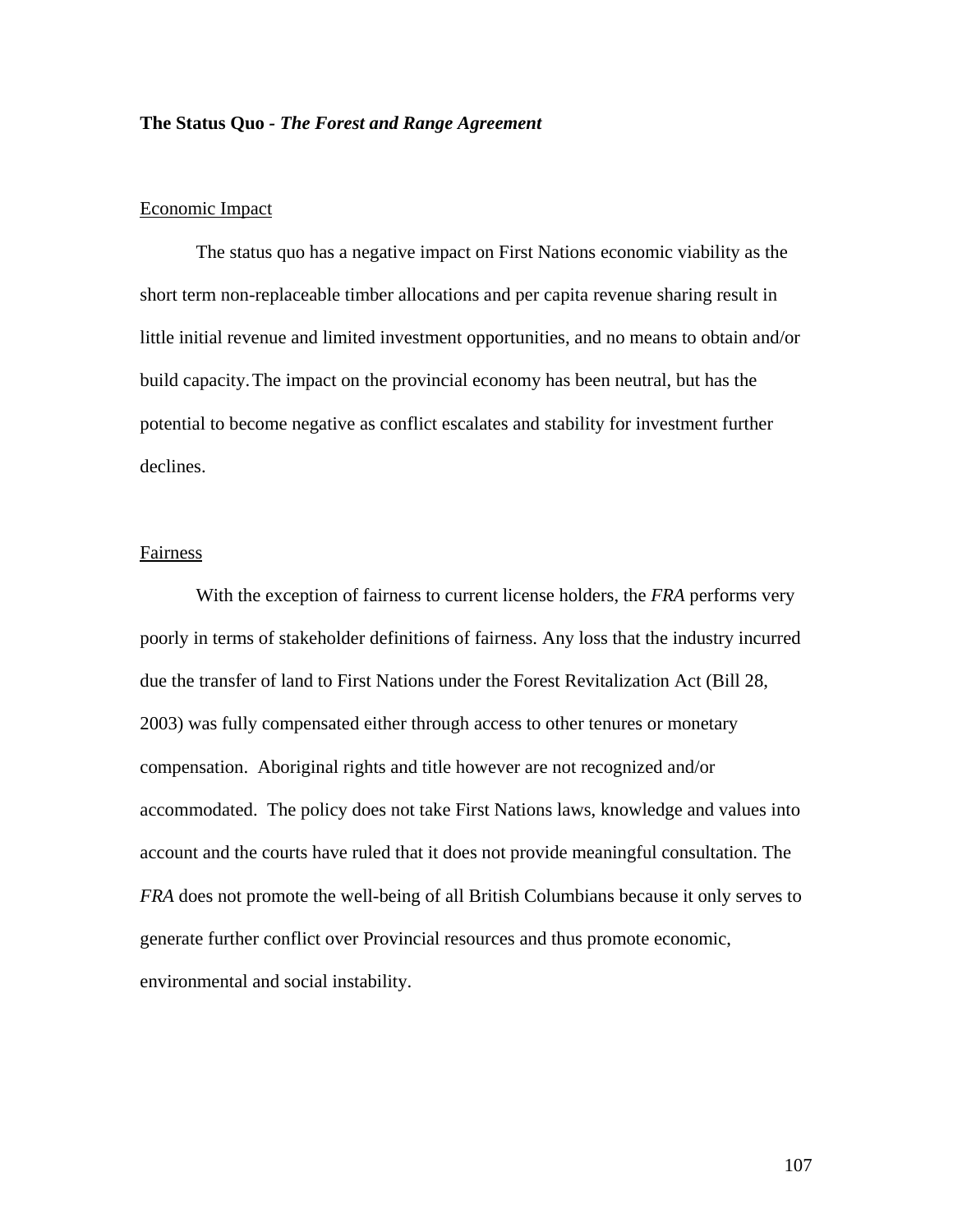#### Legal and Political Requirements

The *FRA* does not meet the objectives of First Nations and has been publicly criticized for its failure to meet the commitments of the *New Relationship*. These failures have resulted in greater 'uncertainty', which has also resulted in Provincial objectives not being met and the forest industry's objectives to also be impeded...

## **I. Modify the Existing FRA/FRO in Direct Consultation with First Nations**

#### Economic Impact

The economic impact is probably the most challenging impact of the modification of the *FRA* to predict. It is assumed that under this alternative there would be the abolition of per capita formulas and the establishment of a mechanism to take the strength of a First Nations claim and degree of potential infringement into consideration when calculating revenue sharing and timber allocation. Parfitt recommends that this mechanism be a funding formula based on both the volume and value of forest resources coming off of First Nations territories. According to Parfitt's analysis this would provide an equitable and fair arrangement that reflects the ongoing impact of forest industry activities on individual territories. Furthermore a 50/50 division of cutting and stumpage fees is recommended with First Nations receiving half of the stumpage collected by the province on their territory (Parfitt 2007:43-46)

Indisputably this will result in larger timber allocations and greater revenue for First Nations and therefore immediate short term economic gains for First Nations. However, the long term impacts on the provincial economy and First Nations economic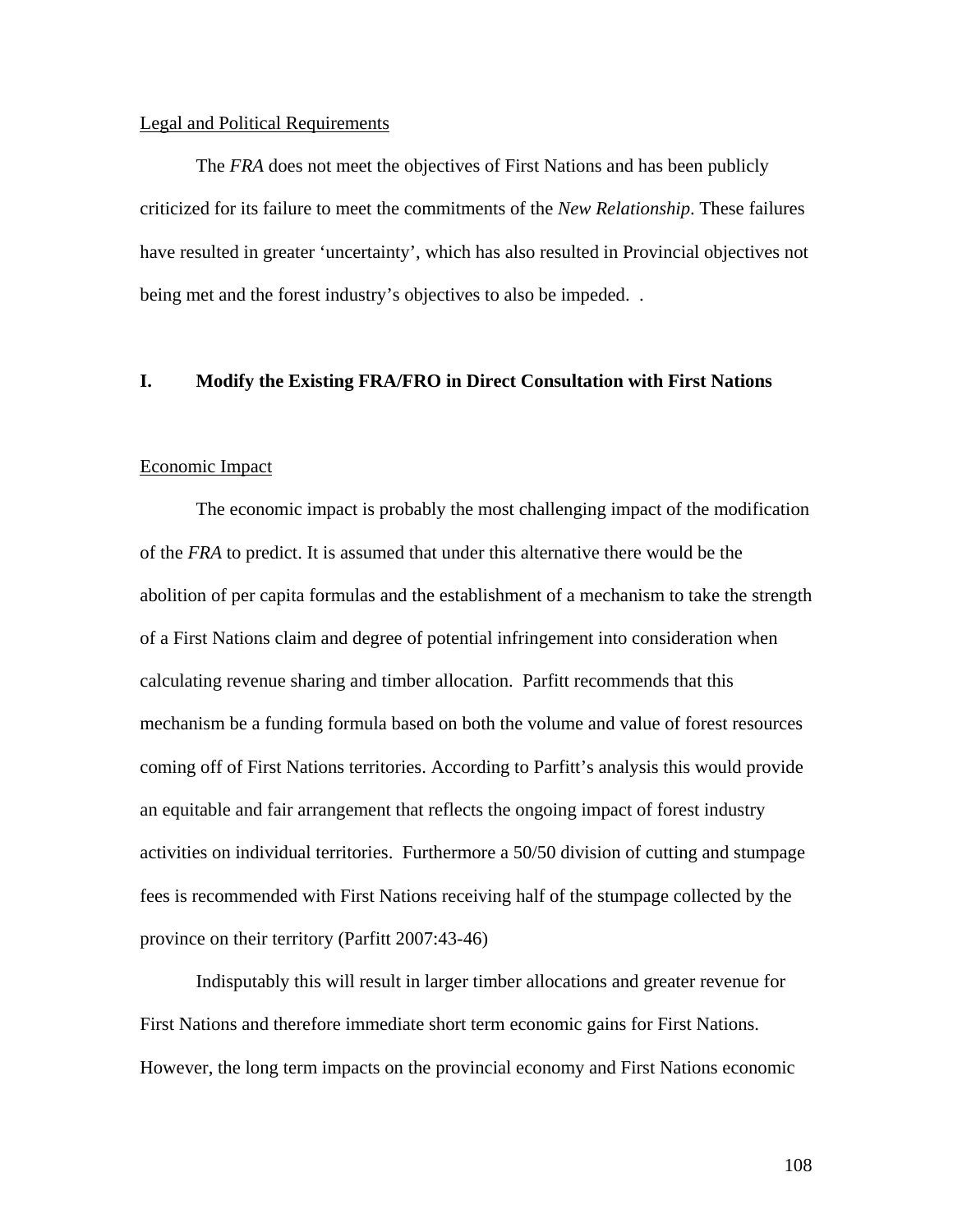viability are harder to project. If we assume Parfitt's second recommendation of First Nations timber allocation being in the form of a longterm renewable area based forest tenure is also implemented, then we could assume an opportunity to manage forestlands in a sustainable manner and the ability to attract investment capital would be created.<sup>[42](#page-115-0)</sup> The projected result would be : the creation of more jobs in First Nation communities; the generations of further jobs in nearby communities, and the underwriting of the costs of long-term, sustainable land-use plans (Parfitt 2007:46). This would provide positive economic impacts for First Nations, the government and the general public.

 However there is a caveat to this rosy picture; since the land they stand to receive will be in the form of timber allocation, First Nations will be faced with complying with the rules and regulations of the *Forest and Range Practices Act (FRPA)*. However the modification of the *FRA* would also seek to ensure that the agreement will not lead to negative impacts on cultural values by incorporating First Nation laws and values into land and forest use decisions. This might result in the crafting of a new set of policies or the incorporation of First Nation laws and values into *FRPA*. Either way, in a province financially dependent on the extraction of timber, one can reason that this would not result in an immediate or significant reduction in extraction. Therefore the inclusion of First Nation values would most likely result in First Nation input into *how* not *if,* large scale timber extraction will be done. This will pose an immediate challenge for First Nations as the majority of communities do not have the infrastructure or capacity required to meet the demands of large scale industrial forest management. The lack of people with this specific knowledge and skill set will either result in 'mismanagement' and government imposed penalties or the employment of workers beyond the community.

<u>.</u>

<span id="page-115-0"></span> $42$  See Parfitt 2007 for the supporting research and analysis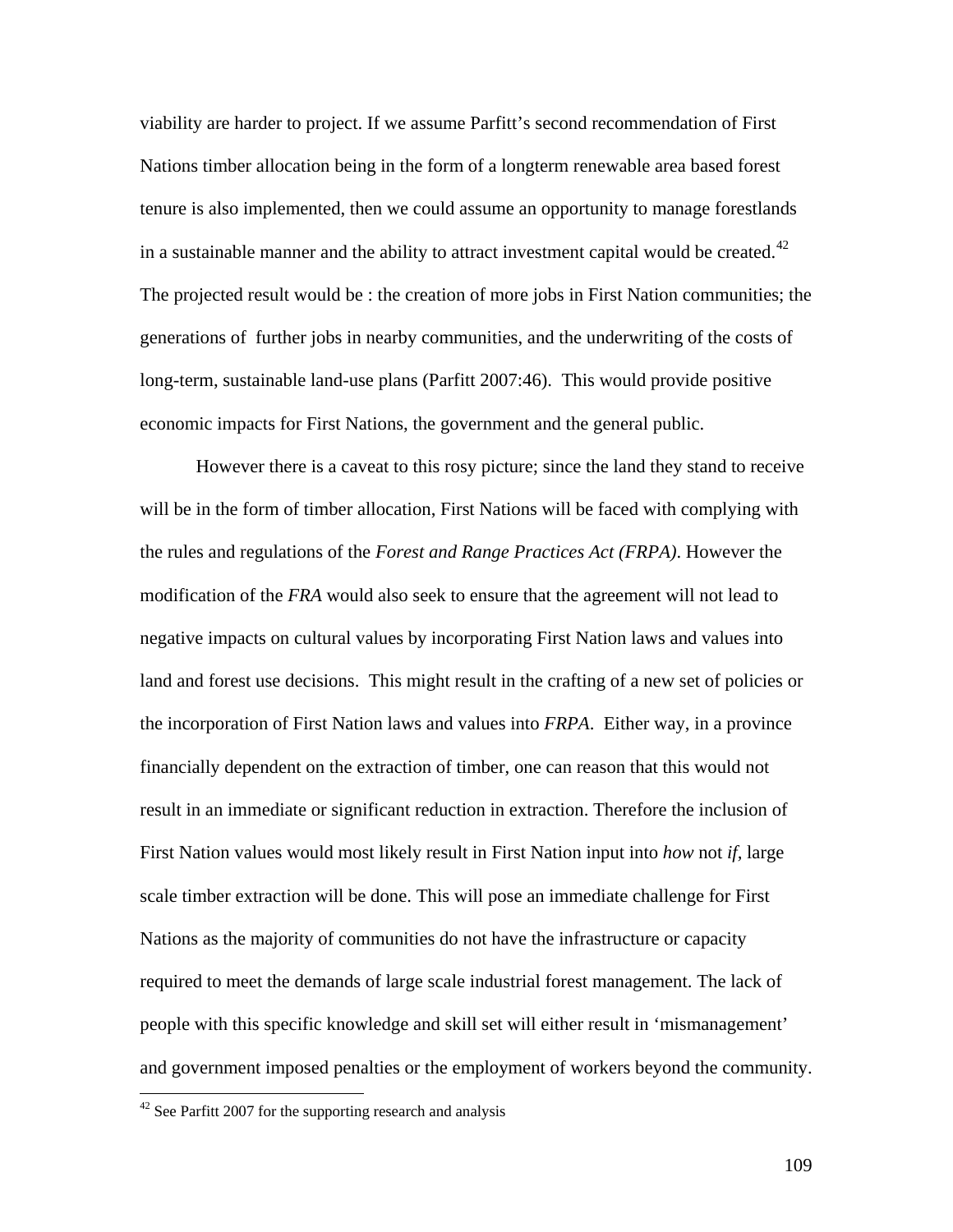Therefore the economic outcome is unclear as it is contingent on how this policy is implemented as well as how willing First Nations are to work with current licensees and forest sector employees.

 Parfitt raises another issue to consider for the implementation of 50/50 revenue sharing; by tying revenues to volumes logged, an impetus for unsustainable logging rates is created. Like current and past Provincial governments First Nations might find themselves dealing with the temptation to keep logging rates high to maximize economic benefits, with the possibility of disastrous environmental and social outcomes (Parfitt 2007:45). However Parfitt takes the optimistic stance that a balance would be achieved by First Nations not willing to compromise environmental sustainability at the expense of an economic windfall, and his proposed co-management scheme where both Provincial government *and* First Nations are accountable for actions taken (Parfitt 2007: 46) Perhaps, however I think his analysis fails to make a realistic examination of First Nations and the Province becoming equal partners in management given the previously outlined imbalances in this thesis. Furthermore an argument that First Nations would exploit the economic situation is mute, as this argument could be applied to any management entity – and in fact has to both the government and industry.

#### **Fairness**

By taking the strength of individual land claims into consideration, this alternative would provide the court definition of meaningful consultation and accommodation.

However assuming that First Nation management of the timber allocation falls under *FRPA* or even a modified version, I argue that this alternative does not necessarily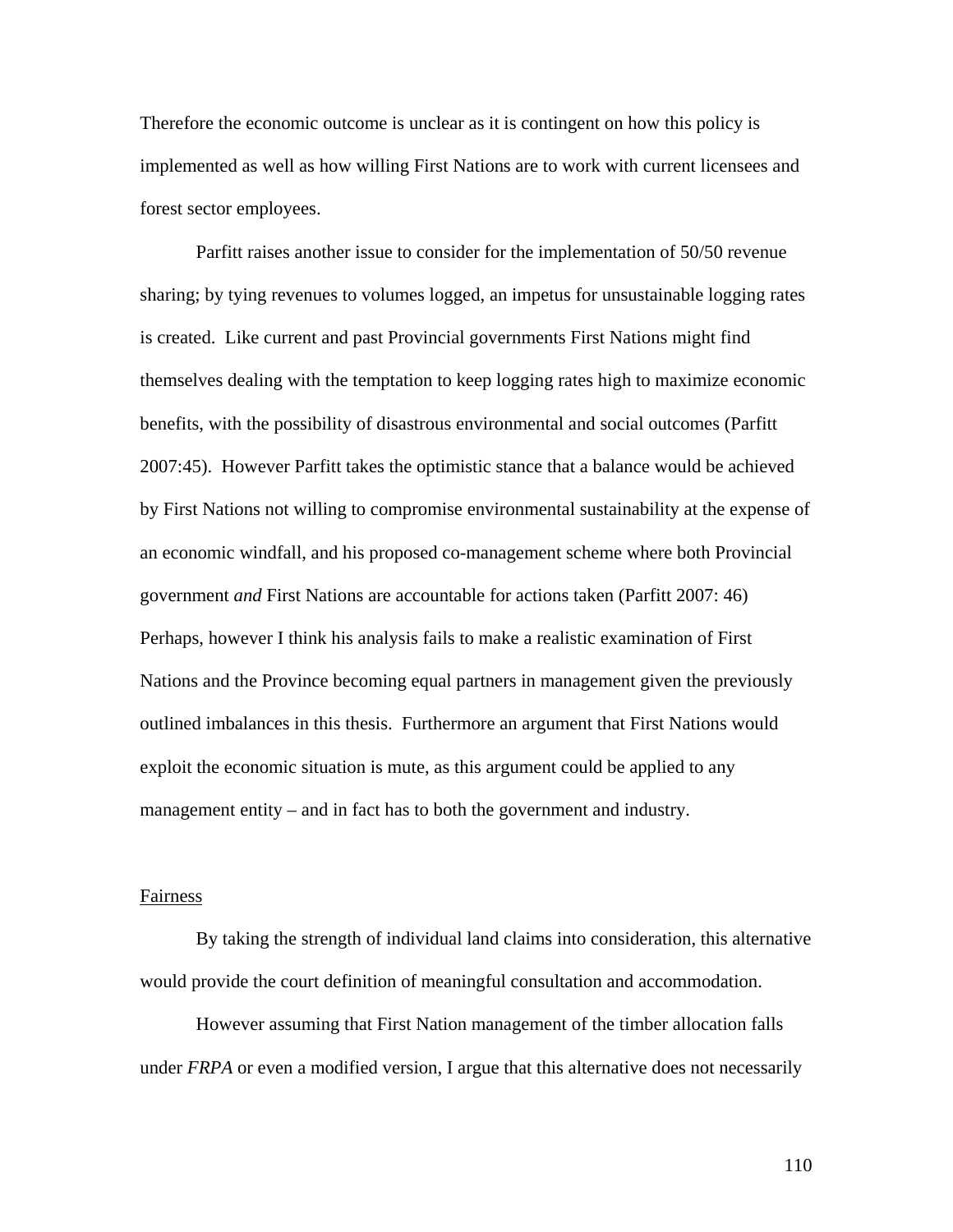recognize and accommodate Aboriginal rights and title in their 'full form'. *FRPA*'s rules and regulations were designed for industrial forestry, and therefore they might constrain the full incorporation of First Nations laws, knowledge and values. If this alternative were to be fair to First Nations it would require tenure restructuring to allow First Nations the ability to manage their lands using separate policies from those applied to the mainstream provincial forestry sector<sup>[43](#page-117-0)</sup>.

 In terms of fairness to taxpayers it could be argued that by not requiring First Nations to lay down any court asserted rights in exchange for benefits, it would perpetuate the 'uncertain' climate that the current administration blames for decreased investment and return on provincial resources. However, it is just as, if not more, likely that this alternative would lead to greater certainty by finally providing an agreed upon means to reconcile First Nation and provincial jurisdictions over forested land. The government would not need written assurance that First Nations would not take them to court because First Nations would no longer require this option as they would feel fairly consulted and compensated. This could result in a climate capable of balancing the economic, social and environmental components of provincial resources and therefore perform quite well in terms of fairness to taxpayers.

 In regard to fairness to the current license holders, based on past precedence there is no reason to believe that they would not receive compensation for any loss incurred. How the government will do this in a fair and equitable manner so that it not result in increased pressure on tax payers, is difficult to predict. The issue of compensation is a definite weakness of this alternative.

 $\overline{a}$ 

<span id="page-117-0"></span> $43$  See Curan and M'Gonigle, 1997 for an in depth analysis of how the regulatory framework of forest management impedes the incorporation of First Nations values and traditional practices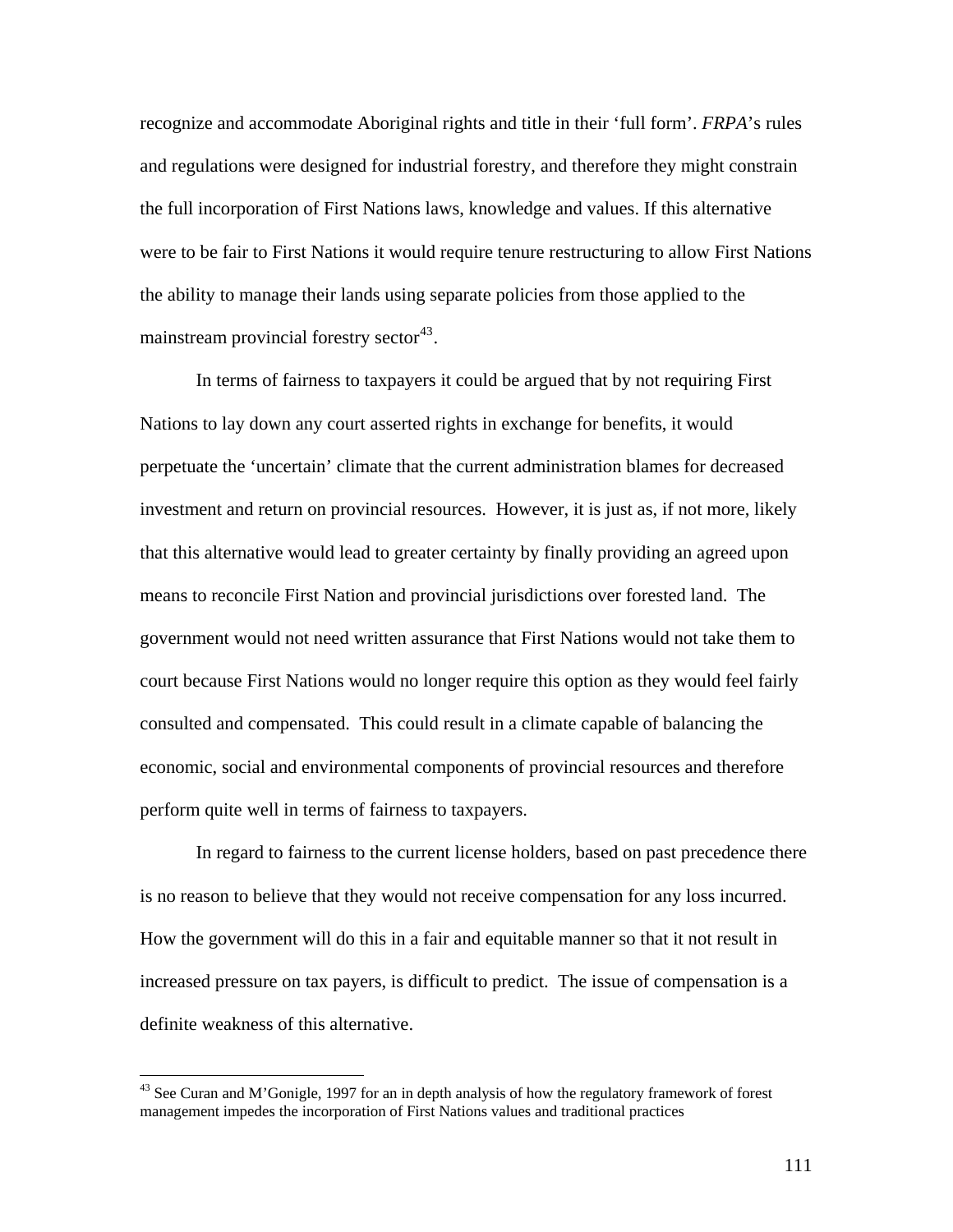## Legal and Political Requirements

In responding to action number seven of the *New Relationship* this alternative is consistent with its commitments, however is does not fully realize the overriding visions of a structure for government-to-government shared decision making as it is policy specific. The alternative meets legal requirements and the objectives of First Nations, and in doing so is likely to create the certainty desired by the Province. However it is unclear whether the forest industry's objectives will be met and, and as a result the economic development component of Provincial objectives.

 It has been argued by some First Nations that the government failed to fulfill the promise of action plan seven upon the revision of the *FRA*; this could suggest that the government is hesitant to implement this alternative. This may be primarily due to the economic uncertainty previously discussed. I therefore conclude that its potential effectiveness is good but that since this is unproven its social acceptability is currently quite low and therefore it will be difficult to seek universal support of its implementation. In order to navigate this uncertainty there must be an in depth analysis performed on the potential economic outcomes of this alternative.

## **II. Legislation of the Organizational Aspects of the Merritt IFPA Model**

#### Economic Impact

This alternative's strength is its ability to address the concerns over the economic impact of a increased role for First Nations in forestry. By making First Nations full partners in the provincial forestry sector they will see an increase in jobs, long-term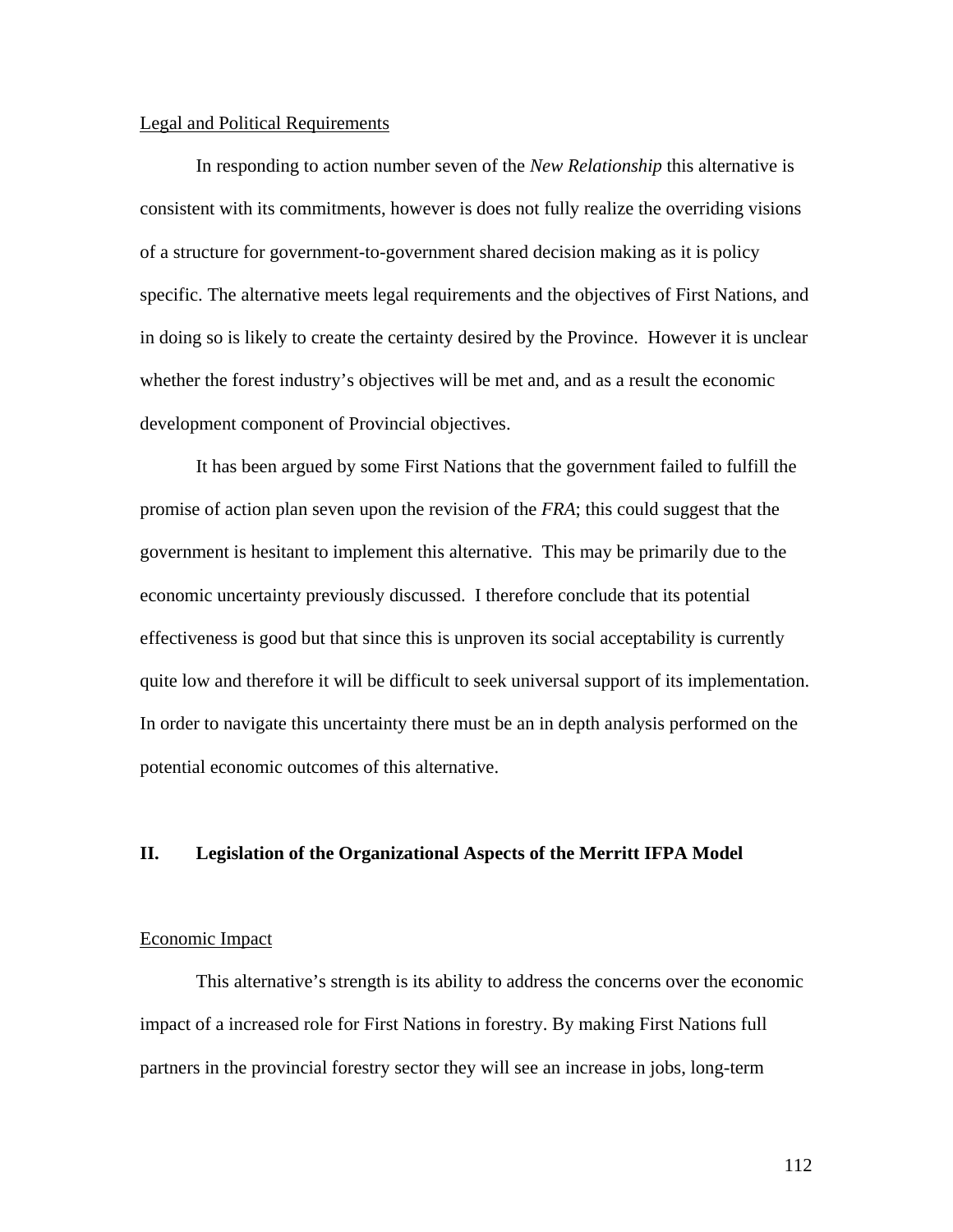investment and economic opportunities. Due to the potential for an increase in the AAC under IFPA legislation there will also be an increase in Provincial revenue and job availability in the forestry sector. As well, as a result of the development of innovative strategies developed in participation with First Nations there will be an increase in management efficiency and therefore decreased cost of forest management for licensees and government. This it difficult to quantify as it comes not only from more efficient management but also from the elimination of the cost of conflict with First Nations (Walkem, 2006). This is a rosy picture from an economic standpoint but it would be irresponsible not to question its sustainability.

#### Fairness

Through First Nations direct participation in all aspects of management they will be provided with meaningful consultation. Aboriginal rights and title are accommodated through First Nation inclusion in management and a fair return from resource development; however title is not necessarily recognized in its full form. The IFPA is premised on the notion that AAC should be increased if/ when possible. This may be inconsistent with the laws, knowledge and values held by First Nations and therefore hinder their right to manage accordingly. However it could be argued that this alternative acts in accordance with First Nation's laws, knowledge and values through the development of First Nation land use inventories and modeling databases to incorporate their interests and values at the strategic and stand levels. The level of fairness to First Nations of this alternative will probably vary along with the difference in values and how they are expressed by distinct First Nations.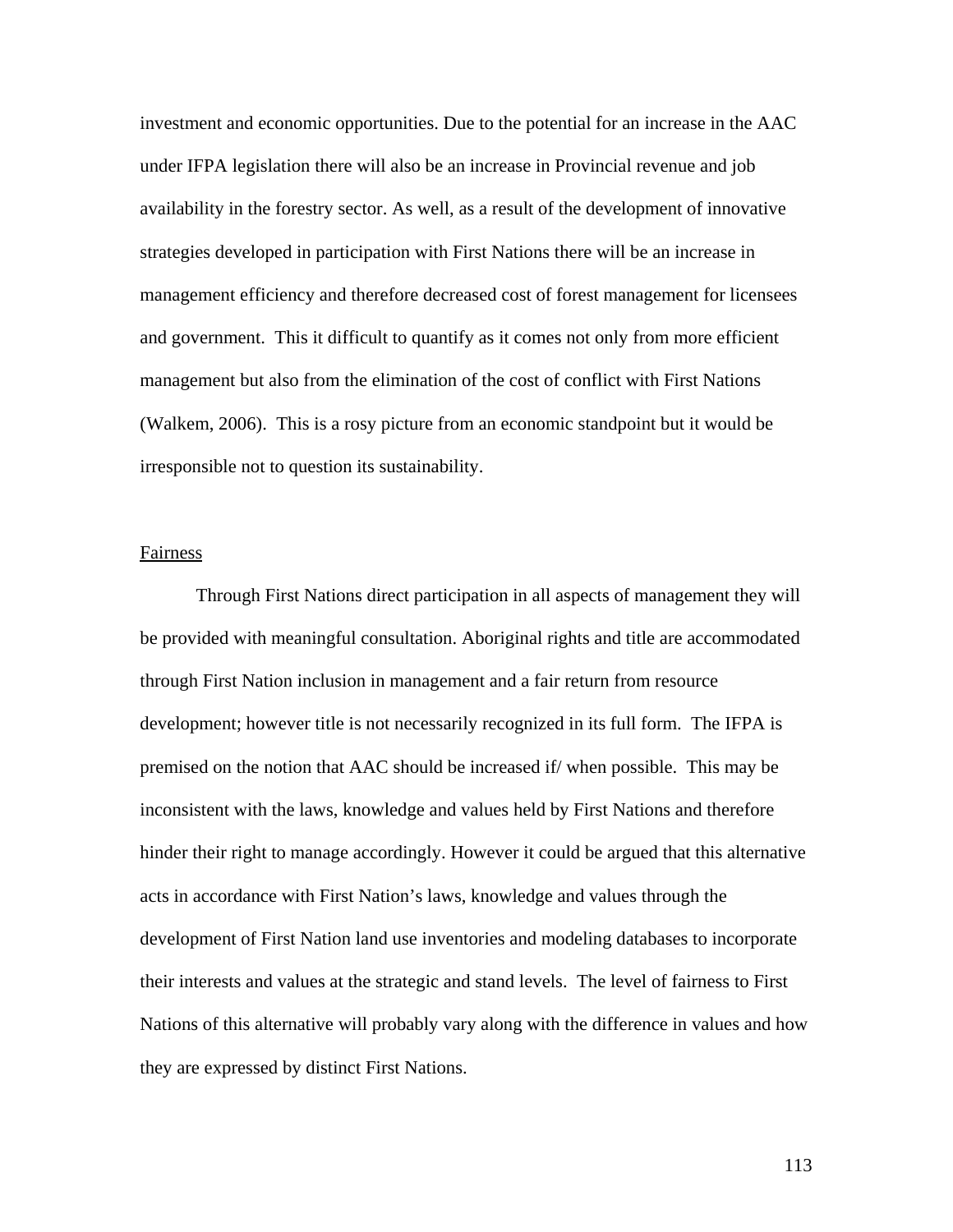The fairness to taxpayers is unclear as it is contingent on the Province's commitment to high standards of environmental sustainability. The well-being of all British Columbian is maintained and enhanced through this alternative *if* the AAC uplifts are derived from truly innovative practices that are sustainable in all senses of the word. However if the maintenance of environmental values are sacrificed at the expense of profits, this is not an example of the optimal use of Provincial resources and is therefore unfair to taxpayers. I believe the sustainability of this alternative must be questioned and properly investigated before it is widely implemented.

 This alternative does not require current licensees to relinquish their tenure and it allows them to maintain and/or increase their harvest levels. Therefore this alternative is fair by the indicator standards as no compensation is required.

## Legal and Political Requirements

 This alternative meets the objectives of all three key actors, thus predicting acceptability and ease of implementation. Since decision making is now shared at the management level of the TSA it allows First Nations the authority to make operational decisions. It therefore appears that this alternative goes farther than the alternative of modifying the *FRA* in recognizing Aboriginal rights and title. However in placing the focus on managing for an increased AAC, it may still constrain the full expression of title. Therefore although consistent with the *New Relationship*, the alternative does not represent the full realization of its vision and goals.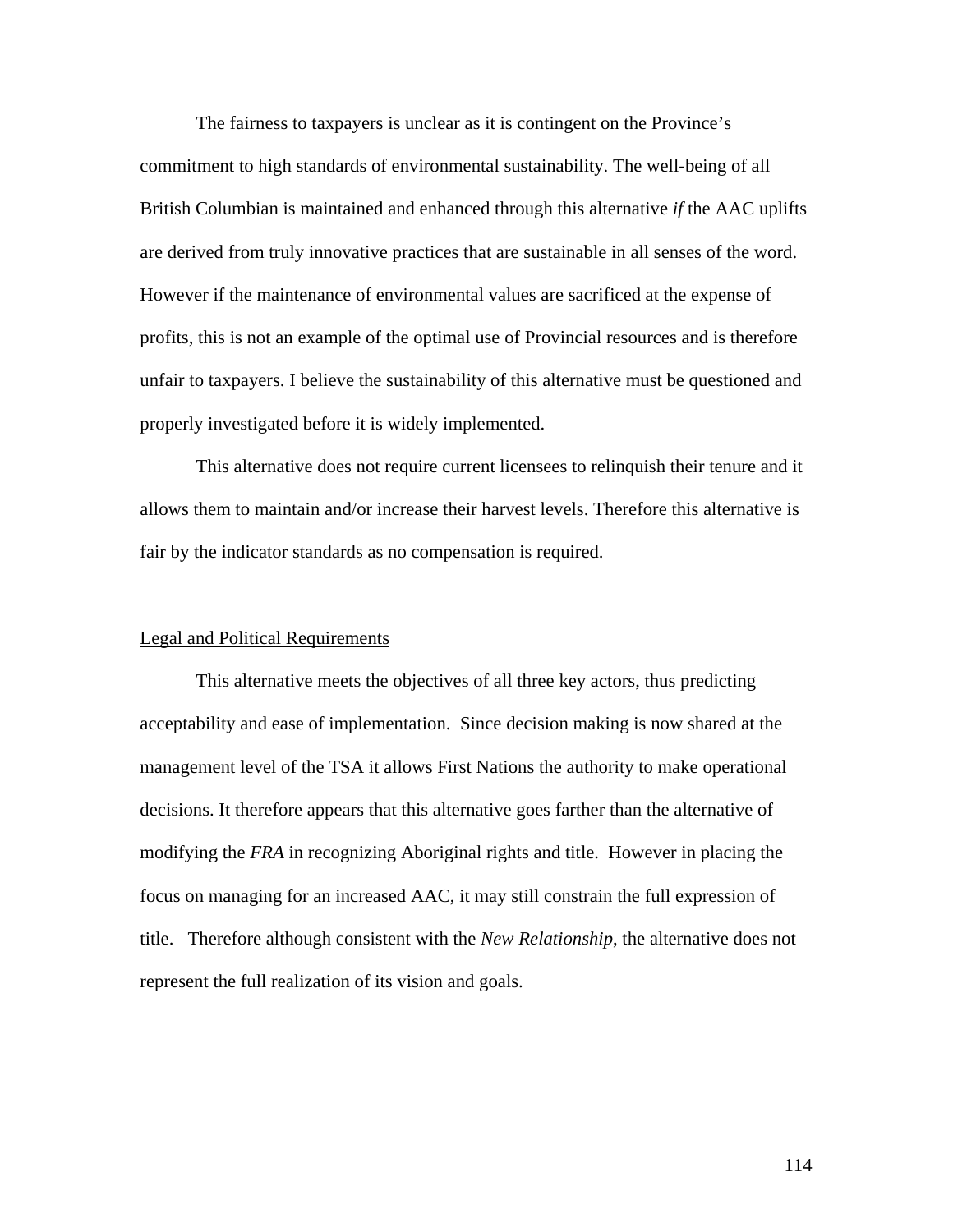## **IV. Constitutionally enabled Shared – Decision Making**

## Economic Impact

The economic impacts of this alternative are difficult to predict. However it can be assumed that since both the Province and First Nations have equal authority over decisions, on-going negotiation and consensus building will lead to the consideration of the economic impact on all stakeholders. Therefore assuming agreement can be reached, the negative impact on the provincial forestry sector and taxpayers should be minimized while incorporation First Nations aspirations of becoming strong economic partners.

#### Fairness

This alternative directly responds to the visions and goals of the *New Relationship*. The recognition of Aboriginal rights and title forms the fundamental basis of this approach to co-management. First Nations laws, knowledge and values are protected at the constitutional level and are therefore including in all processes of decision-making, planning and implementation. Meaningful consultation ceases to be an issue as no decisions can be legally made without First Nation authorization.

The well-being of all British Columbians is protected as this will lead to provincial economic stability by creating the elusive 'certainty' over jurisdiction. Furthermore the potential is created to promote optimal use of the resource through the 'checks and balances' of government-to-government decisions. This is not assured, however it encourages accountability by limiting the ability for 'back room negotiations'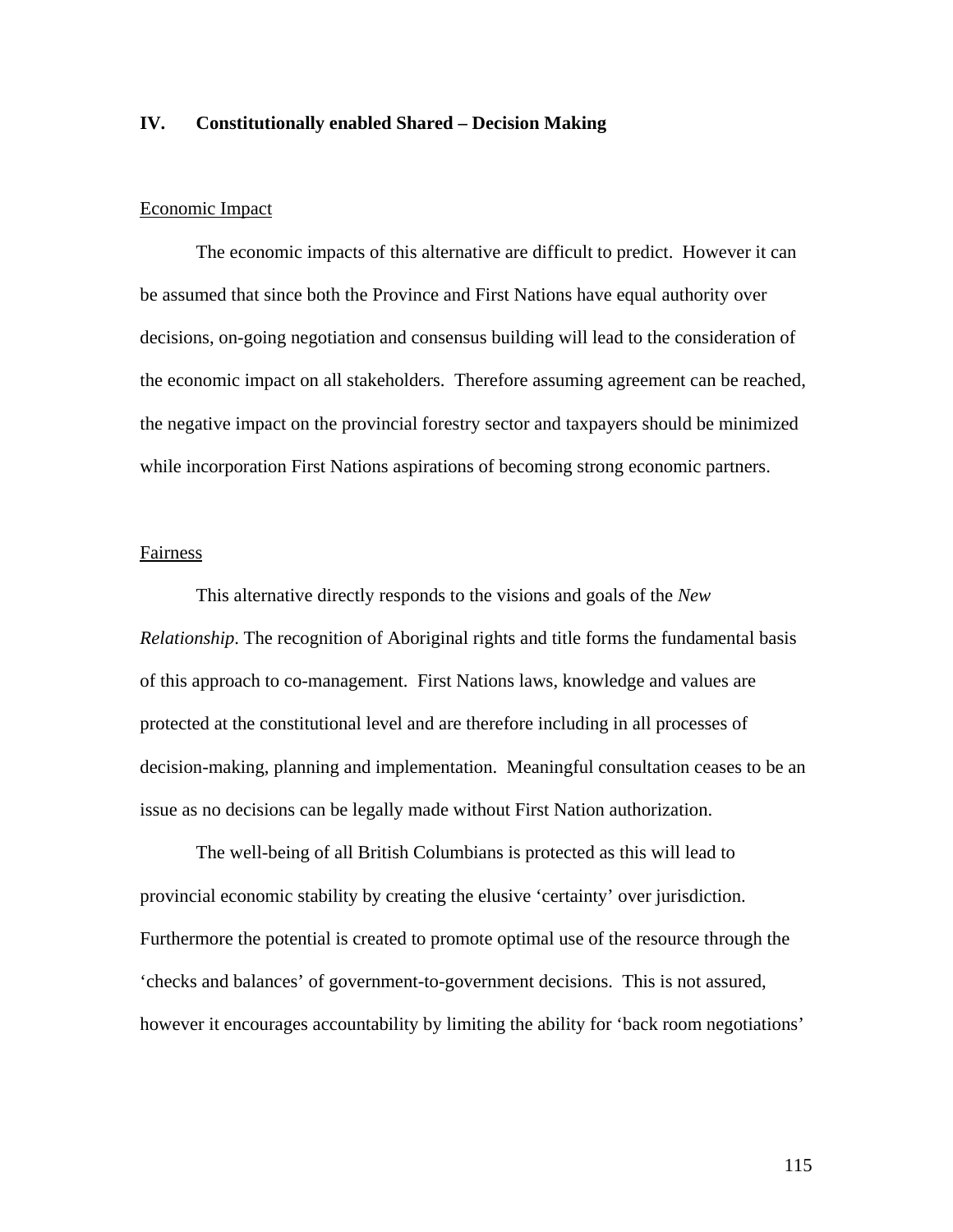between government and industry, by legally requiring the inclusion of third party interests.

 For this reason, it is more difficult to predict the impacts this alternative will have on current license holders. By limiting closed door negotiations between government and industry this alternative will displace the power and control of current license holders over management. It is difficult to predict how this loss of power will translate into loss of money or how/if the government will compensate the license holders. Under a new process of shared-decision making the government will first require consensus to be reached with First Nations before being able to compensate license holders through the transfer of less contentious land. Since direct compensation has been one of their strategies in the past it is unclear how/if compensation will occur in this new decisionmaking environment.

#### Legal and Political Requirements

This alternative's strength is that it provides a framework for shared decisionmaking that enables the reconciliation of Aboriginal and Crown titles and jurisdictions. As such it is the only alternative with the ability to fully meet the commitment of the *New Relationship* and the objectives of First Nations. As result it has the greatest potential to create the stability and certainty that the current Provincial government has sought since election. Although the forest industry's objectives may seem to be ignored by this alternative, it can be argued that they are in fact more securely protected than in previous interim 'policies'. First, their interest in maintaining a profitable industry will be represented in negotiation due to the Provincial government's dependency on a resource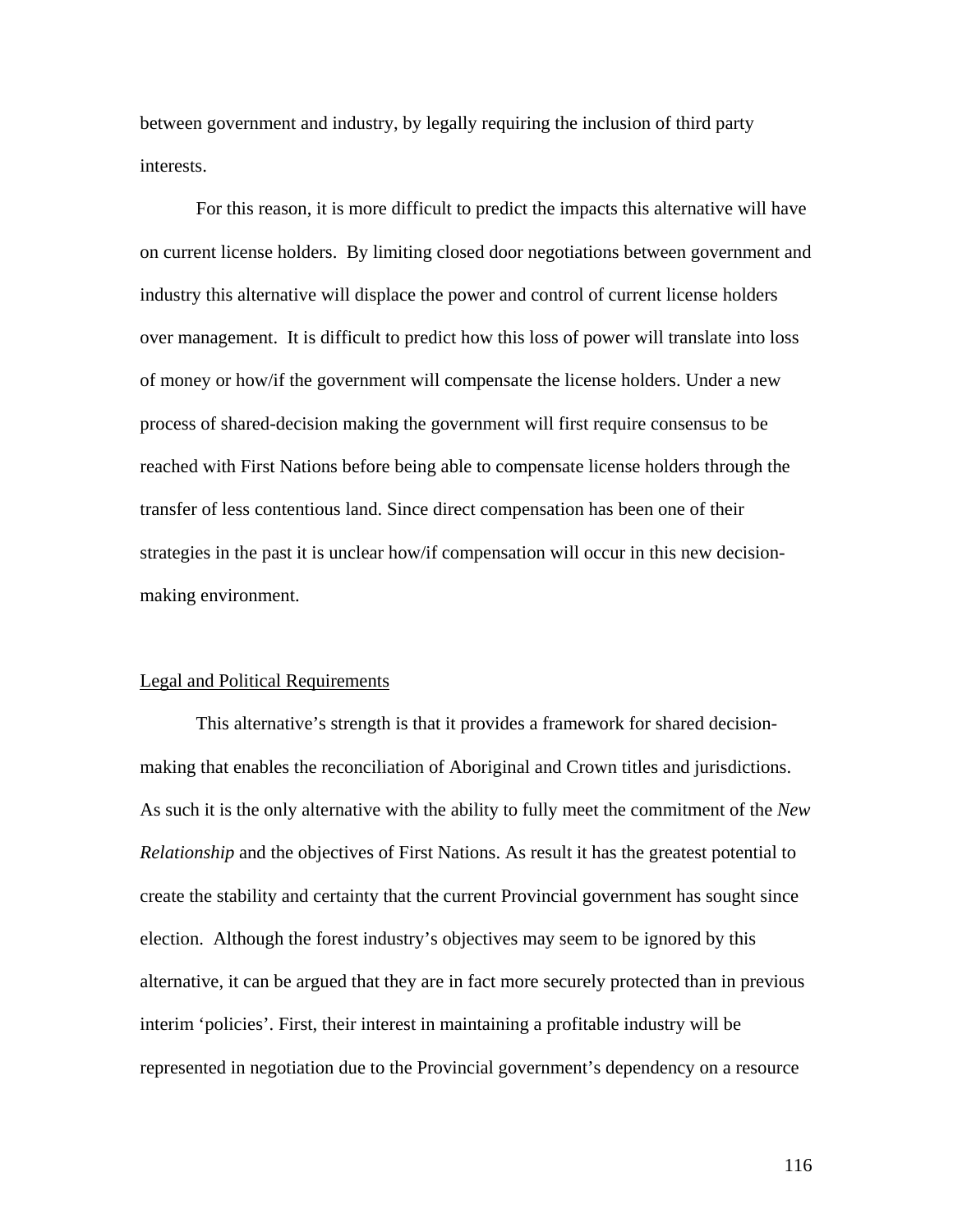based economy and any decisions made will be with the full consent of First Nations, which will provide unprecedented security. Secondly, industry are lessees of Crown land, it could potential make no difference to their operation whether they are leasing from the Crown or First Nations; however leasing from First Nations would give them the security of their investment by eliminating the threat of court action. However these arguments are difficult to make without precedence so it can be expected that industry will initially balk at this alternative. The same will be true of the Province as it requires the shuffling of power and new concept of governance, which will require radical upheavals in the way BC's does business. The potential for this alternative to meet all the indicators is excellent however barriers exist to the realization of this potential.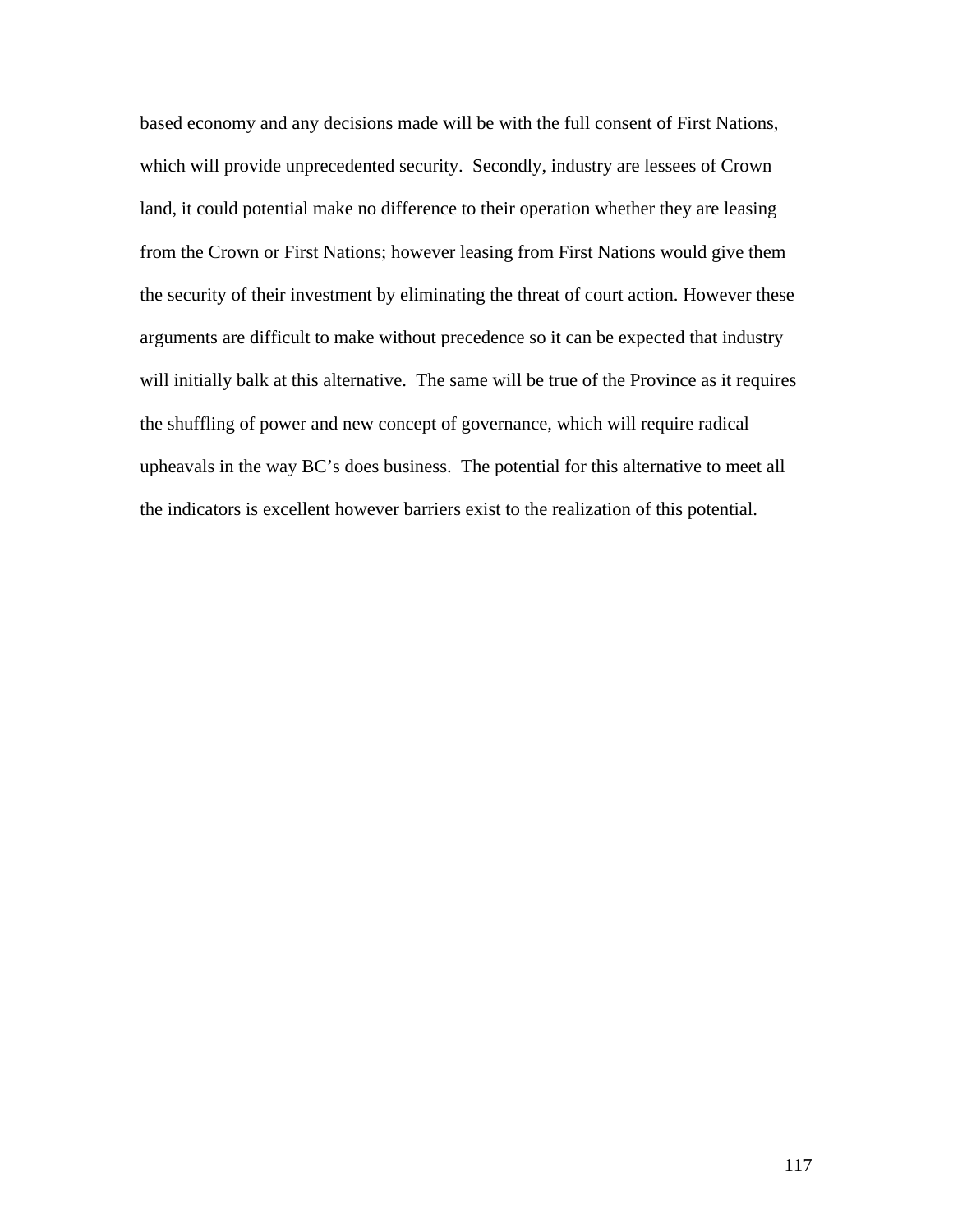# Table 2: Summary of Projected Outcomes

|                                                          |                                                                                                                 | <b>Alternatives</b>                                                                   |                                                                                        |                                                                          |                                                              |
|----------------------------------------------------------|-----------------------------------------------------------------------------------------------------------------|---------------------------------------------------------------------------------------|----------------------------------------------------------------------------------------|--------------------------------------------------------------------------|--------------------------------------------------------------|
| Criteria                                                 | <b>Indicators</b>                                                                                               | Status Quo                                                                            | <b>Modify FRA</b>                                                                      | Legislation<br>Organizational<br>Aspects of the<br>Merritt IFPA<br>Model | Constitutionally<br><b>Enabled Shared</b><br>Decision-Making |
| Economic<br><b>Impact</b><br>$(Negative -$<br>Excellent) | Impact on<br>Provincial<br>economy                                                                              | Unclear $-$<br>Appears<br>neutral but<br>likely to<br>result in<br>costly<br>conflict | Unclear-<br>dependent on<br>implementation<br>and First Nation<br>capacity<br>building | Good                                                                     | Unclear                                                      |
|                                                          | <b>Impact on First</b><br>Nation's<br>economic<br>viability                                                     | Negative                                                                              | Unclear-<br>dependent<br>on FN ability<br>to build<br>necessary<br>infrastructure      | Good                                                                     | Excellent                                                    |
| Fairness<br>(Poor - Excellent)                           | <b>Fairness to First</b><br><b>Nations</b>                                                                      | Poor                                                                                  | Good                                                                                   | Good                                                                     | Excellent                                                    |
|                                                          | Fairness to<br>taxpayers                                                                                        | Neutral                                                                               | Unclear                                                                                | Good                                                                     | Good                                                         |
|                                                          | Fairness to<br>current license<br>holders                                                                       | Neutral                                                                               | Unclear                                                                                | Good                                                                     | Unclear                                                      |
| Legal and Political<br>Requirements<br>(Yes/No)          | <b>Meets Court</b><br>upheld duty to<br>consult and<br>accommodate<br><b>First Nations</b><br><i>interests.</i> | N <sub>0</sub>                                                                        | Yes                                                                                    | Yes                                                                      | Yes                                                          |
|                                                          | Meets<br>commitment to<br>the New<br>Relationship                                                               | N <sub>0</sub>                                                                        | Yes                                                                                    | Unclear                                                                  | Yes                                                          |
|                                                          | Meets the<br>objectives of all<br>three key actors                                                              | No                                                                                    | Unclear                                                                                | Unclear                                                                  | High potential                                               |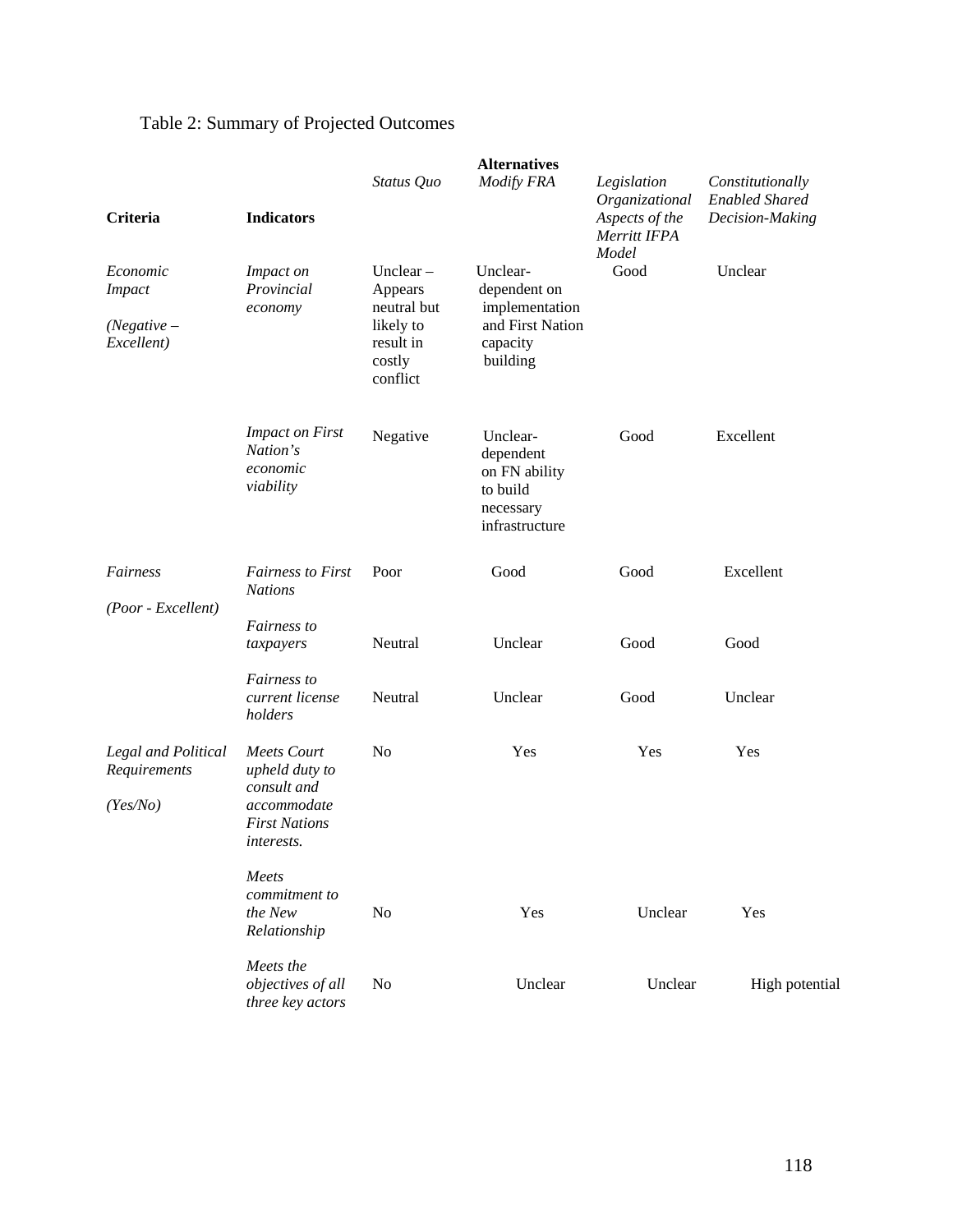## **Conclusions**

 The purpose of this analysis was to consider mechanisms to include First Nations in the forestry sector and their consistency with the *New Relationship* and its commitment to reconciling First Nation's rights concerning land and resources with the existing rights of non-First Nations in the pre-treaty environment.

Using a set of criteria and indicators the alternatives were evaluated according to their ability to address the impact on the economy, perceptions of fairness, and legal and political requirements from the perspective of First Nations, industry, government and the public. Based on the results from this analysis it is concluded that enabling shared decision-making at the constitutional level is the alternative with the most potential to produce long lasting solutions that satisfactorily meet the concerns of all stakeholders. Modifications to the *FRA* and amendments to the *IFPA* may provide the starting point to begin the process of successfully including First Nations into the forestry sector, but they are stand alone policies and need to be embedded within a broader institutional structure capable of reconciling the larger issue of Aboriginal rights and title. It is constitutional level changes that will create the stability and legitimacy of initiatives undertaken at lower levels. This appears to be the only way to create the 'certainty' that the government and industry feel is required while fully recognizing the rights of First Nations. Smith (2005: 408) argued that until a constitutional level change is made that recognizes Aboriginal people's rights in resource management, interim agreements aimed at creating this stability will be structured to curtail or narrow Aboriginal and treaty rights. Although a seemingly uncompromising statement, the case study of the implementation of Gitxaala's *FRA* lends some support to this argument. The research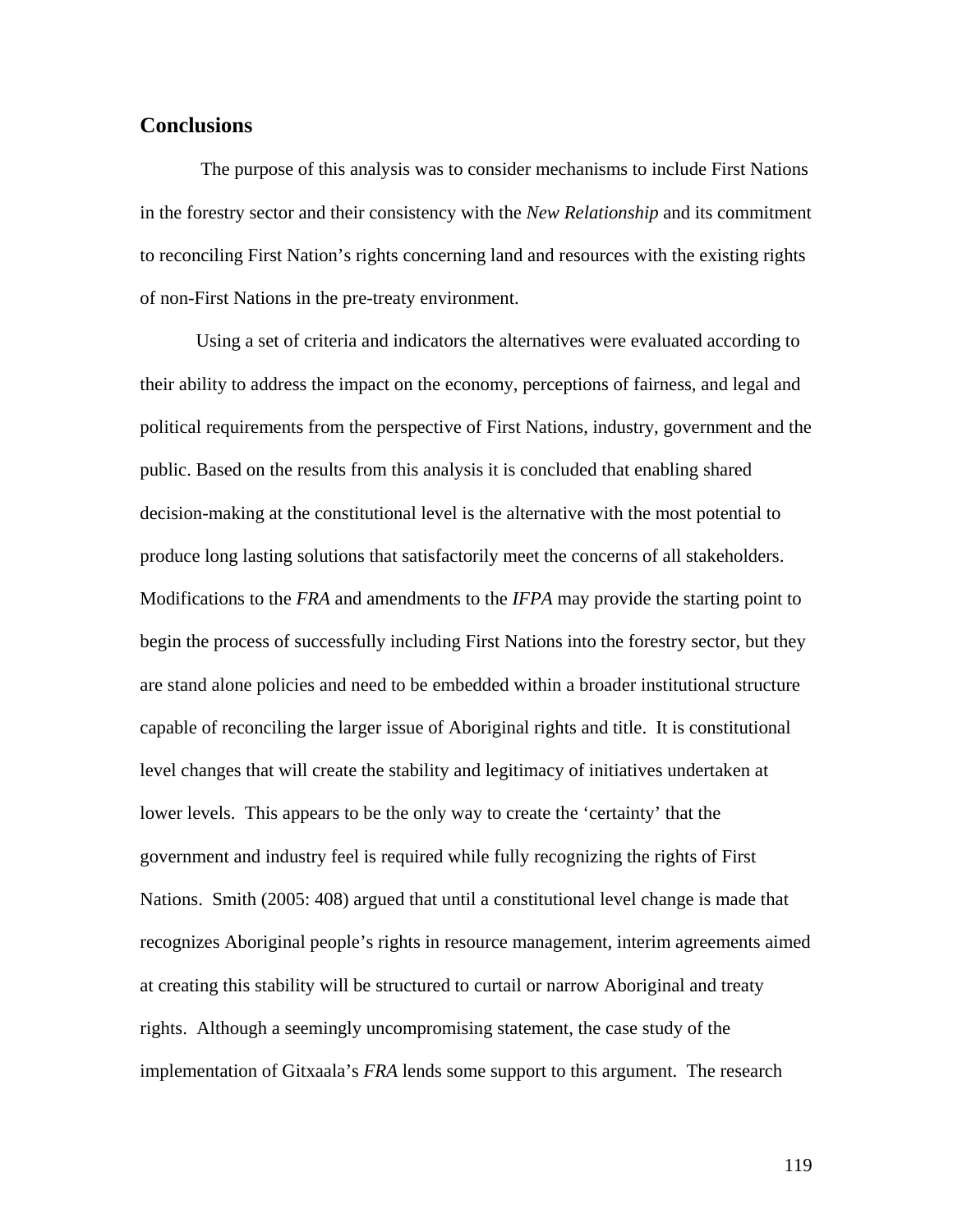demonstrated that Provincial policy was implemented according to the interpretation of local bureaucrats. This allowed for District Ministry of Forests personalities and politics to direct and determine the process and possible outcomes. This is not to say that Gitxaala's Chief and Council did not contribute to the difficulties of implementation. However as a delegated statutory decision-maker, it allowed the North Coast District Manager to set the parameters for implementation instead of a universally defined and entrenched right.

The signing of the *New Relationship* marked a positive development in a historically difficult relationship between First Nation's and the Provincial government. Central to the entire agreement is a promise of shared decision-making and recognition of aboriginal rights and title. This is the time to act; not keeping this promise will re-open and amplify crises of legitimacy and trust. Clearly some First Nation's are not happy with the current means for their inclusion in the forestry sector and want change. However, just as significant is that neither the Province nor Industry are happy with the status quo. The future of British Columbia's forests is in a precarious position. The time is ripe; the momentum from the agreement marks the perfect time for the required change in BC's decision-making culture.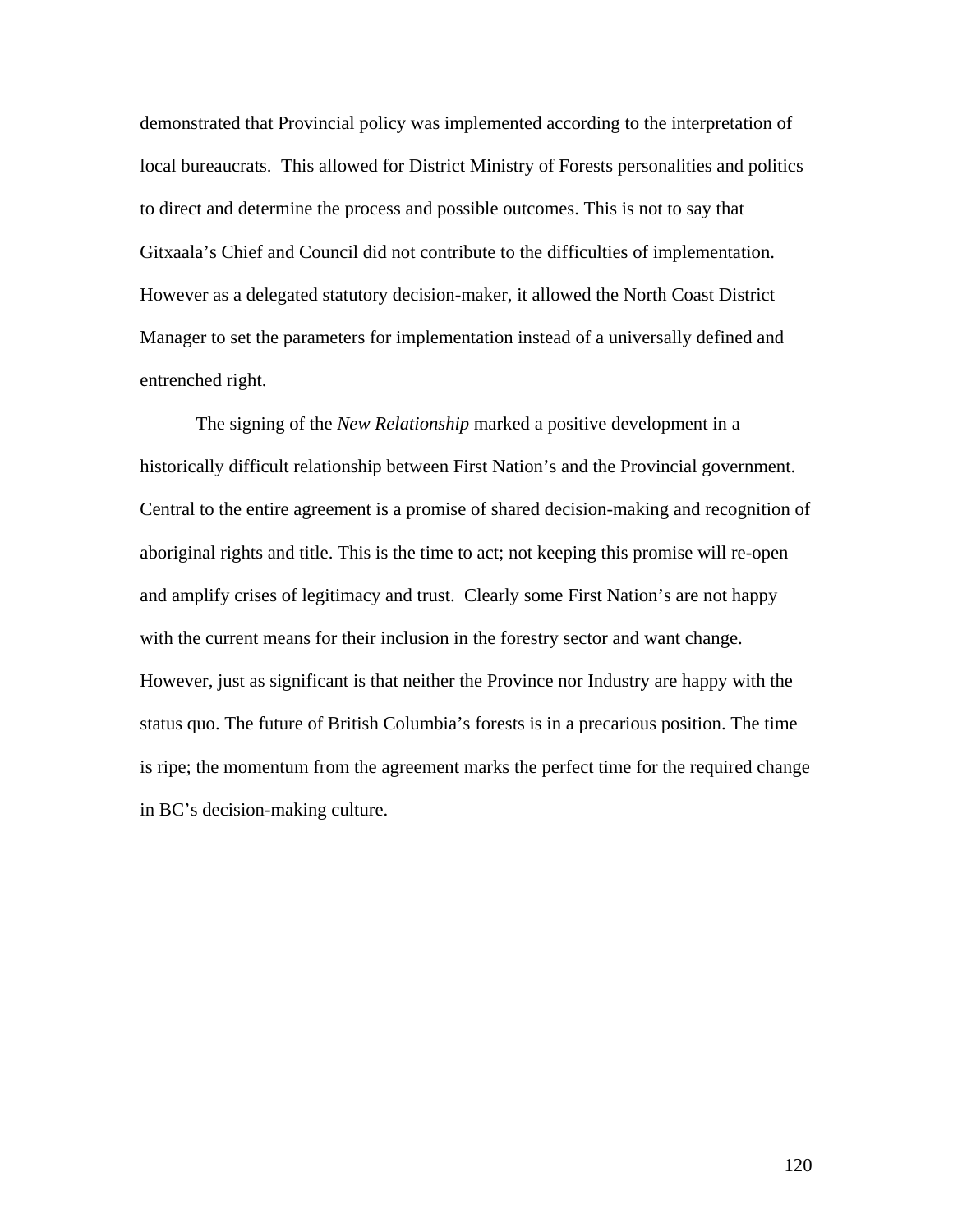## **Section 4: Final Discussion and Recommendations**

On the surface the *New Relationship* appears to depart from previous Provincial policies by openly recognizing the strength of Aboriginal claims and the government's duty to help First Nations achieve their constitutional protected and court asserted rights to their traditional land and resources. The Provincial recognition for the need to establish a new relationship based on respect, recognition and accommodation of aboriginal title and rights, which reconciles aboriginal and Crown titles and jurisdictions, is unquestionable positive. However without a clear understanding of the substantive content of that statement, directives or policies which actualize this vision to the satisfaction of all parties are difficult if not impossible to achieve. The examination of the implementation of Gitxaala's *Forest and Range Agreement* demonstrated that the *New Relationship's* ambiguous vision and resulting lack of a shared understanding has the potential to impede progress and disrupt the establishment of a truly new relationship. Until clear policies and directives are developed that respond to a mutually understood vision, the *New Relationship* simply represents a 'new' Provincial tactic for the Province to maintain a hold on resources and create certainty for industry in an era of strengthened Aboriginal claims.

Once the fundamental problem of this tactic is recognized, then the problem becomes what can be done about it? How can the Province successfully address the problem before optimism is lost? Although this thesis lacks the scope necessary to articulate a clear answer to such a large multi-dimensional question, the primary recommendation that comes from this research is that the promise of shared decisionmaking be fulfilled. The province and First Nations must work together in order to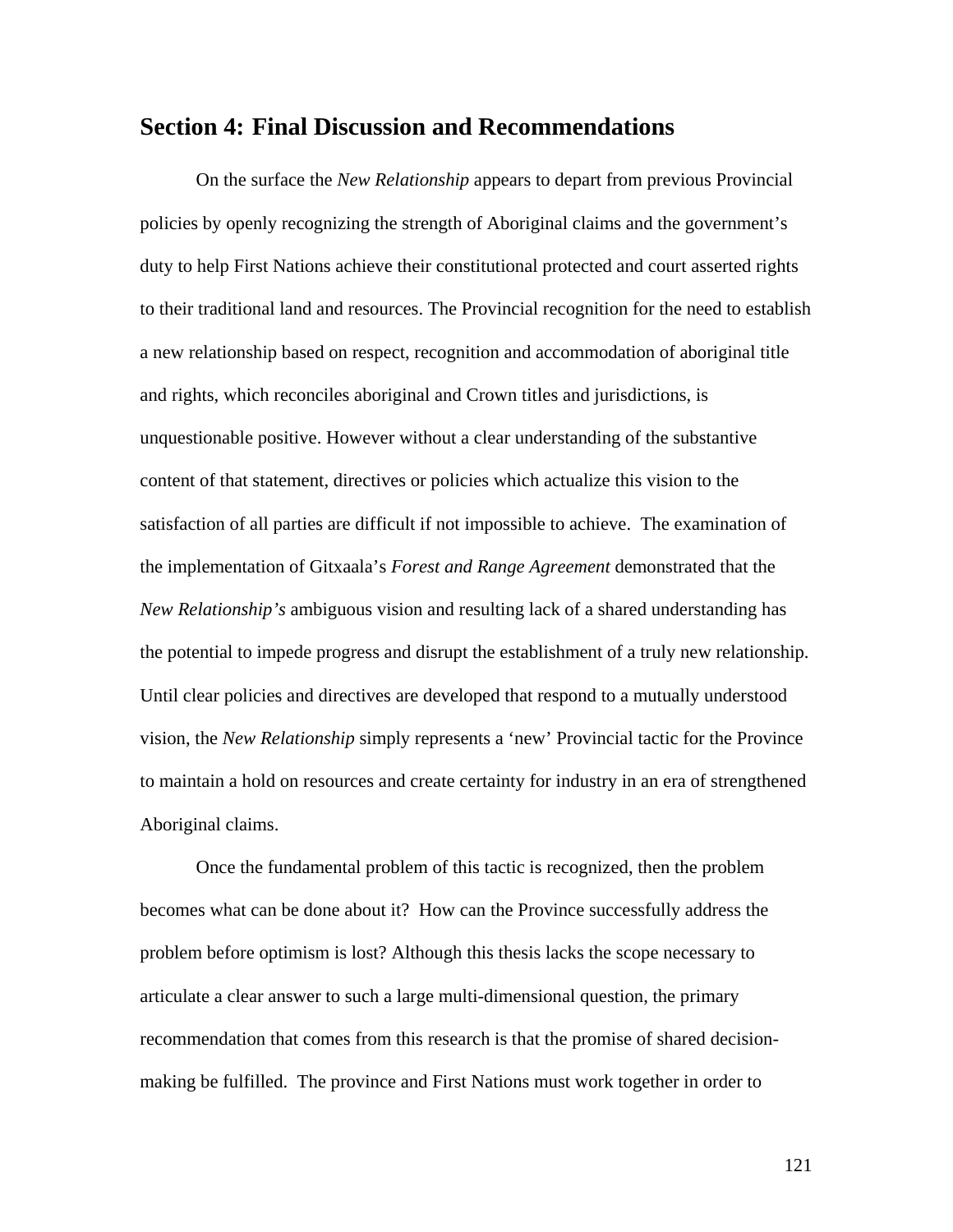develop an *all encompassing integrated strategy* for shared decision–making over landuse, instead of focusing on a piece-meal, sector-by-sector approach. However, progress in building a new institution for shared decision-making requires trust between First Nations and the government. Currently that trust is non-existent or in limited supply. Gitxaala demonstrated that transparency and information sharing is interpreted as negotiating in 'good faith' and is a precursor to the development of trust. Shared decision-making requires transparency and open communication throughout the entire process, and it is through this process not merely the attainment of the end goal, that a truly new relationship will be developed based on respect, recognition and accommodation of aboriginal title and rights.

In the absence of constitutional level change where First Nation's are guaranteed an equal voice in negotiations, First Nations must be proactive in instilling their values and visions into decision-making. Instead of waiting for the province to unroll policies which define how they will participate in decision-making they must work to produce their own 'policies' which define how the province will work with *them*. Lip service has been paid to the concept of incorporating traditional management practices into the current western framework of science-based resource management. However the on-theground reality is that there is no room for it in the *Forest and Range Agreement*. First Nations are expected to manage their timber allocation using western principles. There is frustration on both sides as First Nations struggle to achieve the required knowledge and capacity without sacrificing the values of their community; while the Province waits for First Nations to successfully navigate the industry and turn a profit like other licensees.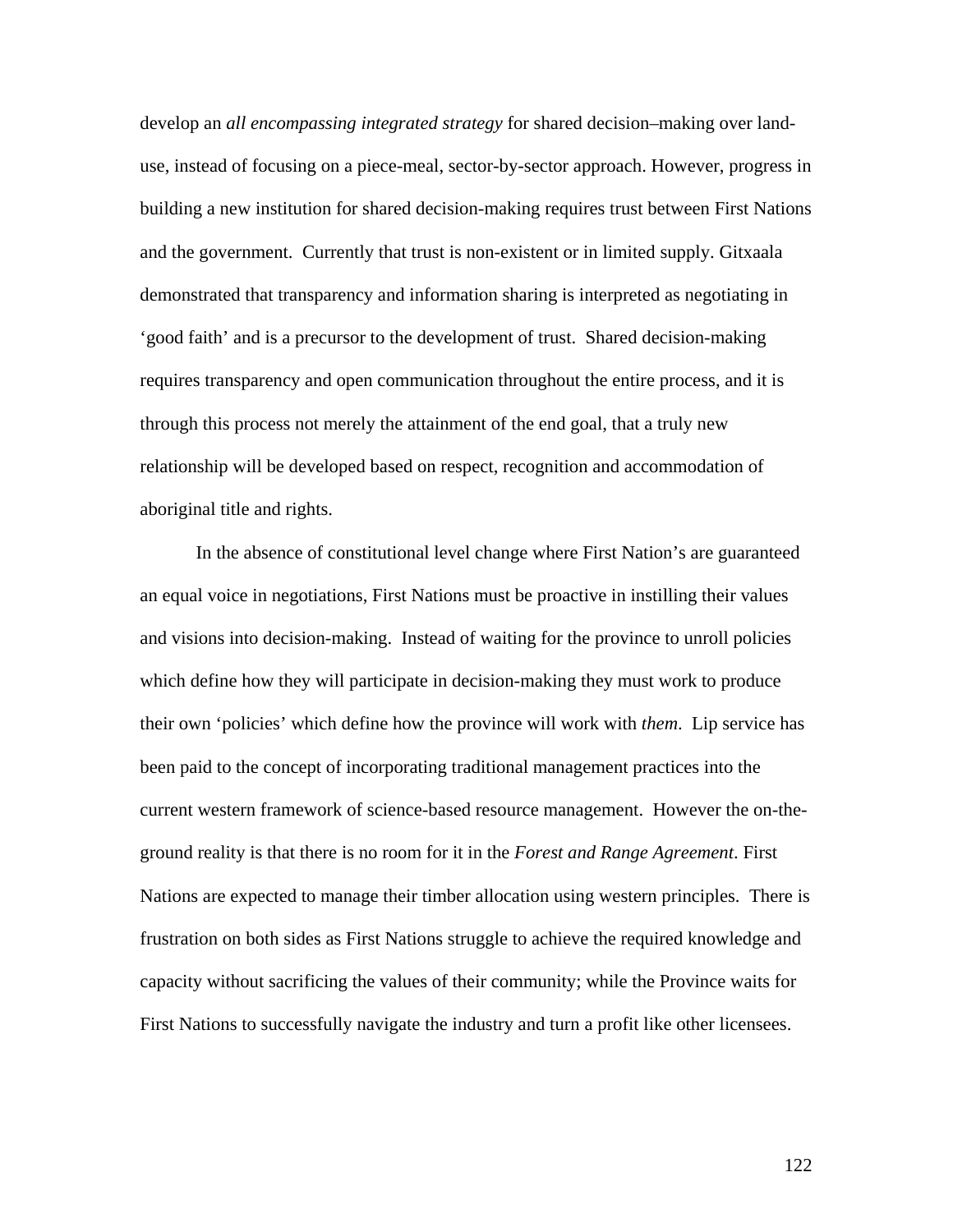The difficulty of developing a Provincial structure that fully addresses the issues and attempts to respect both Crown and First Nations knowledge, politics, and philosophical beliefs is an obstacle to reconciliation. However the research in Gitxaala showed that the problem is not only at the visionary or policy formulation level but within the administrative bureaucracy and political quagmire responsible for implementing a Provincial vision. This is a sobering realization as the implication is that the battle cannot be fought and won merely in the Premier's Office. Agreements between First Nations and the Province, such as the *New Relationship,* require the necessary force to be operationalized at a local level. This will allow change to truly occur by countering the 'business as usual' mentality that exists despite high level promises.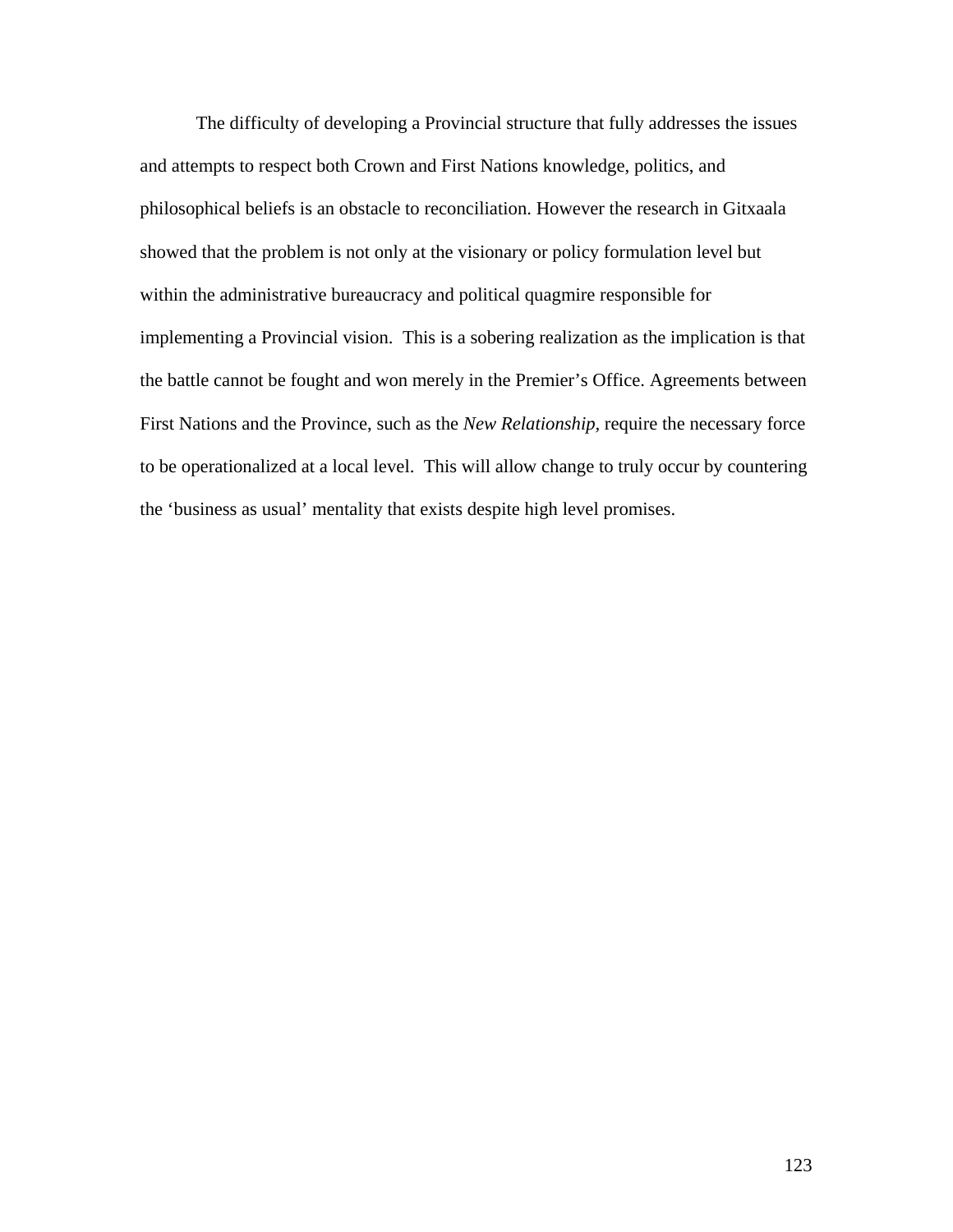# **Bibliography**

- Bardach, Eugene. 2005. *A Practical Guide for Policy Analysis: The Eightfold Path to More Effective Problem Solving* (2<sup>nd</sup> ed). Washington DC: CQ Press.
- BCCTF (British Columbia Claims Task Force). 1991. *The Report of the British Columbia Claims Task Force.* Vancouver: British Columbia Claims Task Force
- Butler, Caroline. 2006. Historizing Indigenous Knowledge: Practical and Political Issues. In Charles Menzies (Ed.), *Traditional Ecological Knowledge and Natural Resource Management*. United States: University of Nebraska Press
- Butler, Caroline F. and Charles R. Menzies. n.d. First Nations and the Natural Resource Economy: A View from the Tsimshian Nation. In *Course Reader ANTH 220: B.C. First Nations – Resources and Economy.*
- Curran, D. and M'Gonigle, M. 1997. Aboriginal Forestry: Community Management as Opportunity, and Imperative. Victoria, BC: Eco-Research Chair of Environmental Law & Policy, Faculty of Law & Environmental Studies Program, University of Victoria, Discussion Paper D97-7.
- Dyck, Noel and Waldram, J.B. (eds.) 1993*. Anthropology, Public Policy, and Native Peoples in Canada*. Kingston, Ontario: McGill-Queens Books.
- Halpin, Marjorie. 1993. Feast Names at Hartley Bay. In Margaret Seguin (Ed), *The Tsimshian: Images of the Past, Views from the Present (pp. 27-39). Vancouver:* UBC Press.
- Hawkes, S. 1996. The Gwaii Haanas Agreement: from conflict to cooperation. *Environments* 23(2):87-100.
- Hosmer, Brian C. 1999. *American Indians in the Marketplace: Persistence and Innovation Among the Menominees and Metlakatlans, 1870-1920.* Kansas: University Press of Kansas.
- Mabee, H.S., and G. Hoberg. 2006. Equal partners? Assessing comanagement of forest resources in Clayoquot Sound. *Society and Natural Resources* 19(10): 875-888.
- McDonald, James A. 1993. Images of the Nineteenth-Century Economy of the Tsimshian. In Margaret Seguin (Ed), *The Tsimshian: Images of the Past, Views from the Present* (pp. 40-56). Vancouver: UBC Press.
- Menzies, Charles. 2001. Reflections on Research With, for and Among Indigenous Peoples. *Canadian Journal of Native Education,* 25(1): 19-36.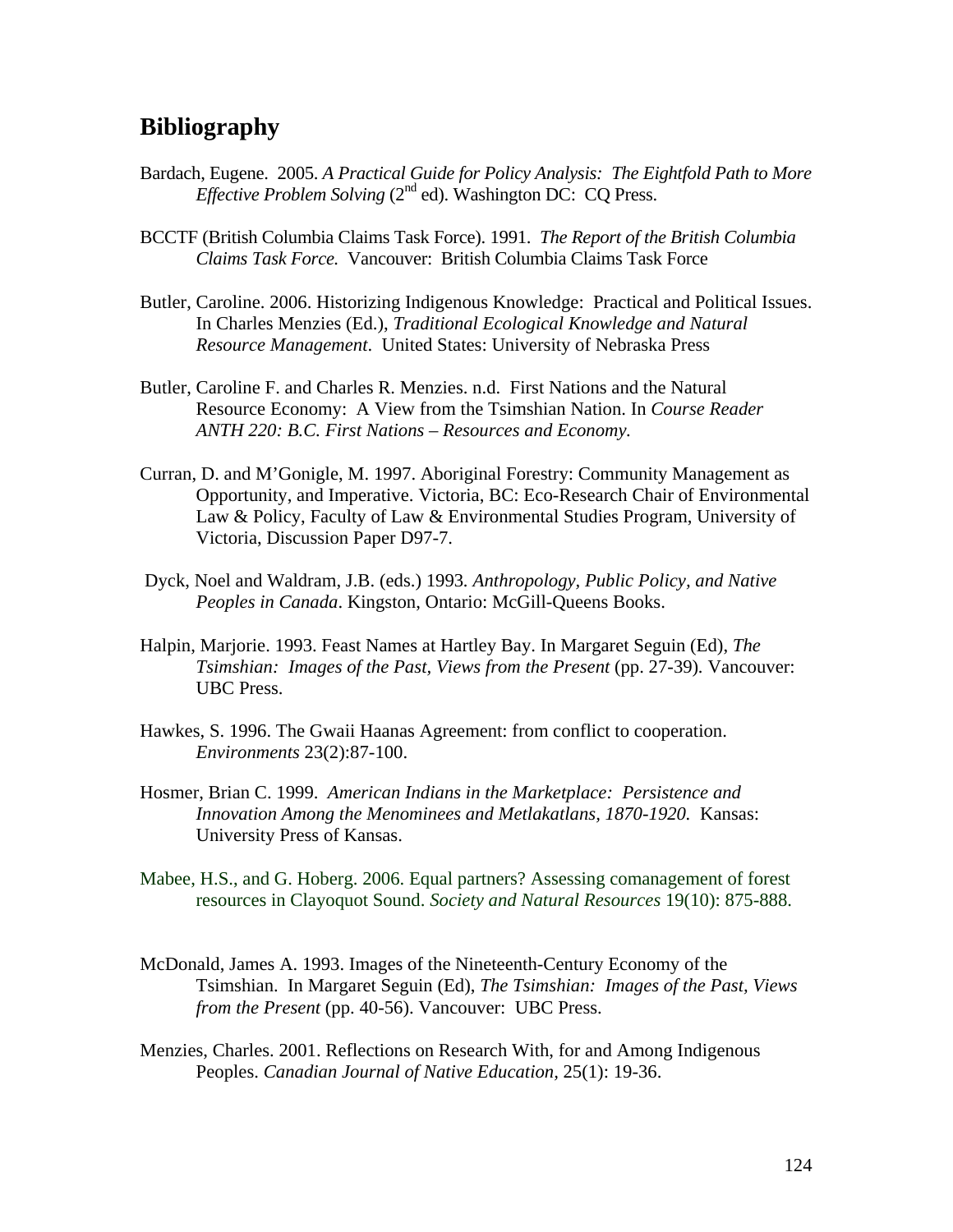- Merkel, Garry; Smith, Earl and David Walkem. 2003. *BC First Nation Forest Policy Forum Discussion Paper.* Available at: http://www.for.gov.bc.ca/haa/Docs/Forest\_Policy\_Forum.pdf
- Miller, Jay. 1993. Feasting with the Southern Tsimshian. In Margaret Seguin (Ed), *The Tsimshian: Images of the Past, Views from the Present* (pp. 27-39). Vancouver: UBC Press.
- Miller, Jay. 1997. *Tsimshian Culture: A Light through the Ages*. United States: University of Nebraska.
- Nadasdy, Paul . 2003. *Hunters and Bureaucrats*. Vancouver: University of Bristish Columbia Press.
- Nadasdy, Paul. 1999. The Politics of TEK: Power and the Integration of Knowledge. *Arctic Anthropology*, 36 (1-2):1-18.
- Parfitt, Ben. 2007. True Partners: Charting a new deal for BC, First Nations and the forests we share. *Resource Economics Department*. Canadian Center for Policy Alternatives – BC Office.
- Province of British Columbia. 2002. *Provincial Policy for Consultation with First Nations*. Province of British Columbia. October.
- Province of British Columbia. 2003. *Strategic Policy Approaches to Accommodation. Ministry of Forests. Final Draft*. Ministry of Forests. July 31.
- Province of British Columbia. 2005. The New Relationship. Ministry of Aboriginal Relations and Reconciliation. April 2005.
- Province of British Columbia. 2006. *Gitanyow Forestry Agreement between Gitanyow Huwlip As represented by the Gitanyow Hereditary Chiefs ("Gitanyow") and Her Majesty the Queen in Right of the Province of British Columbia As represented by the Minister of Forests ("British Columbia")*. Province of British Columbia. August 3.
- Ratner, R.S., Carroll, W.K., and A. Woolford. 2003. Wealth of Nations: Aboriginal Treaty Making in the Era of Globalization. In John Torpey (Ed.), *Politics of the Past: On RepairingHistorical Injustices* (pp. 217-247). Lanham, MD: Rowman & Littlefield.
- Salisbury, R. 1976. The Anthropologist as Societal Ombudsman. In D.C. Pitt (Ed.), *Development from Below: Anthropologists and Development Situations* (pp. 255- 265 ). The Hague, Paris: Mouton.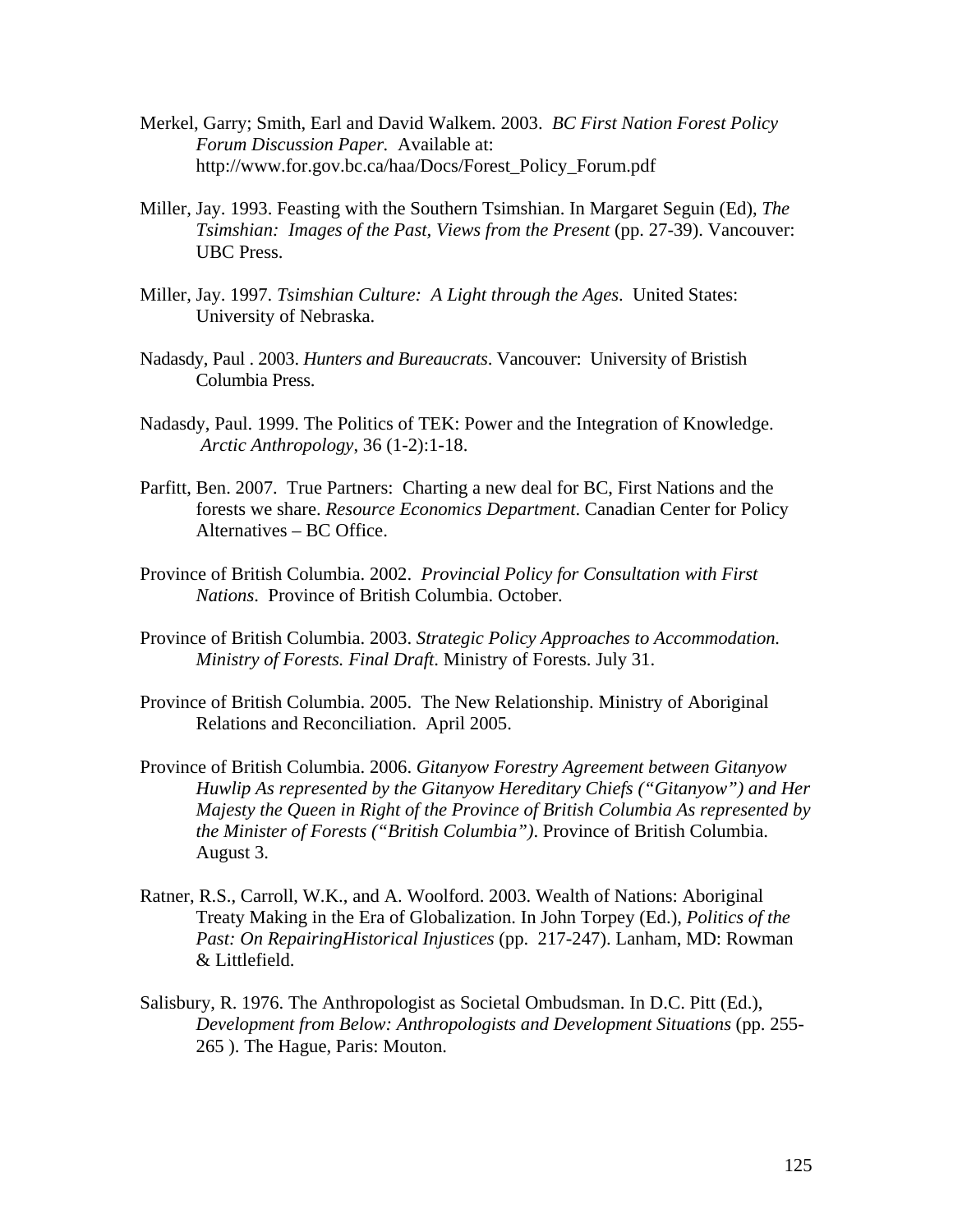- Sillitoe, Paul. 1998. The Development of Indigenous Knowledge: A New Applied Anthropology. *Current Anthropology,* Vol. 39 (2):223-252.
- Schwindt, R., Vining, A.R. and Weimer, D. 2003. A Policy Analysis of the BC Salmon Fishery. *Canadian Public Policy* 29(1): 73-94.
- Stirling, Jim. 2005. What's Next for BC's Northwest? *The Logging and Sawmill Journal* February 2005. Retrieved February 25, 2007, from [http://www.forestnet.com/archives/Feb\\_05/spotlight.htm](http://www.forestnet.com/archives/Feb_05/spotlight.htm)
- Smith, Peggy. (n.d). Natural Resource Co-Management with Aboriginal Peoples in Canada: Coexistence or Assimilation?. In D.B. Tindall and Pamela Perreault (Ed.), *First Nations and Forest Lands: Social and Cultural Perspectives* (pp. 405- 435). Draft, September, 2005
- Title and Rights Alliance. 2004. *Title and Rights Alliance Background Paper: Forest and Range Agreements.* Paper presented at the Title and Rights Alliance conference: Moving Forward in Unity, May 19, 2004.
- Trosper, Ron. Draft 2006. *Now that Paiute Forestry is Respectable: Can Traditional Knowledge and Science Work Together?* Paper presented at: the IUFRO World Congress in Brisbane, Australia in August, 2005
- Union of BC Indian Chiefs. 2006. *UBCIC Letter: Interim Agreement on Forest and Range Opportunities* (February 6, 2006) [www.ubcic.bc.ca/News\\_Releases/UBCICNews02060601.htm](http://www.ubcic.bc.ca/News_Releases/UBCICNews02060601.htm) (accessed February 7, 2006).
- Walkem, David. *Forest Policy Changes Needed to Create a New Relationship with First Nations in BC: Lessons from the Merritt TSA Innovative Forest Practices Agreement Pilot Project.* Presentation to the BC Forum on Forest Economics and Policy, UBC First Nations House of Learning, March 13, 2006. Available at: <http://courses.forestry.ubc.ca/trosper/cons370/class%20handouts.htm>(Accessed March 20, 2006)
- Woolford, Andrew. 2005. *Between Justice & Certainty: Treaty Making in British Columbia.* Vancouver: University of British Columbia Press